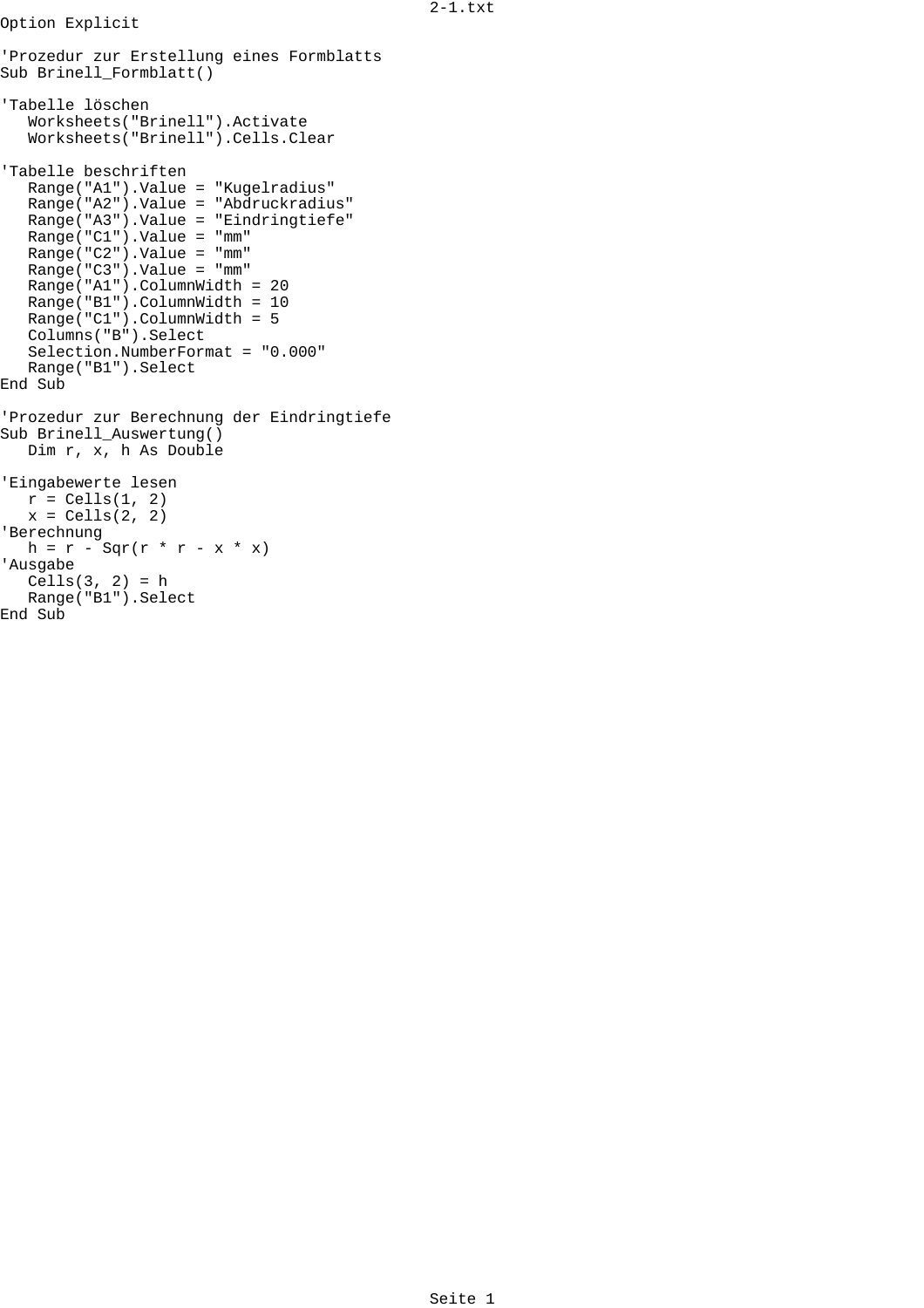```
Sub Formular()
  Worksheets("Kubische Gleichung").Cells.Clear
  Cells(3, 1) = "Gleichung:"
  Cells(3, 2) = "x" & ChrW(179) & " + "
  Range("C3").Interior.ColorIndex = 15
  Cells(3, 4) = "x" & ChrW(178) & " + '
  Range("E3").Interior.ColorIndex = 15
  Cells(3, 6) = "x" & " + "
  Range("G3").Interior.ColorIndex = 15
  Cells(3, 8) = "-Cells(3, 9) = "0"
  Cells(3, 3).Activate
   Cells(5, 1) = "D="Cells(6, 1) = "x1="Cells(7, 1) = "x2="
  Cells(8, 1) = "x3="Range("B5:C5").MergeCells = True
  Range("B6:C6").MergeCells = True
  Range("B7:C7").MergeCells = True
  Range("B8:C8").MergeCells = True
End Sub
Private Sub Worksheet_Change(ByVal Target As Range)
  If Target.Row = 3 Then
     Select Case Target.Column
     Case 3
        Cells(3, 5).Activate
     Case 5
        Cells(3, 7).Activate
     Case 7
        Call Auswertung
        Cells(3, 3).Activate
     End Select
  End If
End Sub
Sub Auswertung()
  Dim a, b, c, D, p, q, r, s, u, v, w, z As Double
  Dim y1, y2, y3, y2i, y3i, x1, x2, x3 As Double
  a =Cells(3, 3)b = Cells(3, 5)c = Cells(3, 7)p = b - (a * a) / 3q = (2 * a * a * a) / 27 - (a * b) / 3 + cD = (q / 2) ^ 2 + (p / 3) ^ 3
  Cells(5, 2) = DIf D < 0 Then
     r = \text{Sqr}(-(p / 3) ^ 3)
     z = -(q / 2) / rw = \text{Atn}(-z / \text{Sqr}(-z * z + 1)) + 2 * \text{Atn}(1)y1 = 2 * r * (1 / 3) * Cos(w / 3)y^2 = 2 * r ^ (1 / 3) * Cos(w / 3 + 8 * Atn(1) / 3)
     y3 = 2 * r ^ (1 / 3) * Cos(w / 3 + 16 * Atn(1) / 3)
     x1 = y1 - a / 3x2 = y2 - a / 3x3 = y3 - a / 3Cells(6, 2) = x1Cells(7, 2) = x2Cells(8, 2) = x3Cells(7, 4) = ""Cells(8, 4) = ""Cells(7, 5) = ""Cells(8, 5) = "ElseIf D = 0 Then
     y1 = 2 * (-q / 2) * (1 / 3)y2 = (-q / 2) (1 / 3)y3 = y2x1 = y1 - a / 3x2 = y2 - a / 3x3 = y3 - a / 3Cells(6, 2) = x1
```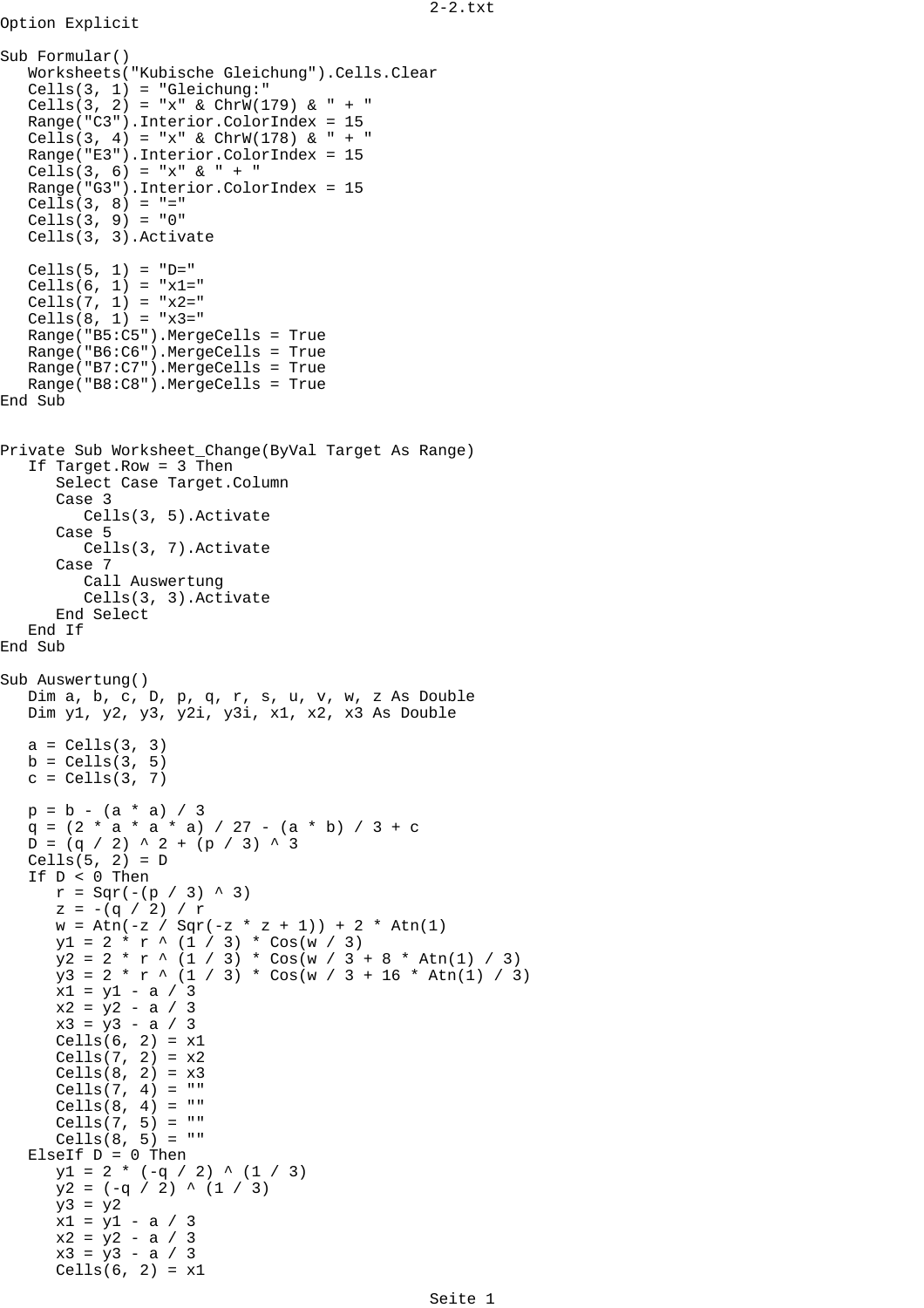```
2-2.txt
```

```
Cells(7, 2) = x2Cells(8, 2) = x3Cells(7, 4) = ""Cells(8, 4) = ""Cells(7, 5) = ""Cells(8, 5) = ""Else
     s = Sqr(D)z = -q / 2 + sIf z > = 0 Then
       u = z ^ (1 / 3)
     Else
        u = -(-z) (1 / 3)End If
     z = -q / 2 - sIf z \ge 0 Then
        v = z ^ (1 / 3)
     Else
        v = -(-z) (1 / 3)End If
     y1 = u + vy^2 = -(u + v)/2y2i = Sqr(3) * (u - v) / 2y3 = -(u + v) / 2y3i = -Sqr(3) * (u - v) / 2x1 = y1 - a / 3x2 = y2 - a / 3x3 = y3 - a / 3Cells(6, 2) = x1Cells(7, 2) = x2Cells(8, 2) = x3Cells(7, 4) = "+ i"Cells(8, 4) = "+ i"Cells(7, 5) = y2iCells(8, 5) = y3iEnd If
End Sub
```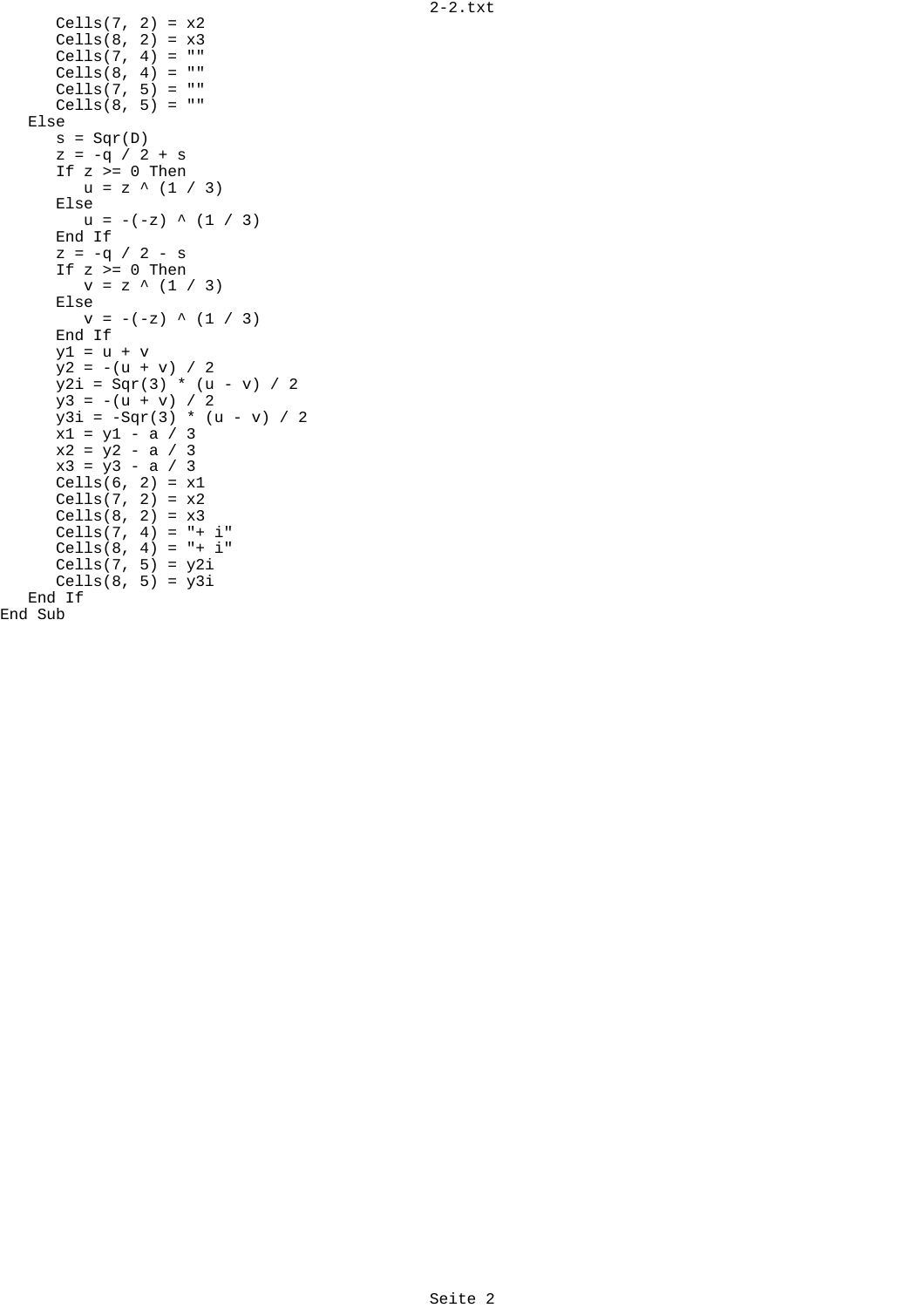'Tabelle löschen

'Prozedur zur Erstellung eines Formblatts

```
Private Sub Minimum_Formblatt()
```

```
Worksheets("Minimum").Activate
  Worksheets("Minimum").Cells.Clear
'Tabelle beschriften
  Range("A1").Value = "Volumen V ="
  Range("A2").Value = "Startwert d1 ="
  Range("A3").Value = "Startwert d2 ="
  Range("A4").Value = "Abschaltgrenze"
   Range("C1").Value = "cm" + ChrW(179)
   Range("C2").Value = "mm"
  Range("C3").Value = "mm"
  Range("E1").Value = "Oberfläche [cm^2]"
  Range("F1").Value = "0'(d)"
  Range("G1"). Value = "O' '(d)]Range("B6").Value = "d [cm]"
  Range("A1").ColumnWidth = 15
  Range("B1").ColumnWidth = 10
  Range("C1").ColumnWidth = 5
  Range("D1").ColumnWidth = 1
  Range("E1").ColumnWidth = 15
  Range("F1").ColumnWidth = 15
  Range("G1").ColumnWidth = 15
  Columns("B").Select
  Selection.NumberFormat = "0.000"
  Range("B1").Select
End Sub
Private Sub Minimum_Testdaten()
  Cells(1, 2) = 50Cells(2, 2) = 10
  Cells(3, 2) = 100
  Cells(4, 2) = 0.01End Sub
Private Function Ob(V, d) 'Oberfläche in cm^3
  Dim r As Double
  Dim pi As Double
  pi = 4 * Atn(1)<br>
r = d / 2<br>
'Radius in cm
                           'Radius in cm
  Ob = 2 * pi * r * r + 2 * V / r
End Function
Private Function Ob1(V, d) '1. Ableitung der Oberfläche
  Dim r As Double
  Dim pi As Double
  pi = 4 * Atn(1)<br>
r = d / 2<br>
'Radius in cm
                           'Radius in cm
  Ob1 = 4 * pi * r - 2 * V / (r * r)
End Function
Private Function Ob2(V, d) '2. Ableitung der Oberfläche
  Dim r As Double
  Dim pi As Double
  pi = 4 * Atn(1) 'Konstante pi
  r = d / 2 'Radius in cm
  Ob2 = 4 * pi + 4 * V / (r * r * r)
End Function
Private Sub Minimum_Auswertung()
  Dim d, d1, d2, V, e As Double
  Dim i As Integer
'Eingabewerte lesen
  V = Cells(1, 2) 'Volumen in cm^23d1 = Cells(2, 2) / 10 <br>'Startwert 1 in cm
  d2 = Cells(3, 2) / 10 'Startwert 2 in cm
  e = Cells(4, 2) 'Abschaltkriterium
'Startüberprüfung
  If Obj(V, d1) > 0 Then
```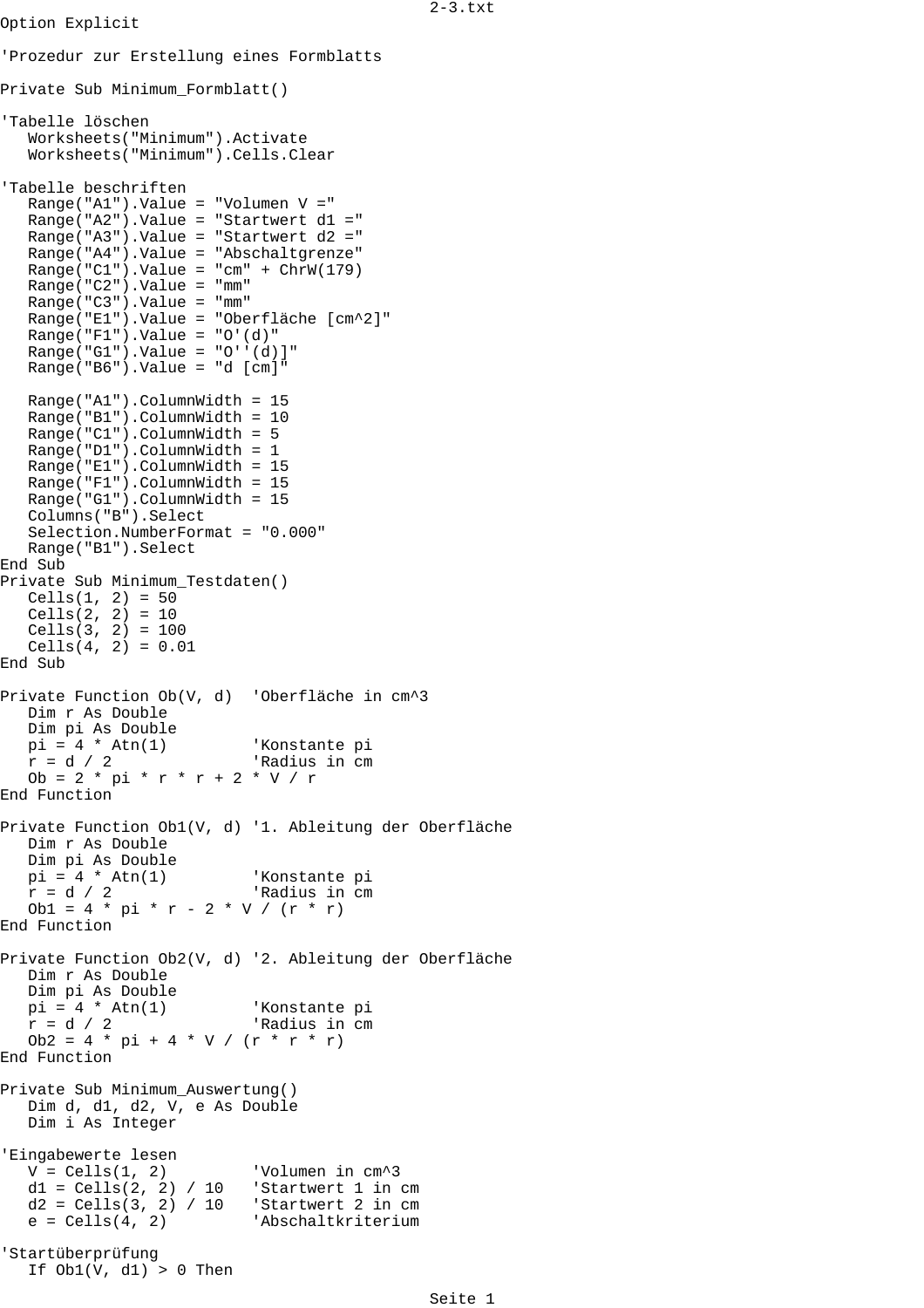```
If Ob1(V, d2) \le 0 Then
        'Startwerte korrekt
     Else
        MsgBox "Startwerte falsch!", _
          vbInformation & vbOKOnly
        Exit Sub
     End If
  Else
     If Ob1(V, d2) > 0 Then
        d = d1: d1 = d2: d2 = dElse
        MsgBox "Startwerte falsch!", _
          vbInformation & vbOKOnly
        Exit Sub
     End If
  End If
'Berechnung
  Cells(2, 5) = Ob(V, d1)Cells(2, 6) = Obl(V, d1)Cells(2, 7) = Ob2(V, dl)Cells(3, 5) = Ob(V, d2)Cells(3, 6) = Obl(V, d2)Cells(3, 7) = Ob2(V, d2)i = 6Do
     d = d1 - Ob1(V, d1) * (d2 - d1)/ (Ob1(V, d2) - Ob1(V, d1))
     If Ob1(V, d) > 0 Then
        d1 = d
     Else
        d2 = dEnd If
     i = i + 1Cells(i, 2) = dCells(i, 5) = Ob(V, d)Cells(i, 6) = Obl(V, d)Cells(i, 7) = Ob2(V, d)'Abbruchkriterium
  Loop While Abs(Ob1(V, d)) > e
```
End Sub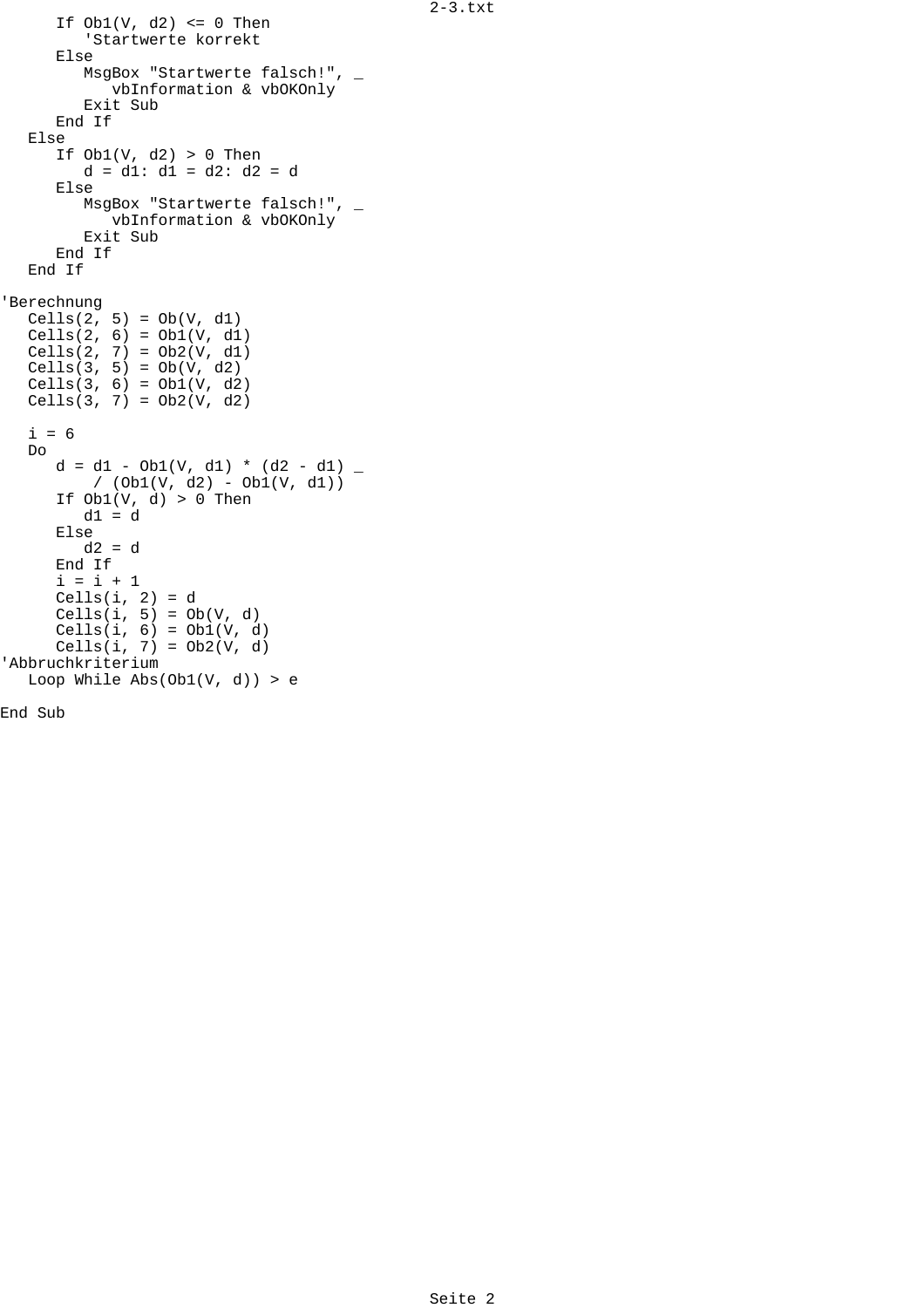```
'Prozedur zur Erstellung eines Formblatts
Private Sub Maximum_Formblatt()
'Tabelle löschen
  Worksheets("Maximum").Activate
  Worksheets("Maximum").Cells.Clear
'Tabelle beschriften
  Range("A1").Value = "Kantenlänge a ="
  Range("A2").Value = "Startwert x ="
  Range("A3").Value = "Abschaltgrenze"
  Range("C1").Value = "cm"
  Range("C2").Value = "cm"
  Range("E1").Value = "Volumen [cm^3]"
   Range("F1").Value = "V'(x)"
   Range("G1").Value = "V''(x)]"
  Range("B6").Value = "x [cm]"
  Range("A1").ColumnWidth = 15
  Range("B1").ColumnWidth = 10
  Range("C1").ColumnWidth = 5
  Range("D1").ColumnWidth = 1
  Range("E1").ColumnWidth = 15
  Range("F1").ColumnWidth = 15
  Range("G1").ColumnWidth = 15
  Columns("B").Select
  Selection.NumberFormat = "0.000"
  Range("B1").Select
End Sub
Private Sub Maximum_Testdaten()
   Cells(1, 2) = 50Cells(2, 2) = 2Cells(3, 2) = 0.01End Sub
Private Function Vol(a, x) 'Volumen in cm^3
  Vol = x * (a - 2 * x) ^ 2
End Function
Private Function Vo1(a, x) '1. Ableitung des Volumens
  Vo1 = 12 * x * x - 8 * a * x + a * a
End Function
Private Function Vo2(a, x) '2. Ableitung des Volumens
  \text{Vo2} = 24 \times \text{x} - 8 \times \text{a}End Function
Private Sub Maximum_Auswertung()
  Dim a, x, e As Double
  Dim i As Integer
'Eingabewerte lesen
  a = Cells(1, 2) 'Kantenlänge in cm
  x = Cells(2, 2)  'Startwert in cm
  e = Cells(3, 2) 'Abschaltkriterium
'Berechnung
  Cells(2, 5) = Vol(a, x)Cells(2, 6) = Vol(a, x)Cells(2, 7) = Vo2(a, x)i = 6Do
     x = x - Vol(a, x) / Vol(a, x)i = i + 1Cells(i, 2) = xCells(i, 5) = Vol(a, x)Cells(i, 6) = Vol(a, x)
     Cells(i, 7) = Vo2(a, x)'Abbruchkriterium
  Loop While Abs(Vol(a, x)) > e
End Sub
```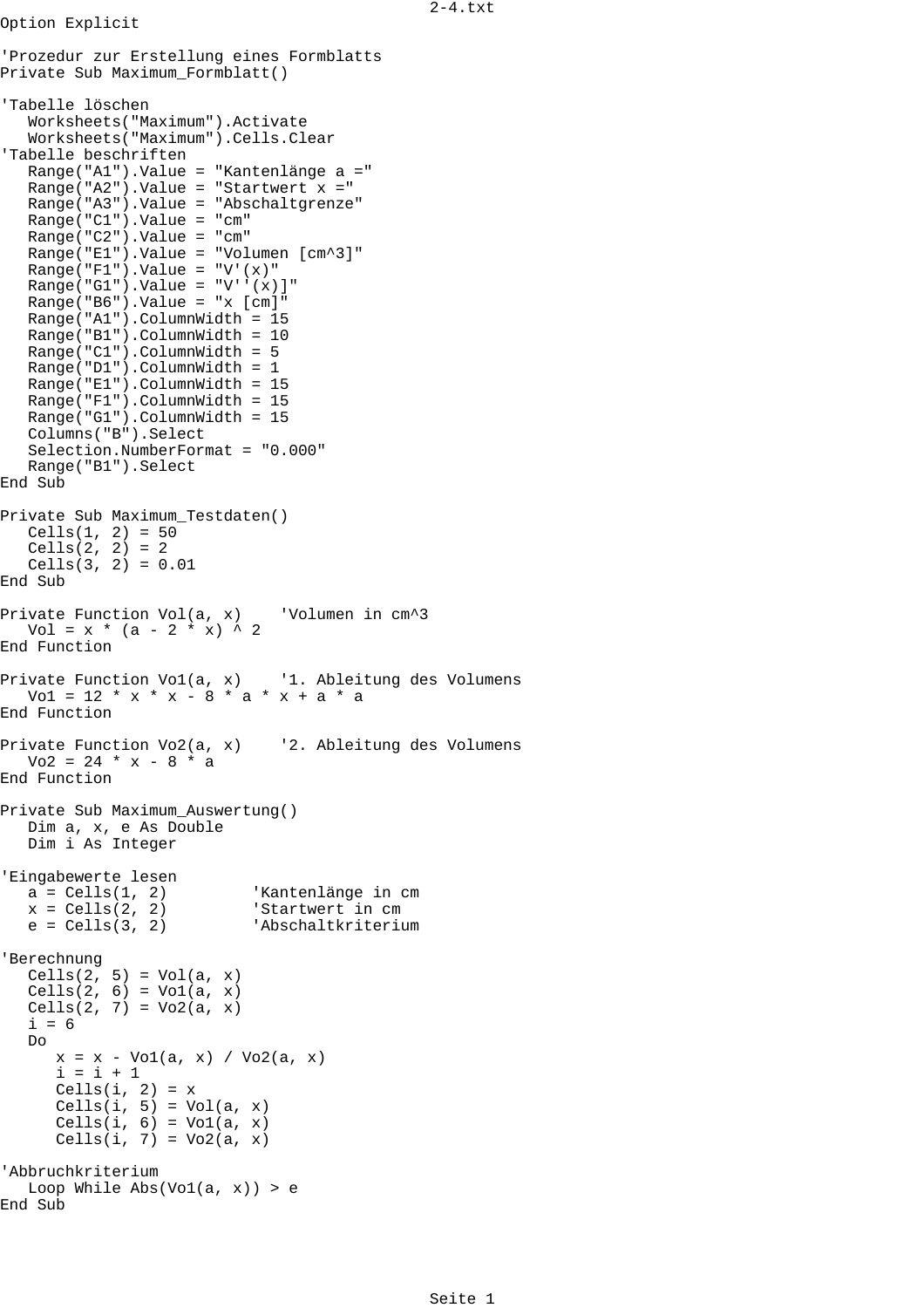```
Option Explicit
'Gauss-Elimination
Private Sub Werte(n, A, x)
  Dim Shp As Shape
  Dim i, j As Integer
'Tabelle löschen
  Worksheets("Temperaturverteilung").Activate
  Worksheets("Temperaturverteilung").Cells.Clear
  For Each Shp In Shapes
     Shp.Delete
  Next
'Werte
  Range("A1:P15").ColumnWidth = 5
  Range("A20:G24").Select
  Selection.NumberFormat = "0.00"
  For i = 1 To n
     For j = 1 To n + 1Cells(i, j) = 0If i = j Then Cells(i, j) = 4
     Next j
  Next i
  Cells(1, 2) = -1: Cells(1, 6) = -1Cells(2, 1) = -1: Cells(2, 3) = -1Cells(2, 7) = -1Cells(3, 2) = -1: Cells(3, 4) = -1Cells(3, 8) = -1Cells(4, 3) = -1: Cells(4, 5) = -1Cells(4, 9) = -1Cells(5, 4) = -1: Cells(5, 10) = -1Cells(6, 1) = -1: Cells(6, 7) = -1Cells(6, 11) = -1Cells(7, 2) = -1: Cells(7, 6) = -1Cells(7, 8) = -1: Cells(7, 12) = -1Cells(8, 3) = -1: Cells(8, 7) = -1Cells(8, 9) = -1: Cells(8, 13) = -1Cells(9, 4) = -1: Cells(9, 8) = -1Cells(9, 10) = -1: Cells(9, 14) = -1Cells(10, 5) = -1: Cells(10, 9) = -1Cells(10, 15) = -1Cells(11, 6) = -1: Cells(11, 12) = -1Cells(12, 7) = -1: Cells(12, 11) = -1Cells(12, 13) = -1Cells(13, 8) = -1: Cells(13, 12) = -1Cells(13, 14) = -1Cells(14, 9) = -1: Cells(14, 13) = -1
   Cells(14, 15) = -1Cells(15, 10) = -1: Cells(15, 14) = -1Cells(1, 16) = 24
  Cells(2, 16) = 18Cells(3, 16) = 24
  Cells(4, 16) = 36
   Cells(5, 16) = 84
   Cells(6, 16) = 22
   Cells(7, 16) = 0
   Cells(8, 16) = 0
  Cells(9, 16) = 0Cells(10, 16) = 30
  Cells(11, 16) = 34
  Cells(12, 16) = 24
   Cells(13, 16) = 32
   Cells(14, 16) = 24
   Cells(15, 16) = 32
End Sub
Private Sub Werte Lesen(n, A, x)
  Dim i, j As Integer
'Bestimmung belegter Zeilen
'und Definition der notwendigen Datenfelder
  Cells(Rows.Count, 1).End(xlUp).Select
  n = ActiveCell.Row
  ReDim A(n, n + 1), x(n) As Double
```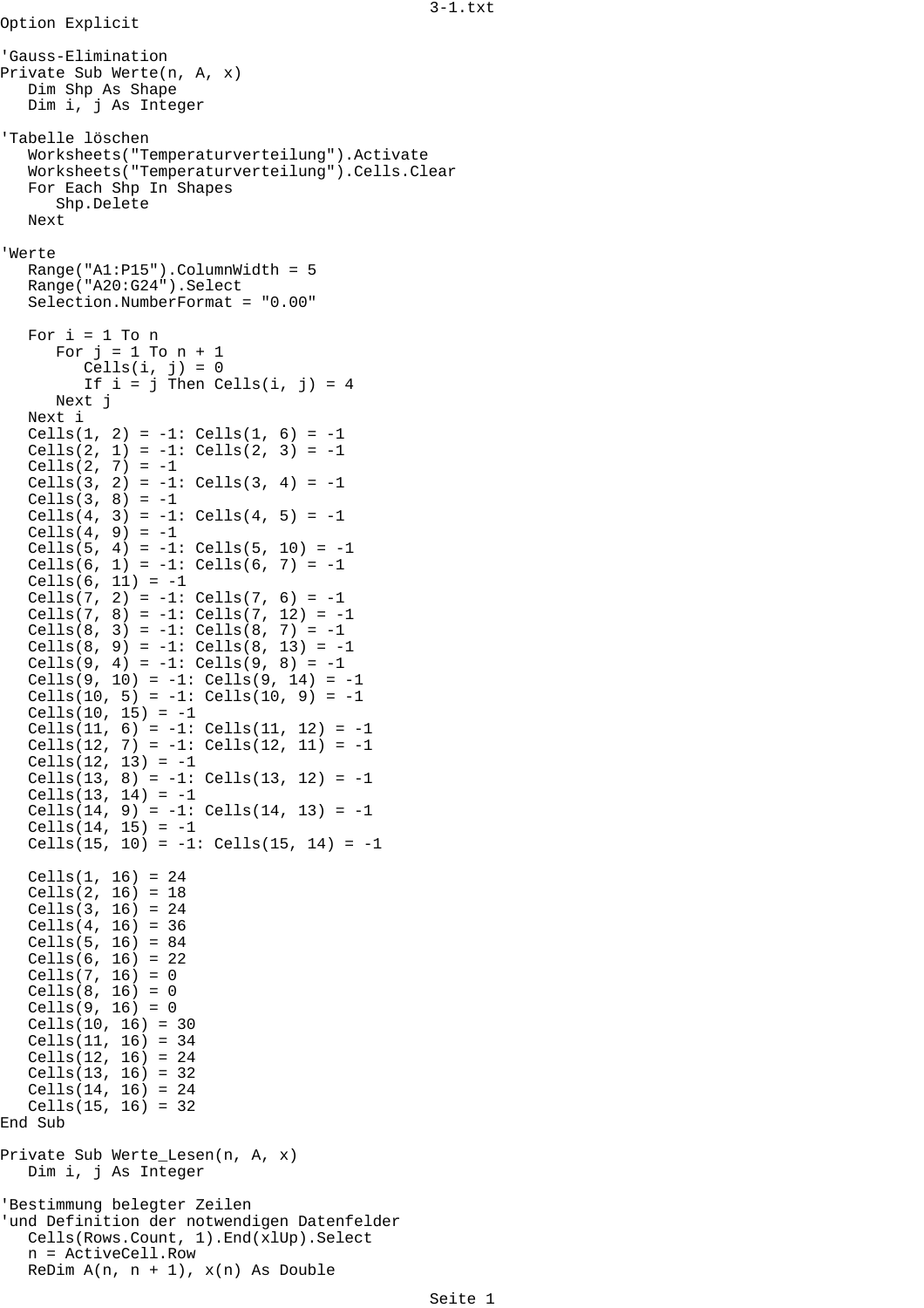```
3-1.txt
  For i = 1 To n
     For j = 1 To n + 1A(i, j) = Cells(i, j)Next j
  Next i
End Sub
Private Sub Subtrahiere_Gleichung(A, n, i, j)
  Dim k As Integer
  Dim c As Double
  c = A(j, i) / A(i, i)For k = i + 1 To n + 1A(j, k) = A(j, k) - c * A(i, k)Next k
End Sub
Private Function Summe(A, x, n, i)
  Dim s As Double
  Dim k As Integer
  s = A(i, n + 1)For k = i + 1 To n
     s = s - A(i, k) * x(k)Next k
  Summe = s
End Function
Sub Auswertung()
  ReDim A(1, 1), x(1) As Double
  Dim n, i, j, k As Integer
  n = 15ReDim A(n, n + 1), x(n) As Double
  Call Werte(n, A, x)
  Call Werte_Lesen(n, A, x)
  For i = 1 To n - 1For j = i + 1 To n
        Call Subtrahiere_Gleichung(A, n, i, j)
     Next j
  Next i
  For i = n To 1 Step -1x(i) = Summe(A, x, n, i) / A(i, i)j = Int((i - 1) / 5) + 1k = i - (j - 1) * 5Cells(j + 20, k + 1) = x(i)Cells(i, n + 3) = x(i)Next i
   Cells(20, 1) = 12
   Cells(20, 2) = 12
  Cells(20, 3) = 18Cells(20, 4) = 24Cells(20, 5) = 36
  Cells(20, 6) = 42
  Cells(20, 7) = 42
   Cells(21, 7) = 42
   Cells(22, 7) = 30
   Cells(23, 7) = 16
   Cells(24, 7) = 16
  Cells(24, 6) = 16
  Cells(24, 5) = 24
  Cells(24, 4) = 32
  Cells(24, 3) = 24
   Cells(24, 2) = 16
   Cells(24, 1) = 17
   Cells(23, 1) = 18
   Cells(22, 1) = 22
  Cells(21, 1) = 12
  Range("A20:G24").Select
  Charts.Add
  ActiveChart.ChartType = xlSurface
  ActiveChart.SetSourceData _
     Source:=Sheets("Temperaturverteilung").Range( _
      "A20:G24"), PlotBy:=xlRows
  ActiveChart.Location Where:=xlLocationAsObject, Name:= _
```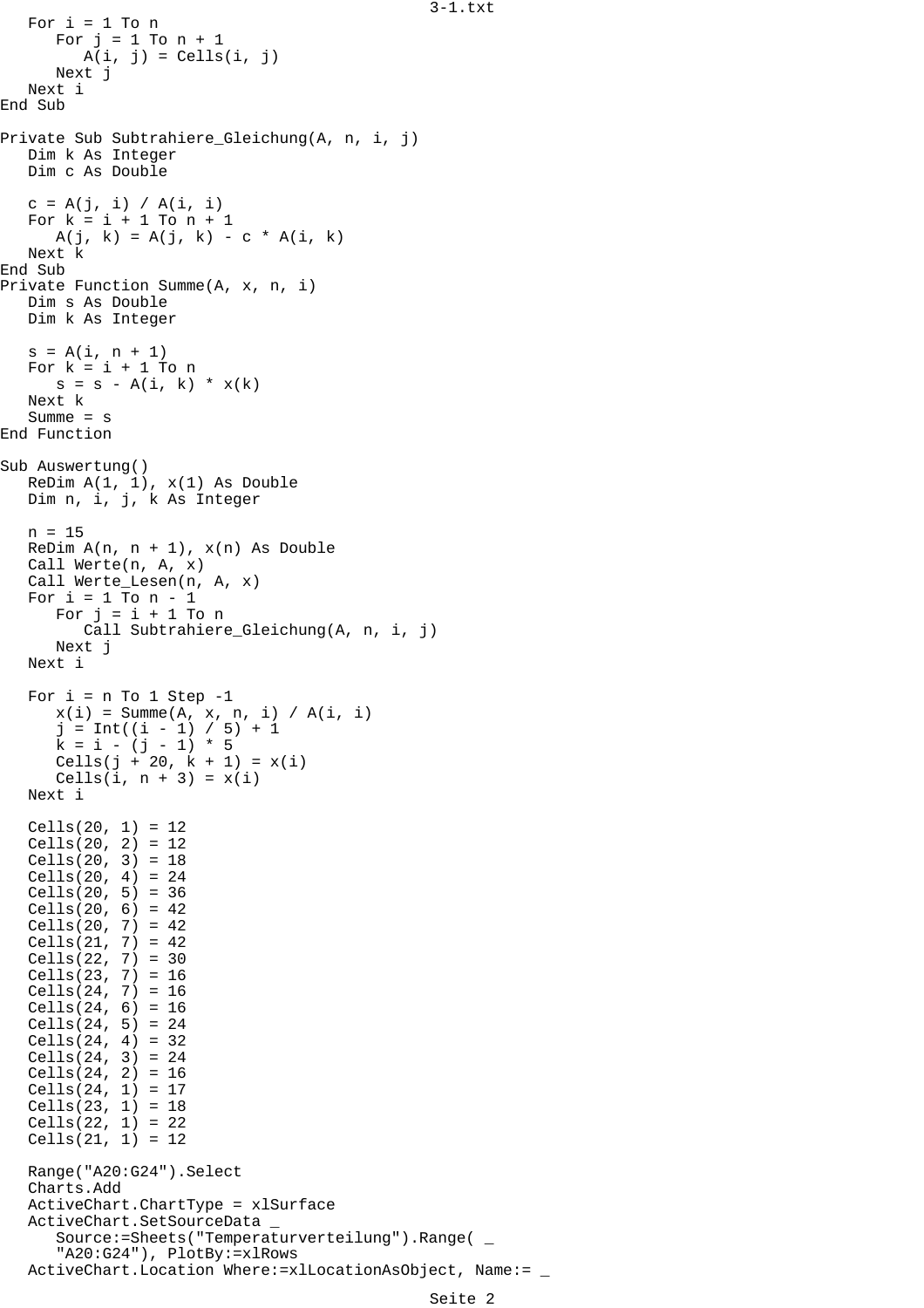```
3-1.txt
```

```
"Temperaturverteilung"
  With ActiveChart
     .HasTitle = True
     .ChartTitle.Characters.Text = "Temperaturverteilung"
     .Axes(xlCategory).HasTitle = False
     .Axes(xlSeries).HasTitle = False
      .Axes(xlValue).HasTitle = False
   End With
  ActiveChart.Corners.Select
  With ActiveChart
     .Elevation = 25
     .Rotation = 211
  End With
End Sub
```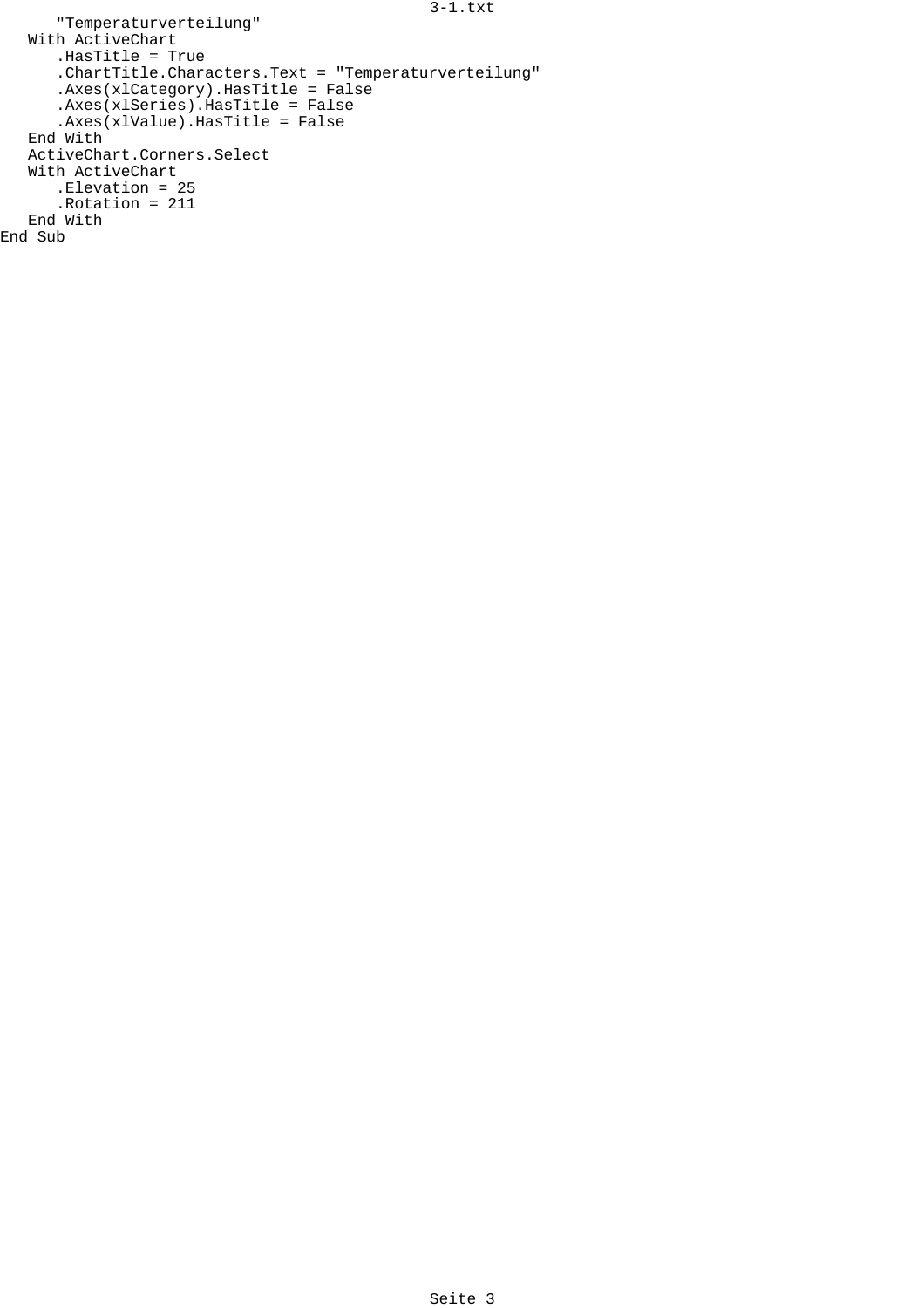```
Option Explicit
Private Sub Testdaten()
  Dim i, j As Integer
'Tabelle löschen
  Worksheets("Simplex").Activate
  Worksheets("Simplex").Cells.Clear
'Werte
  Range("A1:C3").ColumnWidth = 10
  Range("A1:B1").Select
  Selection.NumberFormat = "#0"
  Range("A3:C5").Select
  Selection.NumberFormat = "0.000"
  Cells(1, 1) = 2Cells(1, 2) = 2Cells(3, 1) = 6Cells(3, 2) = 4
   Cells(3, 3) = 160
   Cells(4, 1) = 2Cells(4, 2) = 4Cells(4, 3) = 120Cells(5, 1) = -3Cells(5, 2) = -5Cells(5, 3) = 0End Sub
Private Sub Auswertung()
  Dim m, n, i, j, k, pz, ps, min, z As Integer
  Dim d As Double
  ReDim A(1, 1), B(1, 1) As Double
  m = Cells(1, 1)n = \text{Cells}(1, 2)ReDim A(m + 1, n + 1), B(m + 1, n + 1)'Daten lesen
  For i = 1 To m + 1For j = 1 To n + 1A(i, j) = Cells(i + 2, j)Next j
  Next i
'Marken setzen
  z = 0For i = 1 To n
     z = z + 1Cells(m + 5, i) = zNext i
  For i = 1 To mz = z + 1Cells(i + 2, n + 3) = zNext i
'Auswertungsschleife
  Do
'Bestimme PivotSpalte mit größtem negativen Wert
'in der untersten Zeile
     ps = 0For i = 1 To nIf ps = 0 Or A(m + 1, i) < min Then
           ps = imin = A(m + 1, i)End If
     Next i
'Bestimme PivotZeile durch Division der Werte
'der letzten Spalte durch Elemente in der PivotSpalte,
'vorausgesetzt dieser Wert ist > 0
     pz = 0For i = 1 To mIf A(i, ps) > 0 Then
```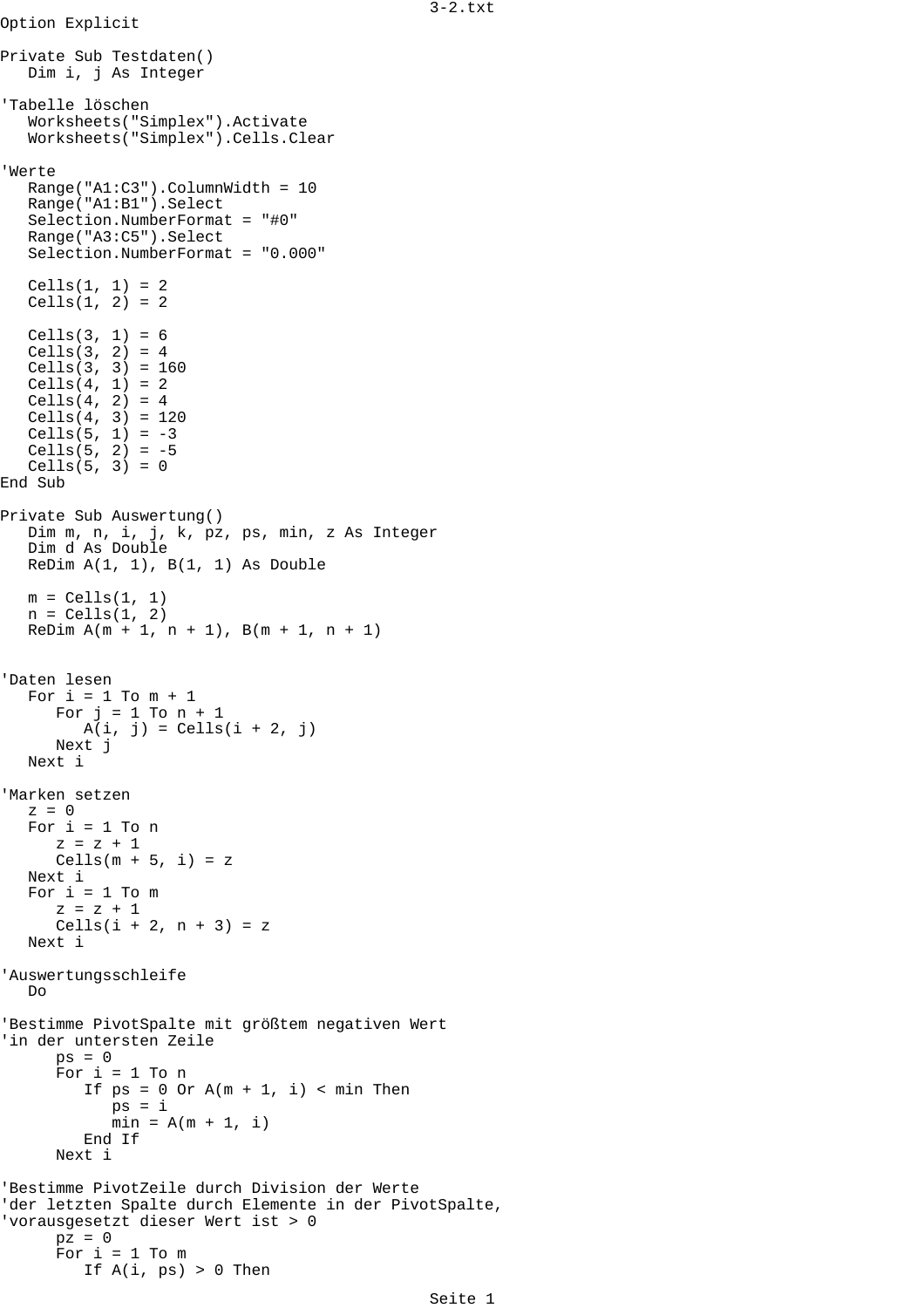```
3-2.txt
           d = A(i, n + 1) / A(i, ps)If pz = 0 Or d < min Then
              min = d
             pz = i
           End If
        End If
     Next i
'Umformung
     For i = 1 To m + 1For j = 1 To n + 1If Not i = pz And _Not j = ps Then
              B(i, j) = A(i, j) - A(i, ps) *A(pz, j) / A(pz, ps)End If
        Next j
     Next i
     For i = 1 To n + 1If Not i = ps Then
           B(pz, i) = A(pz, i) / A(pz, ps)End If
     Next i
     For i = 1 To m + 1If Not i = pz Then
          B(i, ps) = -A(i, ps) / A(pz, ps)End If
     Next i
     B(pz, ps) = 1 / A(pz, ps)'Neue Tabelle eintragen
     For i = 1 To m + 1For j = 1 To n + 1A(i, j) = B(i, j)Cells(i + 2, j) = B(i, j)Next j
     Next i
'Marken vertauschen
     z = Cells(pz + 2, n + 3)Cells(pz + 2, n + 3) = Cells(m + 5, ps)Cells(m + 5, ps) = z'Schleifenbedingung
     k = 0For i = 1 To n + 1If A(m + 1, i) < 0 Then k = 1Next i
  Loop While k = 1
```
End Sub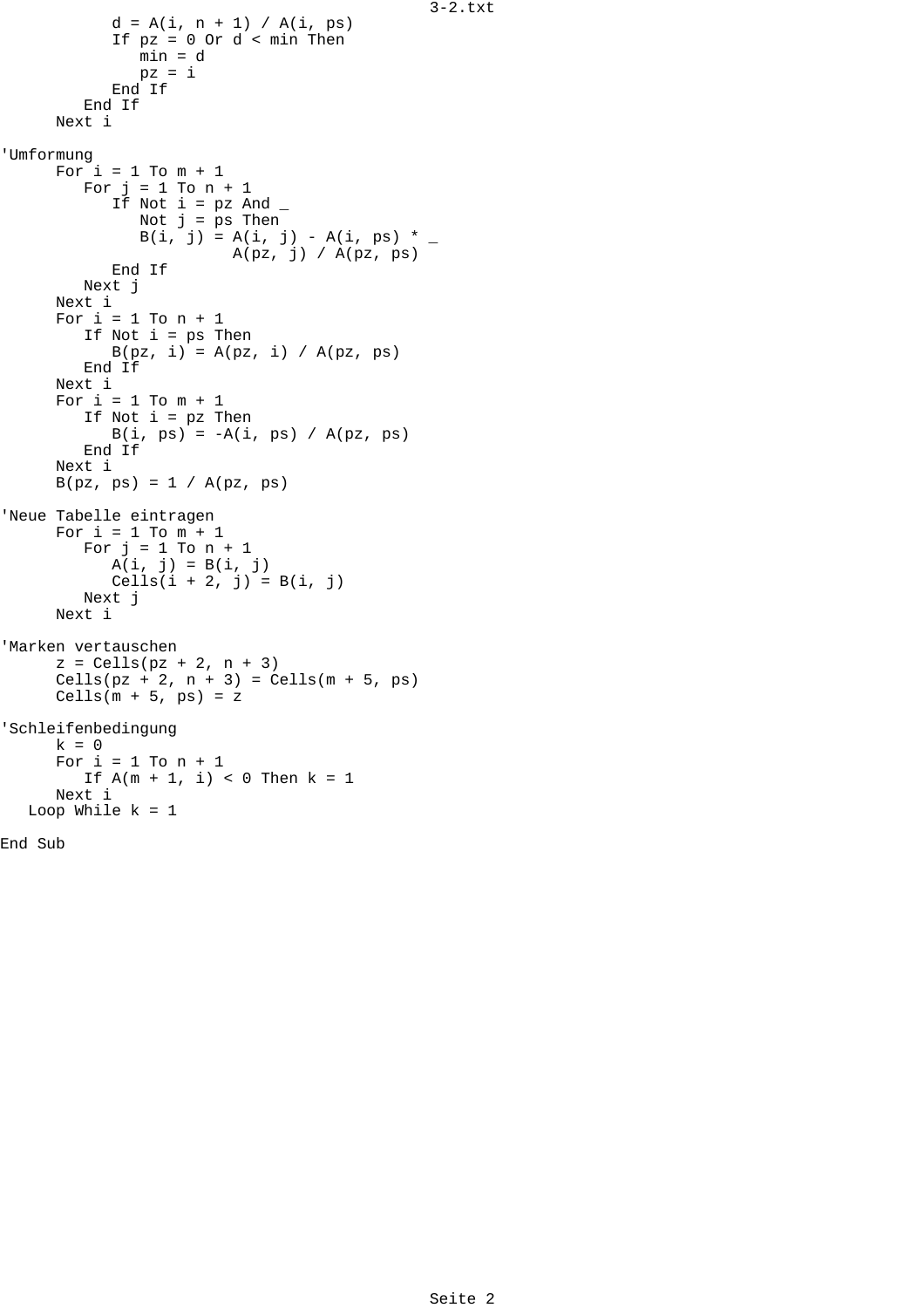```
Option Explicit
Sub Newton_Leer()
  Call Verlauf_Entfernen
  ThisWorkbook.Worksheets("Newton").Cells.Clear
End Sub
Sub Newton_Testdaten()
  Call Newton_Leer
  Cells(1, 1) = 0: Cells(1, 2) = 30Cells(2, 1) = 10: Cells(2, 2) = 18Cells(3, 1) = 20: Cells(3, 2) = 11.5
  Cells(4, 1) = 30: Cells(4, 2) = 10Cells(5, 1) = 35: Cells(5, 2) = 10.5
   Cells(6, 1) = 40: Cells(6, 2) = 12.5Cells(7, 1) = 50: Cells(7, 2) = 20
End Sub
Private Sub Werte_Lesen(n, A)
  Dim i, j As Integer
'Bestimmung belegter Zeilen
'und Definition der notwendigen Datenfelder
  Cells(Rows.Count, 1).End(xlUp).Select
  n = ActiveCell.Row
  ReDim A(n, n) As Double
  For i = 1 To n
     For j = 1 To 2
        A(i, j) = Cells(i, j)Next j
  Next i
End Sub
Private Sub Steigungen(n, A)
  Dim i, j As Integer
  For j = 3 To n + 1For i = 1 To n - j + 2Cells(i, j) = (Cells(i + 1, j - 1) -Cells(i, j - 1)) / \overline{\phantom{0}}(Cells(i + j - 2, 1) - Cells(i, 1))Next i
  Next j
  Exit Sub
End Sub
Private Sub Verlauf(n, A)
  Dim v, b, x, y, z As Double
  Dim i, j, k, p As Integer
  p = 0v = Cells(1, 1)b = Cells(n, 1)For x = v To b Step 1
     y = Cells(1, 2)For j = 3 To n + 1z = Cells(1, j)For k = 1 To j - 2z = z * (x - Cells(k, 1))Next k
        y = y + zNext j
     p = p + 1Cells(n + 2 + p, 1) = xCells(n + 2 + p, 2) = yNext x
End Sub
Sub Auswertung()
  ReDim A(1, 1) As Double
  Dim n As Integer
  Call Werte_Lesen(n, A)
  Call Steigungen(n, A)
  Call Verlauf(n, A)
End Sub
```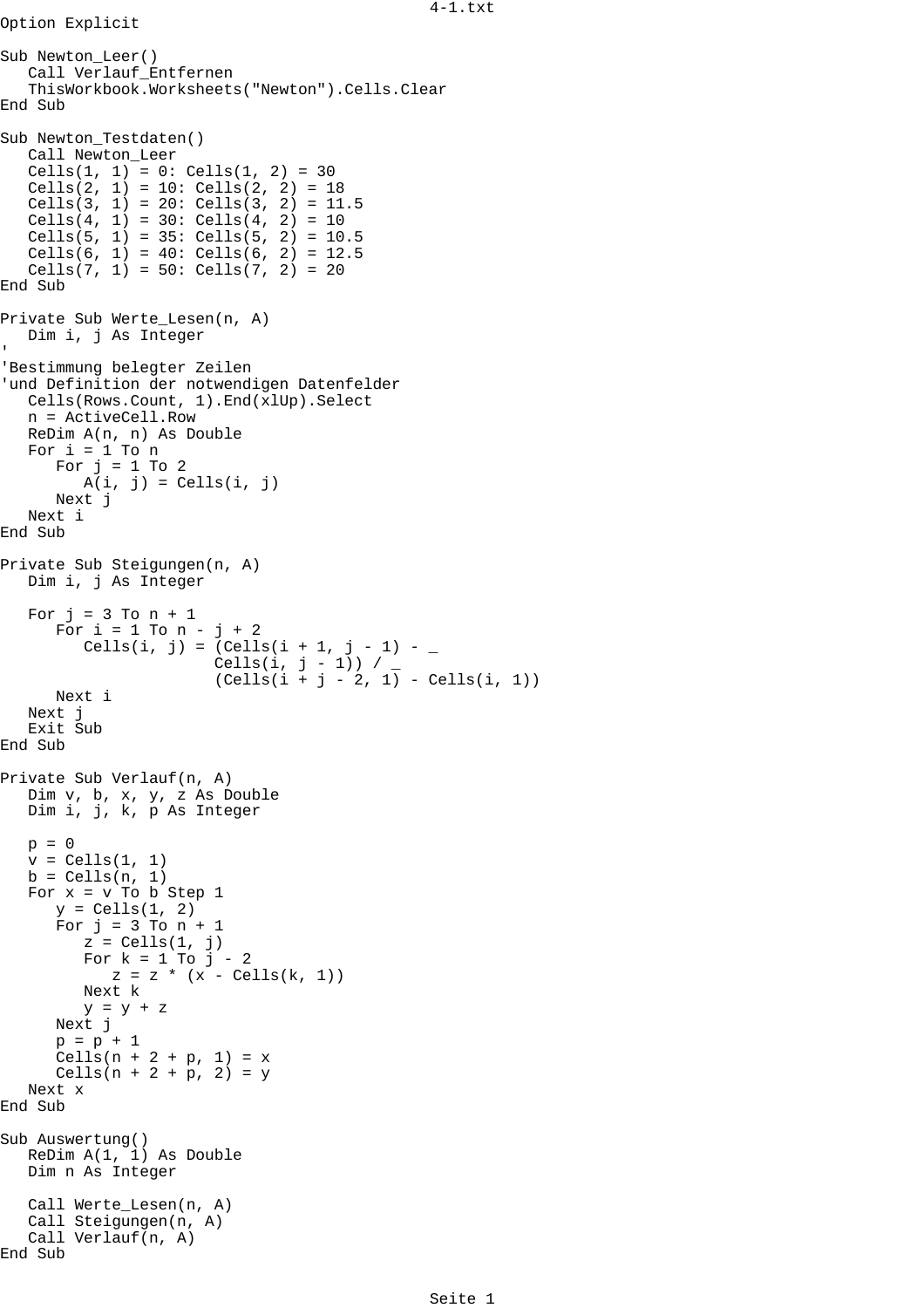```
Sub Verlauf_Zeigen()
   Range("A10:B60").Select
   Charts.Add
   ActiveChart.ChartType = xlXYScatterSmoothNoMarkers
   ActiveChart.SetSourceData Source:=Sheets("Newton").Range("A10:B60"), PlotBy _
       :=xlColumns
   ActiveChart.Location Where:=xlLocationAsObject, Name:="Newton"
   With ActiveChart
       .HasTitle = True
       .ChartTitle.Characters.Text = "Seilverlauf"
       .Axes(xlCategory, xlPrimary).HasTitle = True
       .Axes(xlCategory, xlPrimary).AxisTitle.Characters.Text = "Weite [m]"
       .Axes(xlValue, xlPrimary).HasTitle = True
       .Axes(xlValue, xlPrimary).AxisTitle.Characters.Text = "Höhe [m]"
   End With
   ActiveChart.Legend.Select
   Selection.Delete
End Sub
Sub Verlauf Entfernen()
  Dim Shp As Shape
  For Each Shp In Worksheets("Newton").Shapes
     Shp.Delete
  Next
End Sub
```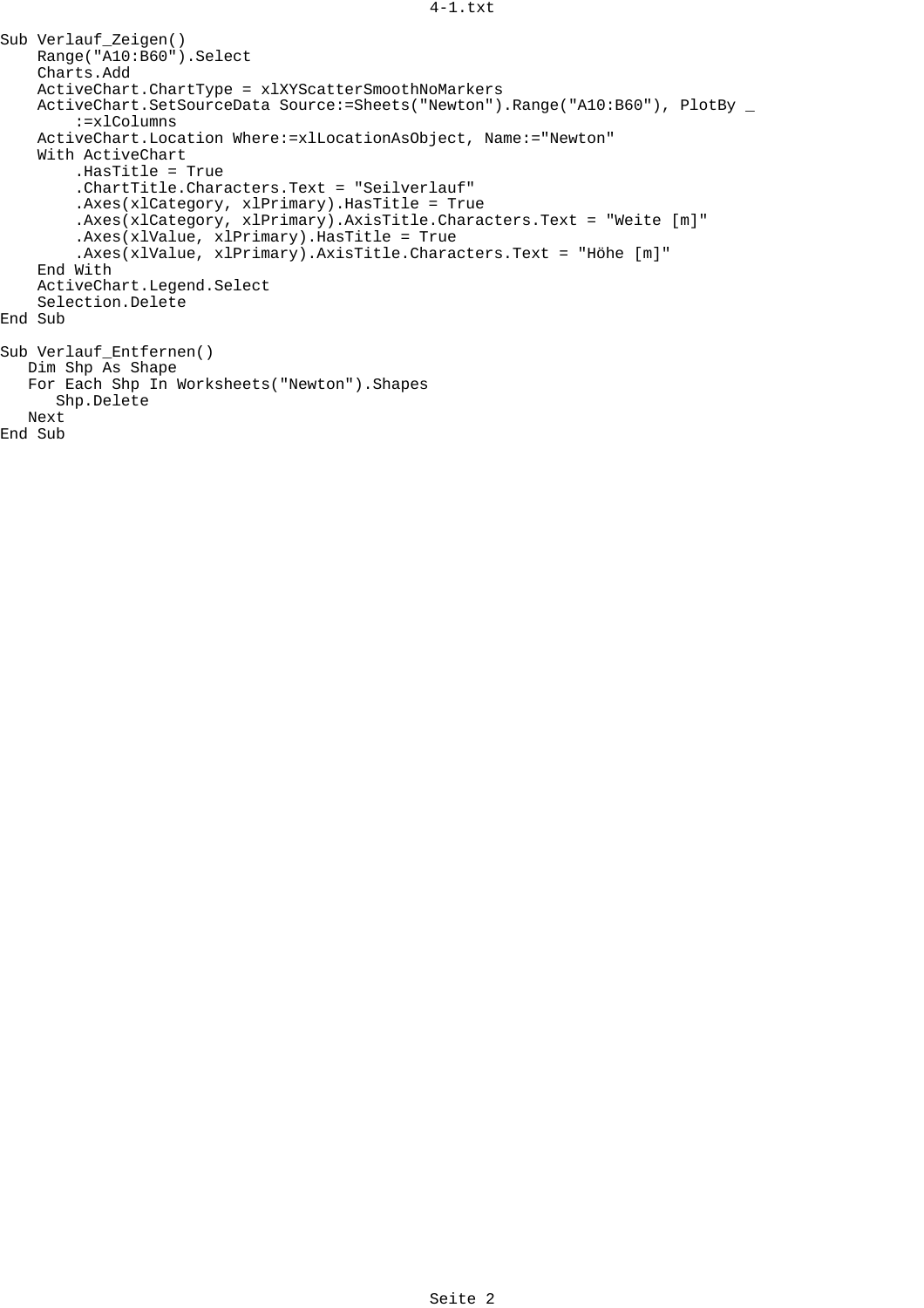```
Option Explicit
Sub Newton_Leer()
  Call Verlauf_Entfernen
  ThisWorkbook.Worksheets("Newton").Cells.Clear
End Sub
Sub Newton_Testdaten()
  Call Newton_Leer
  Cells(1, 1) = 0: Cells(1, 2) = 30Cells(2, 1) = 10: Cells(2, 2) = 18Cells(3, 1) = 20: Cells(3, 2) = 11.5
  Cells(4, 1) = 30: Cells(4, 2) = 10Cells(5, 1) = 35: Cells(5, 2) = 10.5
   Cells(6, 1) = 40: Cells(6, 2) = 12.5Cells(7, 1) = 50: Cells(7, 2) = 20
End Sub
Private Sub Werte_Lesen(n, A)
  Dim i, j As Integer
'Bestimmung belegter Zeilen
'und Definition der notwendigen Datenfelder
  Cells(Rows.Count, 1).End(xlUp).Select
  n = ActiveCell.Row
  ReDim A(n, n) As Double
  For i = 1 To n
     For j = 1 To 2
        A(i, j) = Cells(i, j)Next j
  Next i
End Sub
Private Sub Steigungen(n, A)
  Dim i, j As Integer
  For j = 3 To n + 1For i = 1 To n - j + 2Cells(i, j) = (Cells(i + 1, j - 1) -Cells(i, j - 1)) / (Cells(i + j - 2, 1) - _
         Cells(i, 1))
     Next i
  Next j
  Exit Sub
End Sub
Private Sub Verlauf(n, A)
  Dim v, b, x, y, z As Double
  Dim i, j, k, p As Integer
  p = 0v = Cells(1, 1)b = Cells(n, 1)For x = v To b Step 1
     y = Cells(1, 2)For j = 3 To n + 1z = Cells(1, j)For k = 1 To j - 2z = z * (x - Cells(k, 1))Next k
        y = y + zNext j
     p = p + 1
     Cells(n + 2 + p, 1) = xCells(n + 2 + p, 2) = yNext x
End Sub
Sub Auswertung()
  ReDim A(1, 1) As Double
  Dim n As Integer
  Call Werte_Lesen(n, A)
  Call Steigungen(n, A)
  Call Verlauf(n, A)
End Sub
```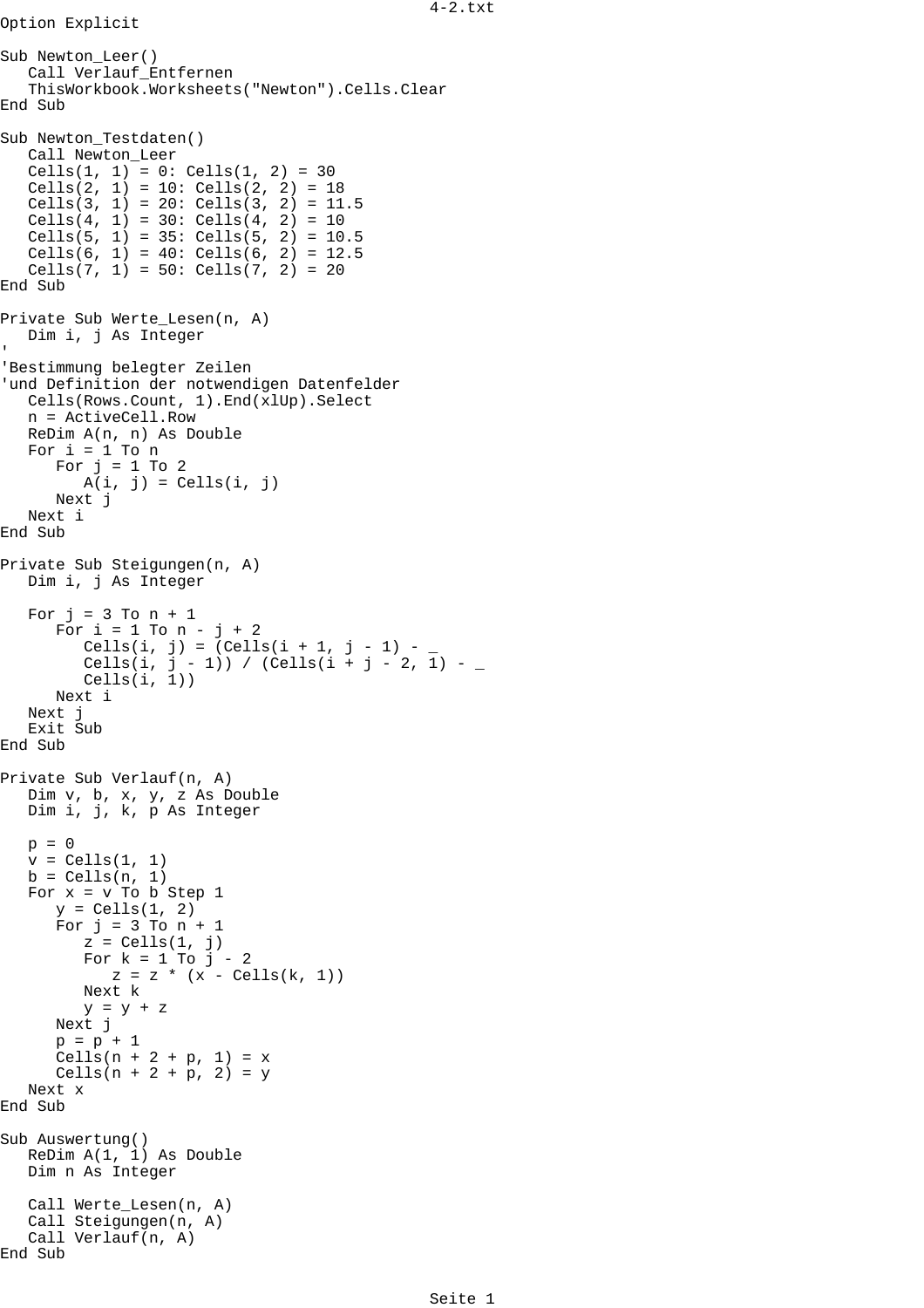```
4-2.txt
```

```
Sub Verlauf_Zeigen()
   Range("A10:B60").Select
   Charts.Add
   ActiveChart.ChartType = xlXYScatterSmoothNoMarkers
   ActiveChart.SetSourceData Source:= _
      Sheets("Newton").Range("A10:B60"), PlotBy:= \_xlColumns
   ActiveChart.Location _
      Where:=xlLocationAsObject, Name:="Newton"
   With ActiveChart
       .HasTitle = True
       .ChartTitle.Characters.Text = "Seilverlauf"
       .Axes(xlCategory, xlPrimary).HasTitle = True
       .Axes(xlCategory, _
        xlPrimary).AxisTitle.Characters.Text = "Weite [m]"
       .Axes(xlValue, xlPrimary).HasTitle = True
        .Axes(xlValue, _
        xlPrimary).AxisTitle.Characters.Text = "Höhe [m]"
   End With
   ActiveChart.Legend.Select
   Selection.Delete
End Sub
Sub Verlauf_Entfernen()
  Dim Shp As Shape
  For Each Shp In Worksheets("Newton").Shapes
     Shp.Delete
  Next
End Sub
```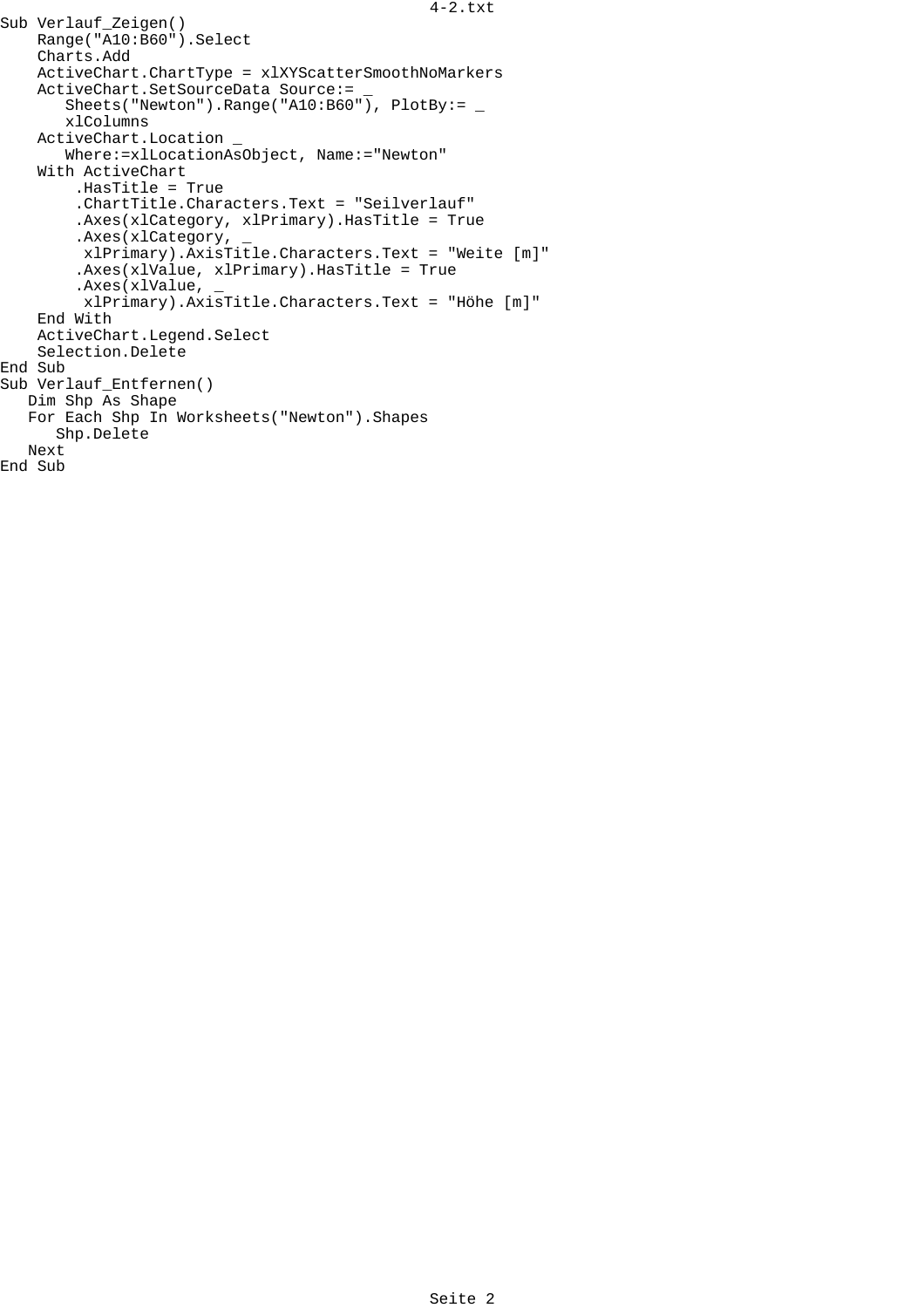```
Option Explicit
Sub LinAppro_Leer()
  ThisWorkbook.Worksheets _
     ("Lineare Approximation").Cells.Clear
End Sub
Sub LinAppro_Testdaten()
  Call LinAppro_Leer
  Cells(1, 1) = 20: Cells(1, 2) = 20Cells(2, 1) = 30: Cells(2, 2) = 55Cells(3, 1) = 40: Cells(3, 2) = 70
  Cells(4, 1) = 50: Cells(4, 2) = 75Cells(5, 1) = 65: Cells(5, 2) = 82Cells(6, 1) = 70: Cells(6, 2) = 86
   Cells(7, 1) = 80: Cells(7, 2) = 89
   Cells(8, 1) = 90: Cells(8, 2) = 90
   Cells(9, 1) = 100: Cells(9, 2) = 91
End Sub
Private Sub Werte Lesen(n, A)
 Dim i, j As Integer
'Bestimmung belegter Zeilen
'und Definition der notwendigen Datenfelder
  Cells(Rows.Count, 1).End(xlUp).Select
  n = ActiveCell.Row
  ReDim A(n, 2) As Double
  For i = 1 To 2For j = 1 To 2
        A(i, j) = Cells(i, j)Next j
  Next i
End Sub
Sub LinAppro_Auswertung()
  ReDim A(1, 1) As Double
  Dim p, q, sx, sy, sxx, sxy, y As Double
  Dim n, i As Integer
'Daten lesen
  Call Werte_Lesen(n, A)
'Festpunktmethode
  p = (Cells(n, 2) - Cells(1, 2)) /(Cells(n, 1) - Cells(1, 1))q = Cells(n, 2) - (Cells(n, 2) - Cells(1, 2)) / _
     (Cells(n, 1) - Cells(1, 1)) * Cells(n, 1)Cells(1, 7) = "y ="Cells(1, 8) = pCells(1, 9) = "x +"Cells(1, 10) = q
'Funktionswerte
  For i = 1 To ny = p * Cells(i, 1) + q
     Cells(i, 3) = yNext i
'Kleinste Fehlerquadrate
  For i = 1 To nsx = sx + Cells(i, 1)sxx = sxx + Cells(i, 1) * Cells(i, 1)sy = sy + Cells(i, 2)sxy = sxy + Cells(i, 1) * Cells(i, 2)Next i
  p = (n * sxy - sx * sy) / (n * sxx - sx * sx)q = (sy * sxx - sxy * sx) / (n * sxx - sx * sx)q - \sqrt{sy - sx} - sx<br>Cells(3, 7) = "y ="
  Cells(3, 8) = pCells(3, 9) = "x +"Cells(3, 10) = q'Funktionswerte
  For i = 1 To n
     y = p * Cells(i, 1) + q
     Cells(i, 4) = y
```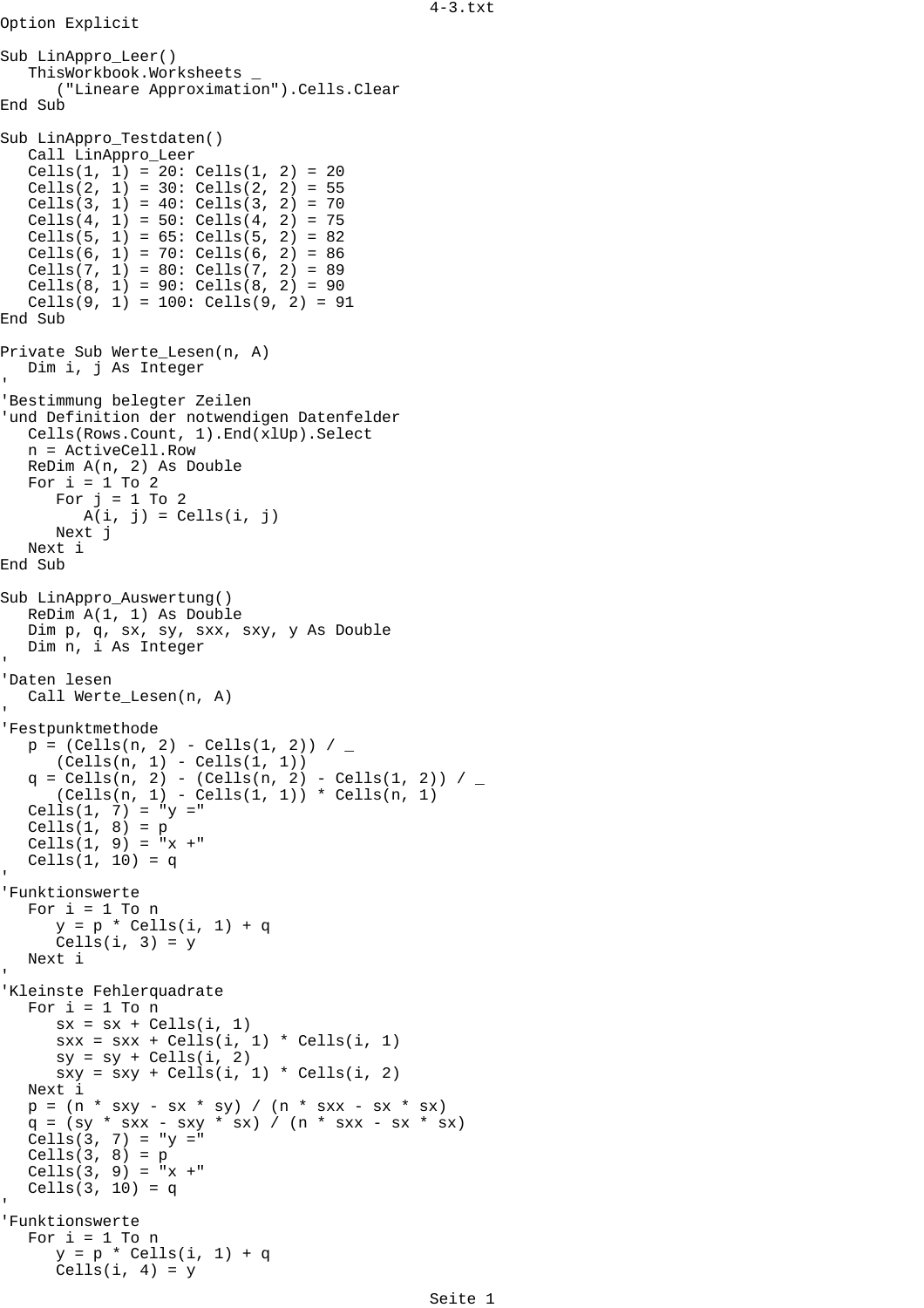```
Next i
End Sub
```

```
Sub LinAppro_Diagramm()
  Range("A1:D9").Select
  Charts.Add
  ActiveChart.ChartType = xlXYScatterSmoothNoMarkers
  ActiveChart.SetSourceData Source:=_
     Sheets("Lineare Approximation").Range( "A1:D9"), _
     PlotBy:=xlColumns
  ActiveChart.SeriesCollection(1).Name = _ 
      "=""Sensorkennlinie"""
  ActiveChart.SeriesCollection(2).Name = _ 
      "=""Festpunktmethode"""
  ActiveChart.SeriesCollection(3).Name =
      "=""Methode der kleinsten Fehlerquadrate"""
  ActiveChart.Location Where:=xlLocationAsObject, Name:= _
      "Lineare Approximation"
  With ActiveChart
      .HasTitle = True
       .ChartTitle.Characters.Text = _
          "Approximation einer Sensorkennlinie"
       .Axes(xlCategory, xlPrimary).HasTitle = True
       .Axes(xlCategory, _
          xlPrimary).AxisTitle.Characters.Text = "x/xmax %"
       .Axes(xlValue, xlPrimary).HasTitle = True
       .Axes(xlValue, _
          xlPrimary).AxisTitle.Characters.Text = "y/ymax %"
  End With
  ActiveWindow.Visible = False
End Sub
Sub LinAppro_Entfernen()
  Dim Shp As Shape
  For Each Shp In Worksheets("Lineare Approximation").Shapes
     Shp.Delete
  Next
End Sub
```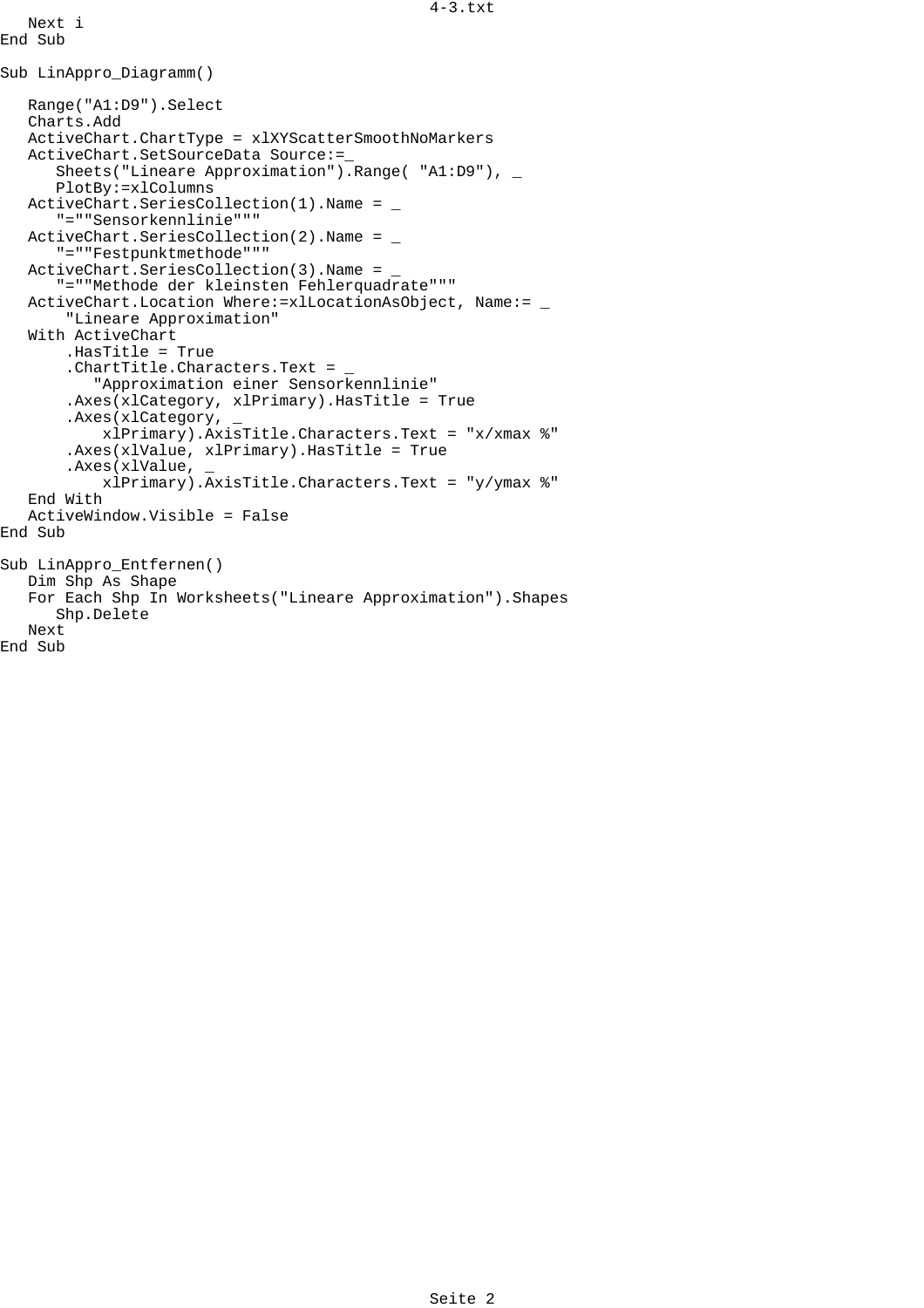```
Sub Zugspannung_Leer()
  Dim Shp As Shape
  For Each Shp In Worksheets("Konstante Zugspannung").Shapes
     Shp.Delete
  Next
  ThisWorkbook.Worksheets("Konstante" & _
     "Zugspannung").Cells.Clear
  Range("A1:E1").Select
  Selection.MergeCells = True
  Selection.Font.Bold = True
  Selection.Font.Italic = True
  Selection.Value = "Träger mit konstanter Zugspannung"
  Range("A2:A16").Select
  Selection.Font.Bold = True
  Selection.Font.Italic = True
  Range("A2") = "Ao [m" & ChrW(178) & " ]"
  Range("A3") = "1 [m]"Range("A4") = ChrW(961) & " [kg/m" & ChrW(179) & " ]"
  Range("A5") = ChrW(963) & " [N/m" & ChrW(178) & " ]"Range("A6") = "n"
  Range("B:B").ColumnWidth = "15"
  Range("C:C").ColumnWidth = "2"
  Range("D2") = "x [m]"
  Range("E2") = "A [m" & ChrW(178) & " ]"Range("D2:E2").Select
  Selection.Font.Bold = True
  Selection.Font.Italic = True
  Range("B2").Select
End Sub
Sub Zugspannung_Testdaten()
  Cells(2, 2) = 0.2Cells(3, 2) = 0.5Cells(4, 2) = 0.00785Cells(5, 2) = 0.01Cells(6, 2) = 50End Sub
Sub Zugspannung_Auswertung()
  Dim A0, l, r, S, n As Double
  Dim dx, x, dA, Ax As Double
  Dim i As Integer
  A0 = Cells(2, 2)l = \text{Cells}(3, 2)r = \text{Cells}(4, 2)S = Cells(5, 2)n = Cells(6, 2)
  dx = 1 / nAx = A0i = 2For x = dx To 1 + dx Step dxdA = r * 9.81 / S * Ax * dxAx = Ax + dAi = i + 1Cells(i, 4) = xCells(i, 5) = AxNext x
End Sub
Sub Zeige_Querschnittsverlauf()
  Range("D3:E52").Select
  Charts.Add
  ActiveChart.ChartType = xlXYScatterSmoothNoMarkers
  ActiveChart.SetSourceData Source:= _
     Sheets("Konstante Zugspannung").Range("D3:E52"), _ 
        PlotBy:=xlColumns
  ActiveChart.SeriesCollection(1).Name = _ 
      "=""Querschnittsverlauf"""
  ActiveChart.Location Where:= _ 
     xlLocationAsObject, Name:="Konstante Zugspannung"
  With ActiveChart
       .HasTitle = True
       .ChartTitle.Characters.Text = _
```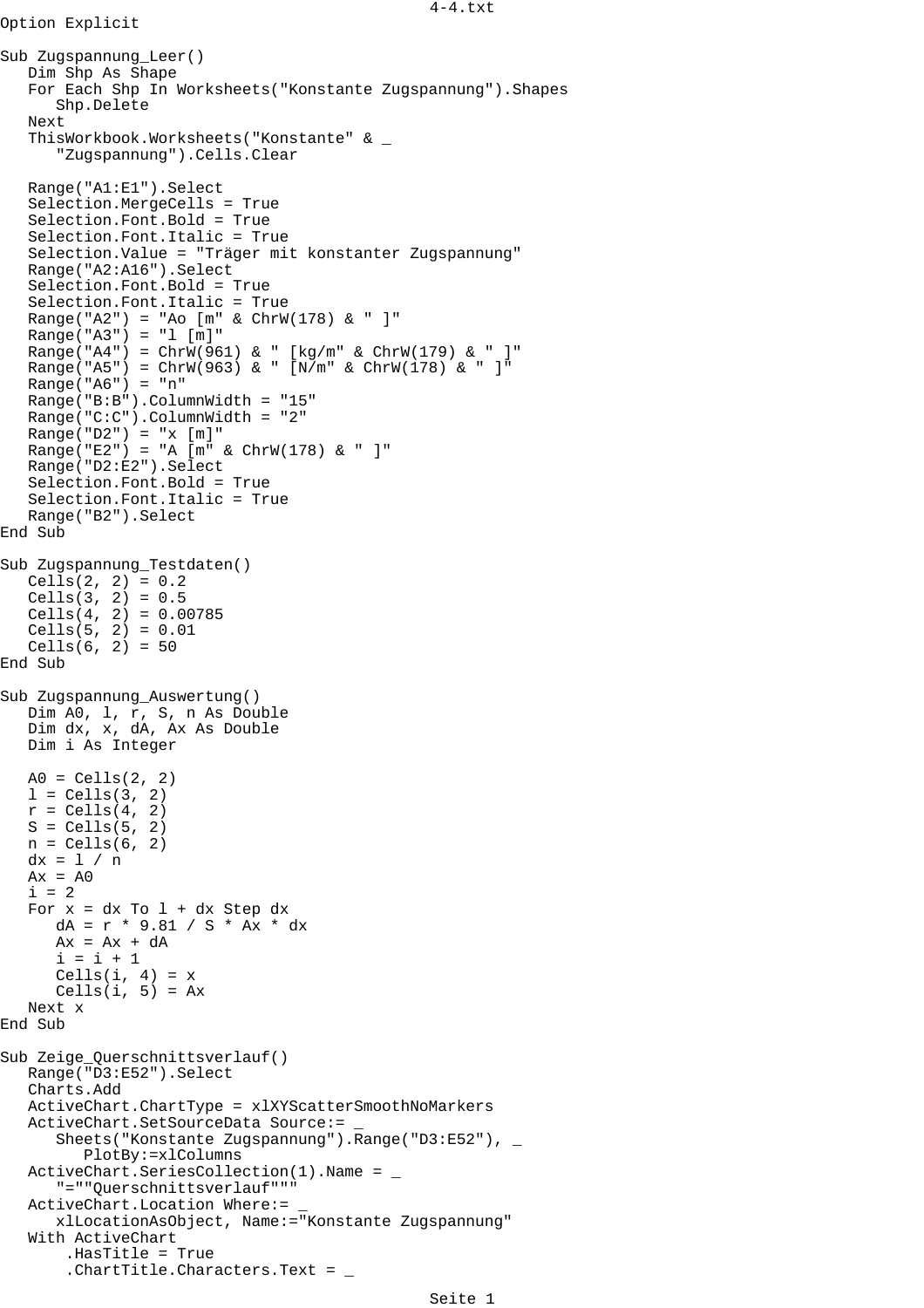```
4-4.txt
           "Träger mit konstanter Spannung"
       .Axes(xlCategory, xlPrimary).HasTitle = True
      .Axes(xlCategory,
          xlPrimary).AxisTitle.Characters.Text = "x [mm]"
       .Axes(xlValue, xlPrimary).HasTitle = True
       .Axes(xlValue, _ 
          xlPrimary).AxisTitle.Characters.Text = "A [mm^2]"
  End With
  ActiveChart.Legend.Select
  Selection.Left = 229
  Selection.Top = 274
  ActiveChart.Axes(xlValue).MajorGridlines.Select
  ActiveChart.PlotArea.Select
  Selection.Width = 314
  ActiveWindow.Visible = False
End Sub
Sub Lösche_Querschnittsverlauf()
  Dim Shp As Shape
  For Each Shp In Worksheets("Konstante Zugspannung").Shapes
     Shp.Delete
  Next
End Sub
```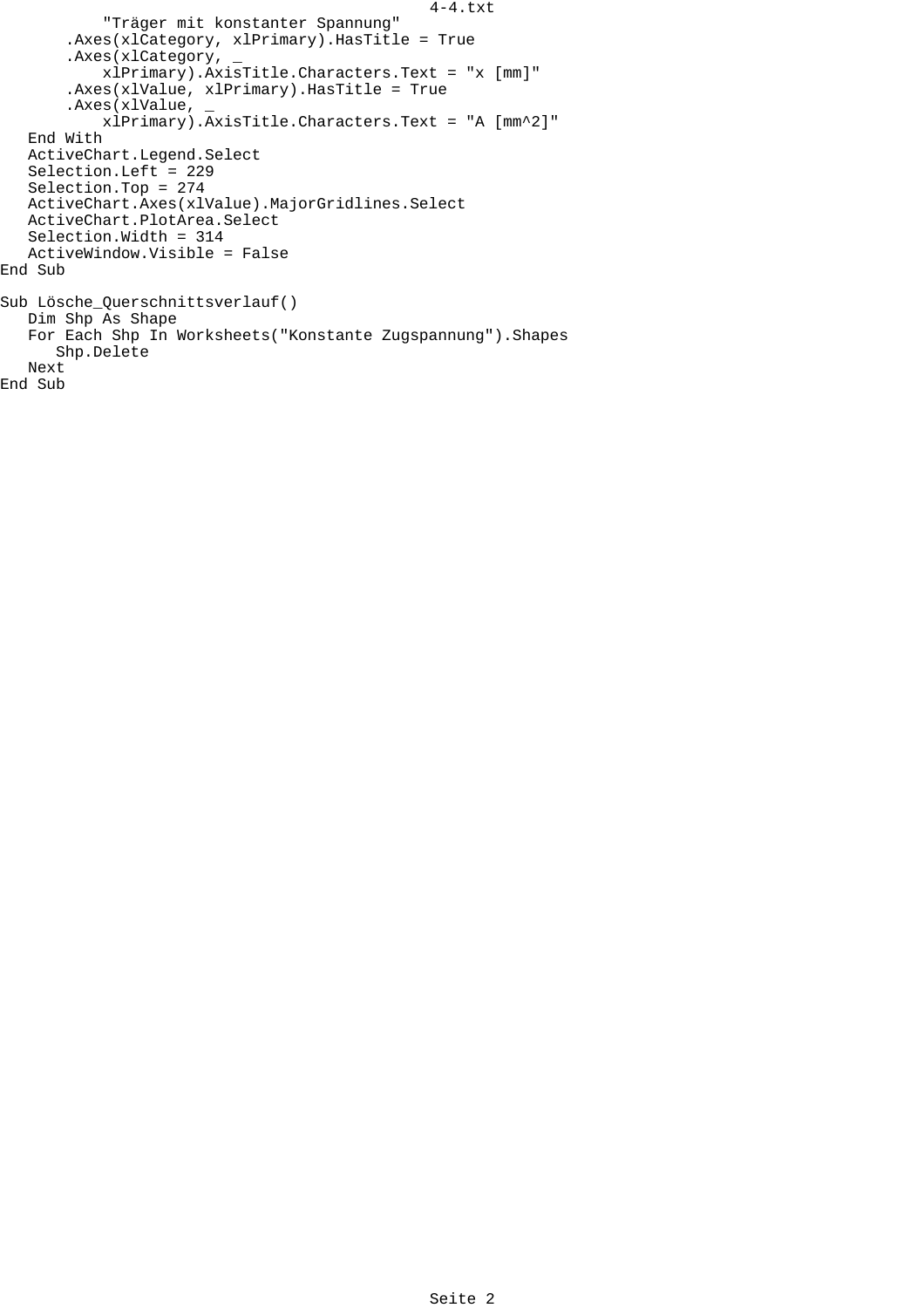```
Sub Ausflusszeit Leer()
  Dim Shp As Shape
  For Each Shp In Worksheets("Ausflusszeit").Shapes
     Shp.Delete
  Next
  ThisWorkbook.Worksheets("Ausflusszeit").Cells.Clear
  Range("A1:E1").Select
  Selection.MergeCells = True
  Selection.Font.Bold = True
  Selection.Font.Italic = True
  Selection.Value = _
      "Ausflusszeit bei abnehmendem Flüssigkeitsstand"
  Range("A2:A7").Select
  Selection.Font.Bold = True
  Selection.Font.Italic = True
  Range("A2") = "A [mm" \& ChrW(178) \& " ]"Range("A3") = "h [mm]"
  Range("A4") = "u [mm]"
  Range("A5") = "n"
  Range("A7") = "t (TR) [s]"
  Range("B:B").ColumnWidth = "15"
  Range("C:C").ColumnWidth = "2"
  Range("D2") = "x [mm]"Range("E2") = "y1"Range("F2") = "y2"Range("G2") = "t1 [s]"Range("H2") = "t2 [s]"
  Range("I2") = "tm [s]"Range("J2") = "dtm [s]"
  Range("D2:J2").Select
  Selection.Font.Bold = True
  Selection.Font.Italic = True
  Range("B2").Select
End Sub
Sub Ausflusszeit_Testdaten()
  Cells(2, 2) = 10Cells(3, 2) = 400Cells(4, 2) = 10Cells(5, 2) = 50End Sub
Sub Trichter_Form(h, x, Ax)
  Dim r As Double
  r = 100 + 100 / h * xAx = r * r * 4 * Atn(1)End Sub
Sub Ausflusszeit Auswertung()
  Dim A, Ax, Ax1, Ax2, h, u, dx, x, y1, y2 As Double
  Dim k, dt, dt1, dt2, t, t1, t2, Su As Double
  Dim i, n As Integer
  A = Cells(2, 2)h = Cells(3, 2)
  u = Cells(4, 2)n = Cells(5, 2)
  i = 2dx = (h - u) / nt1 = 0: t2 = 0: t = 0k = 1 / (A * Sqr(2 * 9810))For x = h To u + dx Step -dxCall Trichter_Form(h, x, Ax1)
     Call Trichter Form(h, x - dx, Ax2)
'Summation nach der Trapezregel
     y1 = Ax1 / Sqr(x)Su = Su + y1y2 = Ax2 / Sqr(x - dx)Su = Su + y2
```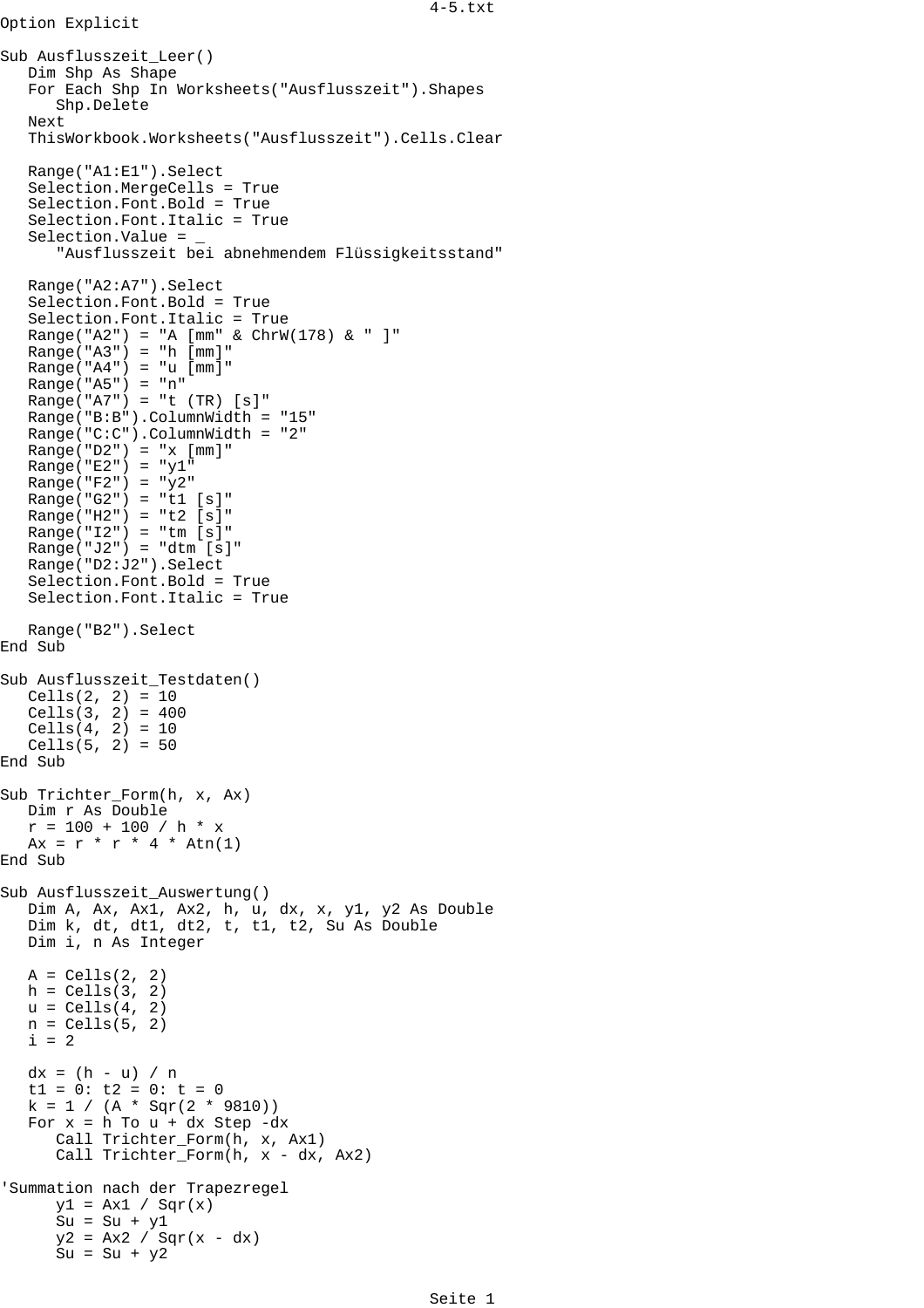```
4-5.txt
'Bestimmung von dt aus dem Differenzenquotienten
     dt1 = k * Ax1 / Sqr(x) * dx
     t1 = t1 + dt1dt2 = k * Ax2 / Sqr(x - dx) * dxt2 = t2 + dt2Ax = (Ax1 + Ax2) / 2dt = k * Ax / Sqr(x - dx / 2) * dx
     t = t + dt'Ausgabe
     i = i + 1Cells(i, 4) = xCells(i, 5) = y1Cells(i, 6) = y2Cells(i, 7) = t1Cells(i, 8) = t2Cells(i, 9) = t
     Cells(i, 10) = dtNext x
'Bestimmung der Ausflusszeit nach der Trapezregel
  t = Su * dx / 2 / (A * Sqr(2 * 9810))Cells(7, 2) = tEnd Sub
Sub Zeitdifferenzen_zeigen()
   Range("D3:D51").Select
   ActiveWindow.ScrollRow = 14
   ActiveWindow.ScrollRow = 13
   ActiveWindow.ScrollRow = 12
   ActiveWindow.ScrollRow = 11
   ActiveWindow.ScrollRow = 10
   ActiveWindow.ScrollRow = 9
   ActiveWindow.ScrollRow = 8
   ActiveWindow.ScrollRow = 7
   ActiveWindow.ScrollRow = 6
   ActiveWindow.ScrollRow = 5
   ActiveWindow.ScrollRow = 4
   ActiveWindow.ScrollRow = 3
   ActiveWindow.ScrollRow = 2
   ActiveWindow.ScrollRow = 1
   Range("D3:D51,J3:J51").Select
   Range("J3").Activate
   Charts.Add
   ActiveChart.ChartType = xlXYScatterSmoothNoMarkers
   ActiveChart.SetSourceData Source:= _ 
       Sheets("Ausflusszeit").Range( _
        "D3:D51,J3:J51"), PlotBy:=xlColumns
   ActiveChart.Location Where:= _ 
       xlLocationAsObject, Name:="Ausflusszeit"
   With ActiveChart
        .HasTitle = True
        .ChartTitle.Characters.Text = "Zeitverhalten"
        .Axes(xlCategory, xlPrimary).HasTitle = True
        .Axes(xlCategory, _
           xlPrimary).AxisTitle.Characters.Text = "h [mm]"
        .Axes(xlValue, xlPrimary).HasTitle = True
        .Axes(xlValue, _ 
           xlPrimary).AxisTitle.Characters.Text = "dt [s]"
   End With
   ActiveChart.HasLegend = False
End Sub
Sub Zeitdifferenzen_löschen()
  Dim Shp As Shape
  For Each Shp In Worksheets("Ausflusszeit").Shapes
     Shp.Delete
  Next
End Sub
```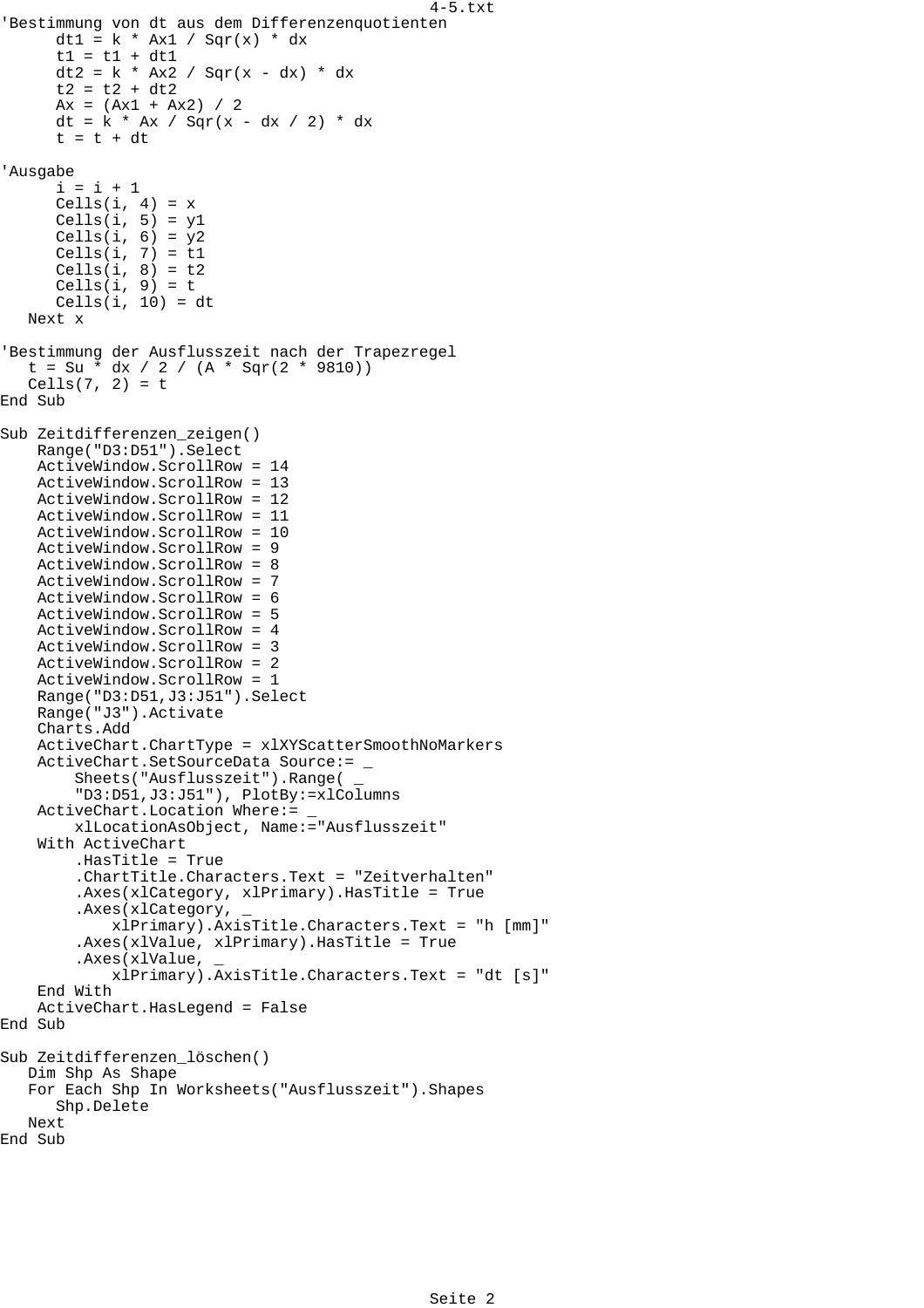```
Option Explicit
```

```
Sub Schubkurbel Leer()
  Dim Shp As Shape
  For Each Shp In Worksheets("Schubkurbeltrieb").Shapes
     Shp.Delete
  Next
  ThisWorkbook.Worksheets("Schubkurbeltrieb").Cells.Clear
  Range("A1:B1").Select
  Selection.MergeCells = True
  Selection.Font.Bold = True
  Selection.Font.Italic = True
  Selection.Value = "Schubkurbeltrieb"
  Range("C:C").ColumnWidth = "2"
  Range("D1:E1").Select
  Selection.MergeCells = True
  Selection.Font.Bold = True
  Selection.Font.Italic = True
  Selection.Value = "Indikatordiagramm"
  Range("D2") = ChrW(966) & " [Grad]"Range("E2") = "p [N/m" & ChrW(178) & "]"
  Range("D2:E2").Select
  Selection.Font.Bold = True
  Selection.Font.Italic = True
  Range("F:F").ColumnWidth = "2"
  Range("G1:H1").Select
  Selection.MergeCells = True
  Selection.Font.Bold = True
  Selection.Font.Italic = True
  Selection.Value = "Auswertung"
  Range("G2") = "x [mm]'
  Range("H2") = "FK[N]"
  Range("I2") = ChrW(946) & " [Grad]"
  Range("J2") = "FST [N]'Range("K2") = "FR [N]"
  Range("L2") = ChrW(969) & " [1/s]"
  Range("M2") = ChrW(916) & "t [s]"
  Range("N2") = "t [s]"
  Range("02") = "v [mm/s]"
  Range("P2") = "a [mm/s" & ChrW(178) & "]"
  Range("Q2") = "FO[N]"
  Range("R2") = "FT [N]"Range("S2") = "Md [Nmm]"
  Range("T2") = "W [Nm/s]"Range("G2:T2").Select
  Selection.Font.Bold = True
  Selection.Font.Italic = True
  Range("G:T").Select
  Selection.NumberFormat = "0.00"
  Range("A2:A16").Select
  Selection.Font.Bold = True
  Selection.Font.Italic = True
  Range("A2") = "d [mm]"
  Range("A3") = "l [mm]"
  Range("A4") = "r [mm]
  Range("A5") = "rST [mm]"
  Range("A6") = "mST [kg]"
  Range("A7") = "mB [kg]"
  Range("A8") = "mZ [kq]"
  Range("A9") = "mK [kg]"
  Range("A10") = "rW [mm]"
  Range("A11") = "mW [kg]"
  Range("A12") = "mN [kg]Range("A15") = "mO [kg]"
  Range("A16") = "mR [kg]"Range("B2:B20").Select
  Selection.NumberFormat = "0.00"
  Range("B2").Select
End Sub
Sub Schubkurbel_Testdaten()
   Cells(2, 2) = 100
   Cells(3, 2) = 300
  Cells(4, 2) = 50
```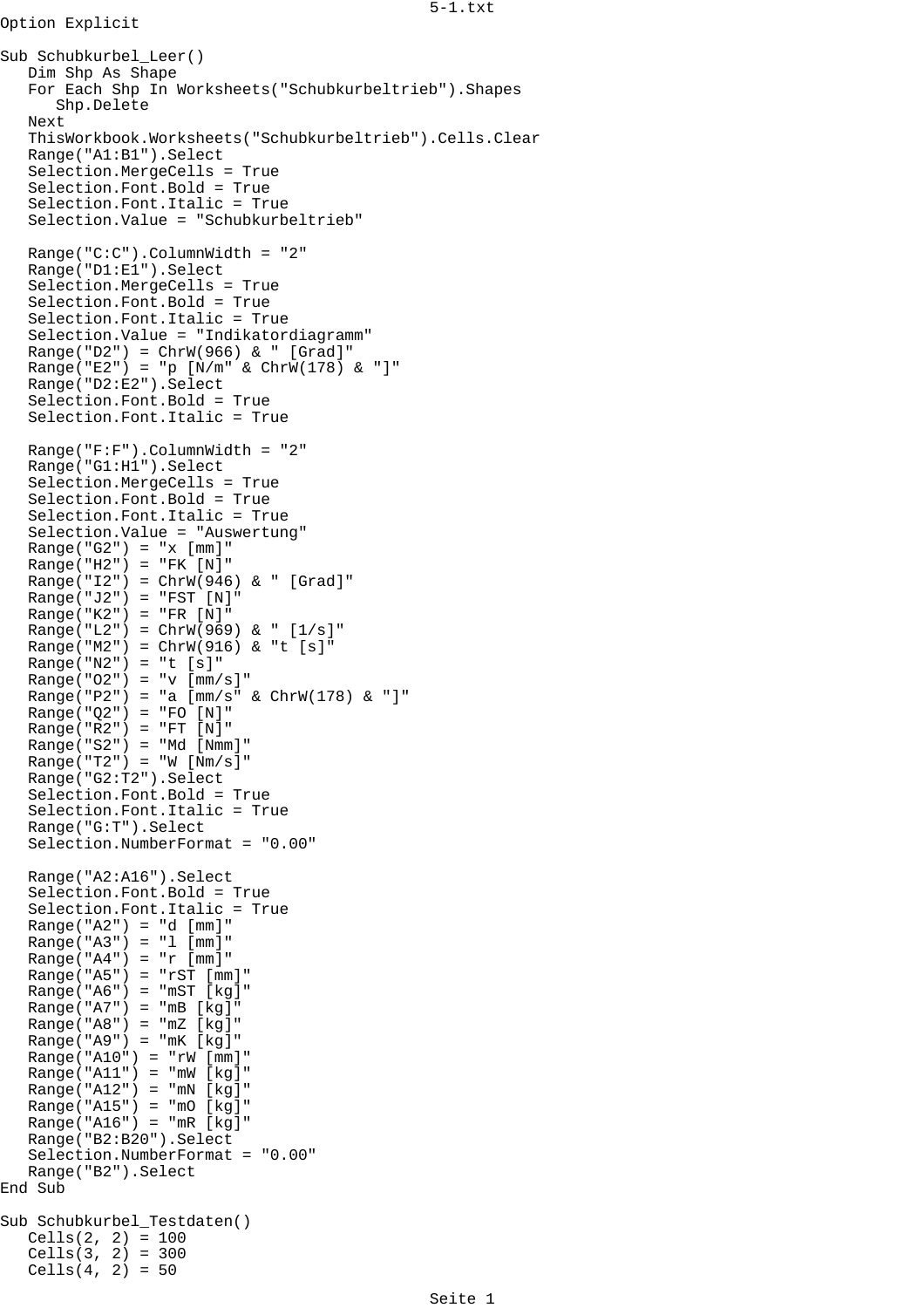5-1.txt Cells(5, 2) = 124  $Cells(6, 2) = 60$ Cells(7, 2) = 23.2  $Cells(8, 2) = 6$ Cells(9, 2) = 32 Cells(10, 2) = 12 Cells(11, 2) = 61.66 Cells(12, 2) = 4  $Cells(3, 4) = -90: Cells(3, 5) = 100000$  $Cells(4, 4) = -80: Cells(4, 5) = 70000$  $Cells(5, 4) = -70: Cells(5, 5) = 45000$  $Cells(6, 4) = -60: Cells(6, 5) = 25000$  $Cells(7, 4) = -50: Cells(7, 5) = 20000$  $Cells(8, 4) = -40: Cells(8, 5) = 20000$  $Cells(9, 4) = -30: Cells(9, 5) = 20000$ Cells(10, 4) = -20: Cells(10, 5) = 20000 Cells(11, 4) = -10: Cells(11, 5) = 20000  $Cells(12, 4) = 0: Cells(12, 5) = 20000$  $Cells(13, 4) = 10: Cells(13, 5) = 20000$  $Cells(14, 4) = 20: Cells(14, 5) = 20000$ Cells(15, 4) = 30: Cells(15, 5) = 20000  $Cells(16, 4) = 40: Cells(16, 5) = 20000$  $Cells(17, 4) = 50: Cells(17, 5) = 20000$ Cells(18, 4) = 60: Cells(18, 5) = 55000 Cells(19, 4) = 70: Cells(19, 5) = 100000 Cells(20, 4) = 80: Cells(20, 5) = 190000  $Cells(21, 4) = 90: Cells(21, 5) = 600000$ Cells(22, 4) = 100: Cells(22, 5) = 630000 Cells(23, 4) = 110: Cells(23, 5) = 700000 Cells(24, 4) = 120: Cells(24, 5) = 735000 Cells(25, 4) = 130: Cells(25, 5) = 750000 Cells(26, 4) = 140: Cells(26, 5) = 720000 Cells(27, 4) = 150: Cells(27, 5) = 650000  $Cells(28, 4) = 160: Cells(28, 5) = 560000$ Cells(29, 4) = 170: Cells(29, 5) = 480000 Cells(30, 4) = 180: Cells(30, 5) = 400000 Cells(31, 4) = 190: Cells(31, 5) = 350000 Cells(32, 4) = 200: Cells(32, 5) = 305000 Cells(33, 4) = 210: Cells(33, 5) = 280000 Cells(34, 4) = 220: Cells(34, 5) = 250000 Cells(35, 4) = 230: Cells(35, 5) = 230000 Cells(36, 4) = 240: Cells(36, 5) = 200000 Cells(37, 4) = 250: Cells(37, 5) = 180000 Cells(38, 4) = 260: Cells(38, 5) = 135000  $Cells(39, 4) = 270: Cells(39, 5) = 100000$ End Sub Sub Schubkurbel\_Auswertung() Dim d, l, r, rST, mST, mB, mZ, mK, rW, mW, mN As Double Dim mO, mR, ph, x, la, FK, p, be, FST, FR, z As Double Dim w, dx, xa, dph, dt, t, v, va, dv, aK, FO As Double Dim FT, Md, WA As Double Dim i As Integer  $d =$  Cells $(2, 2)$  $l = \text{Cells}(3, 2)$  $r = \text{Cells}(4, 2)$  $rST = Cells(5, 2)$  $mST = \text{Cells}(6, 2)$  $mB =$  Cells $(7, 2)$  $mZ =$  Cells(8, 2)  $mK =$  Cells(9, 2)  $rW = \text{Cells}(10, 2)$  $mW =$  Cells(11, 2)  $mN =$  Cells $(12, 2)$ 'Massenaufteilung  $mO = mST * rST / 1 + mK + mB$  $mR = mST$  \* (1 - rST) / 1 + mW \* rW / r + mZ + mN  $Cells(15, 2) = mO$  $Cells(16, 2) = mR$ 'Bewegung 'Konstante: Atn(1)=pi/4  $la = r / 1$  $xa = 0$  $dph = 10$  $t = 0$  $va = 0$  $WA = 0$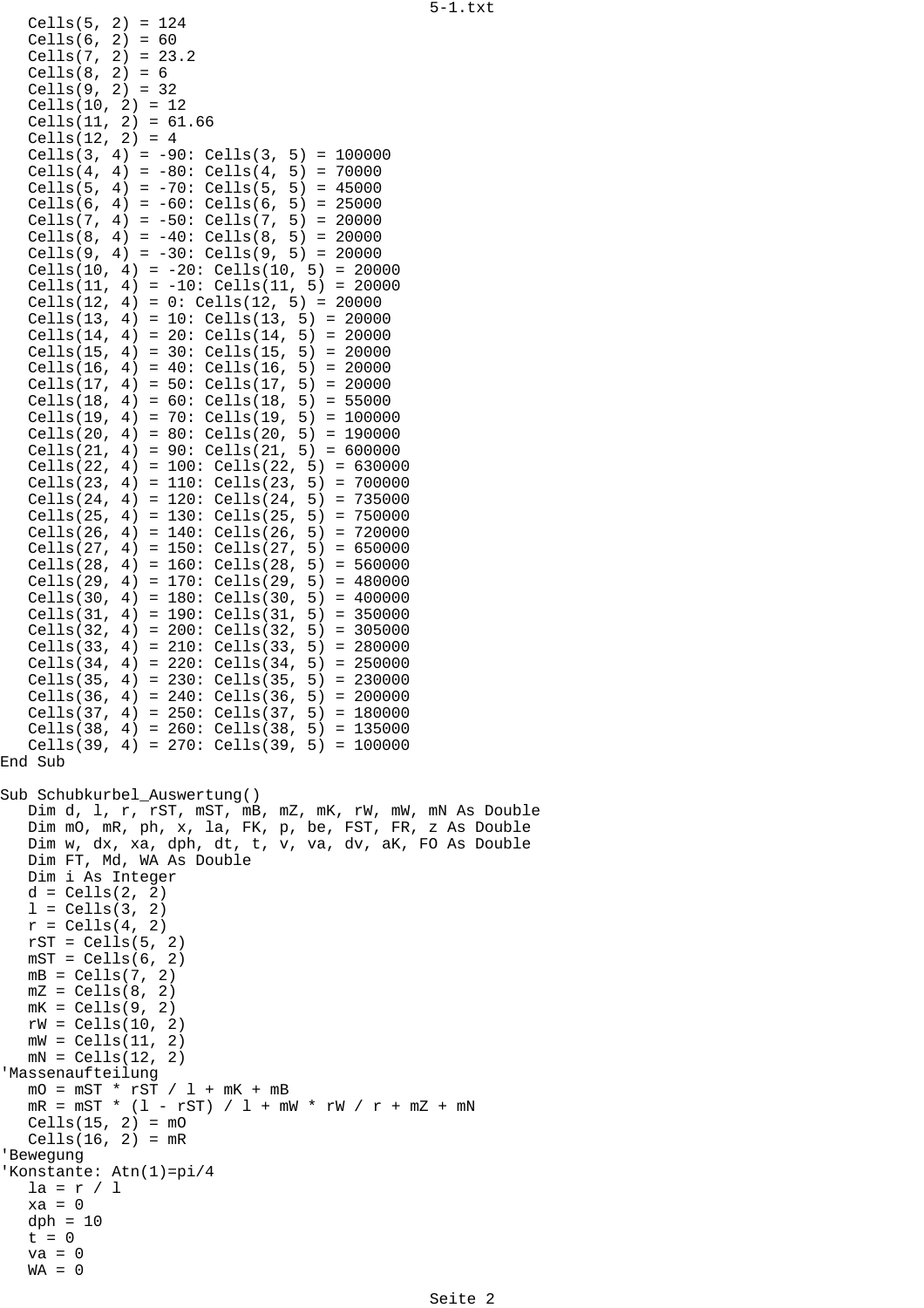```
5-1.txt
```

```
For i = 3 To 39
     ph = Cells(i, 4)
     p = Cells(i, 5)
     ph = ph / 45 * Atn(1)x = r * (1 - \sin(\phi h)) + \_1 * (1 - \sqrt{2})(1 - (\sqrt{2} * \cos(\pi))) \land 2)If i = 3 Then xa = xdx = x - xaxa = xCells(i, 7) = xFK = d ^ 2 * Atn(1) * p / 1000000
     Cells(i, 8) = FKbe = r * \text{Cos(ph)} / 1If 1 - be * be \ge 0 Then
        be = Atn(be / Sqr(1 - be * be))Else
        be = 0End If
     Cells(i, 9) = be / Atn(1) * 45FST = FK / Cos(be)Cells(i, 10) = FSTFR = FST * Cos(2 * Atn(1) - ph - be)Cells(i, 11) = FRw = Sqr(Abs(FR / (mR * r)) * 9810)Cells(i, 12) = wIf Not w = 0 Then
        dt = Abs(dph / w)Else
        dt = 0End If
     Cells(i, 13) = dtt = t + dtCells(i, 14) = tIf dt > 0 Then
        v = dx / dtElse
        v = 0End If
     Cells(i, 15) = vIf i = 3 Then va = vdv = v - vava = v
     If dt > 0 Then
        aK = dv / dtElse
        aK = 0End If
     Cells(i, 16) = AKFO = mO * aK / 9810Cells(i, 17) = FOFT = FST * Sin(2 * Atn(1) - ph - be)Cells(i, 18) = FTMd = FT * rCells(i, 19) = MdWA = WA + Md * dph / 1000Cells(i, 20) = WANext i
End Sub
```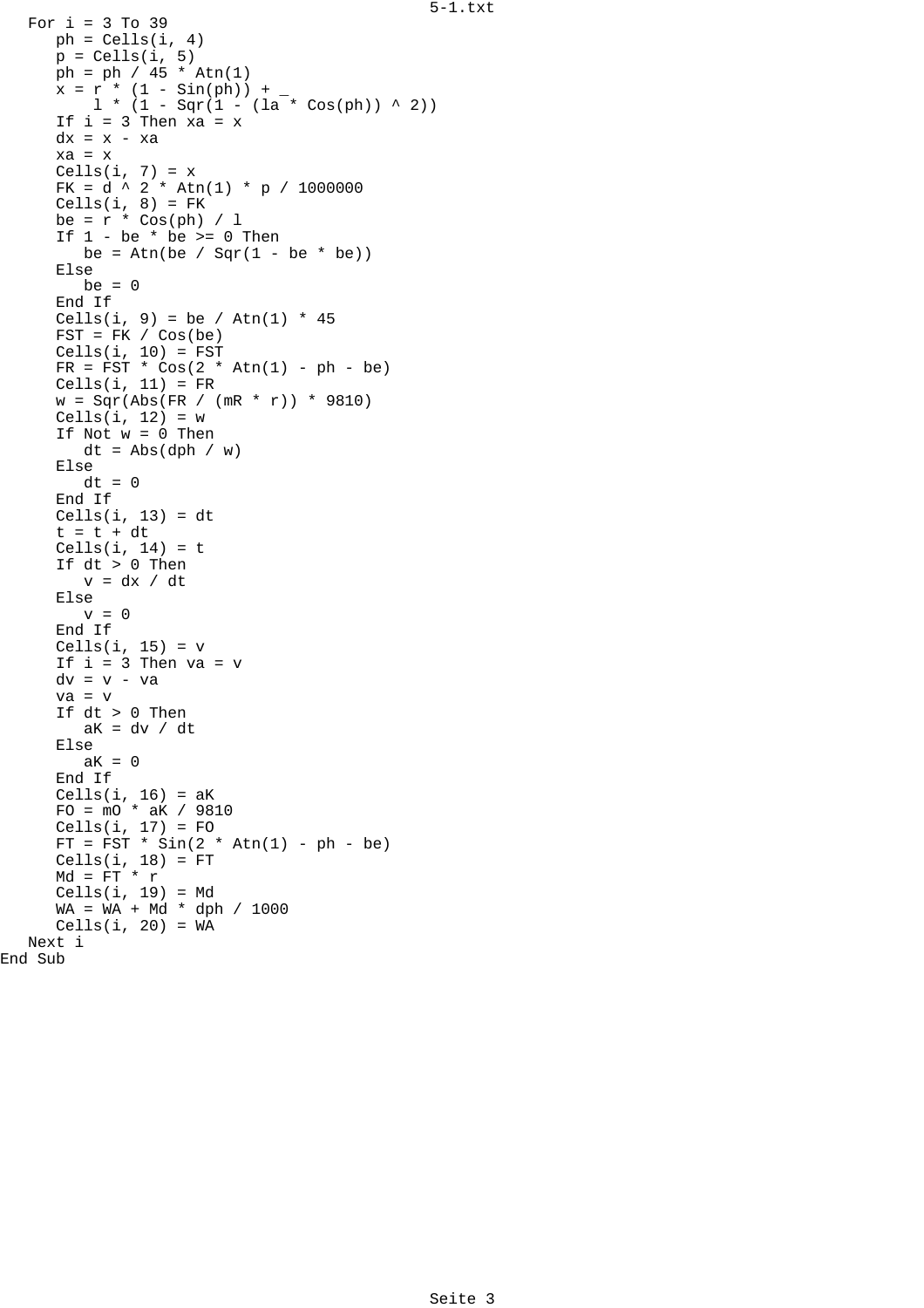```
Sub Drehschwingung_Leer()
  Dim Shp As Shape
  For Each Shp In Worksheets("Drehschwingung").Shapes
     Shp.Delete
  Next
  ThisWorkbook.Worksheets("Drehschwingung").Cells.Clear
  Range("A1:B1").Select
  Selection.MergeCells = True
  Selection.Font.Bold = True
  Selection.Font.Italic = True
  Selection.Value = "Drehschwingung"
  Range("A2:A16").Select
  Selection.Font.Bold = True
  Selection.Font.Italic = True
  Range("A2") = "G [N/m" \& ChrW(178) \& "]"
  Range("A3") = "Ip [m^4]"Range("A4") = "1 [m]"
  Range("A5") = "Id [kgm]"
  Range("A6") = ChrW(966) & "[kg]"
  Range("A7") = ChrW(969) & " [1/s]"
  Range("A8") = "t0 [s]"Range("A9") = ChrW(916) \& "t [s]"Range("A10") = "tmax [s]"Range("B:B").ColumnWidth = "15"
  Range("C:C").ColumnWidth = "2"
  Range("D1:F1").Select
  Selection.MergeCells = True
  Selection.Font.Bold = True
  Selection.Font.Italic = True
  Selection.Value = "Auswertung"
  Range("D2") = "t [s]"Range("E2") = ChrW(969) & " [1/s]"
  Range("F2") = ChrW(966) & " [Grad]"
  Range("D2:F2").Select
  Selection.Font.Bold = True
  Selection.Font.Italic = True
  Range("B2").Select
End Sub
Sub Drehschwingung Testdaten()
  Cells(2, 2) = 800000000000#Cells(3, 2) = 0.0000002Cells(4, 2) = 0.6Cells(5, 2) = 4.5Cells(6, 2) = 4Cells(7, 2) = 0Cells(8, 2) = 0Cells(9, 2) = 0.005Cells(10, 2) = 0.2End Sub
Sub Drehschwingung Auswertung()
  Dim G, Ip, l, Id, p0, w0, t0, dt, tm As Double
  Dim t, p, dp, dw, w As Double
  Dim i As Integer
  G = \text{Cells}(2, 2)IP = Cells(3, 2)l = \text{Cells}(4, 2)Id = Cells(5, 2)p0 = Cells(6, 2)
  w0 = \text{Cells}(7, 2)t0 = Cells(8, 2)
  dt =Cells(9, 2)tm = \text{Cells}(10, 2)t = t0p = p0w = w0i = 2Do
     i = i + 1
```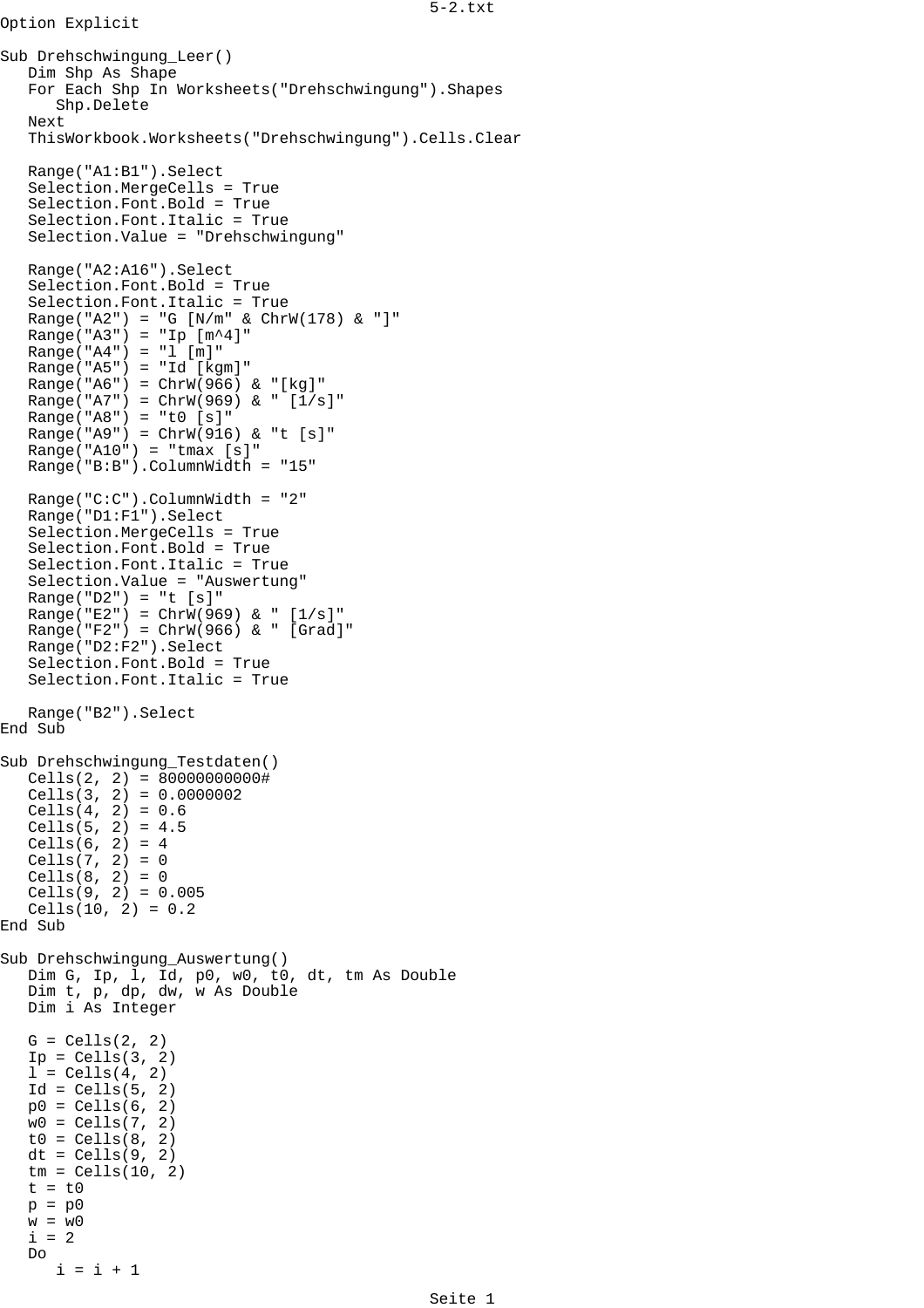```
5-2.txt
     t = t + dtCells(i, 4) = tdw = -G * Ip / 1 / Id * p * dt
     w = w + dwCells(i, 5) = wdp = w * dtp = p + dpCells(i, 6) = pLoop While t < tm
End Sub
Sub Drehschwingung_Zeigen()
  Range("D3:D42,F3:F42").Select
  Range("F3").Activate
  Charts.Add
  ActiveChart.ChartType = xlXYScatterSmoothNoMarkers
  ActiveChart.SetSourceData _
     Source:=Sheets("Drehschwingung").Range( _
     "D3:D42,F3:F42"), PlotBy:=xlColumns
  ActiveChart.SeriesCollection(1).Name = _
     "=""Auslenkung"""
  ActiveChart.Location Where:=xlLocationAsObject, _
     Name:="Drehschwingung"
  With ActiveChart
     .HasTitle = True
      .ChartTitle.Characters.Text = "Drehschwingung"
     .Axes(xlCategory, xlPrimary).HasTitle = True
     .Axes(xlCategory,
        xlPrimary).AxisTitle.Characters.Text = "t [s]"
      .Axes(xlValue, xlPrimary).HasTitle = True
      .Axes(xlValue, xlPrimary).AxisTitle.Characters. _
         Text = "Winkel [Grad]"
  End With
  ActiveWindow.Visible = False
  Windows("Kapitel 05.xls").Activate
End Sub
Sub Drehschwingung_Löschen()
  Dim Shp As Shape
  For Each Shp In Worksheets("Drehschwingung").Shapes
     Shp.Delete
  Next
End Sub
```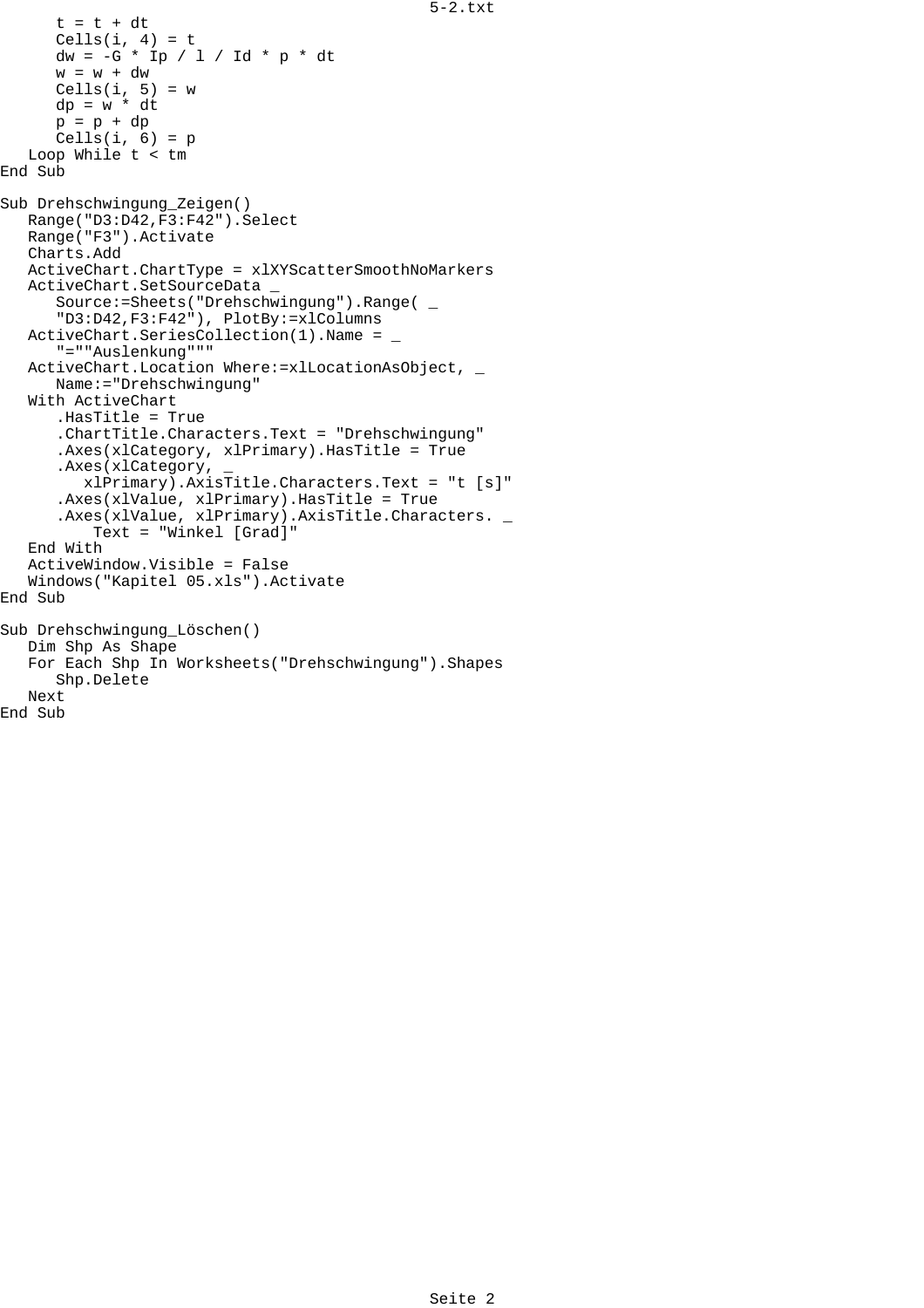```
Sub Membran_Formular()
  Dim Shp As Shape
  For Each Shp In Worksheets("Membran").Shapes
     Shp.Delete
  Next
  ThisWorkbook.Worksheets("Membran").Cells.Clear
  Cells(1, 6) = 0Cells(2, 5) = 0Cells(2, 7) = 0Cells(3, 4) = 0Cells(3, 8) = 0Cells(4, 3) = 0Cells(4, 9) = 0Cells(5, 2) = 0Cells(5, 10) = 0
  Cells(6, 1) = 0Cells(6, 11) = 0Cells(7, 2) = 0Cells(7, 10) = 0
  Cells(8, 3) = 0Cells(8, 9) = 0Cells(9, 4) = 0Cells(9, 8) = 0Cells(10, 5) = 0Cells(10, 7) = 0Cells(11, 6) = 0Cells(4, 6) = 1Cells(5, 5) = 1Cells(5, 7) = 1
   Cells(6, 4) = 1
  Cells(6, 8) = 1
  Cells(7, 5) = 1Cells(7, 7) = 1
  Cells(8, 6) = 1Range("I6:J6").Select
  With Selection.Interior
       .ColorIndex = 15
       .Pattern = xlSolid
  End With
  Range("H5:I5").Select
  With Selection.Interior
      .ColorIndex = 15
       .Pattern = xlSolid
  End With
  Range("H4").Select
  With Selection.Interior
       .ColorIndex = 15
       .Pattern = xlSolid
  End With
  Range("A12").Select
  With Selection.Interior
       .ColorIndex = 15
       .Pattern = xlSolid
  End With
End Sub
Sub Membran_Auswertung()
  Dim u40, u30, u31, u21, u22 As Double
  Dim v40, v30, v31, v21, v22 As Double
  Dim w40, w30, w31, w21, w22 As Double
  Dim i, n As Integer 
  n = Cells(12, 1)u40 = Cells(6, 10)
  u30 = Cells(6, 9)
  u31 = Cells(5, 9)
  u21 = Cells(5, 8)u22 = Cells(4, 8)For i = 1 To nv40 = 1 / 15 * (2 * u31 + 1)v30 = 4 * v40v31 = 1 / 15 * (u22 + 4 * u30 + 2)
```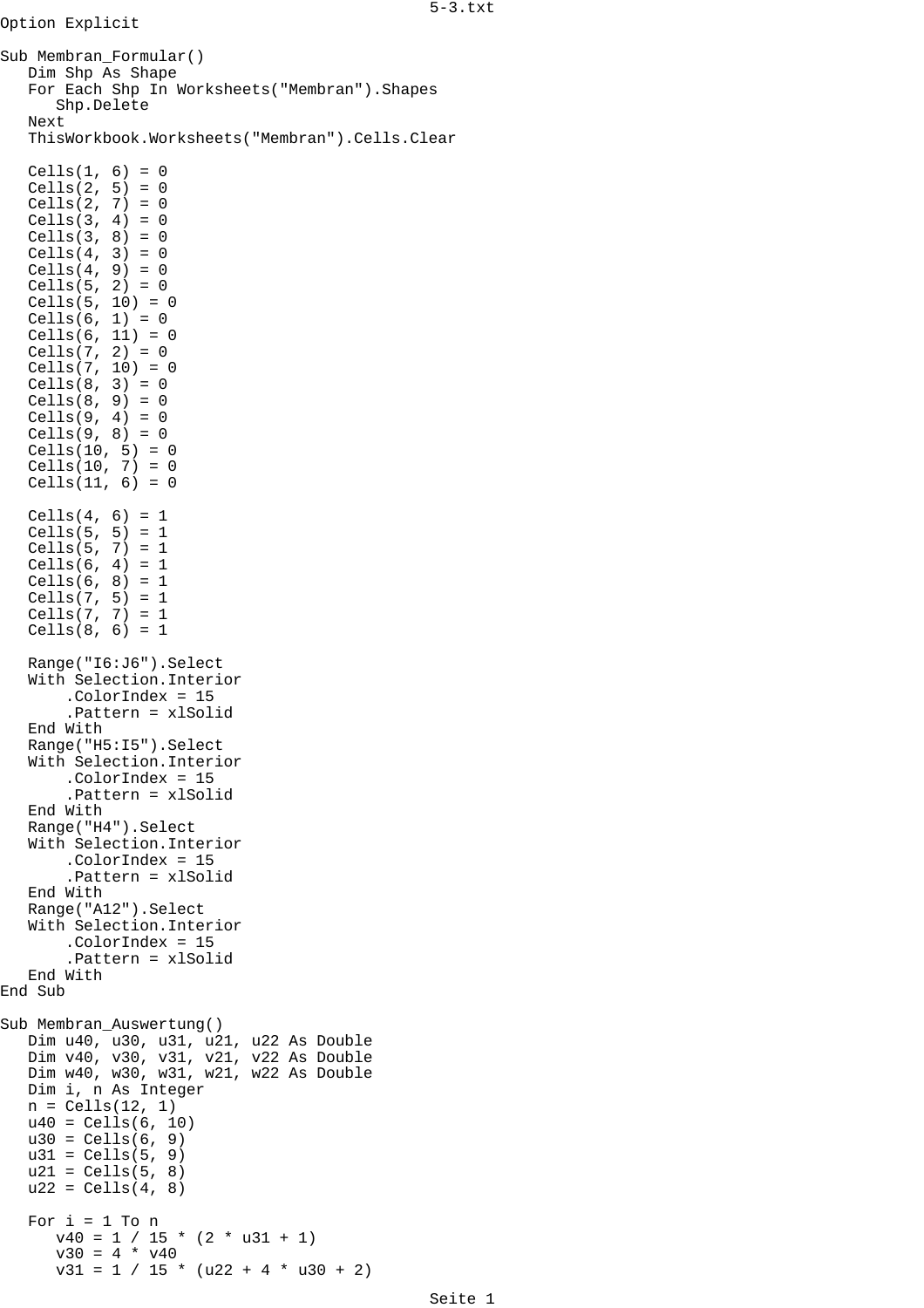```
v21 = 4 * v31 - u30v22 = 1 / 4 * (v21 + u21)w22 = 1 / 15 * (4 * v21 + v31 + 2)w21 = 4 * w22 - v21w31 = 1 / 14 * (4 * v21 + v40 + 1)w30 = 4 * w31 - v21w40 = 1 / 4 * v30u40 = w40u30 = w30u31 = w31u21 = w21u22 = w22Cells(6, 10) = u40
     Cells(6, 9) = u30
     Cells(5, 9) = u31Cells(5, 8) = u21Cells(4, 8) = u22Next i
'Übertragung durch Symmetrie
  Cells(7, 9) = Cells(5, 9)Cells(7, 8) = Cells(5, 8)Cells(8, 8) = Cells(4, 8)Cells(8, 7) = Cells(4, 7)Cells(9, 7) = Cells(3, 7)Cells(9, 6) = Cells(3, 6)Cells(10, 6) = Cells(2, 6)Cells(2, 6) = Cells(6, 10)Cells(3, 6) = Cells(6, 9)Cells(3, 7) = Cells(5, 9)Cells(4, 7) = Cells(5, 8)Cells(3, 5) = Cells(3, 7)Cells(4, 5) = Cells(4, 7)Cells(8, 5) = Cells(8, 7)Cells(9, 5) = Cells(9, 7)Cells(4, 4) = Cells(4, 8)Cells(5, 4) = Cells(5, 8)Cells(7, 4) = Cells(7, 8)Cells(8, 4) = Cells(8, 8)Cells(5, 3) = Cells(5, 9)Cells(6, 3) = Cells(6, 9)Cells(7, 3) = Cells(7, 9)Cells(6, 2) = Cells(6, 10)
```
End Sub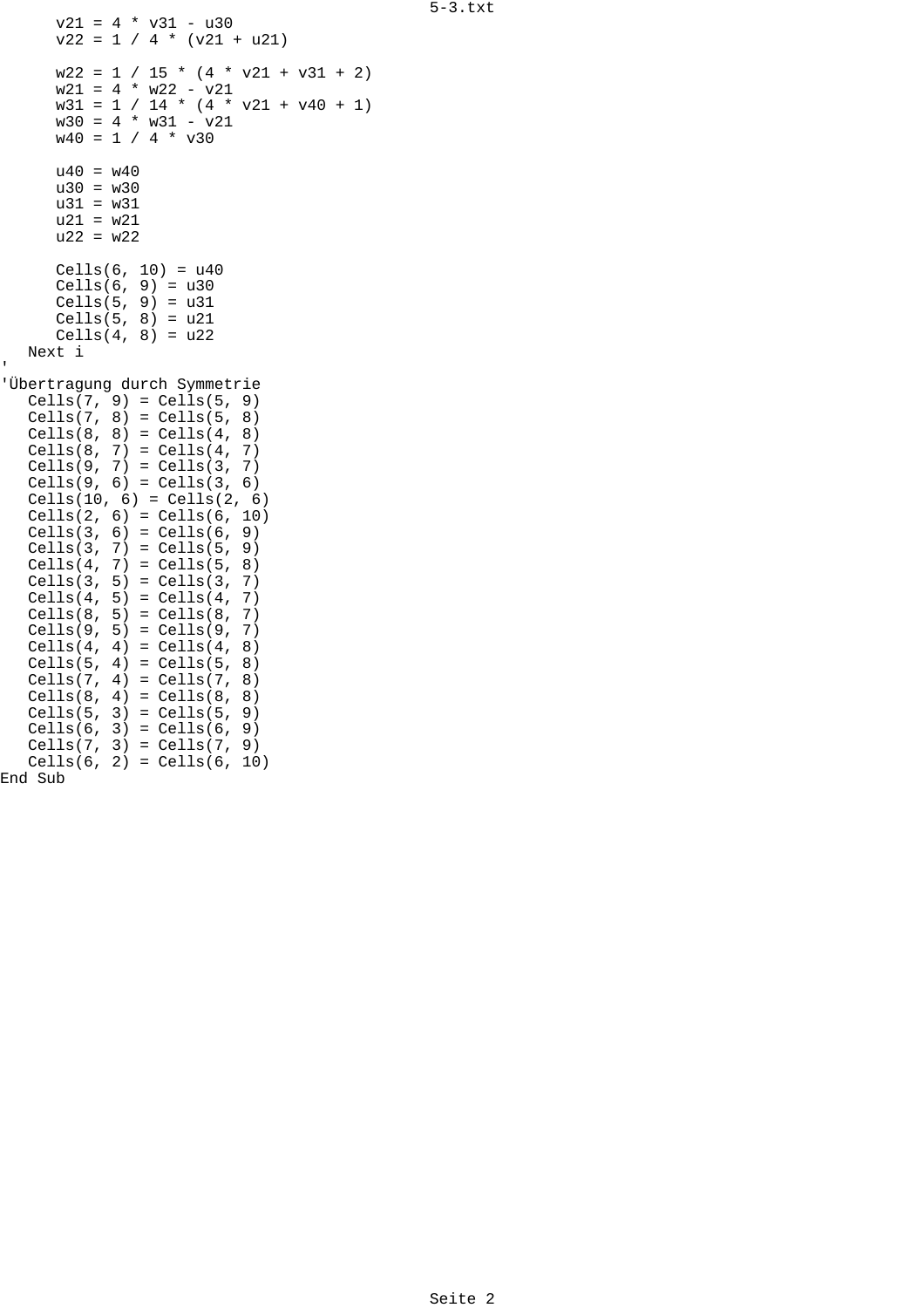```
Option Explicit
'Prozedur Matrix A neu
Sub Matrix_A_Neu()
  Dim Blatt As Worksheet
  Dim Name As String
  Name = "Matrix A"
  On Error GoTo Matrix_A_Neu
  Set Blatt = ThisWorkbook.Worksheets(Name)
  Blatt.Activate
  Blatt.Cells.Clear
  Exit Sub
Matrix_A_Neu:
  Set Blatt = Worksheets.Add
  Blatt.Name = Name
  Resume
End Sub
'Prozedur Matrix B neu
Sub Matrix B Neu()
  Dim Blatt As Worksheet
  Dim Name As String
  Name = "Matrix B"
  On Error GoTo Matrix_B_Neu
  Set Blatt = ThisWorkbook.Worksheets(Name)
  Blatt.Activate
  Blatt.Cells.Clear
  Exit Sub
Matrix_B_Neu:
  Set Blatt = Worksheets.Add
  Blatt.Name = Name
  Resume
End Sub
'Prozedur Matrix C neu
Sub Matrix_C_Neu()
  Dim Blatt As Worksheet
  Dim Name As String
  Name = "Matrix C"
  On Error GoTo Matrix_C_Neu
  Set Blatt = ThisWorkbook.Worksheets(Name)
  Blatt.Activate
  Blatt.Cells.Clear
  Exit Sub
Matrix_C_Neu:
  Set Blatt = Worksheets.Add
  Blatt.Name = Name
  Resume
End Sub
Sub Matrix Transponierte()
  Dim Blatt As Worksheet
  Dim Name As String
  Dim i, k, m, Zeilen, Spalten As Integer
  Dim A() As Double
  Name = "Matrix A"
  Set Blatt = ThisWorkbook.Worksheets(Name)
  Zeilen = Blatt.UsedRange.Rows.Count
  Spalten = Blatt.UsedRange.Columns.Count
'Matrix A lesen
  ReDim A(Zeilen, Spalten)
  For i = 1 To Zeilen
     For k = 1 To Spalten
        A(i, k) = Blatt.Cells(i, k)Next k
  Next i
'Überprüfung, ob Matrix B vorhanden
  Name = "Matrix B"
  m = 0For Each Blatt In Sheets
     If Name = Blatt.Name Then
```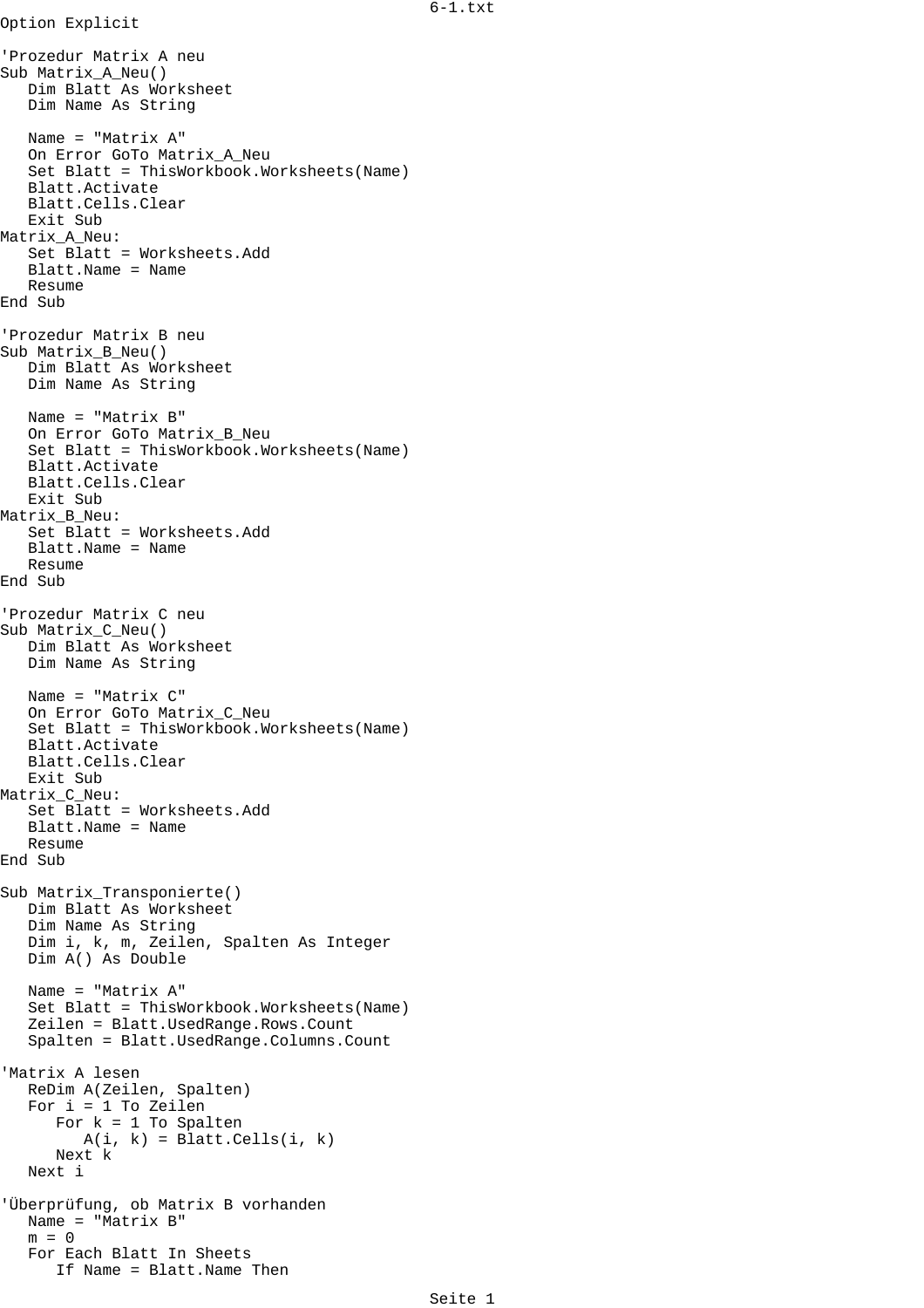```
6-1.txt
```

```
m = 1End If
  Next
'Matrix B anlegen
  If m = 0 Then
      Set Blatt = Worksheets.Add
      Blatt.Name = Name
  End If
  Set Blatt = ThisWorkbook.Worksheets(Name)
  Blatt.Activate
  Blatt.Cells.Clear
'Bestimmung der Transponierten
   For i = 1 To Zeilen
      For k = 1 To Spalten
         Blatt.Cells(k, i) = A(i, k)
     Next k
  Next i
End Sub
```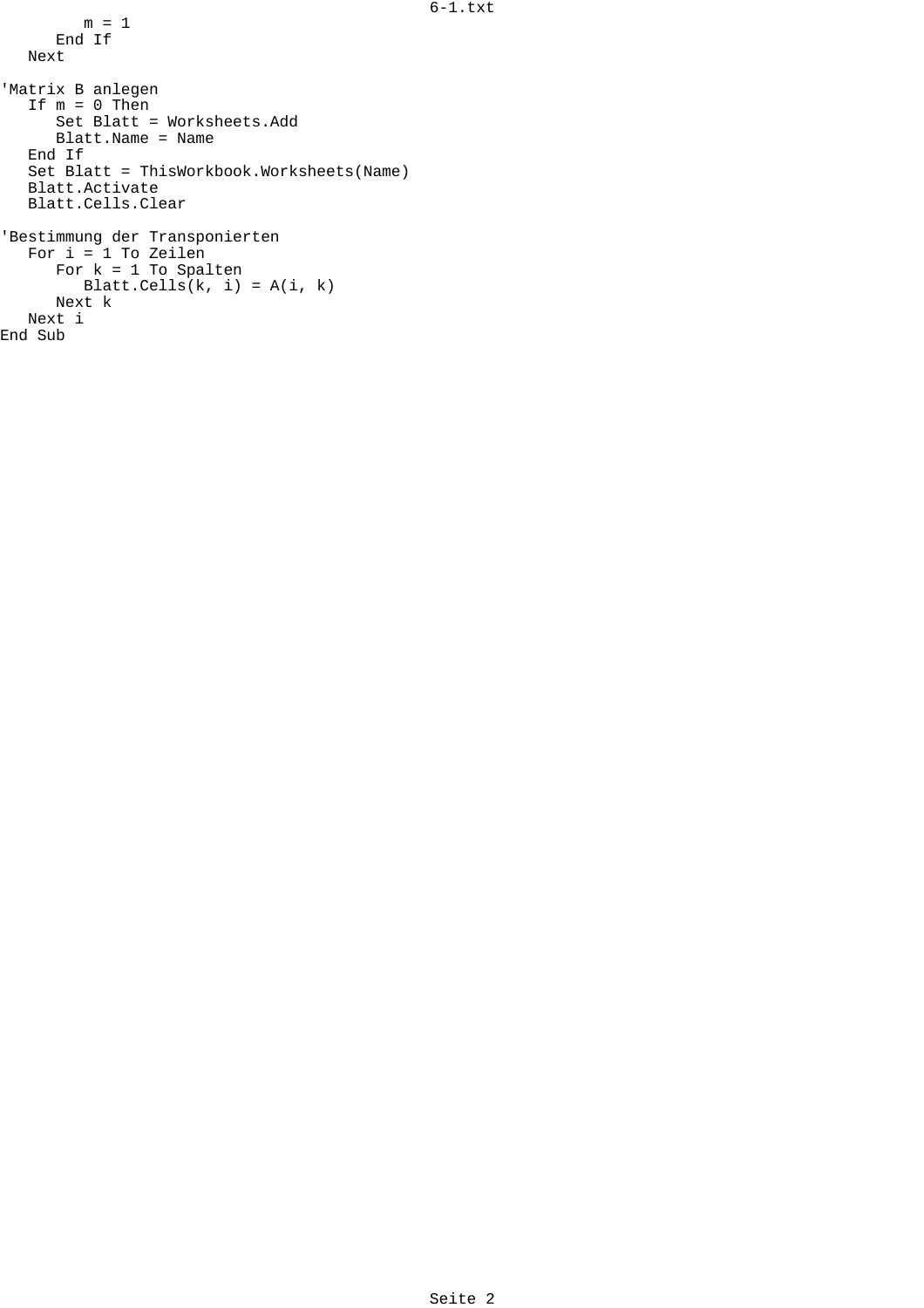```
Sub Matrix_Addition()
  Dim Blatt1, Blatt2, Blatt As Worksheet
  Dim Name1, Name2, Name As String
  Dim i, k, m, Z1, Z2, S1, S2 As Integer
  Dim A(), B() As Double
'Überprüfung, ob Matrix A vorhanden
  Name1 = "Matrix A"
  Set Blatt1 = ThisWorkbook.Worksheets(Name1)
  m = 0For Each Blatt In Sheets
     If Name1 = Blatt1.Name Then
        m = 1End If
  Next
  If m = 0 Then
     MsgBox "Matrix A fehlt!", vbOKOnly, "ACHTUNG"
     Exit Sub
  End If
  Z1 = Blatt1.UsedRange.Rows.Count
  S1 = Blatt1.UsedRange.Columns.Count
'Matrix A lesen
  ReDim A(Z1, S1)
  For i = 1 To Z1For k = 1 To S1
        A(i, k) = Blatt1.Cells(i, k)Next k
  Next i
'Überprüfung, ob Matrix B vorhanden
  Name2 = "Matrix B"
  Set Blatt2 = ThisWorkbook.Worksheets(Name2)
  m = 0For Each Blatt In Sheets
     If Name2 = Blatt2.Name Then
        m = 1End If
  Next
  If m = 0 Then
     MsgBox "Matrix B fehlt!", vbOKOnly, "ACHTUNG"
     Exit Sub
  End If
  Z2 = Blatt2.UsedRange.Rows.Count
  S2 = Blatt2.UsedRange.Columns.Count
'Matrix B lesen
  ReDim B(Z2, S2)
  For i = 1 To Z2For k = 1 To S2
        B(i, k) = Blatt2.Cells(i, k)Next k
  Next i
'Überprüfung der Typen
  If Z1 <> Z2 Or S1 <> S2 Then
     MsgBox "Matrixtypen unterschiedlich!", vbOKOnly, _ 
             "ACHTUNG"
     Exit Sub
  End If
'Überprüfung, ob Matrix C vorhanden
  Name = "Matrix C"
  On Error GoTo Matrix_C_Neu
  Set Blatt = ThisWorkbook.Worksheets(Name)
  Blatt.Activate
  Blatt.Cells.Clear
'Addition
  For i = 1 To Z1For k = 1 To S1Blatt.Cells(i, k) = A(i, k) + B(i, k)
     Next k
  Next i
  Exit Sub
Matrix_C_Neu:
  Set Blatt = Worksheets.Add
```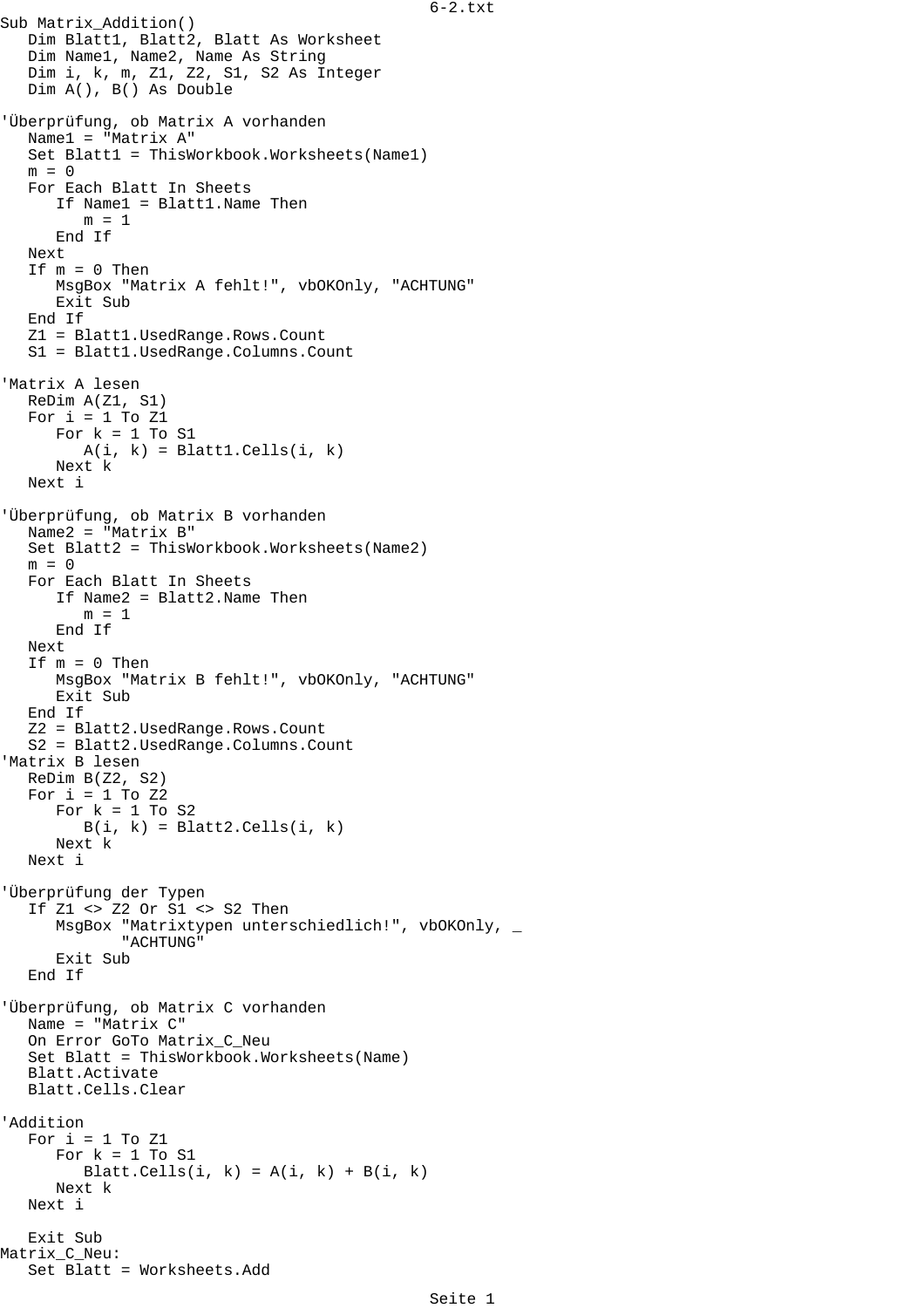Blatt.Name = Name Resume End Sub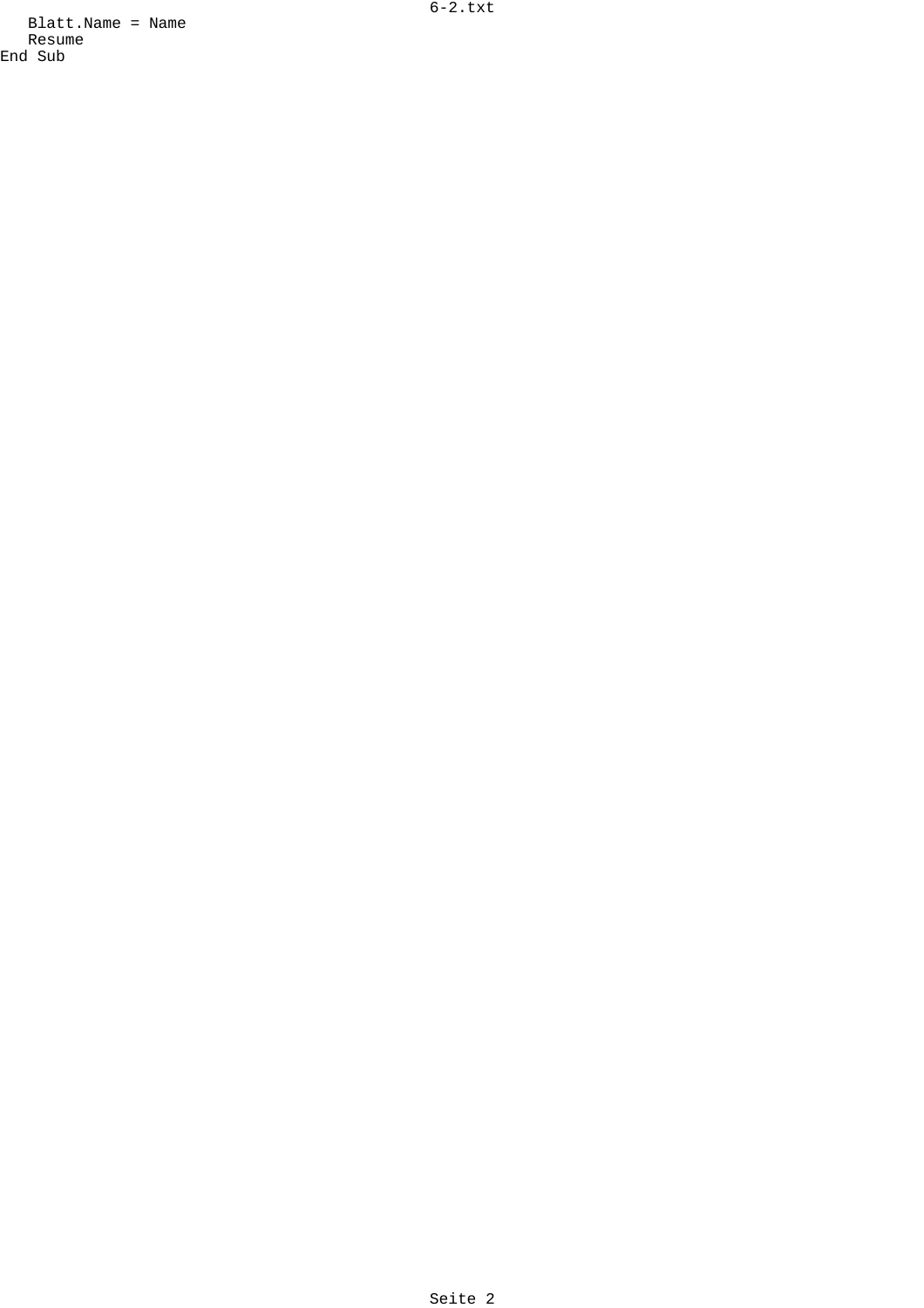```
Sub Matrix_Subtraktion()
  Dim Blatt1, Blatt2, Blatt As Worksheet
  Dim Name1, Name2, Name As String
  Dim i, k, m, Z1, Z2, S1, S2 As Integer
  Dim A(), B() As Double
'Überprüfung, ob Matrix A vorhanden
  Name1 = "Matrix A"
  Set Blatt1 = ThisWorkbook.Worksheets(Name1)
  m = 0For Each Blatt In Sheets
     If Name1 = Blatt1.Name Then
        m = 1End If
  Next
  If m = 0 Then
     MsgBox "Matrix A fehlt!", vbOKOnly, "ACHTUNG"
     Exit Sub
  End If
  Z1 = Blatt1.UsedRange.Rows.Count
  S1 = Blatt1.UsedRange.Columns.Count
'Matrix A lesen
  ReDim A(Z1, S1)
  For i = 1 To Z1For k = 1 To S1A(i, k) = Blatt1.Cells(i, k)Next k
  Next i
'Überprüfung, ob Matrix B vorhanden
  Name2 = "Matrix B"
  Set Blatt2 = ThisWorkbook.Worksheets(Name2)
  m = 0For Each Blatt In Sheets
     If Name2 = Blatt2.Name Then
        m = 1End If
  Next
  If m = 0 Then
     MsgBox "Matrix B fehlt!", vbOKOnly, "ACHTUNG"
     Exit Sub
  End If
  Z2 = Blatt2.UsedRange.Rows.Count
  S2 = Blatt2.UsedRange.Columns.Count
'Matrix B lesen
  ReDim B(Z2, S2)
  For i = 1 To Z2For k = 1 To S2
        B(i, k) = Blatt2.Cells(i, k)Next k
  Next i
'Überprüfung der Typen
  If Z1 <> Z2 Or S1 <> S2 Then
     MsgBox "Matrixtypen unterschiedlich!", vbOKOnly, _ 
             "ACHTUNG"
     Exit Sub
  End If
'Überprüfung, ob Matrix C vorhanden
  Name = "Matrix C"
  On Error GoTo Matrix C Neu
  Set Blatt = ThisWorkbook.Worksheets(Name)
  Blatt.Activate
  Blatt.Cells.Clear
'Addition
  For i = 1 To Z1For k = 1 To S1Blatt.Cells(i, k) = A(i, k) - B(i, k)
     Next k
  Next i
  Exit Sub
Matrix_C_Neu:
  Set Blatt = Worksheets.Add
  Blatt.Name = Name
  Resume
End Sub
```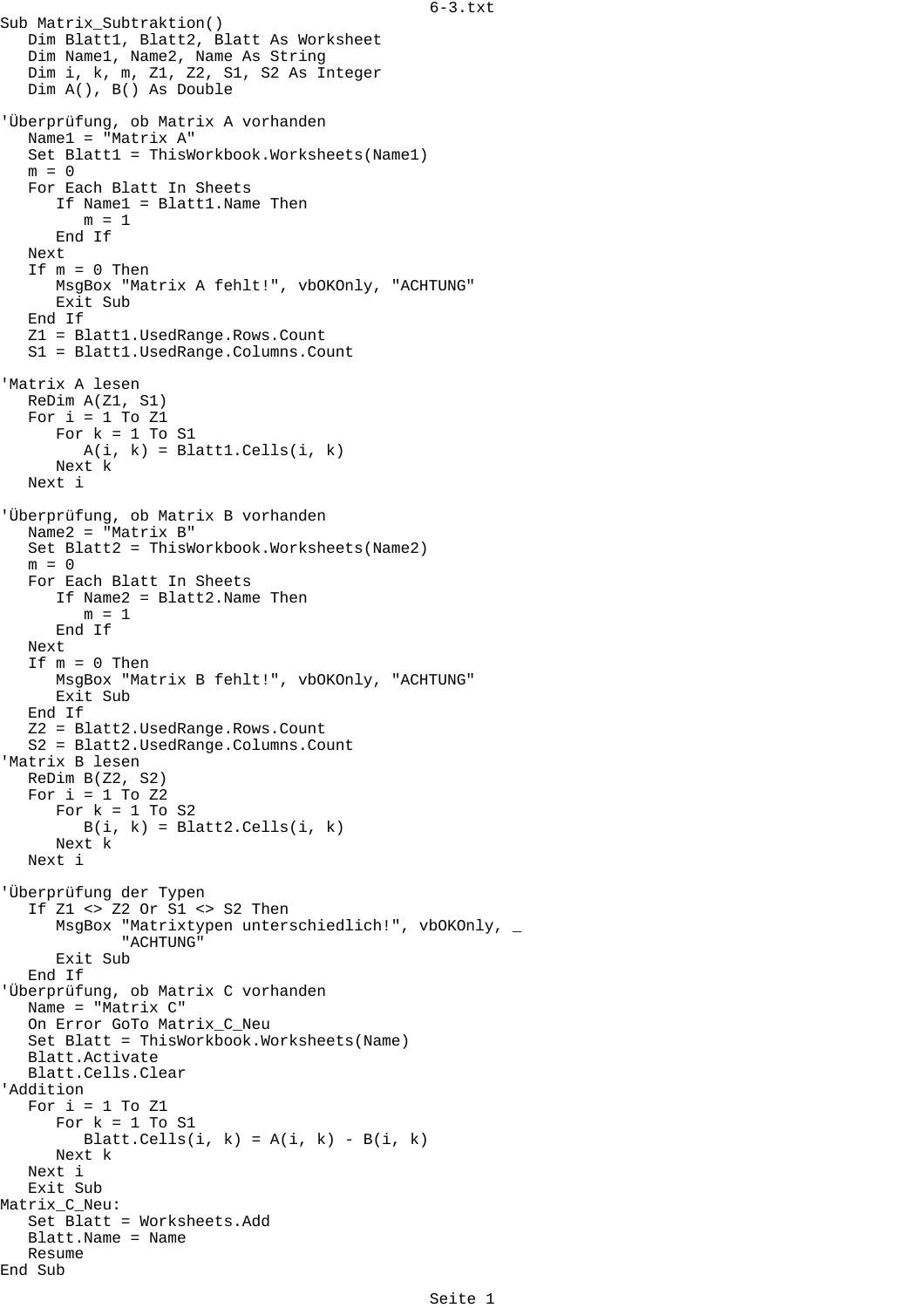Seite 2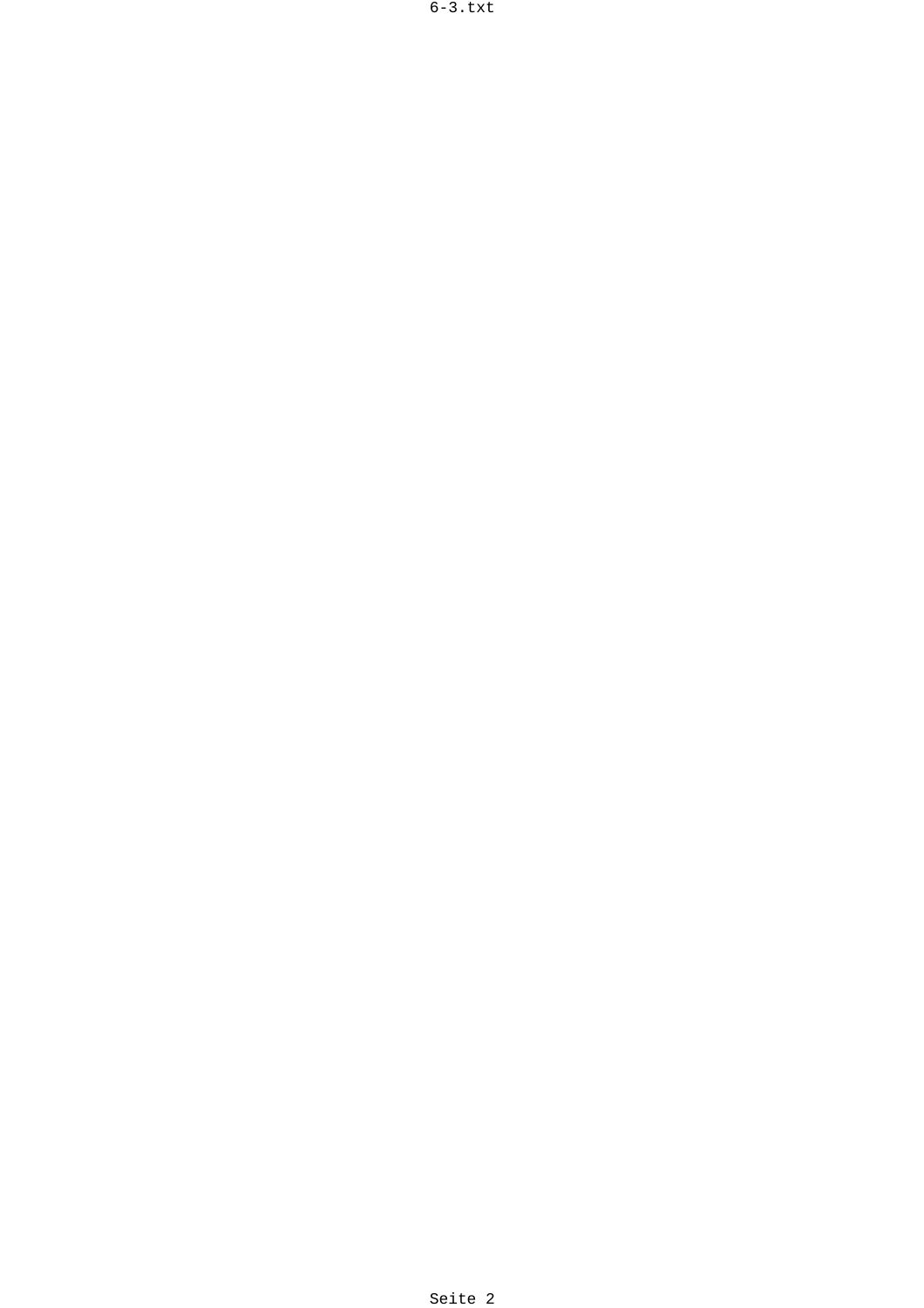```
Sub Matrix_Skalarprodukt()
  Dim Blatt1, Blatt2, Blatt As Worksheet
  Dim Name1, Name2, Name As String
  Dim i, k, m, Z1, S1 As Integer
  Dim A() As Double
  Dim Skalar As Double
'Überprüfung, ob Matrix A vorhanden
  Name1 = "Matrix A"
  Set Blatt1 = ThisWorkbook.Worksheets(Name1)
  m = 0For Each Blatt In Sheets
     If Name1 = Blatt1.Name Then
        m = 1End If
  Next
  If m = 0 Then
     MsgBox "Matrix A fehlt!", vbOKOnly, "ACHTUNG"
     Exit Sub
  End If
  Z1 = Blatt1.UsedRange.Rows.Count
  S1 = Blatt1.UsedRange.Columns.Count
'Matrix A lesen
  ReDim A(Z1, S1)
  For i = 1 To Z1For k = 1 To S1
        A(i, k) = Blatt1.Cells(i, k)Next k
  Next i
'Überprüfung, ob Matrix B vorhanden
  Name2 = "Matrix B"
  Set Blatt2 = ThisWorkbook.Worksheets(Name2)
  m = 0For Each Blatt In Sheets
     If Name2 = Blatt2.Name Then
        m = 1End If
  Next
  If m = 0 Then
     MsgBox "Skalar in Matrix B fehlt!", vbOKOnly, _ 
             "ACHTUNG"
     Exit Sub
  End If
  Skalar = Blatt2.Cells(1, 1)
'Überprüfung, ob Matrix C vorhanden
  Name = "Matrix C"
  On Error GoTo Matrix C Neu
  Set Blatt = ThisWorkbook.Worksheets(Name)
  Blatt.Activate
  Blatt.Cells.Clear
'Addition
  For i = 1 To Z1For k = 1 To S1Blatt.Cells(i, k) = A(i, k) * Skalar
     Next k
  Next i 
  Exit Sub
Matrix_C_Neu:
  Set Blatt = Worksheets.Add
  Blatt.Name = Name
  Resume
End Sub
```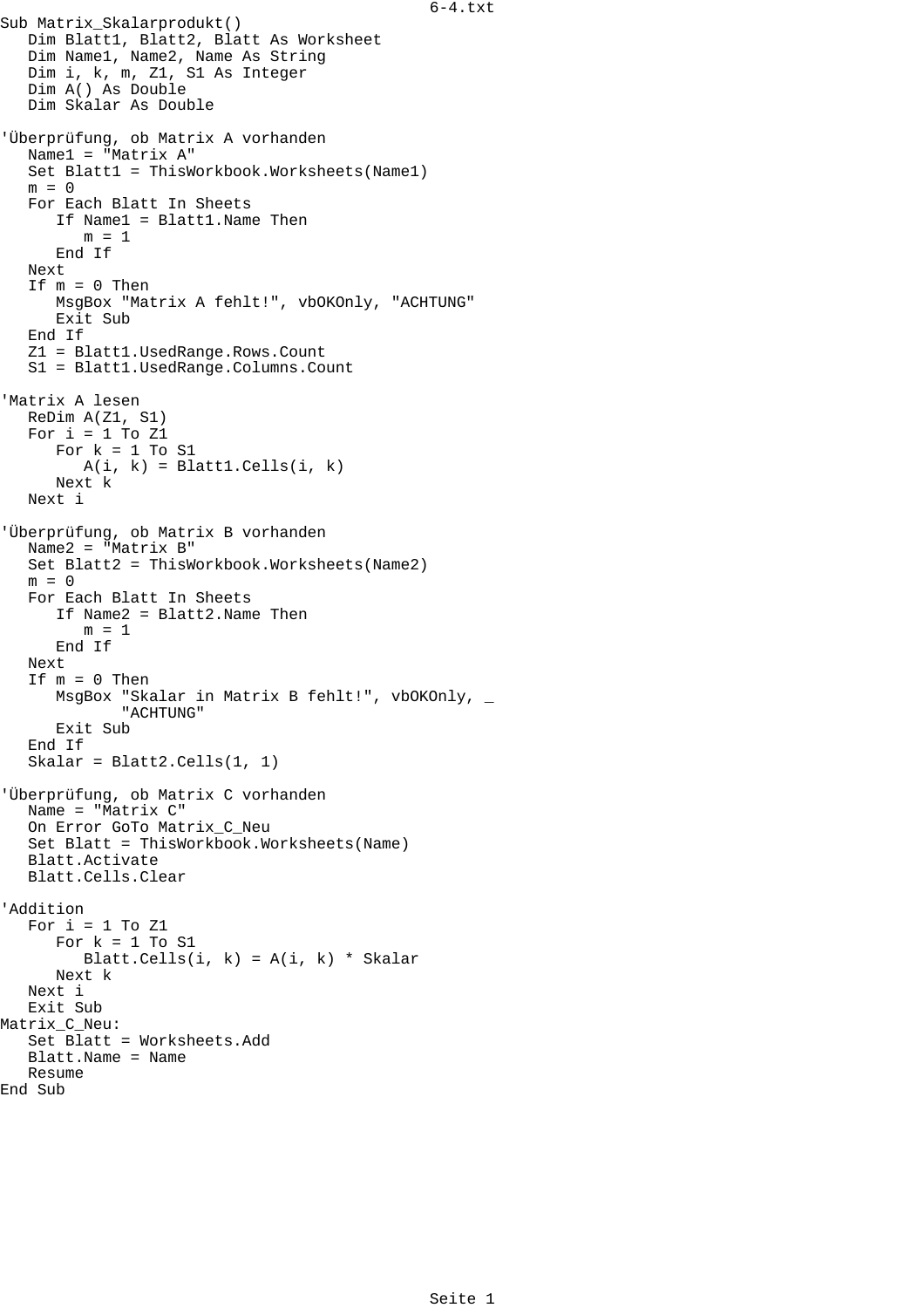```
Sub Matrix_Produkt()
  Dim Blatt1, Blatt2, Blatt As Worksheet
  Dim Name1, Name2, Name As String
  Dim i, j, k, m, Z1, Z2, S1, S2 As Integer
  Dim A(), B() As Double
  Dim Sum As Double
'Überprüfung, ob Matrix A vorhanden
  Name1 = "Matrix A"
  Set Blatt1 = ThisWorkbook.Worksheets(Name1)
  m = 0For Each Blatt In Sheets
     If Name1 = Blatt1.Name Then
        m = 1End If
  Next
  If m = 0 Then
     MsgBox "Matrix A fehlt!", vbOKOnly, "ACHTUNG"
     Exit Sub
  End If
  Z1 = Blatt1.UsedRange.Rows.Count
  S1 = Blatt1.UsedRange.Columns.Count
'Matrix A lesen
  ReDim A(Z1, S1)
  For i = 1 To Z1For k = 1 To S1
        A(i, k) = Blatt1.Cells(i, k)Next k
  Next i
'Überprüfung, ob Matrix B vorhanden
  Name2 = "Matrix B"
  Set Blatt2 = ThisWorkbook.Worksheets(Name2)
  m = 0For Each Blatt In Sheets
     If Name2 = Blatt2.Name Then
        m = 1End If
  Next
  If m = 0 Then
     MsgBox "Matrix B fehlt!", vbOKOnly, "ACHTUNG"
     Exit Sub
  End If
  Z2 = Blatt2.UsedRange.Rows.Count
  S2 = Blatt2.UsedRange.Columns.Count
'Matrix B lesen
  ReDim B(Z2, S2)
  For i = 1 To Z2For k = 1 To S2
        B(i, k) = Blatt2.Cells(i, k)Next k
  Next i
'Überprüfung ob Multiplikation zulässig
  If S1 <> Z2 Then
     MsgBox "Multiplikation nicht möglich!", vbOKOnly, _ 
             "ACHTUNG"
     Exit Sub
  End If
'Überprüfung, ob Matrix C vorhanden
  Name = "Matrix C"
  On Error GoTo Matrix_C_Neu
  Set Blatt = ThisWorkbook.Worksheets(Name)
  Blatt.Activate
  Blatt.Cells.Clear
'Produktbildung
  For j = 1 To S2
     For i = 1 To Z1Sum = 0For k = 1 To S1Sum = Sum + A(i, k) * B(k, j)Next k
        Blatt.Cells(i, j) = Str(Sum)
```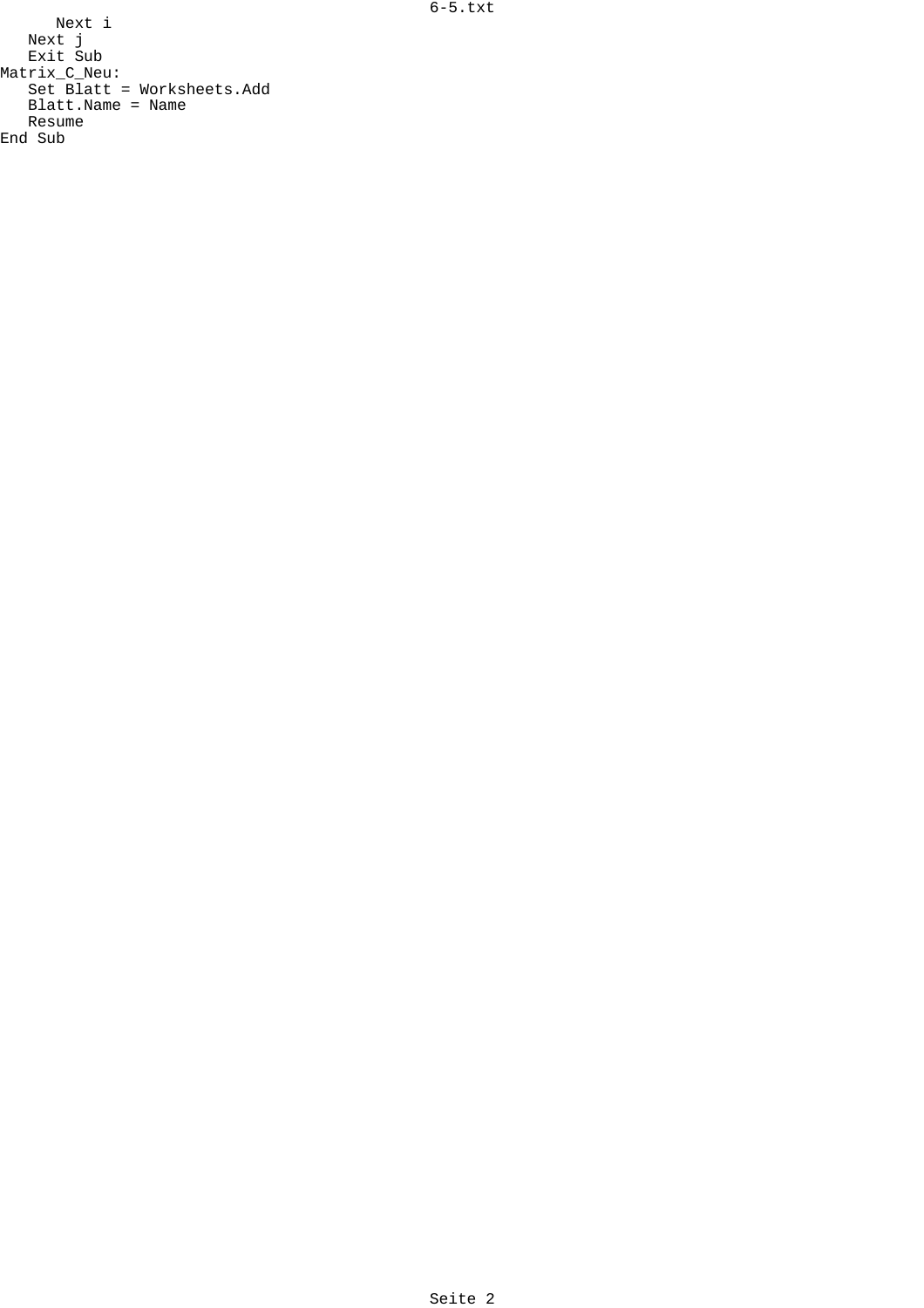```
Sub Matrix_Determinante()
  Dim Blatt1, Blatt As Worksheet
  Dim Name1, Name As String
  Dim i, j, k, m, n, Z1, S1 As Integer
  Dim A() As Double
  Dim Sum, Pro, q As Double
'Überprüfung, ob Matrix A vorhanden
  Name1 = "Matrix A"
  Set Blatt1 = ThisWorkbook.Worksheets(Name1)
  m = 0For Each Blatt In Sheets
     If Name1 = Blatt1.Name Then
        m = 1End If
  Next
  If m = 0 Then
     MsgBox "Matrix A fehlt!", vbOKOnly, "ACHTUNG"
     Exit Sub
  End If
  Z1 = Blatt1.UsedRange.Rows.Count
  S1 = Blatt1.UsedRange.Columns.Count
'Matrix A lesen
  ReDim A(Z1, S1)
  For i = 1 To Z1For k = 1 To S1
        A(i, k) = Blatt1.Cells(i, k)Next k
  Next i
'Überprüfung ob quadratische Matrix vorliegt
  If Z1 <> S1 Then
     MsgBox "Keine quadratische Matrix!", vbOKOnly, _ 
             "ACHTUNG"
     Exit Sub
  End If
'Überprüfung, ob Matrix C vorhanden
  Name = "Matrix C"
  On Error GoTo Matrix_C_Neu
  Set Blatt = ThisWorkbook.Worksheets(Name)
  Blatt.Activate
  Blatt.Cells.Clear
'Determinante
  q = Z1 / 2If q = Int(q) Then
     n = Z1 - 1
  Else
     n = 21End If
  Sum = 0For i = 1 To n
     j = iPro = 1For k = 1 To Z1Pro = Pro * A(k, j)j = j + 1If j > 21 Then j = j - 21Next k
     Sum = Sum + Pro
  Next i
  For i = 1 To n
     j = Z1 - i + 1Pro = 1For k = 1 To Z1Pro = Pro * A(k, j)j = j - 1If j < 1 Then j = j + Z1Next k
     Sum = Sum - Pro
  Next i
  Blatt.Cells(1, 1) = Sum
  Exit Sub
Matrix_C_Neu:
  Set Blatt = Worksheets.Add
```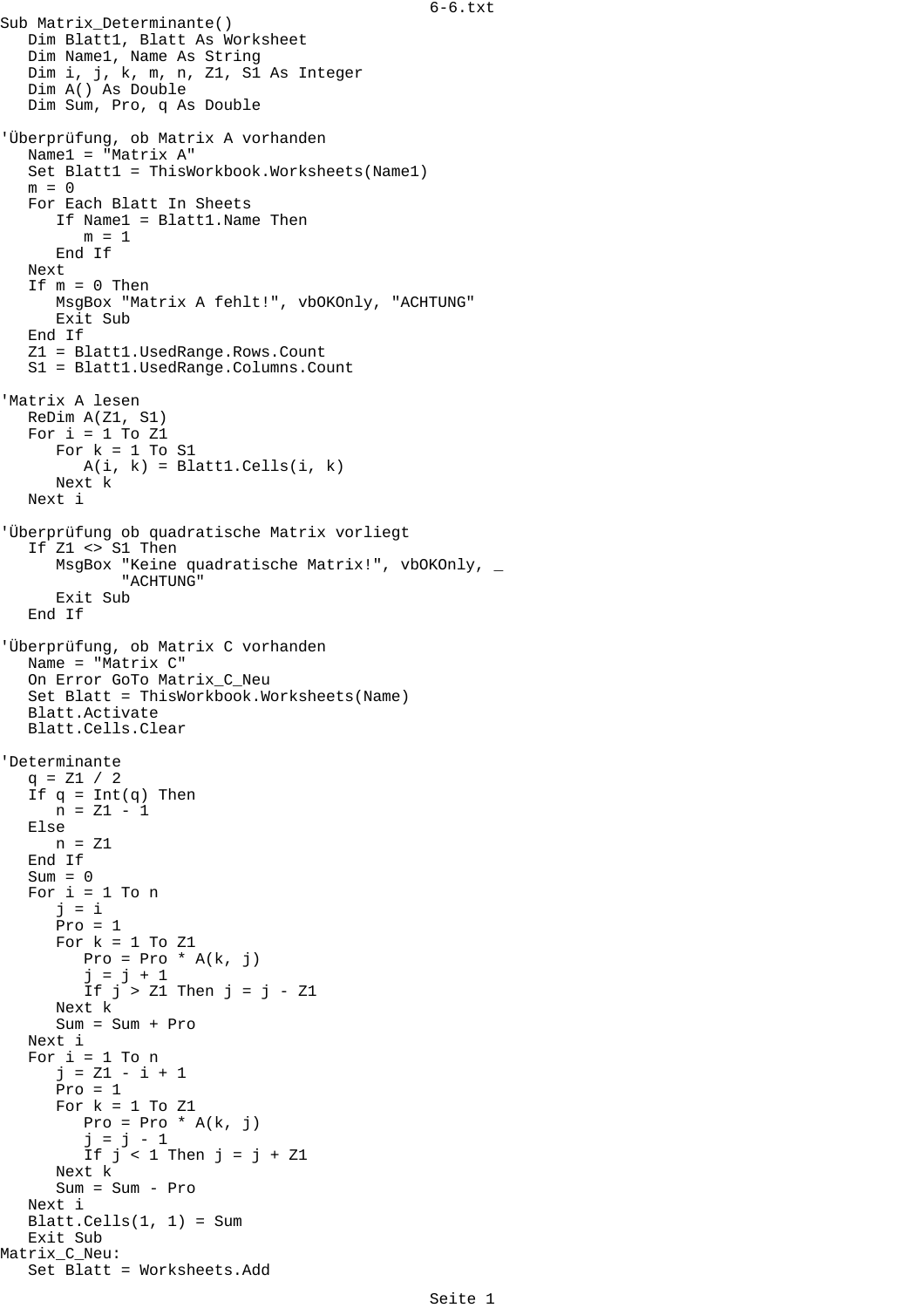Blatt.Name = Name Resume End Sub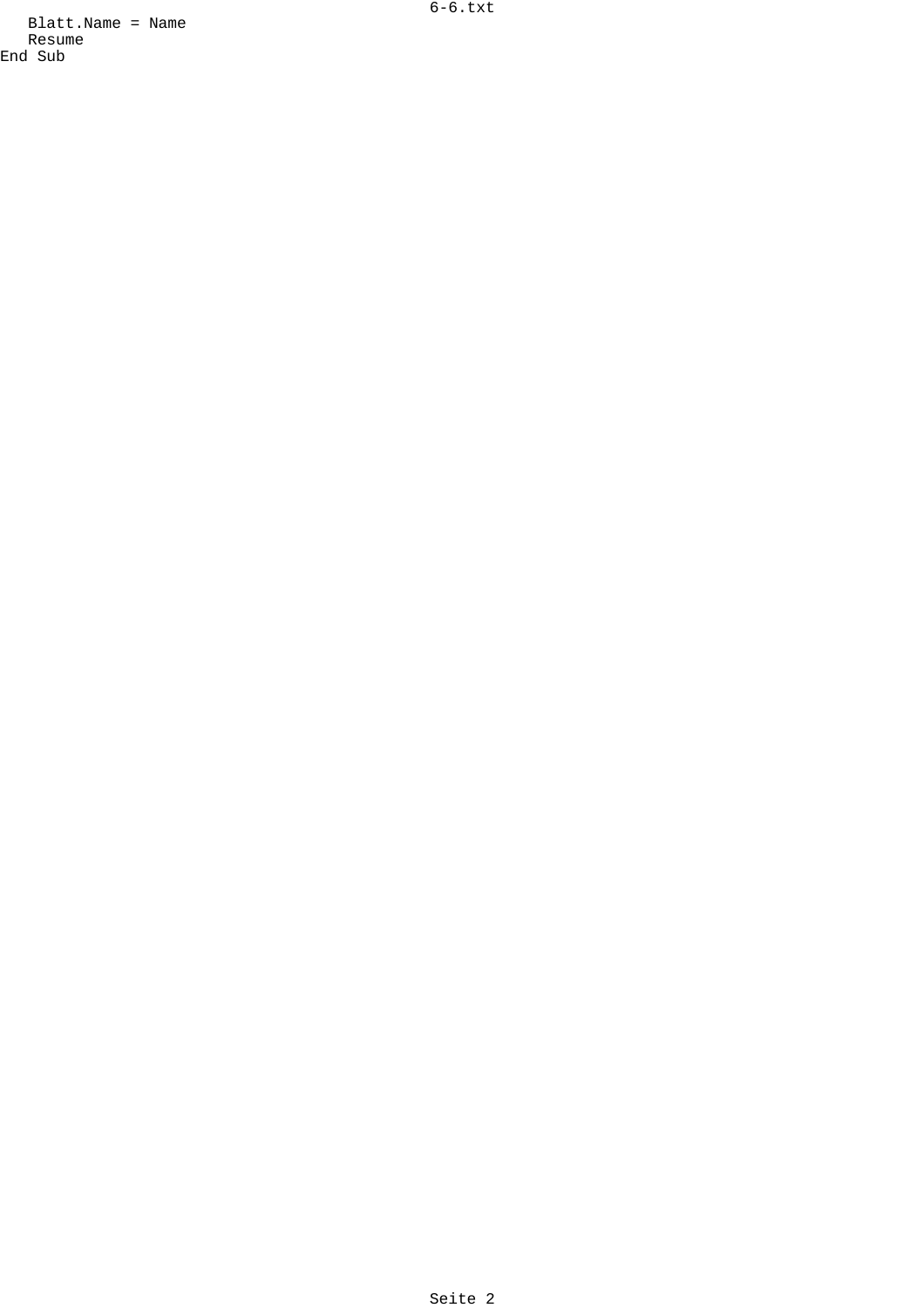Sub Matrix\_Komplement() Dim Blatt1, Blatt As Worksheet Dim Name1, Name As String Dim i, j, k, m, n, Z1, S1 As Integer Dim j1, l, l1 As Integer Dim A(), B() As Double Dim Det, q As Double 'Überprüfung, ob Matrix A vorhanden Name1 = "Matrix A" Set Blatt1 = ThisWorkbook.Worksheets(Name1)  $m = 0$ For Each Blatt In Sheets If Name1 = Blatt1.Name Then  $m = 1$ End If Next If  $m = 0$  Then MsgBox "Matrix A fehlt!", vbOKOnly, "ACHTUNG" Exit Sub End If Z1 = Blatt1.UsedRange.Rows.Count S1 = Blatt1.UsedRange.Columns.Count 'Matrix A lesen ReDim A(Z1, S1) For  $i = 1$  To  $Z1$ For  $k = 1$  To  $S1$  $A(i, k) = Blatt1.Cells(i, k)$ Next k Next i 'Überprüfung, ob quadratische Matrix vorliegt If Z1 <> S1 Then MsgBox "Keine quadratische Matrix!", vbOKOnly, \_ "ACHTUNG" Exit Sub End If 'Überprüfung, ob Matrix B vorhanden Name = "Matrix B" On Error GoTo Matrix\_B\_Neu Set Blatt = ThisWorkbook.Worksheets(Name) Blatt.Activate Blatt.Cells.Clear 'Determinante  $q = Z1 / 2$ If  $q = Int(q)$  Then n = Z1 - 1 Else n = Z1 End If For  $i = 1$  To n For  $k = 1$  To  $n$ 'Bildung der Untermatrix ReDim  $B(n - 1, n - 1)$ For  $j = 1$  To n For  $l = 1$  To n If  $j \iff i$  And  $l \iff k$  Then j1 = j If  $j1 > i$  Then  $j1 = j1 - 1$ l1 = l If l1 > k Then l1 = l1 - 1  $B(j1, 11) = A(j, 1)$ End If Next l Next j Call Matrix\_Kofaktoren(B, n - 1, Det) Blatt.Cells(i, k) =  $(-1)$  ^ (i + k) \* Det Next k Next i Exit Sub Matrix\_B\_Neu: Set Blatt = Worksheets.Add Blatt.Name = Name Resume End Sub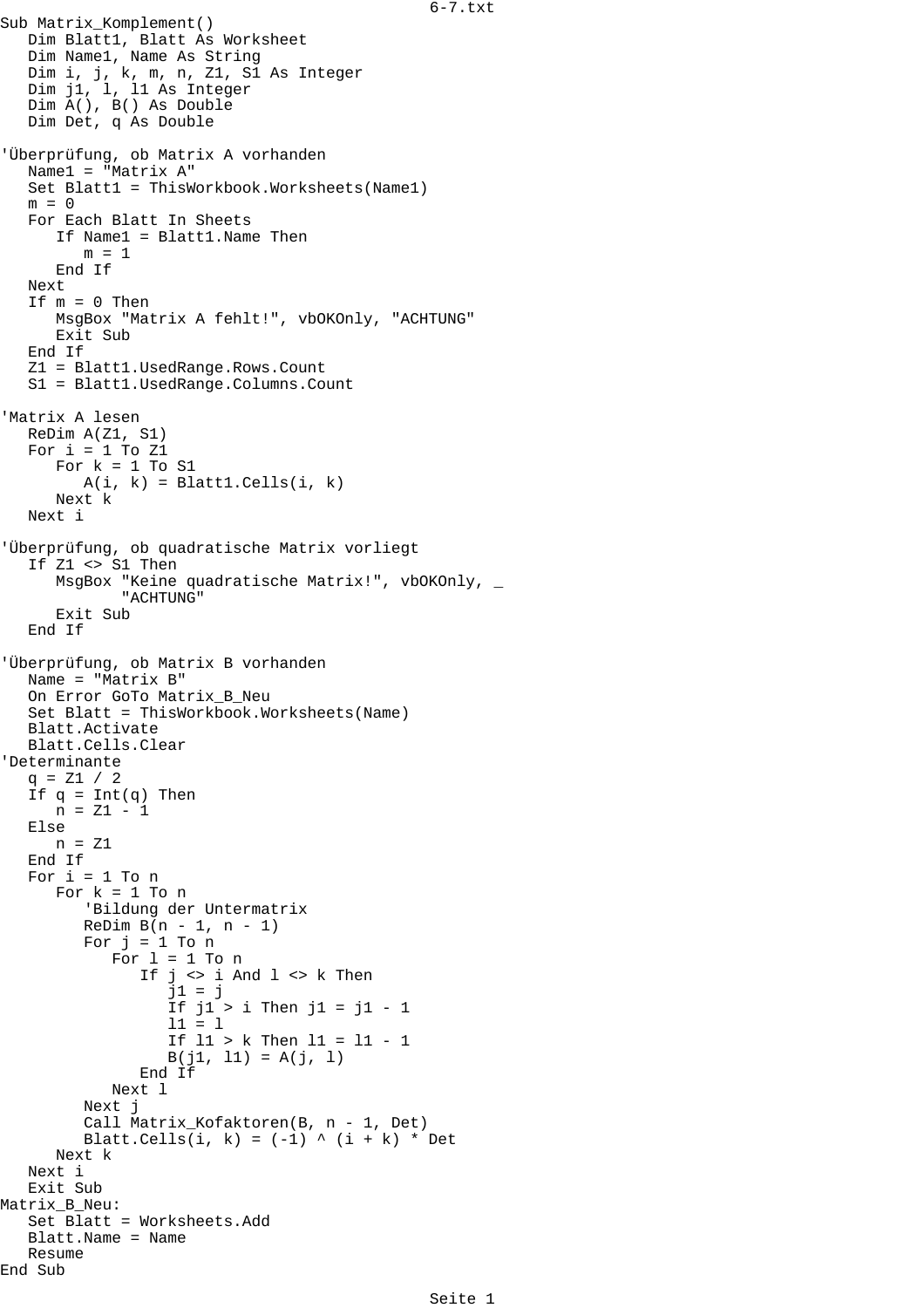```
Sub Matrix_Kofaktoren(A, n, Det)
  Dim i, j, k, r As Integer
  Dim Pro, q As Double
  Det = 0q = n / 2
  If q = Int(q) Then
   r = n - 1Else
    r = nEnd If
  For i = 1 To r
     j = i
     Pro = 1For k = 1 To n
        Pro = Pro * A(k, j)j = j + 1If j > n Then j = j - n
     Next k
     Det = Det + Pro
  Next i
  For i = 1 To r
     j = n - i + 1
     Pro = 1For k = 1 To n
       Pro = Pro * A(k, j)j = j - 1If j < 1 Then j = j + nNext k
     Det = Det - Pro
  Next i
End Sub
```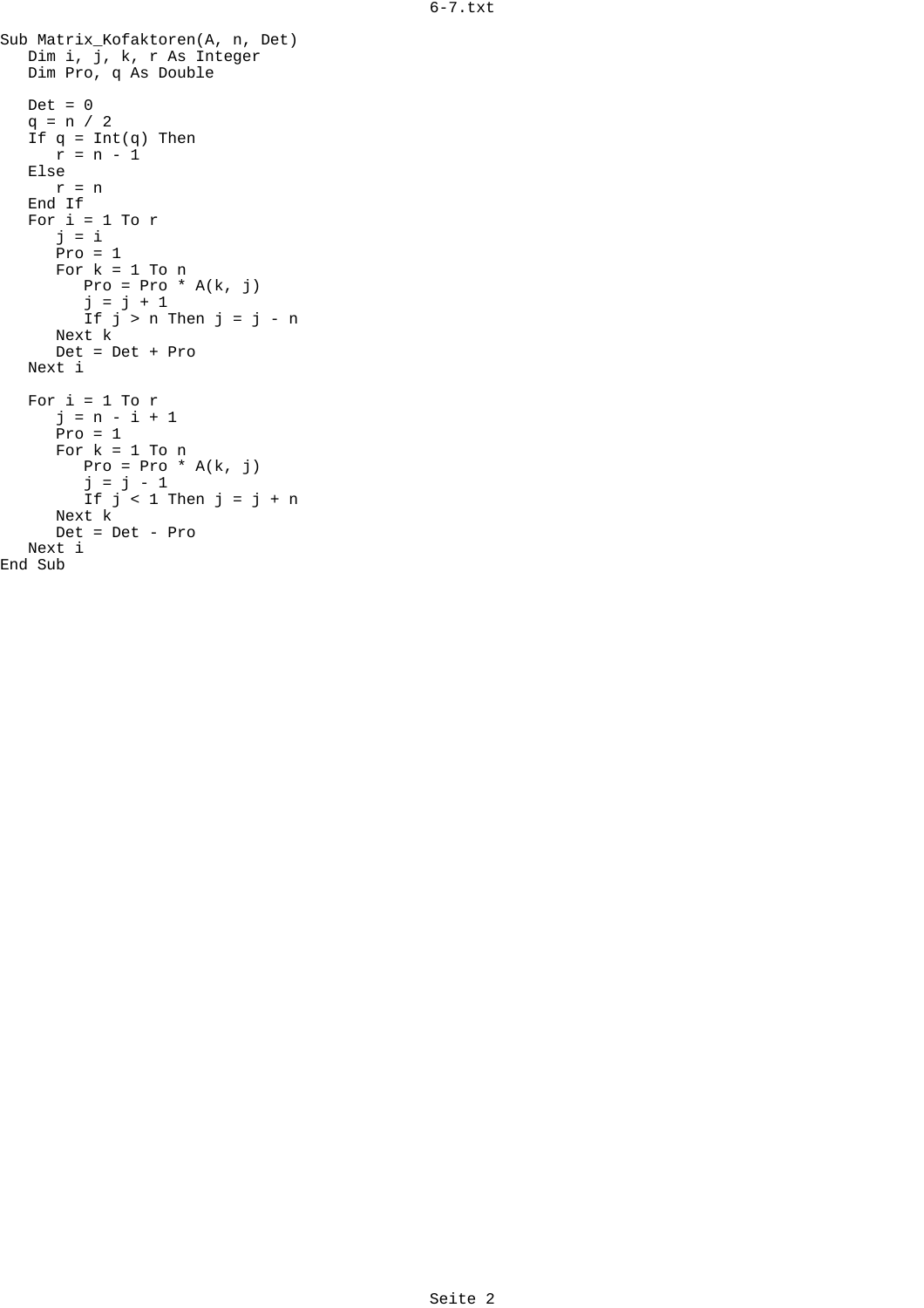```
Option Explicit
Dim A(), y(), x() As Double
Dim m, n As Integer
Sub Gauss_Leer()
  ThisWorkbook.Worksheets("Gauss").Cells.Clear
  Range("A1").Select
End Sub
Sub Gauss_Testdaten()
  Dim i, j As Integer
  For i = 1 To 15
     For j = 1 To 15Cells(i, j) = 0If i = j Then Cells(i, j) = 4
     Next j
  Next i
  Cells(1, 2) = -1: Cells(1, 6) = -1Cells(2, 1) = -1: Cells(2, 3) = -1: Cells(2, 7) = -1Cells(3, 2) = -1: Cells(3, 4) = -1: Cells(3, 8) = -1Cells(4, 3) = -1: Cells(4, 5) = -1: Cells(4, 9) = -1Cells(5, 4) = -1: Cells(5, 10) = -1Cells(6, 1) = -1: Cells(6, 7) = -1: Cells(6, 11) = -1Cells(7, 2) = -1: Cells(7, 6) = -1Cells(7, 8) = -1: Cells(7, 12) = -1Cells(8, 3) = -1: Cells(8, 7) = -1Cells(8, 9) = -1: Cells(8, 13) = -1Cells(9, 4) = -1: Cells(9, 8) = -1Cells(9, 10) = -1: Cells(9, 14) = -1Cells(10, 5) = -1: Cells(10, 9) = -1Cells(10, 15) = -1Cells(11, 6) = -1: Cells(11, 12) = -1Cells(12, 7) = -1: Cells(12, 11) = -1 
   Cells(12, 13) = -1Cells(13, 8) = -1: Cells(13, 12) = -1Cells(13, 14) = -1Cells(14, 9) = -1: Cells(14, 13) = -1Cells(14, 15) = -1Cells(15, 10) = -1: Cells(15, 14) = -1Cells(1, 17) = 24
   Cells(2, 17) = 18
   Cells(3, 17) = 24
  Cells(4, 17) = 36Cells(5, 17) = 84
  Cells(6, 17) = 22
  Cells(7, 17) = 0Cells(8, 17) = 0Cells(9, 17) = 0Cells(10, 17) = 30
   Cells(11, 17) = 34
   Cells(12, 17) = 24
  Cells(13, 17) = 32
  Cells(14, 17) = 24
  Cells(15, 17) = 32
End Sub
Sub Gauss_Daten_lesen()
  Dim MyDoc As Object
  Dim nRows, nCols, i, j As Integer
  Set MyDoc = ThisWorkbook.Worksheets("Gauss")
  nRows = MyDoc.UsedRange.Rows.Count
  nCols = MyDoc.UsedRange.Columns.Count
  m = nRows
  n = nCols - 2ReDim A(m, n), y(m), x(n)For i = 1 To my(i) = Cells(i, nCols)Next i
  For i = 1 To mFor j = 1 To nA(i, j) = Cells(i, j)Next j
  Next i
End Sub
```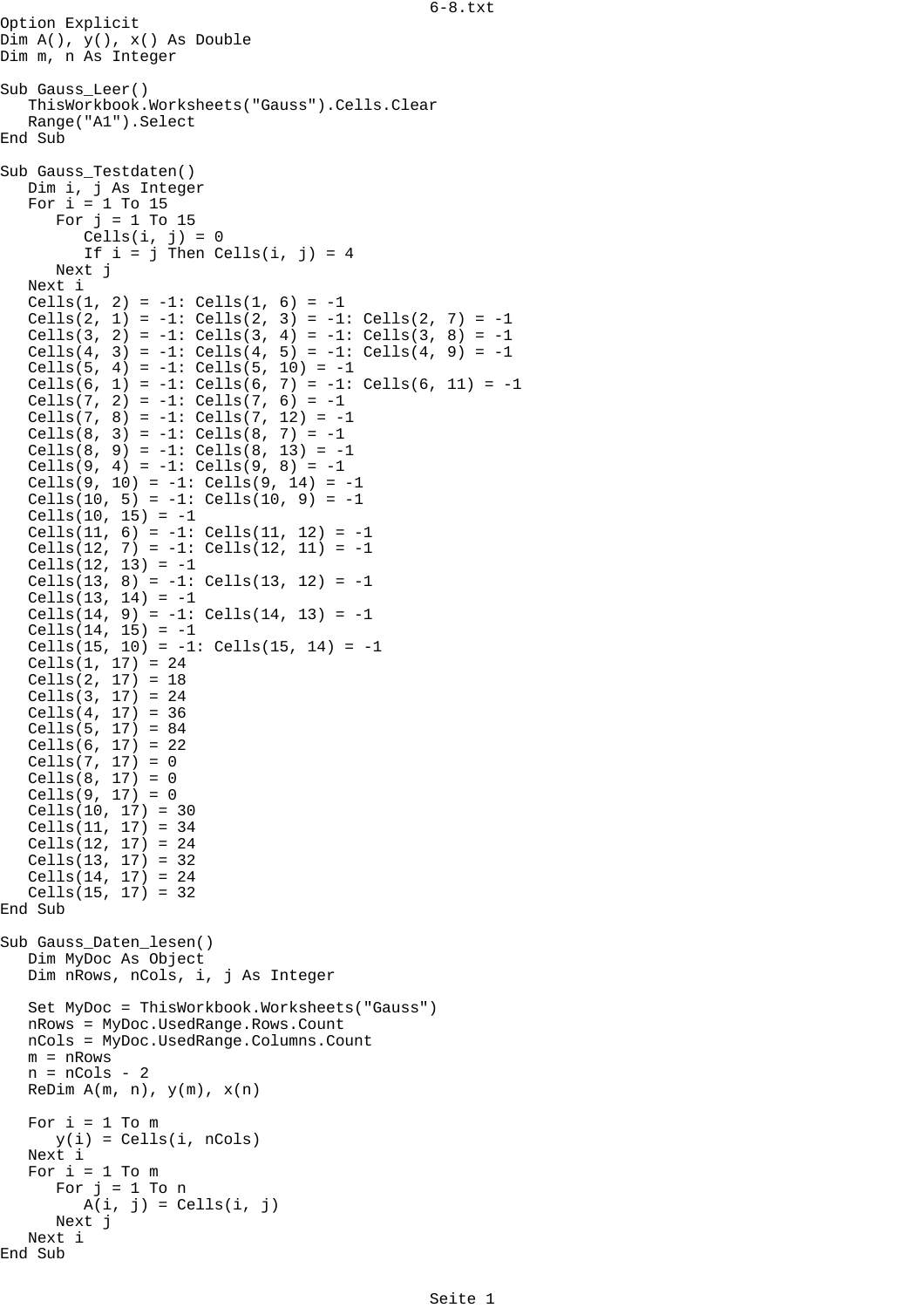```
Sub Gauss_Elimination()
  Dim c As Double
  Dim i, j, k As Integer
  For i = 1 To m - 1For j = i + 1 To mc = A(j, i) / A(i, i)For k = 1 To n
           A(j, k) = A(j, k) - c * A(i, k)Next k
        y(j) = y(j) - c * y(i)Next j
  Next i
End Sub
Sub Gauss_Rückwärtsrechnung()
  Dim i, j, k As Integer
  Dim s As Double
  For i = n To 1 Step -1s = y(i)For k = i + 1 To n
        s = s - A(i, k) * x(k)Next k
     x(i) = s / A(i, i)Next i
End Sub
Sub Gauss_Auswertung()
  Dim i, j As Integer
  Dim s As Double
  Call Gauss_Daten_lesen
  Call Gauss_Elimination
  Call Gauss_Rückwärtsrechnung
'Ausgabe
  For i = 1 To mFor j = 1 To nCells(m + 1 + i, j) = A(i, j)Next j
     Cells(m + 1 + i, n + 2) = y(i)Next i
  For j = 1 To n
     Cells(2 * m + 3, j) = x(j)Next j
'Testrechnung
  s = 0For j = 1 To n
    s = s + A(1, j) * x(j)Next j
  Cells(2 * m + 3, n + 2) = sEnd Sub
```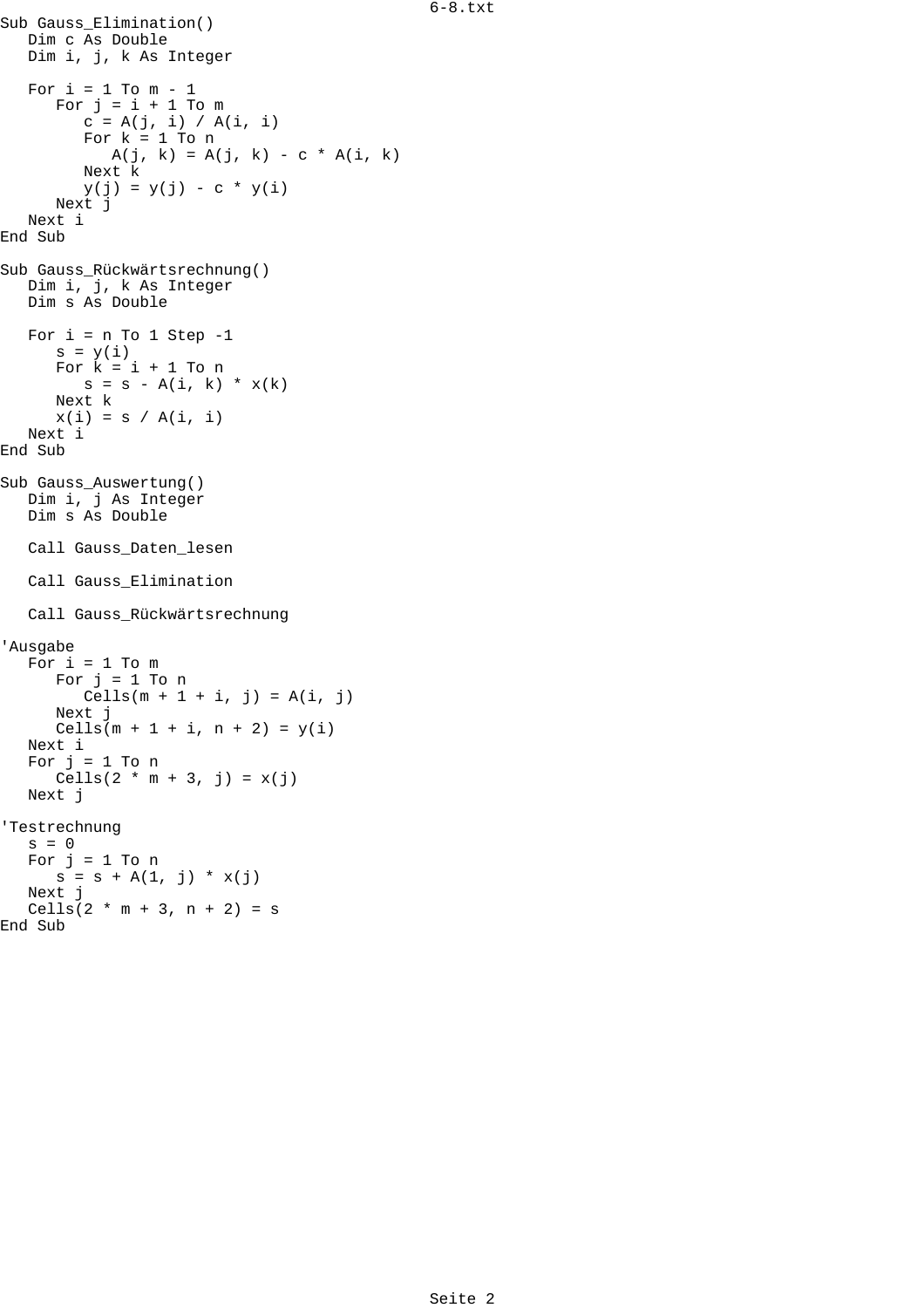```
Option Explicit
Dim a(), x() As Double
Dim n As Integer
Sub vMises_Leer()
  ThisWorkbook.Worksheets("vMises").Cells.Clear
  Range("A1").Select
End Sub
Sub vMises_Testdaten()
  Cells(1, 1) = 7Cells(1, 2) = -4Cells(1, 3) = 1Cells(1, 4) = 0Cells(2, 1) = -4Cells(2, 2) = 6
   Cells(2, 3) = -4Cells(2, 4) = 1Cells(3, 1) = 1
  Cells(3, 2) = -4Cells(3, 3) = 6Cells(3, 4) = -3Cells(4, 1) = 0Cells(4, 2) = 1
   Cells(4, 3) = -3Cells(4, 4) = 2Cells(1, 6) = 1Cells(2, 6) = 3Cells(3, 6) = 3Cells(4, 6) = 4End Sub
Sub vMises Daten lesen()
  Dim MyDoc As Object
  Dim nRows, nCols, i, j As Integer
  Set MyDoc = ThisWorkbook.Worksheets("vMises")
  nRows = MyDoc.UsedRange.Rows.Count
  n = nRows
  ReDim a(n, n), x(n)
  For i = 1 To n
    x(i) = Cells(i, n + 2)Next i
  For i = 1 To n
     For j = 1 To na(i, j) = Cells(i, j)Next j
  Next i
End Sub
Sub vMises_Auswertung()
  Dim y(), z() As Double
  Dim i, j, k, m As Integer
  Dim L, p As Double
  Call vMises_Daten_lesen
  ReDim y(n), z(n)m = 10
'Iterationen
  For i = 1 To mFor j = 1 To ny(j) = 0For k = 1 To ny(j) = y(j) + a(j, k) * x(k)Next k
     Next j
      'Quotient
     For j = 1 To n
        If x(j) = 0 Then
           Cells(i, n + 5 + j) = ""Else
           Cells(i, n + 5 + j) = y(j) / x(j)End If
     Next j
```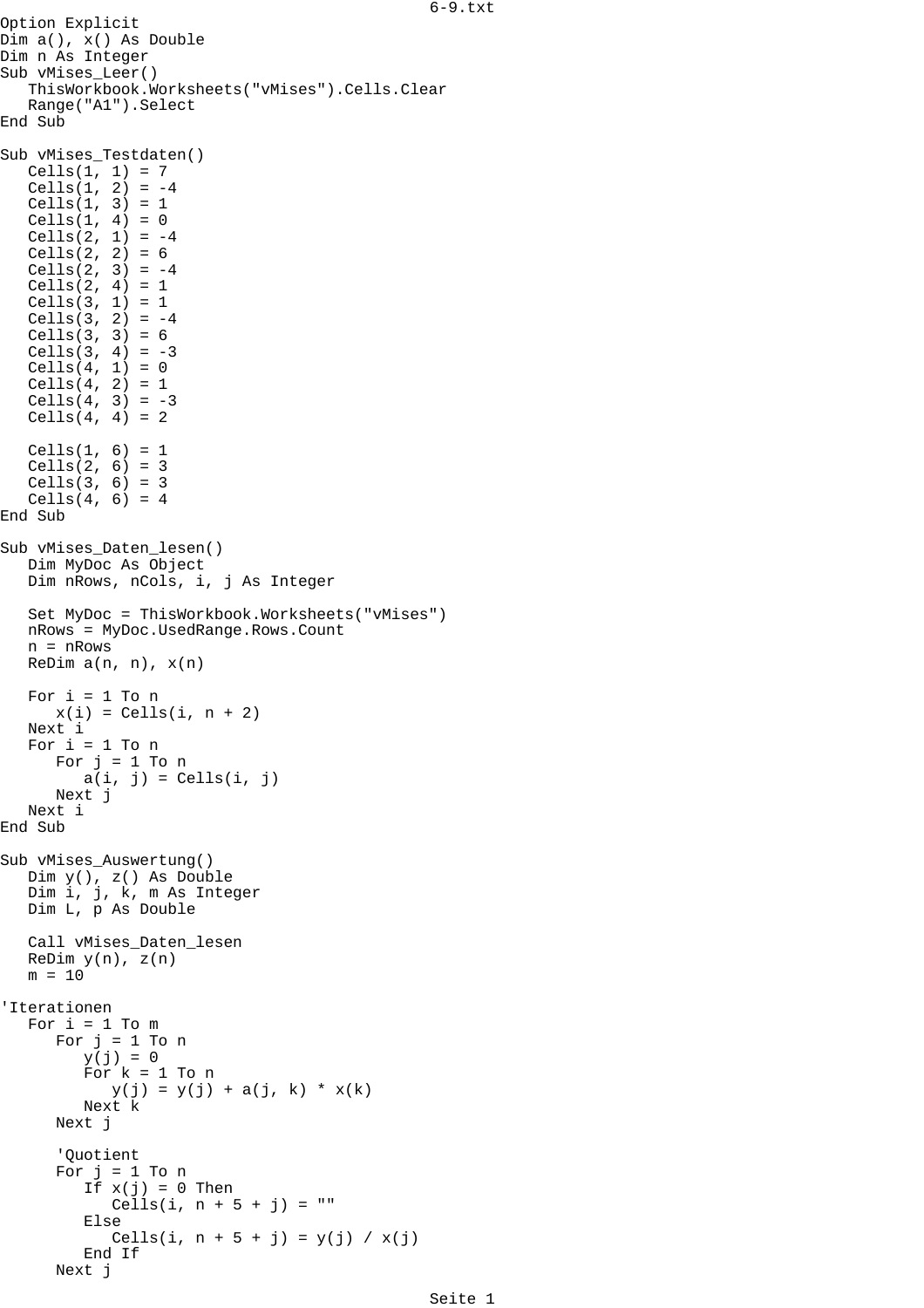```
For j = 1 To n
        x(j) = y(j)Cells(j, n + 2) = y(j)Next j
  Next i
'Mittelwert bilden
  L = 0For i = 1 To n
    L = L + Cells(m, n + 5 + i)Next i
  L = L / nCells(m + 1, n + 5 + n) = L'Eigenvektor
  For i = 1 To ny(i) = 1 / L \land m * x(i)Cells(i, n + 3) = y(i)Next i
'Überprüfung
  For i = 1 To nz(i) = 0For j = 1 To n
        p = a(i, j)
        If i = j Then p = p - Lz(i) = z(i) + p * y(j)Next j
  Next i
  For i = 1 To nCells(i, n + 4) = z(i)Next i
End Sub
```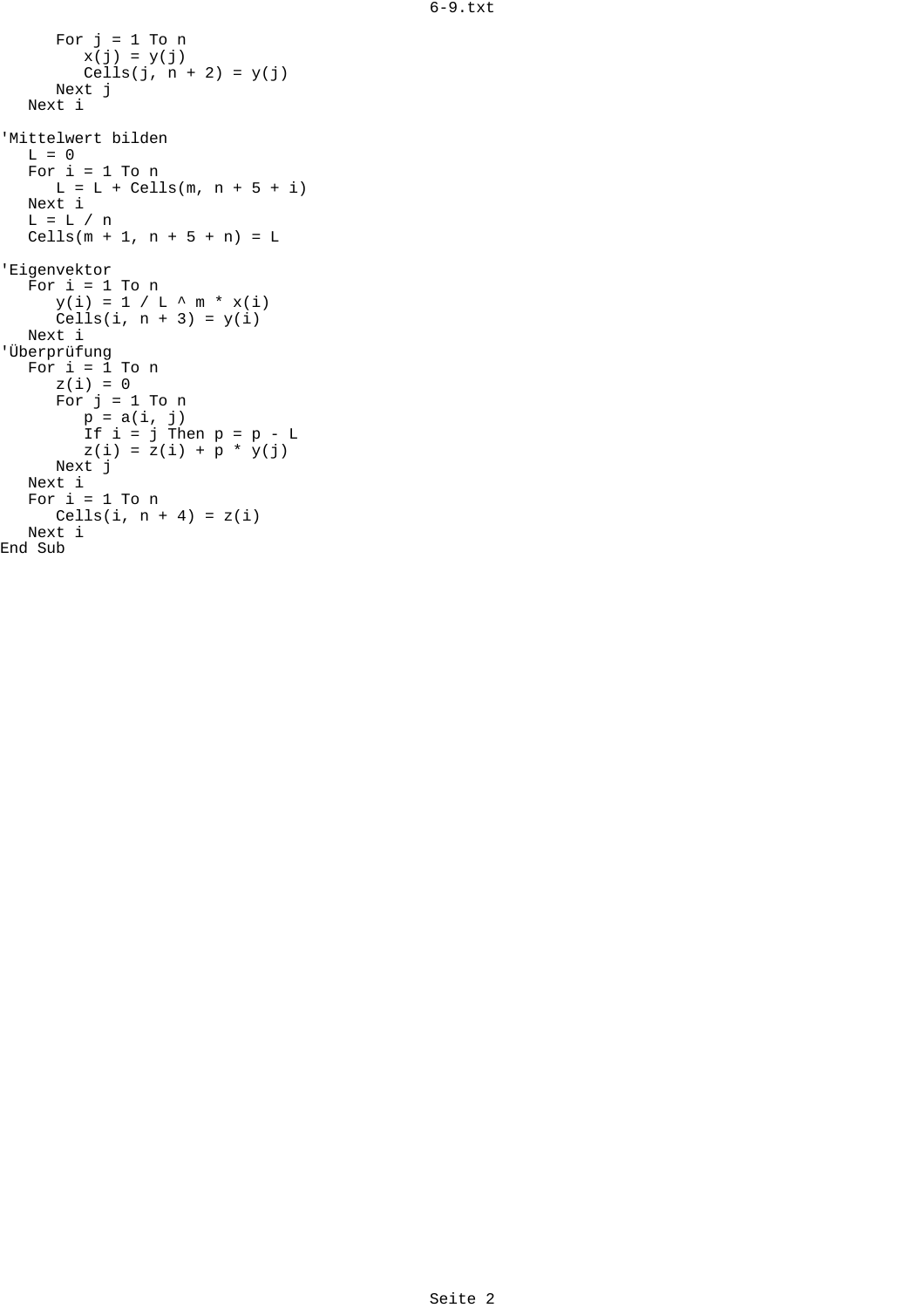```
Option Explicit
```

```
Sub MonteCarlo_Test()
   Dim x, y, z As Double
   Dim n, m As Long
  Dim i, j As Long
  ThisWorkbook.Worksheets("MonteCarlo").Cells.Clear
  n = 1000000Randomize
  Cells(1, 2) = Atn(1)z = Timer
  For i = 1 To 20
     m = 0For j = 1 To n
         x = \text{Rnd}(z)y = \text{Rnd}(z)If x * x + y * y < 1 Then
            m = m + 1
        End If
     Next j
     Cells(i, 1) = Str(m / n)Next i
End Sub
```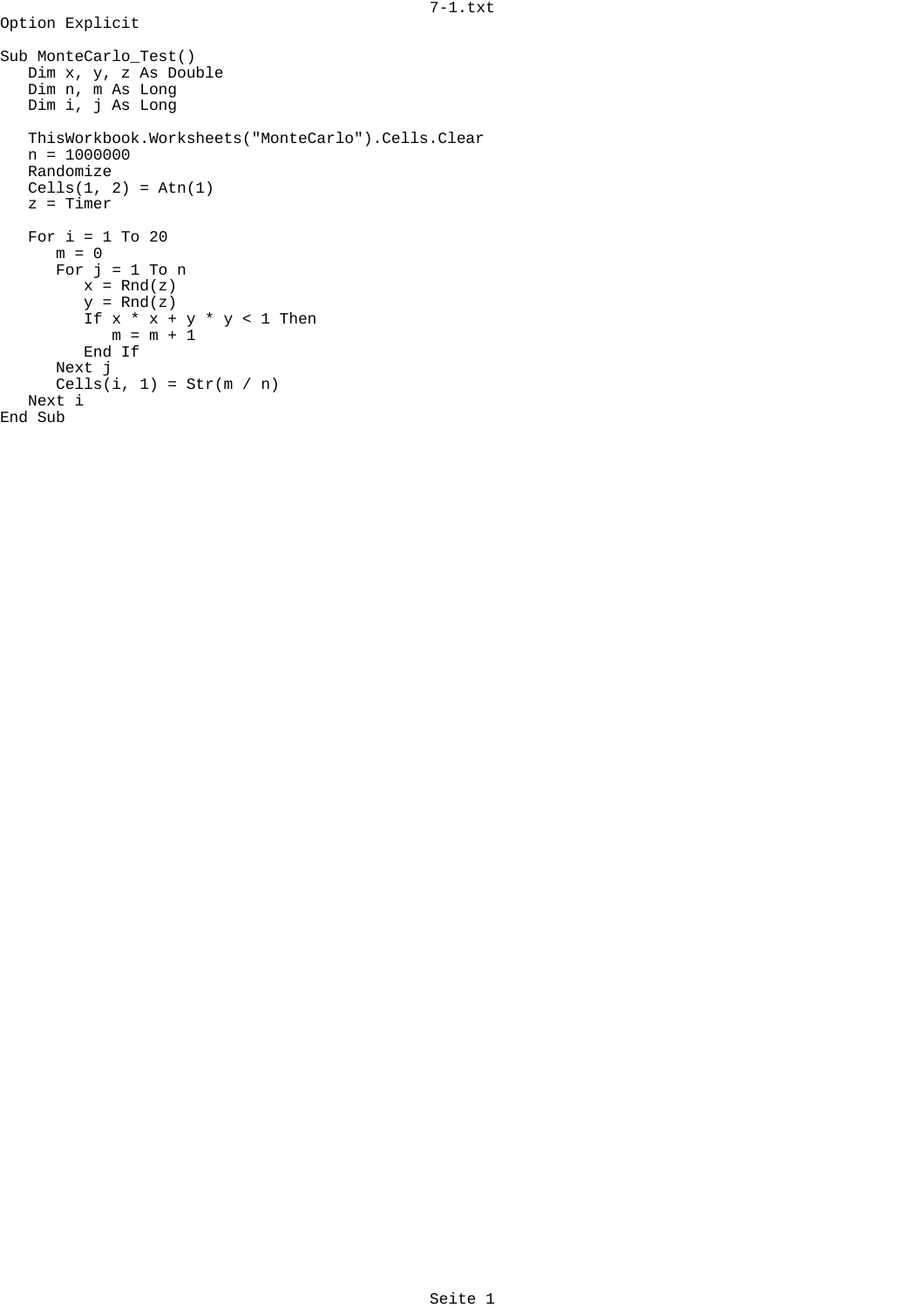```
Option Explicit
Sub MonteCarlo_Blechteil()
   Dim x, y, z, e, A As Double
   Dim n, m As Long
   Dim i, j As Long
   ThisWorkbook.Worksheets("Blechteil").Cells.Clear
   n = InputBox("Anzahl Durchläufe:")
   Randomize
   A = 160 * 160z = Timer
   e = 1E-308Cells(1, 1) = A * Atn(1)For i = 1 To 20
        m = 0For j = 1 To nx = (160 + e) * \text{Rnd}(z) - 80y = (160 + e) * Rnd(z) - 80Y = (100 + 6) \frac{100}{15} \frac{100}{25} \frac{100}{25} \frac{100}{25} \frac{100}{25} \frac{100}{25} \frac{100}{25} \frac{100}{25} \frac{100}{25} \frac{100}{25} \frac{100}{25} \frac{100}{25} \frac{100}{25} \frac{100}{25} \frac{100}{25} \frac{100}{25} 
                If y \le 65 Then
                  m = m + 1End If
            End If
        Next j
        Cells(i, 2) = Str(A * m / n)Next i
End Sub
```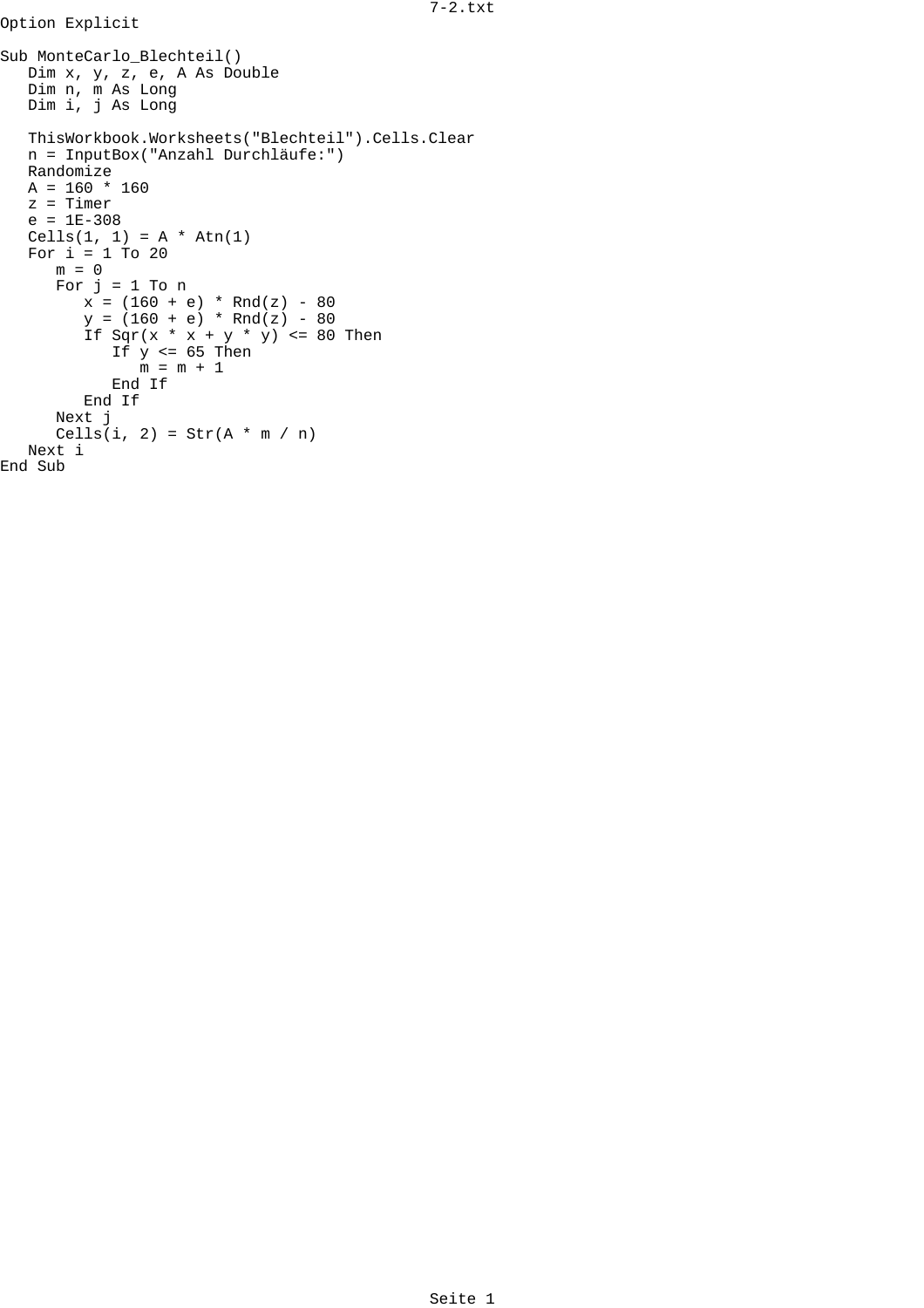```
Option Explicit
```

```
Sub Maschinenwartung_Leer()
  Dim Shp As Shape
  For Each Shp In Worksheets("Maschinenwartung").Shapes
     Shp.Delete
  Next
  ThisWorkbook.Worksheets("Maschinenwartung").Cells.Clear
  Range("A1:B1").Select
  Selection.MergeCells = True
  Selection.Font.Bold = True
  Selection.Font.Italic = True
  Selection.Value = "Maschinenwartung"
  Range("A:B").ColumnWidth = "10"
  Range("C:C").ColumnWidth = "2"
  Range("A2:A16").Select
  Selection.Font.Bold = True
  Selection.Font.Italic = True
  Range("A2") = ChrW(916) & "t [s]"Range("A3") = "tmax [s]"
  Range("A4") = "x"Range("AS") = "y"Range("D1:E1").Select
  Selection.MergeCells = True
  Selection.Font.Bold = True
  Selection.Font.Italic = True
  Selection.Value = "Auswertung"
  Range("D2:E2").Select
  Selection.Font.Bold = True
  Selection.Font.Italic = True
  Range("D2") = "t [s]'
  Range("E2") = "\overline{w}"
  Selection.NumberFormat = "0"
  Range("B2").Select
End Sub
Sub Maschinenwartung_Testdaten()
  Cells(2, 2) = 1Cells(3, 2) = 360
   Cells(4, 2) = 0.3Cells(5, 2) = 0.4End Sub
Sub Maschinenwartung Auswertung()
  Dim w, t, dt, tm, i As Long
  Dim x, y, z As Double
   dt =Cells(2, 2)tm = Cells(3, 2)x = \text{Cells}(4, 2)y = Cells(5, 2)
  Randomize
  z = Timer
  i = 2w = 0For t = 0 To tm Step dtz = \text{Rnd}(z)If z <= x Then
        w = w + 1End If
     If w > 0 Then
         z = \text{Rnd}(z)If z \le y Then
           w = w - 1End If
     End If
     i = i + 1Cells(i, 4) = tCells(i, 5) = wNext t
End Sub
Sub Warteschlange_zeigen()
   Range("D3:E363").Select
```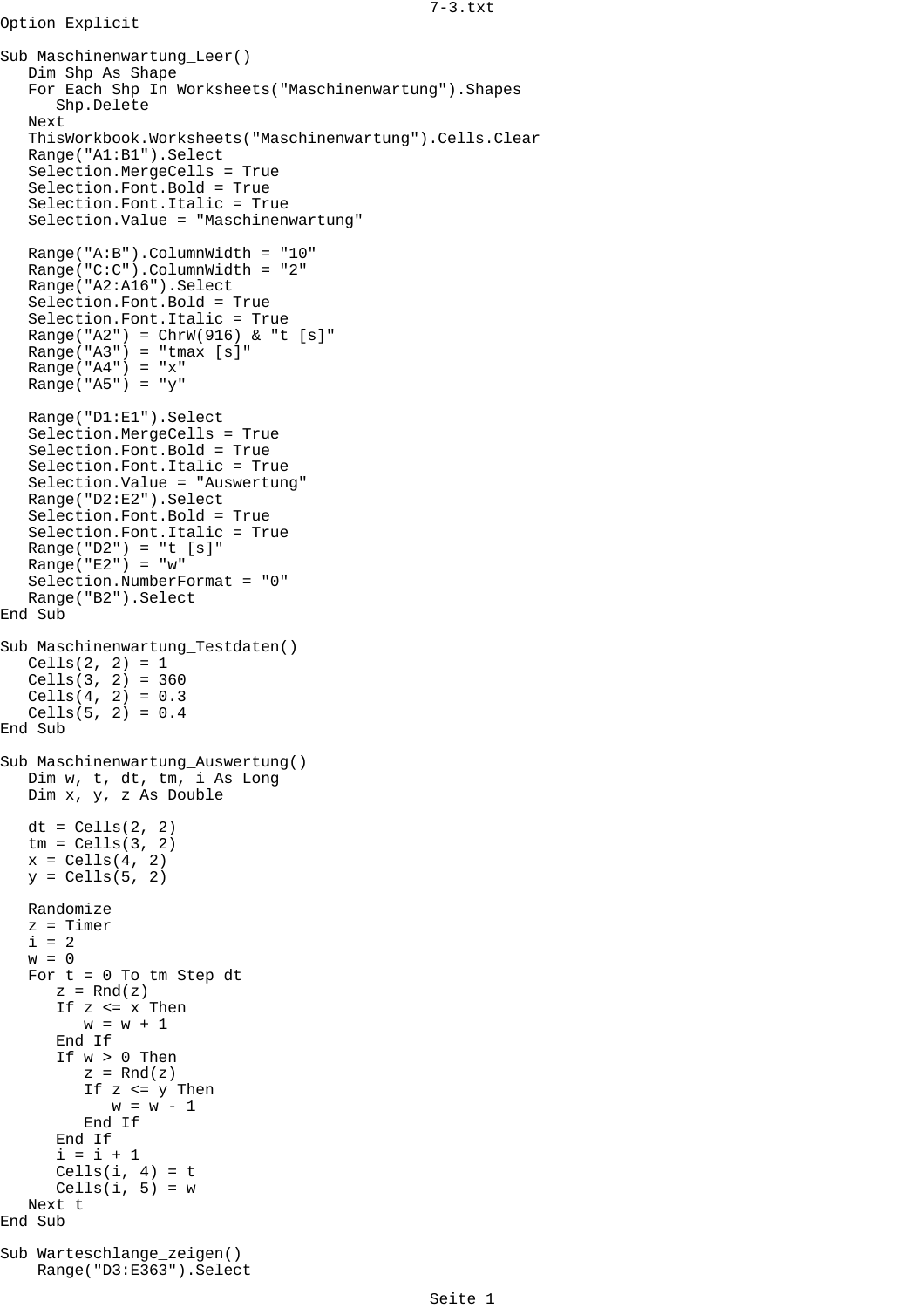```
7-3.txt
```

```
Charts.Add
   ActiveChart.ChartType = xlXYScatterLinesNoMarkers
   ActiveChart.SetSourceData Source:= _ 
       Sheets("Maschinenwartung").Range("D3:E363"), _ 
      PlotBy:=xlColumns
   ActiveChart.SeriesCollection(1).Name = _ 
       "=""Warteschlange"""
   ActiveChart.Location Where:= _ 
      xlLocationAsObject, Name:="Maschinenwartung"
   With ActiveChart
      .HasTitle = True
       .ChartTitle.Characters.Text = "Warteschlange"
       .Axes(xlCategory, xlPrimary).HasTitle = True
       .Axes(xlCategory, _
           xlPrimary).AxisTitle.Characters.Text = _
           "t [Sek.]"
       .Axes(xlValue, xlPrimary).HasTitle = True
       .Axes(xlValue, _ 
           xlPrimary).AxisTitle.Characters.Text = _
           "Anzahl Maschinen"
   End With
   ActiveWindow.Visible = False
End Sub
Sub Grafik_löschen()
  Dim Shp As Shape
  For Each Shp In Worksheets("Maschinenwartung").Shapes
     Shp.Delete
  Next
End Sub
```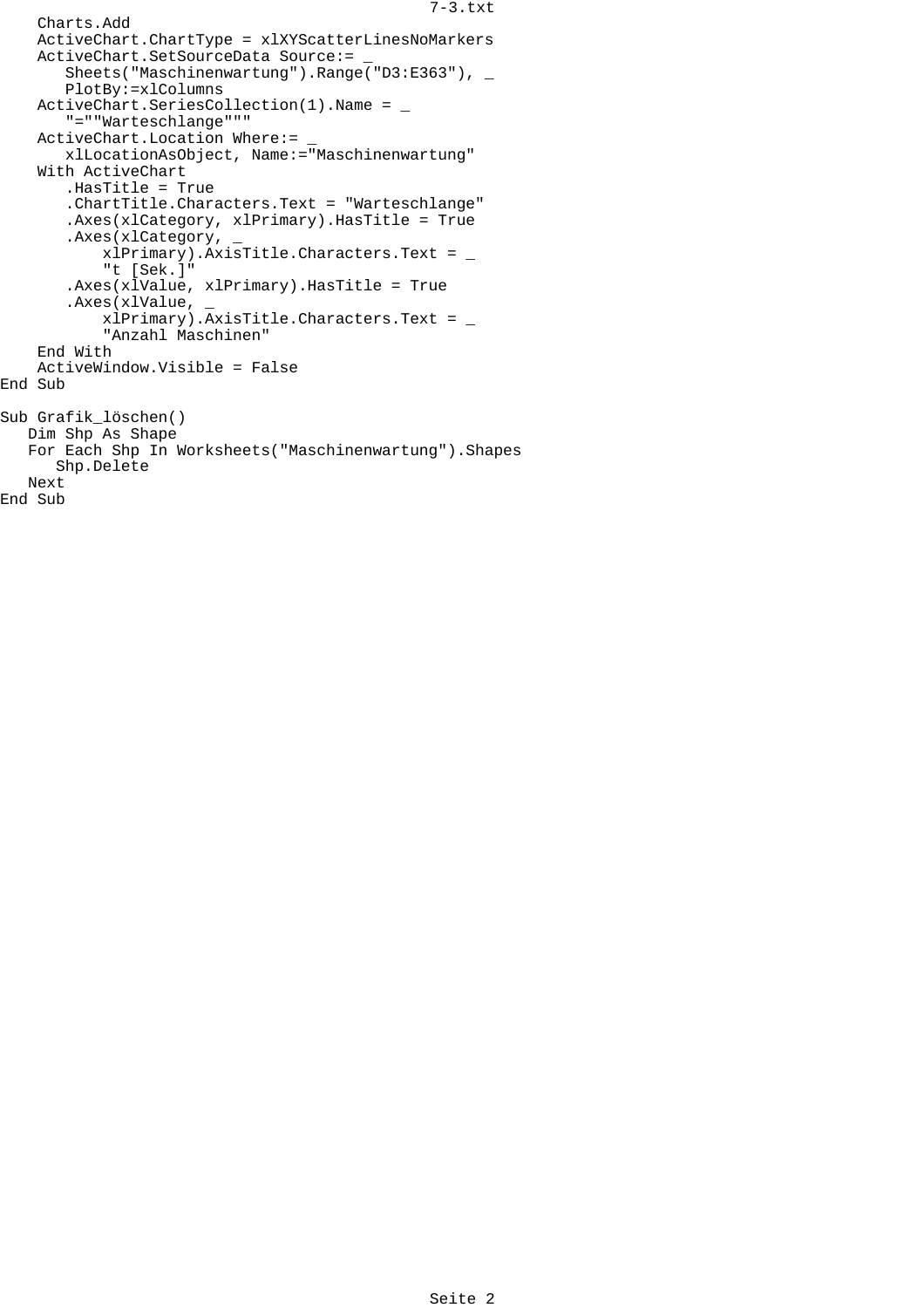```
Sub Ersatzproblem Leer()
  Dim Shp As Shape
  For Each Shp In Worksheets("Ersatzproblem").Shapes
     Shp.Delete
  Next
  ThisWorkbook.Worksheets("Ersatzproblem").Cells.Clear
  Range("A1:B1").Select
  Selection.MergeCells = True
   Selection.Font.Bold = True
   Selection.Font.Italic = True
   Selection.Value = "Instandhaltungsdaten"
  Range("A:A").ColumnWidth = "30"
  Range("B:B").ColumnWidth = "10"
  Range("C:C").ColumnWidth = "2"
  Range("D:I").ColumnWidth = "10"
  Range("A2:A20").Select
  Selection.Font.Bold = True
  Selection.Font.Italic = True
  Range("A2") = ChrW(916) & "t [100h]"
  Range("A3") = "tmax [100h]"
  Range("A4") = "tNutz [100h]"Range("A5") = "Pumpe ausschalten [h]"
  Range("A6") = "Anschlüsse demontieren [h]"
  Range("A7") = "Gruppe demontieren [h]"
  Range("A8") = "Ventil demontieren [h]"
  Range("A9") = "Ventil reparieren [h]"
  Range("A10") = "Ventil montieren [h]"
  Range("A11") = "Gruppe montieren [h]"
  Range("A12") = "Anschlüsse montieren [h]"
  Range("A13") = "Pumpe einschalten [h]"
  Range("A15") = "Auswertung"
  Range("A16") = "Montagezeit [h]"
  Range("A17") = "Ausfallzeit [h]"
  Range("A18") = "Standzeit Einlass [100h]"
  Range("A19") = "Standzeit Auslass [100h]"
  Range("B2:B20").Select
   Selection.NumberFormat = "0.0"
  Range("D1:I1").Select
  Selection.MergeCells = True
   Selection.Font.Bold = True
  Selection.Font.Italic = True
  Selection.Value = "Auswertung"
  Range("D2:j2").Select
  Selection.Font.Bold = True
   Selection.Font.Italic = True
  Selection.NumberFormat = "0"
  Range("D2") = "E1 [100h]"Range("E2") = "E2 [100h]"Range("F2") = "E3 [100h]"Range("G2") = "A1 [100h]"<br>Range("H2") = "A2 [100h]"
  Range("H2") = "A2 [100h]"<br>Range("I2") = "A3 [100h]"Range("I2") = "A3"Range("B2").Select
End Sub
Sub Ersatzproblem_Testdaten()
  Cells(2, 2) = 1
  Cells(3, 2) = 1000
  Cells(4, 2) = 10Cells(5, 2) = 0.5Cells(6, 2) = 0.7Cells(7, 2) = 0.4Cells(8, 2) = 0.8Cells(9, 2) = 0.3Cells(10, 2) = 0.6Cells(11, 2) = 0.4Cells(12, 2) = 0.6Cells(13, 2) = 0.2End Sub
Sub Ersatzproblem_Auswertung_1()
  Dim dt, tm, x, tn As Double
```
Option Explicit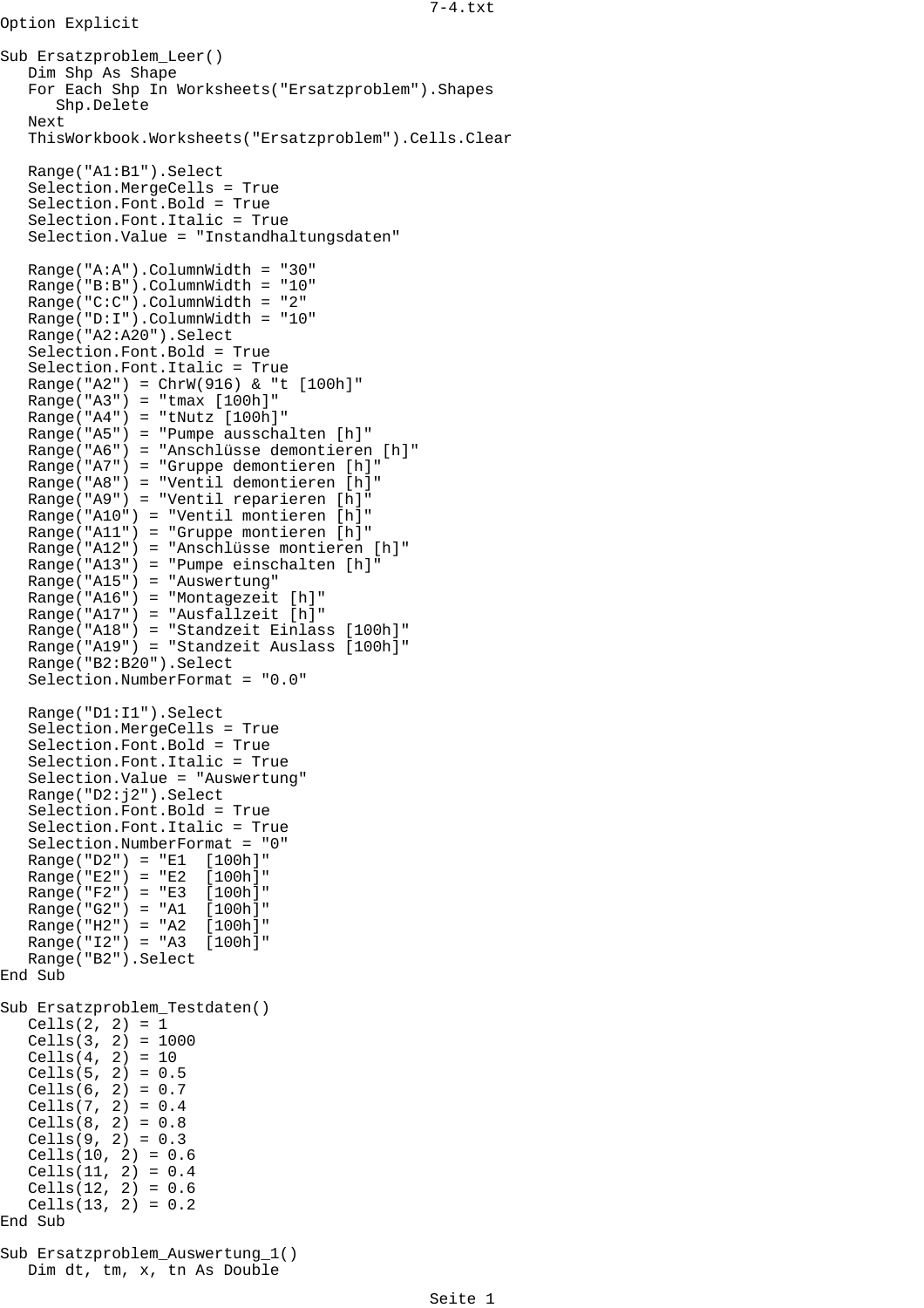```
7-4.txt
  Dim z1, z2, z3, z4, z5, z6, z7, z8, z9 As Double
  Dim t, z, zm, za As Double
  Dim i, j, e, a As Long
  Dim EV(3), Ez(3), AV(3), Az(3) As Long
  Dim Se, Ae, Sa, Aa
  dt =Cells(2, 2)
   tm = Cells(3, 2)tn = Cells(4, 2)z1 = Cells(5, 2)
  z2 = Cells(6, 2)z3 = Cells(7, 2)
  z4 = Cells(8, 2)
  z5 = Cells(9, 2)
  z6 = Cells(10, 2)
   z7 = Cells(11, 2)
   z8 = Cells(12, 2)
   z9 = Cells(13, 2)
  For j = 1 To 3
     Ez(j) = 0Az(j) = 0Next j
  Se = 0: Ae = 0Sa = 0: Aa = 0zm = 0i = 2z = Timer
  Randomize
  For t = dt To tm Step dt
'Einlassventile
     e = 0For j = 1 To 3
        z = \text{Rnd}(z)x = EV(j) / tnIf z <= x Then
           e = e + 1Ez(j) = Ez(j) + 1Cells(Ez(j) + 2, 3 + j) = EV(j)Se = Se + EV(j)Ae = Ae + 1EV(j) = 0End If
     Next j
''Auslassventile
     a = 0For j = 1 To 3
        z = \text{Rnd}(z)x = AV(j) / tn
        If z \leq x Then
           a = a + 1Az(j) = Az(j) + 1Cells(Az(j) + 2, 6 + j) = AV(j)Sa = Sa + AV(j)Aa = Aa + 1AV(j) = 0End If
     Next j
''Montage- und Ausfallzeiten
     If e > 0 Or a > 0 Then
        zm = zm + z1 + z9
        za = za + z1 + z2 + z3 + z4 + z5 + z6 + z7 + \_z8 + z9
     End If
     If e > 0 Then
        zm = zm + z2 + z3 + z7 + z8zm = zm + e * (z4 + z5 + z6)
     End If
     If a > 0 Then
        zm = zm + z2 + z3 + z7 + z8
        zm = zm + a * (z4 + z5 + z6)End If
```
'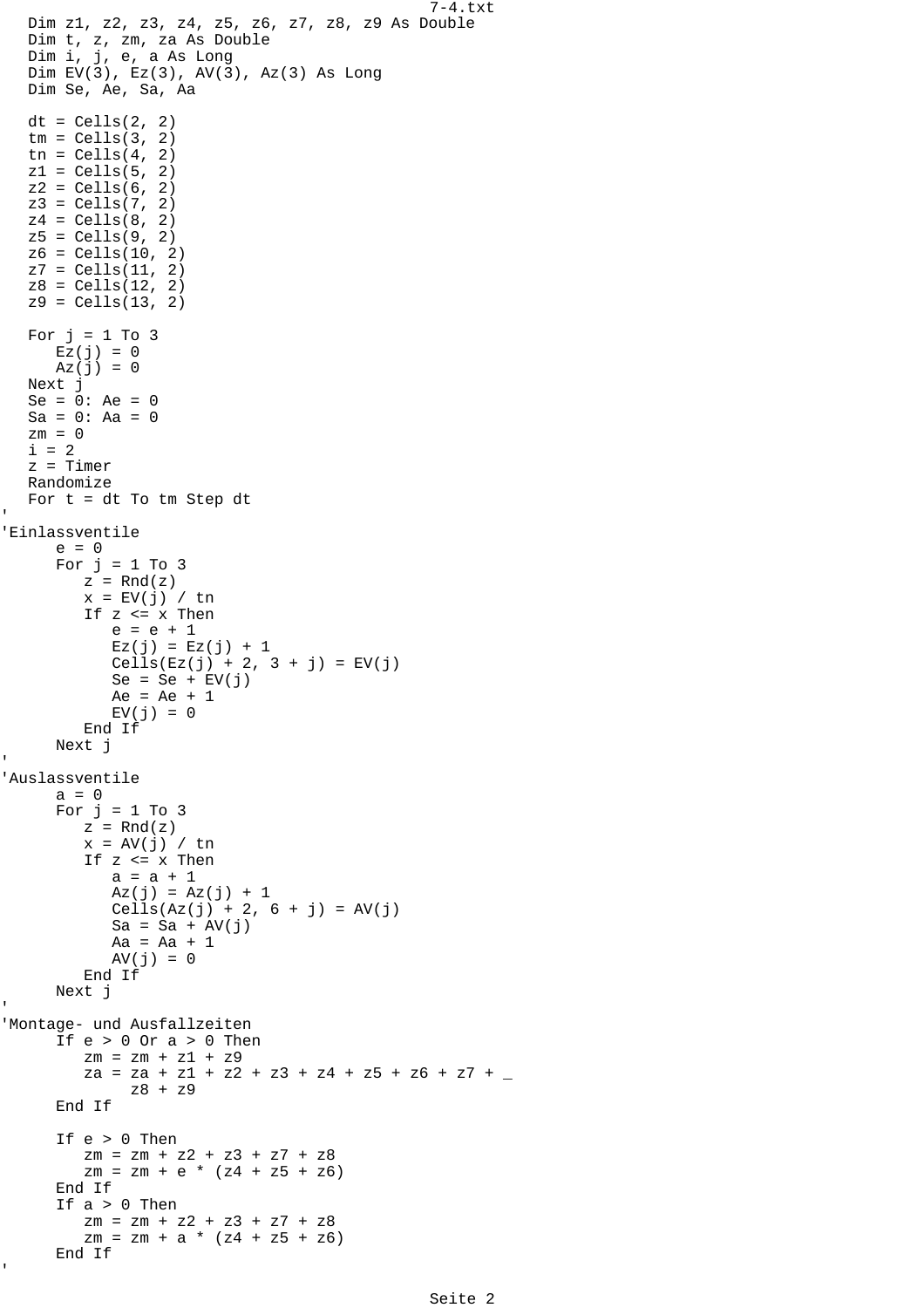```
'Zeitschritt
      For j = 1 To 3
         EV(j) = EV(j) + dtAV(j) = AV(j) + dtNext j
  Next t
   Cells(16, 2) = zm
   Cells(17, 2) = za
   Cells(18, 2) = Se / Ae
   Cells(19, 2) = Sa / Aa
End Sub
```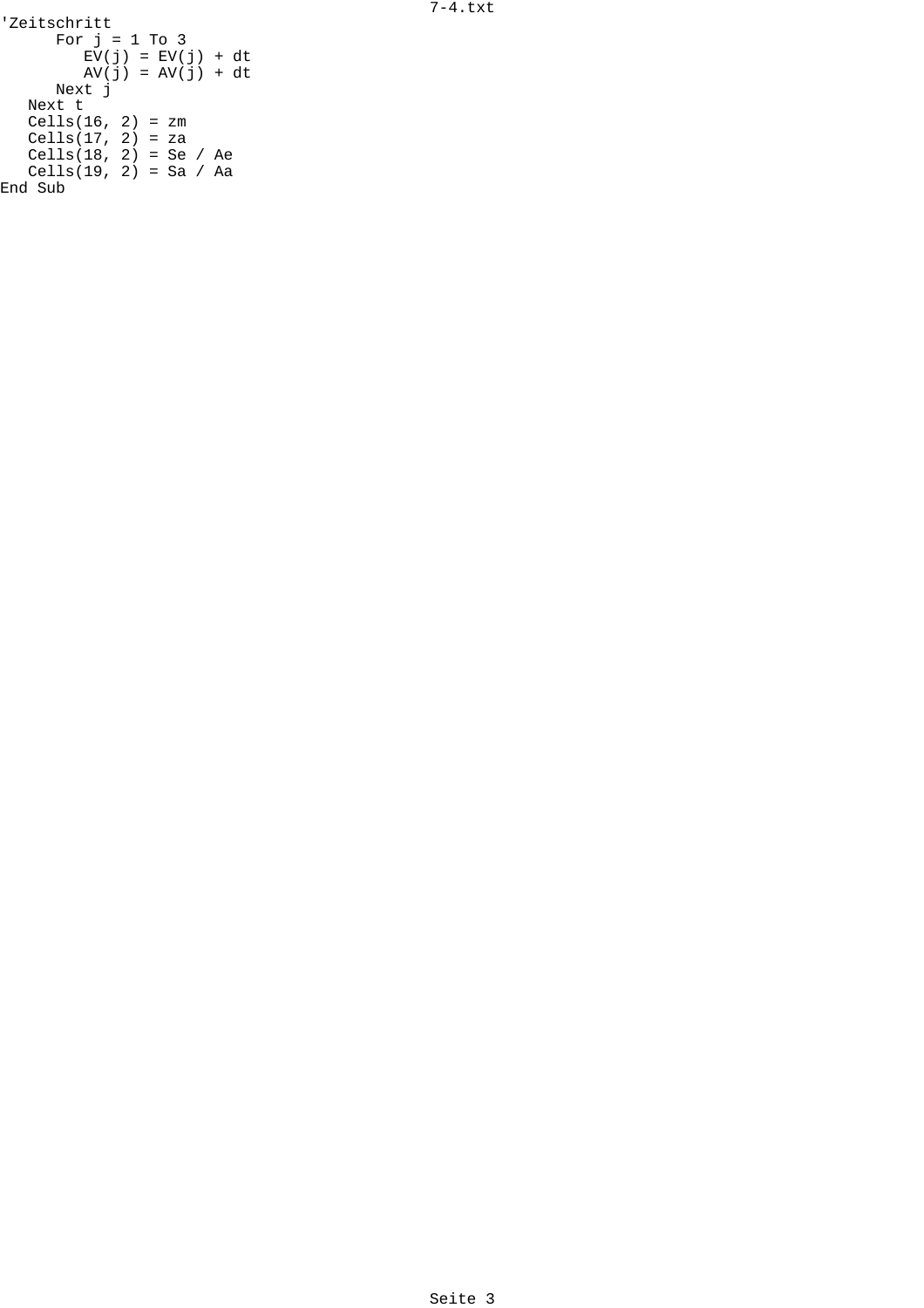```
Sub Ersatzproblem_Auswertung_2()
  Dim dt, tm, x, tn As Double
  Dim z1, z2, z3, z4, z5, z6, z7, z8, z9 As Double
  Dim t, z, zm, za As Double
  Dim i, j, k, e, a As Long
  Dim EV(3), Ez(3), AV(3), Az(3) As Long
  Dim Se, Ae, Sa, Aa
  dt =Cells(2, 2)tm = Cells(3, 2)tn = Cells(4, 2)z1 = Cells(5, 2)
  z2 = Cells(6, 2)
   z3 = Cells(7, 2)
   z4 = \text{Cells}(8, 2)z5 = Cells(9, 2)
  z6 = Cells(10, 2)
  z7 = Cells(11, 2)
  z8 = Cells(12, 2)
  z9 = \text{Cells}(13, 2)For j = 1 To 3
     Ez(j) = 0Az(j) = 0Next j
  Se = 0: Ae = 0Sa = 0: Aa = 0zm = 0: za = 0
  i = 2z = Timer
  Randomize
  For t = dt To tm Step dt
'Einlassventile
     e = 0For j = 1 To 3
        z = \text{Rnd}(z)x = EV(j) / tnIf z <= x Then
            e = e + 1
            Ez(j) = Ez(j) + 1Cells(Ez(j) + 2, 3 + j) = EV(j)Se = Se + EV(j)Ae = Ae + 1EV(j) = 0End If
     Next j
'Auslassventile
     a = 0For j = 1 To 3
        z = \text{Rnd}(z)x = AV(j) / tnIf z <= x Then
           a = a + 1Az(j) = Az(j) + 1Cells(Az(j) + 2, 6 + j) = AV(j)Sa = Sa + AV(j)Aa = Aa + 1AV(j) = 0End If
     Next j
'Montage- und Ausfallzeiten
     If e > 0 Or a > 0 Then
         zm = zm + z1 + z9
         za = za + z1 + z2 + z3 + z4 + z5 + z6 + z7 +z8 + z9
     End If
     If e > 0 Then
         zm = zm + z2 + z3 + z7 + z8
         zm = zm + e * (z4 + z5 + z6)For k = 1 To 3
            If EV(k) >= tn / 2 Then
               zm = zm + z4 + z5 + z6Ez(k) = Ez(k) + 1
```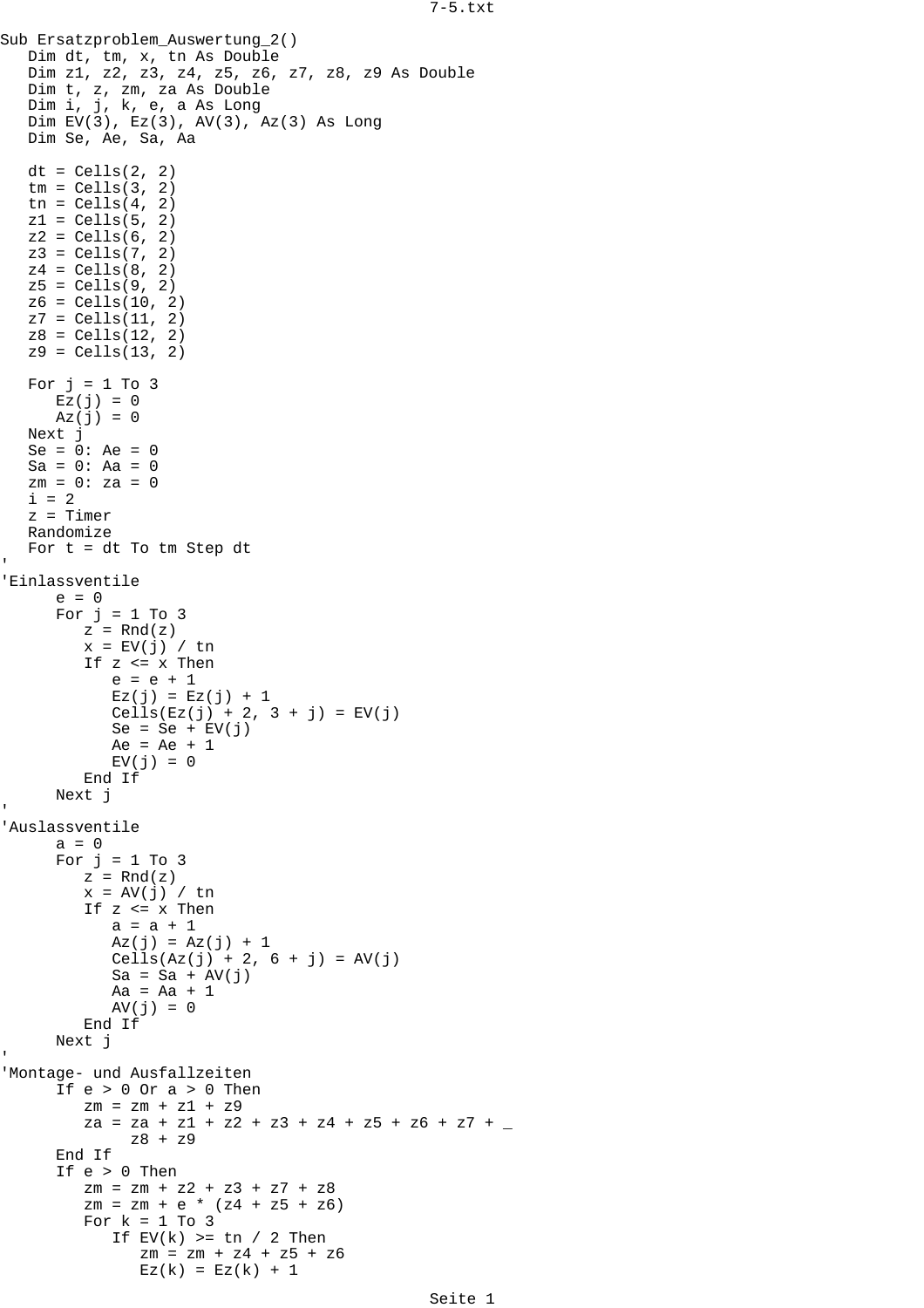```
7-5.txt
              Cells(Ez(k) + 2, 3 + k) = EV(k)Se = Se + EV(k)Ae = Ae + 1EV(k) = 0End If
        Next k
     End If
     If a > 0 Then
         zm = zm + z2 + z3 + z7 + z8zm = zm + a * (z4 + z5 + z6)For k = 1 To 3
           If AV(k) >= tn / 2 Then
              zm = zm + z4 + z5 + z6Az(k) = Az(k) + 1Cells(Az(k) + 2, 6 + k) = AV(k)Sa = Sa + AV(k)Aa = Aa + 1
              AV(k) = 0End If
        Next k
     End If
''Zeitschritt
     For j = 1 To 3
         EV(j) = EV(j) + dtAV(j) = AV(j) + dtNext j
  Next t
  Cells(16, 2) = zmCells(17, 2) = za
   Cells(18, 2) = Se / Ae
   Cells(19, 2) = Sa / Aa
End Sub
```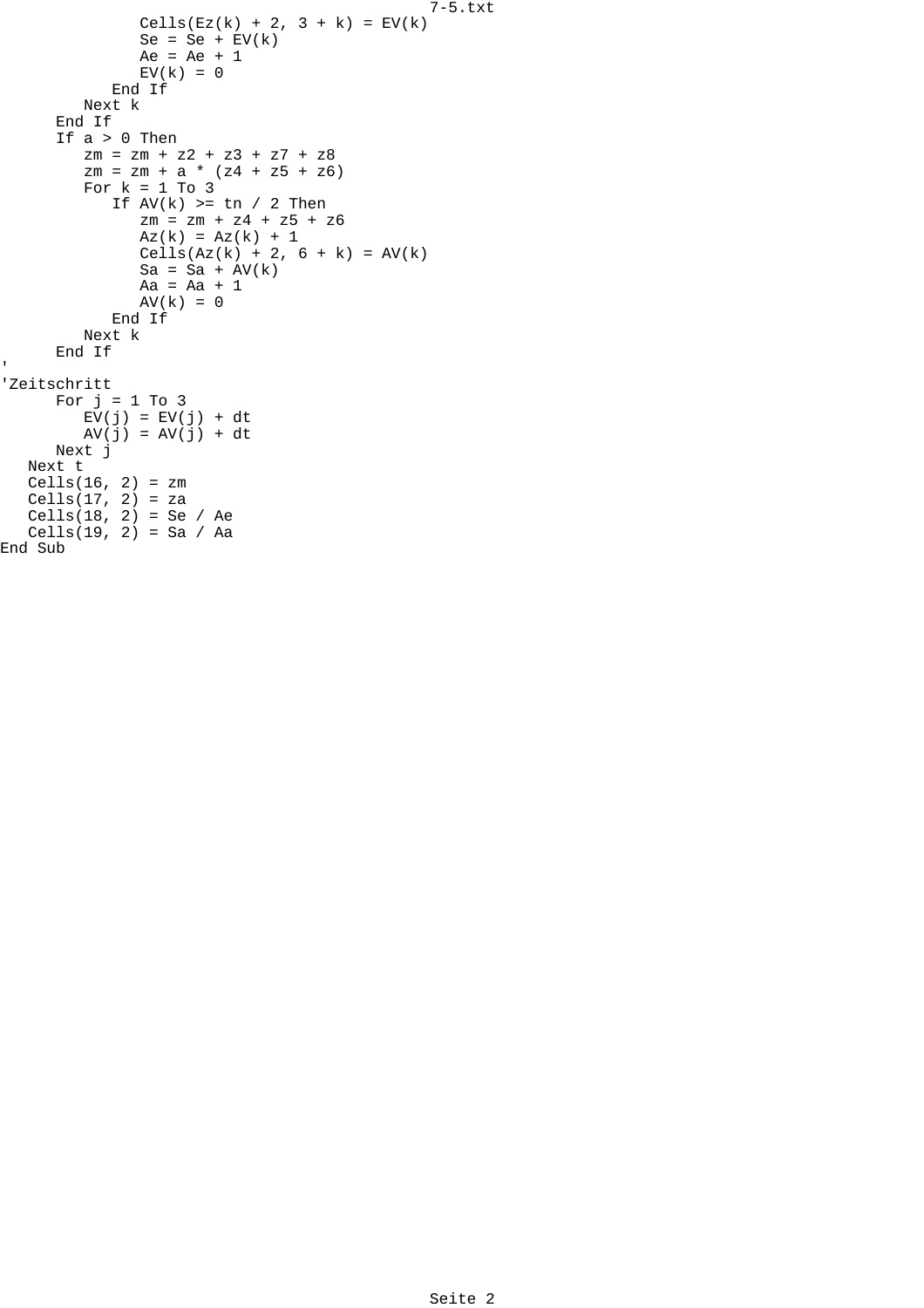```
7-6.txt
Sub Ersatzproblem_Auswertung_3()
  Dim dt, tm, x, tn As Double
  Dim z1, z2, z3, z4, z5, z6, z7, z8, z9 As Double
  Dim t, z, zm, za As Double
  Dim i, j, k, e, a As Long
  Dim EV(3), Ez(3), AV(3), Az(3) As Long
  Dim Se, Ae, Sa, Aa
  dt = Cells(2, 2)tm = Cells(3, 2)tn = Cells(4, 2)z1 = Cells(5, 2)
  z2 = Cells(6, 2)
  z3 = Cells(7, 2)
  z4 = Cells(8, 2)
  z5 = Cells(9, 2)
  z6 = Cells(10, 2)
  z7 = \text{Cells}(11, 2)z8 = Cells(12, 2)
  z9 = \text{Cells}(13, 2)For j = 1 To 3
     Ez(j) = 0Az(j) = 0Next j
  Se = 0: Ae = 0Sa = 0: Aa = 0zm = 0: za = 0
  i = 2z = Timer
  Randomize
  For t = dt To tm Step dt
'Einlassventile
     e = 0For j = 1 To 3
        z = \text{Rnd}(z)x = EV(j) / tnIf z <= x Then
            e = e + 1
            Ez(j) = Ez(j) + 1Cells(Ez(j) + 2, 3 + j) = EV(j)Se = Se + EV(j)Ae = Ae + 1EV(j) = 0End If
     Next j
'Auslassventile
     a = 0For j = 1 To 3
        z = \text{Rnd}(z)x = AV(j) / tn
         If z <= x Then
            a = a + 1Az(j) = Az(j) + 1Cells(Az(j) + 2, 6 + j) = AV(j)Sa = Sa + AV(j)Aa = Aa + 1AV(j) = 0End If
     Next j
''Montage- und Ausfallzeiten
     If e > 0 Or a > 0 Then
         zm = zm + z1 + z9
         za = za + z1 + z2 + z3 + z4 + z5 + z6 + z7 + \_z8 + z9
     End If
     If e > 0 Then
         zm = zm + z2 + z3 + z7 + z8
         For k = 1 To 3
            zm = zm + z4 + z5 + z6
            Ez(k) = Ez(k) + 1Cells(Ez(k) + 2, 3 + k) = EV(k)Se = Se + EV(k)
```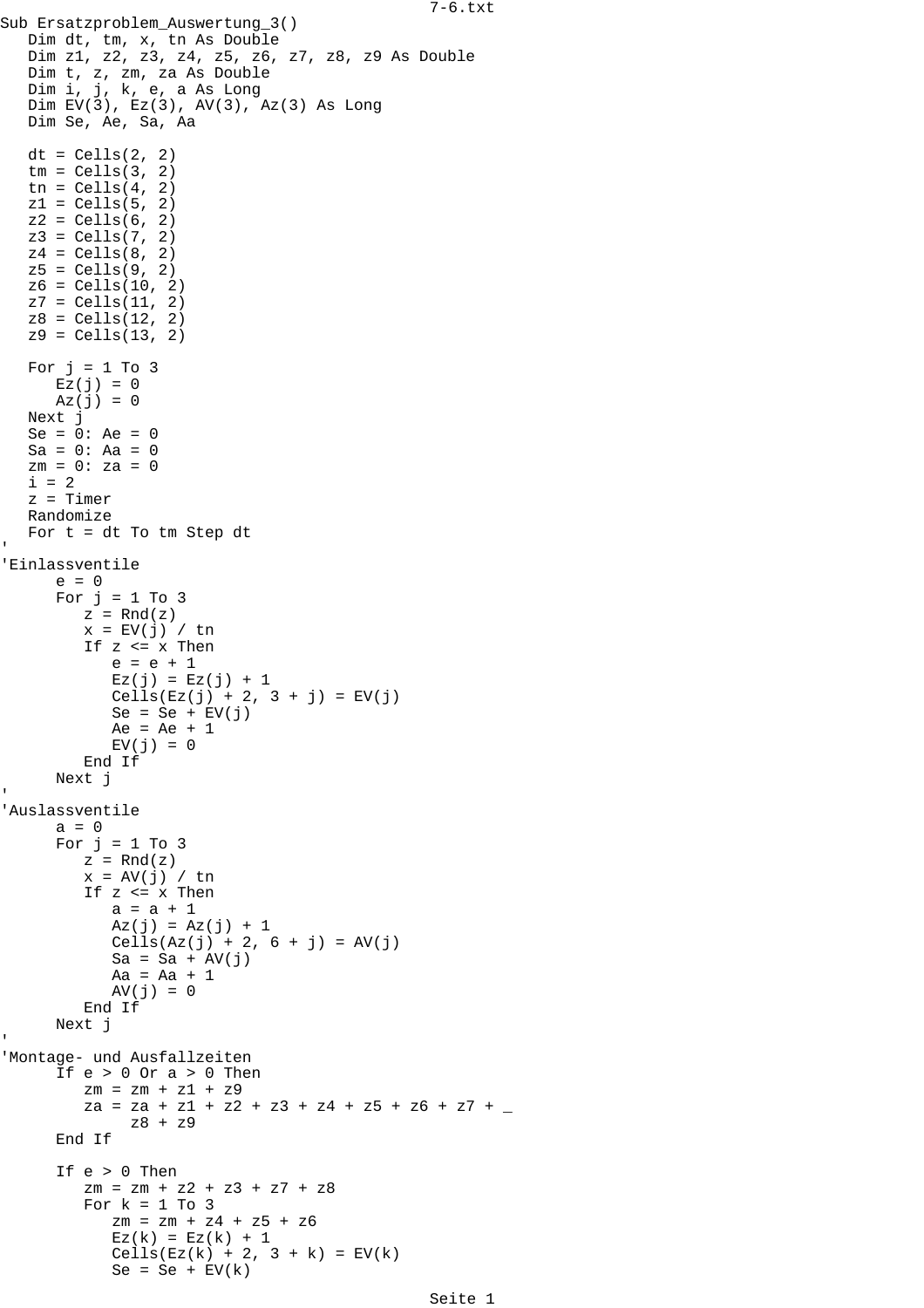```
Ae = Ae + 1EV(k) = 0Next k
     End If
     If a > 0 Then
        zm = zm + z2 + z3 + z7 + z8For k = 1 To 3
          zm = zm + z4 + z5 + z6Az(k) = Az(k) + 1Cells(Az(k) + 2, 6 + k) = AV(k)Sa = Sa + AV(k)Aa = Aa + 1
          AV(k) = 0Next k
     End If
'
'Zeitschritt
     For j = 1 To 3
       EV(j) = EV(j) + dtAV(j) = AV(j) + dtNext j
  Next t
  Cells(16, 2) = zm
  Cells(17, 2) = za
  Cells(18, 2) = Se / AeCells(19, 2) = Sa / Aa
End Sub
```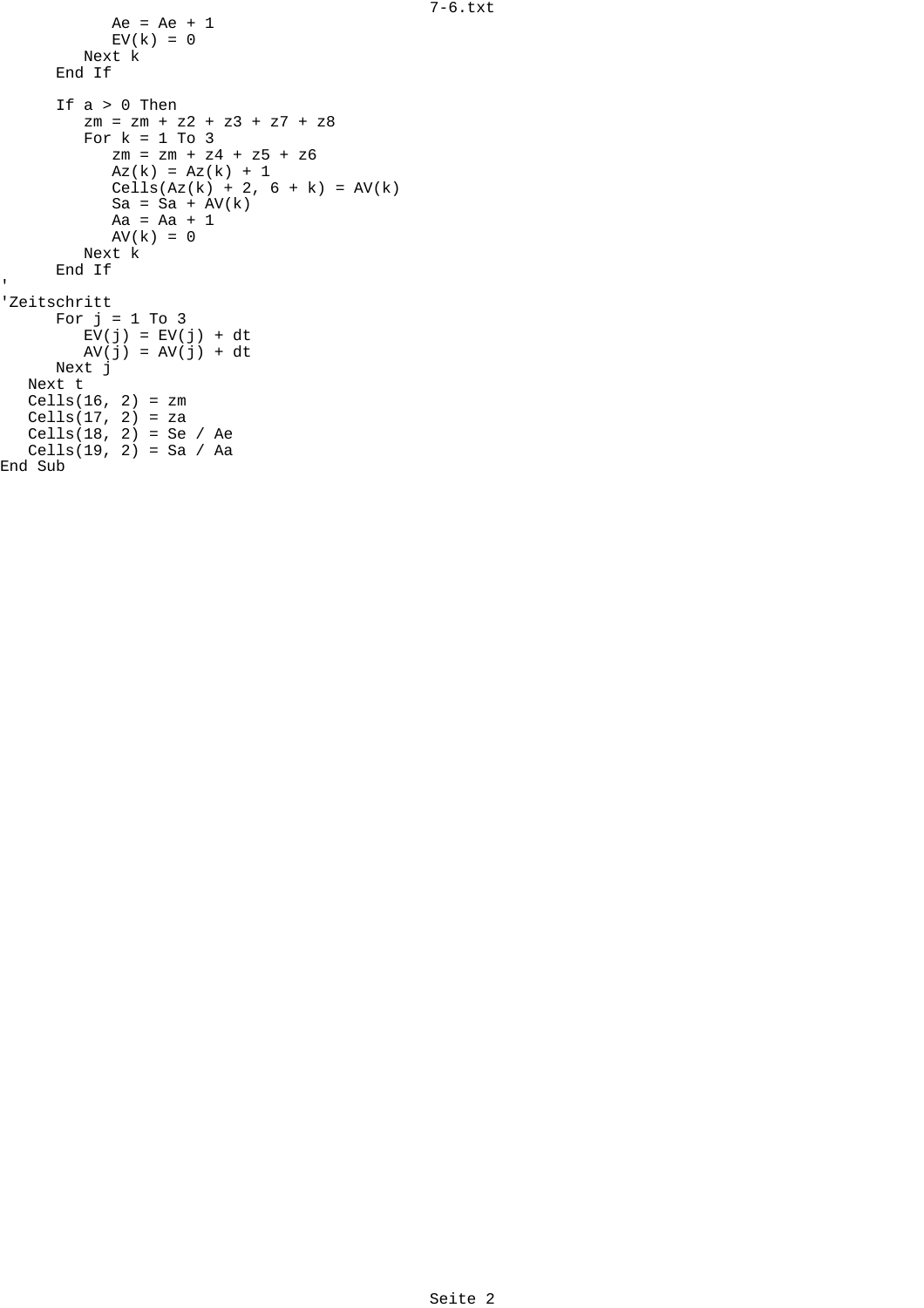```
Option Explicit
Dim n, x(), j As Integer
Sub Permut_Start()
  Dim i As Integer
  ThisWorkbook.Worksheets("Permutationen").Cells.Clear
  n = InputBox("Anzahl")
  ReDim x(n)
  j = 0For i = 1 To n
    x(i) = iNext i
  Call Permut(1)
End Sub
Sub Permut(k As Integer)
  Dim i, y As Integer
  y = x(k)For i = k To n
     x(k) = x(i)x(i) = yIf k < n Then
        Call Permut(k + 1)
     Else
        Call Permut_Ausgabe
     End If
     x(i) = x(k)Next i
  x(k) = yEnd Sub
Sub Permut_Ausgabe()
  Dim i As Integer
  j = j + 1For i = 1 To n
    Cells(j, i) = x(i)Next i
End Sub
```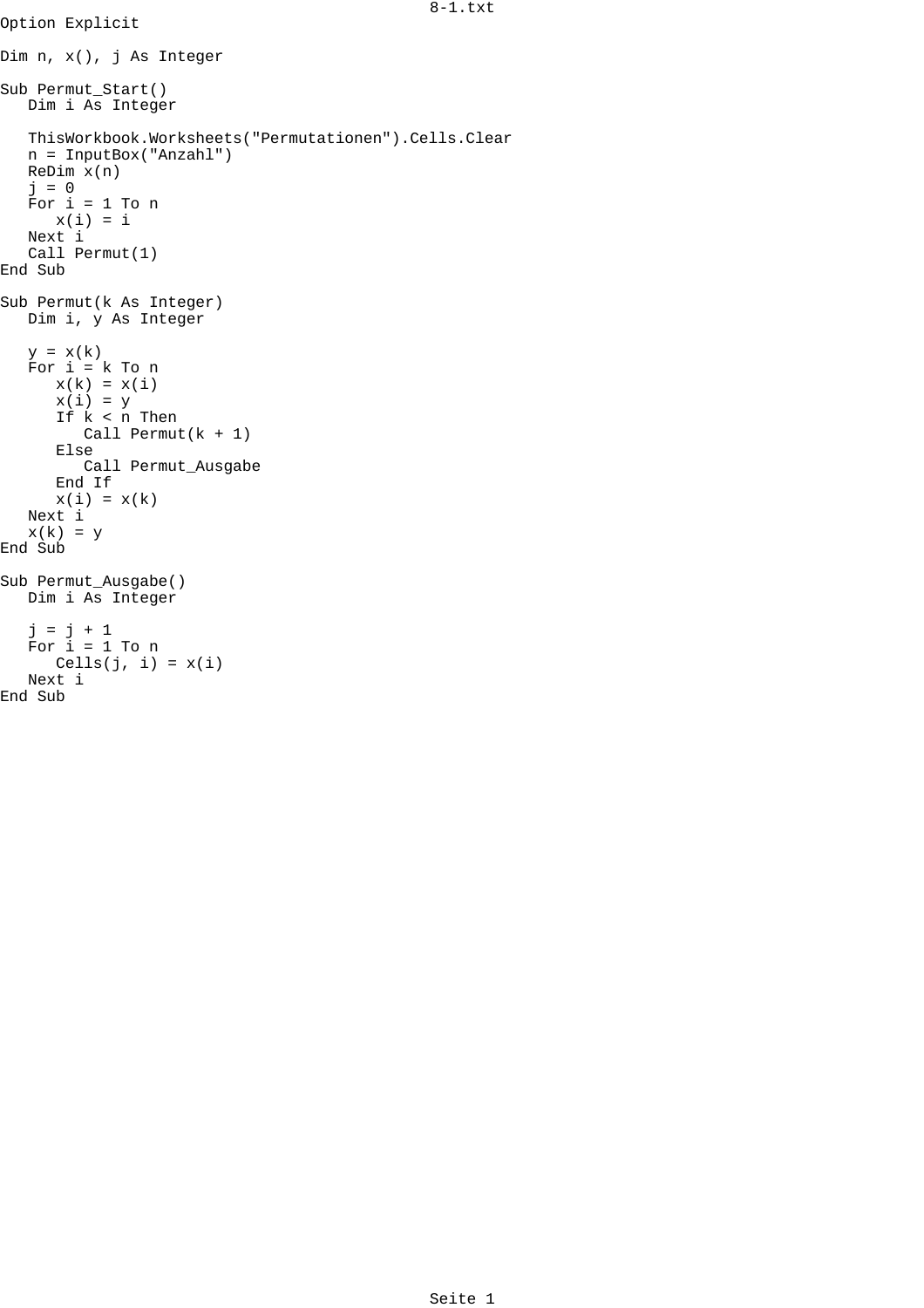```
Option Explicit
Dim MyDoc As Object
Dim n, x() As Long
Dim a(), Max As Double
Sub Engpass_Leer()
  ThisWorkbook.Worksheets("Engpass").Cells.Clear
End Sub
Sub Engpass_Test()
  Cells(1, 1) = 7Cells(1, 2) = 5Cells(1, 3) = 11Cells(1, 4) = 13Cells(1, 5) = 14Cells(1, 6) = 9 
  Cells(2, 1) = 3
  Cells(2, 2) = 6Cells(2, 3) = 15
  Cells(2, 4) = 6Cells(2, 5) = 3Cells(2, 6) = 11 
   Cells(3, 1) = 10
   Cells(3, 2) = 6Cells(3, 3) = 3Cells(3, 4) = 1
  Cells(3, 5) = 2Cells(3, 6) = 7
   Cells(4, 1) = 4Cells(4, 2) = 7Cells(4, 3) = 5Cells(4, 4) = 1Cells(4, 5) = 6Cells(4, 6) = 8Cells(5, 1) = 5Cells(5, 2) = 7
   Cells(5, 3) = 8Cells(5, 4) = 3
   Cells(5, 5) = 10
  Cells(5, 6) = 6Cells(6, 1) = 4Cells(6, 2) = 5Cells(6, 3) = 3Cells(6, 4) = 6Cells(6, 5) = 12Cells(6, 6) = 9
End Sub
Sub Enpass_Start()
  Dim i, k As Long 
  Set MyDoc = ThisWorkbook.Worksheets("Engpass")
  n = MyDoc.UsedRange.Rows.Count
  Max = 0ReDim x(n), a(n, n)For i = 1 To n
     x(i) = iFor k = 1 To na(i, k) = Cells(i, k)Next k
  Next i
  Call Permut(1)
End Sub
Sub Permut(k As Integer)
  Dim i, y As Long
  y = x(k)For i = k To n
```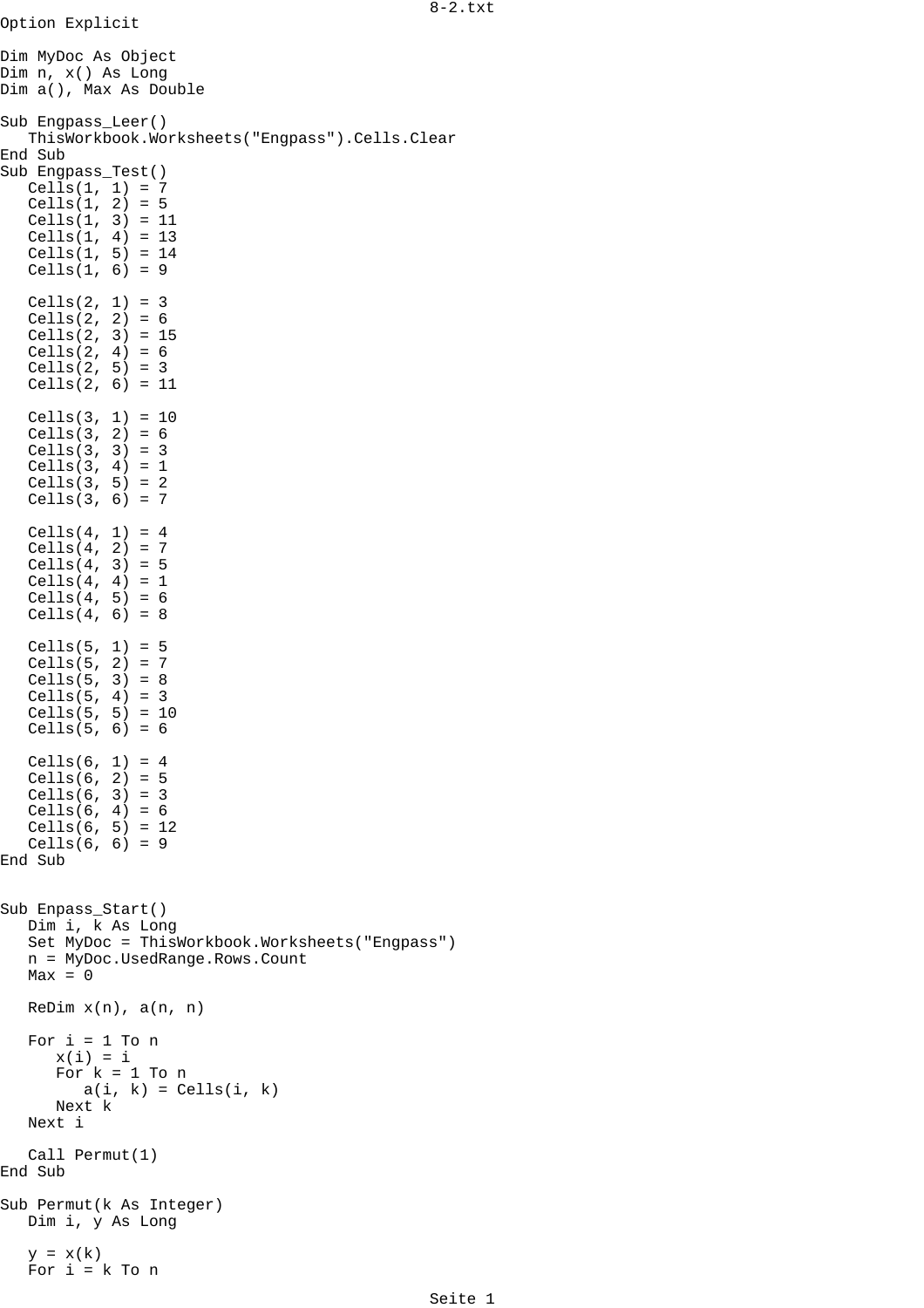```
8-2.txt
```

```
x(k) = x(i)x(i) = yIf k < n Then
       Call Permut(k + 1)
     Else
       Call Permut_Ausgabe
     End If
     x(i) = x(k)Next i
  x(k) = yEnd Sub
Sub Permut_Ausgabe()
  Dim i As Integer
  Dim z As Double
  z = 0For i = 1 To n
    z = z + a(i, x(i))Next i
  If z > Max Then
     Max = zFor i = 1 To n
        Cells(n + 2, i) = x(i)Cells(n + 3, i) = a(i, x(i))Next i
     Cells(n + 3, n + 1) = zEnd If
End Sub
```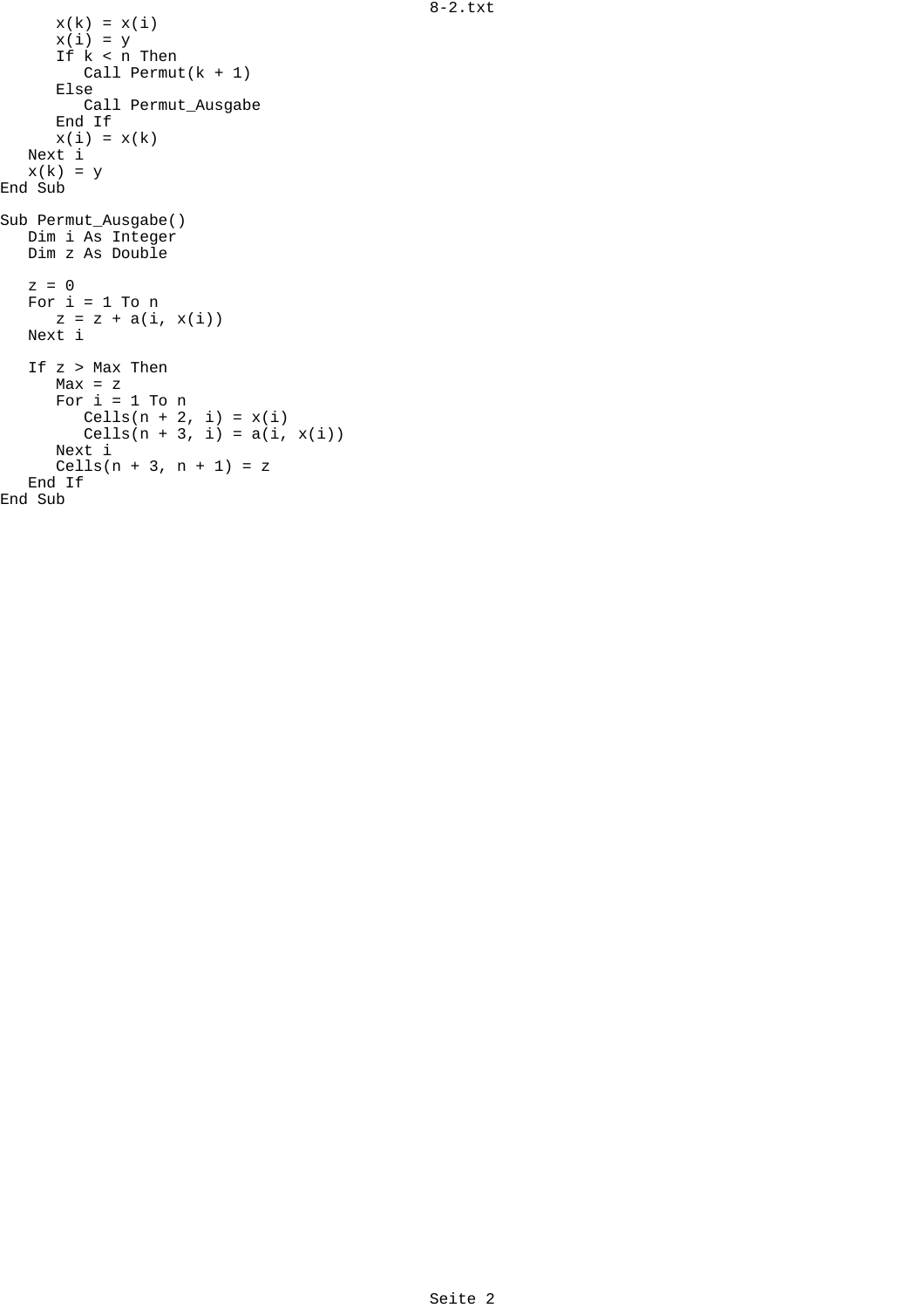```
Sub Regression_Leer()
  ThisWorkbook.Worksheets("Regression").Cells.Clear
  Call Regression_Grafik_löschen
End Sub
Sub Regression_Test()
  Dim i As Integer
  For i = 1 To 10Cells(i, 1) = iNext i
  Cells(1, 2) = 1.57Cells(2, 2) = 2.22Cells(3, 2) = 2.03
   Cells(4, 2) = 2.41Cells(5, 2) = 2.35Cells(6, 2) = 2.38Cells(7, 2) = 2.58Cells(8, 2) = 2.49Cells(9, 2) = 2.78Cells(10, 2) = 2.92End Sub
Sub Regression_Start()
  Dim myDoc As Object
  Dim i As Long
  Dim a, b, r, sx, sy, xq, yq As Double
  Dim sxx, syy, sx2, sy2, sxy As Double 
  Set MyDoc = ThisWorkbook.Worksheets("Regression")
  n = MyDoc.UsedRange.Rows.Count
  ReDim x(n), y(n)For i = 1 To n
     x(i) = Cells(i, 1)y(i) = Cells(i, 2)sx = sx + x(i)sy = sy + y(i)Next i
  xq = sx / nyq = sy / nFor i = 1 To nsxx = sxx + (x(i) - xq)syy = syy + (y(i) - yq)sx2 = sx2 + (x(i) - xq) ^ 2
     sy2 = sy2 + (y(i) - yq) ^ 2
     sxy = sxy + (x(i) - xq) * (y(i) - yq)Next i
  a = sxy / sx2b = yq - a * xqr = sxy / Sqr(sx2) / Sqr(sy2)Cells(1, 5) = aCells(2, 5) = bCells(3, 5) = rFor i = 1 To n
     Cells(i, 3) = a * x(i) + bNext i
End Sub
Sub Regression_Grafik()
  Charts.Add
  ActiveChart.ChartType = xlXYScatterSmoothNoMarkers
  ActiveChart.SetSourceData Source:= _ 
     Sheets("Regression").Range("C15")
  ActiveChart.SeriesCollection.NewSeries
  ActiveChart.SeriesCollection.NewSeries
  ActiveChart.SeriesCollection(1).XValues = _ 
      "=Regression!R1C1:R10C1"
  ActiveChart.SeriesCollection(1).Values = _ 
      "=Regression!R1C2:R10C2"
  ActiveChart.SeriesCollection(1).Name = "=""Messwerte"""
  ActiveChart.SeriesCollection(2).XValues = _ 
      "=Regression!R1C1:R10C1"
  ActiveChart.SeriesCollection(2).Values =
      "=Regression!R1C3:R10C3"
  ActiveChart.SeriesCollection(2).Name = _
      "=""Regressionsgerade"""
```
Option Explicit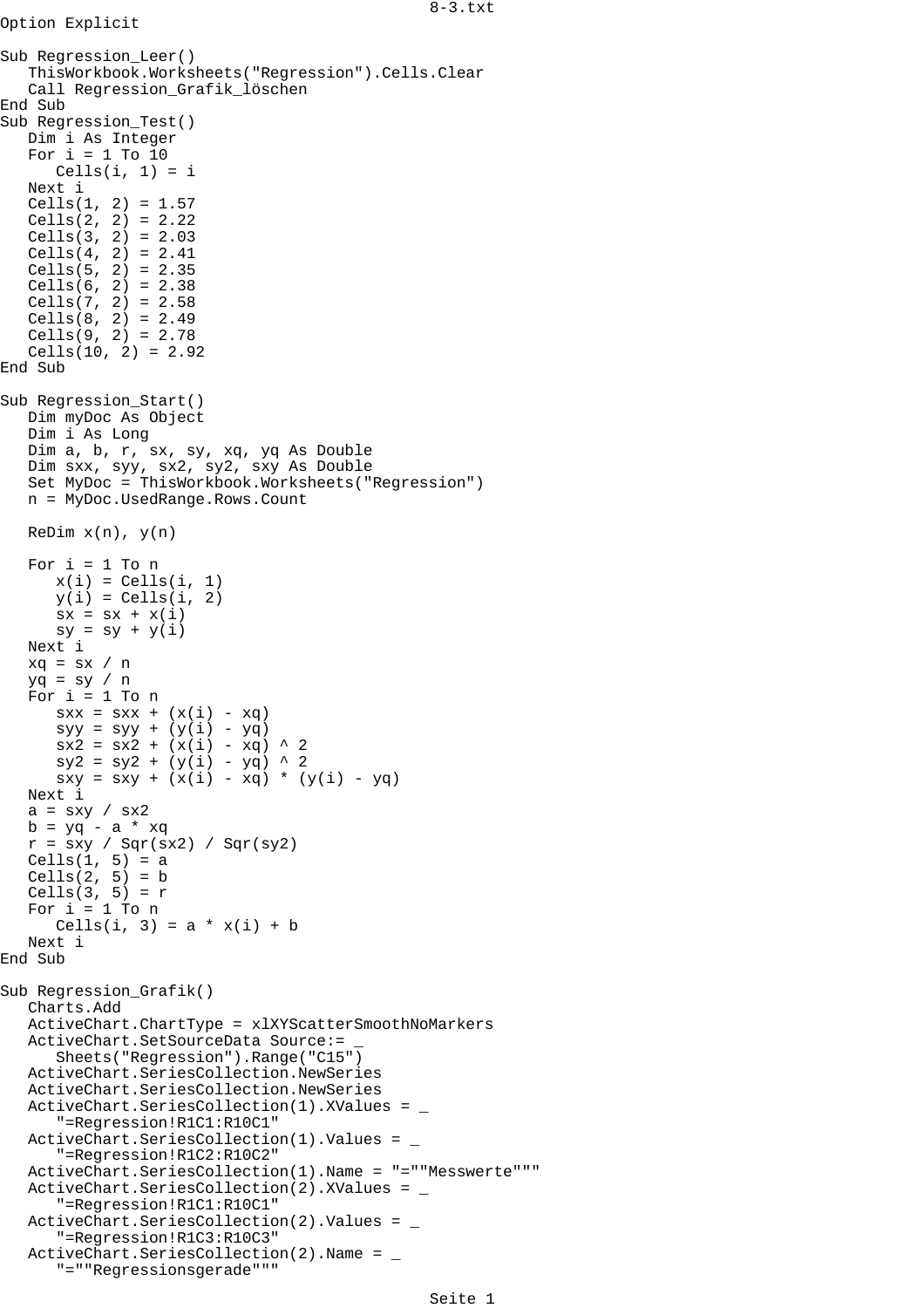```
8-3.txt
  ActiveChart.Location Where:=xlLocationAsObject, _ 
     Name:="Regression"
  ActiveChart.Axes(xlValue).Select
  With ActiveChart.Axes(xlValue)
     .MinimumScale = 1.5
      .MaximumScale = 3
      .MinorUnitIsAuto = True
      .MajorUnitIsAuto = True
      .Crosses = xlAutomatic
     .ReversePlotOrder = False
     .ScaleType = xlLinear
      .DisplayUnit = xlNone
  End With
  ActiveChart.Axes(xlCategory).Select
  With ActiveChart.Axes(xlCategory)
     .MinimumScaleIsAuto = True
      .MaximumScale = 10
      .MinorUnitIsAuto = True
     .MajorUnitIsAuto = True
     .Crosses = xlAutomatic
      .ReversePlotOrder = False
      .ScaleType = xlLinear
     .DisplayUnit = xlNone
  End With
End Sub
Sub Regression_Grafik_löschen()
  Dim Shp As Shape
  For Each Shp In Worksheets("Regression").Shapes
     Shp.Delete
  Next
End Sub
```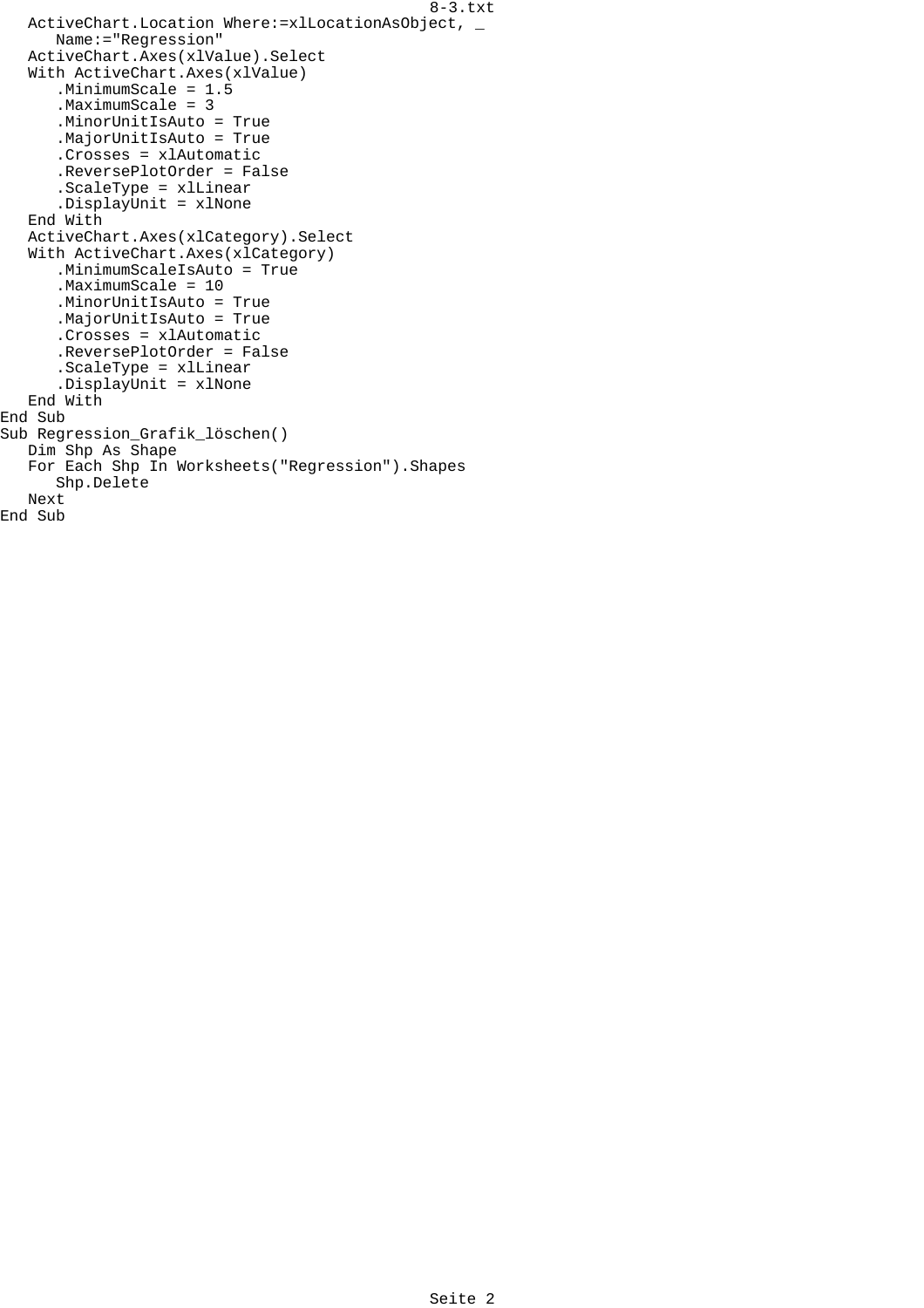```
Option Explicit
  Dim m, n As Integer
Sub Nutzwert_Start()
  m = 0n = 0Call Nutzwert_Formblatt(m, n)
End Sub
Sub Nutzwert_Formblatt(m, n)
  Dim i, j As Integer
  Dim r, c As String
  ThisWorkbook.Worksheets("Nutzwertanalyse").Cells.Clear
   'Eingaben erforderlich?
   If m = 0 Then
     m = InputBox("Anzahl der Lösungen")
  End If
   If n = 0 Then
     n = InputBox("Anzahl der Kriterien")
  End If
   If m = 0 Or n = 0 Then
     MsgBox "Eingabefehler!"
     Exit Sub
  End If
   'Spaltenbeschriftung
  Columns("A:A").ColumnWidth = 30
  Range("A1").Value = "Lösungen"
  For i = 1 To n
     c = Chr(64 + i * 2) & \text{if } i = 1Range(c).Select
     With Selection
         .Value = Str(i) & ". Krit."
     End With
  Next i
   'Spaltenbreite
  For i = 1 To n
     c = Chr(64 + i * 2) & \cdots ":" & Chr(64 + i * 2 + 1)Columns(c).Select
     With Selection
         .ColumnWidth = 6
     End With
  Next i
  c = Chr(64 + (n + 1) * 2) & \n\leq 1"Range(c).Value = "Nutzen"
   'Farbkennung
  For i = 1 To n
     r = Chr(64 + i * 2 + 1) \& "2:" \&Chr(64 + i * 2 + 1) & LTrim(Str(1 + m))Range(r).Select
     With Selection.Interior
         .ColorIndex = 15
         .Pattern = xlSolid
     End With
  Next i
  r = Chr(64 + n * 2 + 2) & "2:" &
      Chr(64 + n * 2 + 2) & LTrim(Str(1 + m))Range(r).Select
  With Selection.Interior
      .ColorIndex = 15
      .Pattern = xlSolid
  End With
   'Formeln setzen
   For i = 1 To n
      c = Chr(64 + i * 2 + 1)For j = 1 To mr = c \& LTrim(Str(1 + j))Range(r).Select
         ActiveCell.FormulaR1Cl = "=RC[-1]*R[-" &LTrim(Str(j)) & \bar{}}]C"
```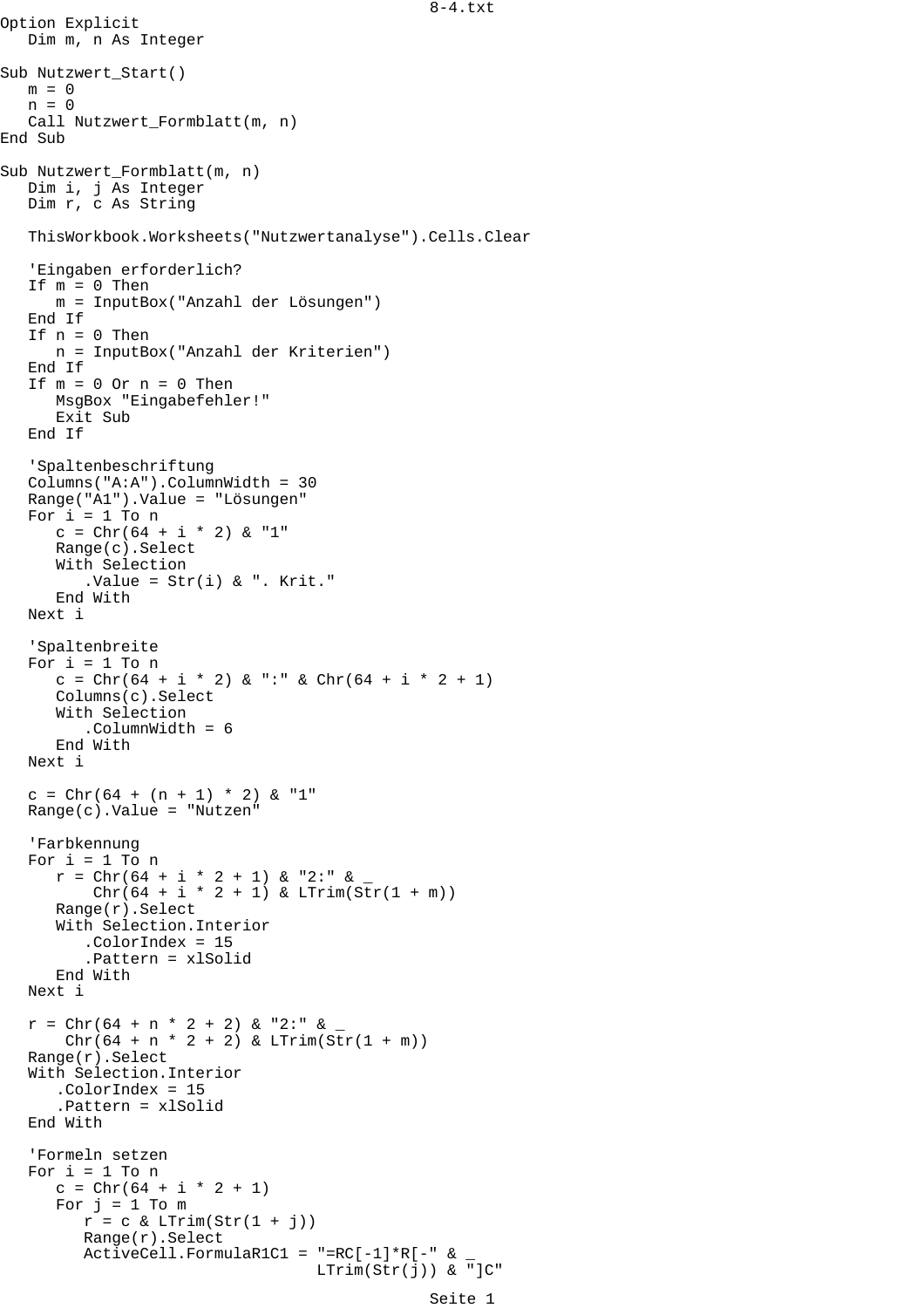```
8-4.txt
```

```
Next j
  Next i
  'Summen bestimmen
  For j = 1 To mr = Chr(64 + n * 2 + 2) & \text{LTrim}(Str(1 + j))C = " = "For i = 1 To n
        c = c + "RC[-" & LTrim(Str(2 * i - 1)) & w"]"If i < n Then c = c \& T + TNext i
     Range(r).Select
     ActiveCell.FormulaR1C1 = c
  Next j
End Sub
Sub Nutzwert_Beispiel()
  m = 3n = 3
  Call Nutzwert_Formblatt(m, n)
   Cells(2, 1) = "A"Cells(3, 1) = "B"
   Cells(4, 1) = "C"Cells(1, 3) = 2Cells(1, 5) = 4Cells(1, 7) = 3
  Cells(2, 2) = 3
   Cells(3, 2) = 3
   Cells(4, 2) = 2Cells(2, 4) = 2Cells(3, 4) = 3
   Cells(4, 4) = 2Cells(2, 6) = 4Cells(3, 6) = 2
   Cells(4, 6) = 1End Sub
```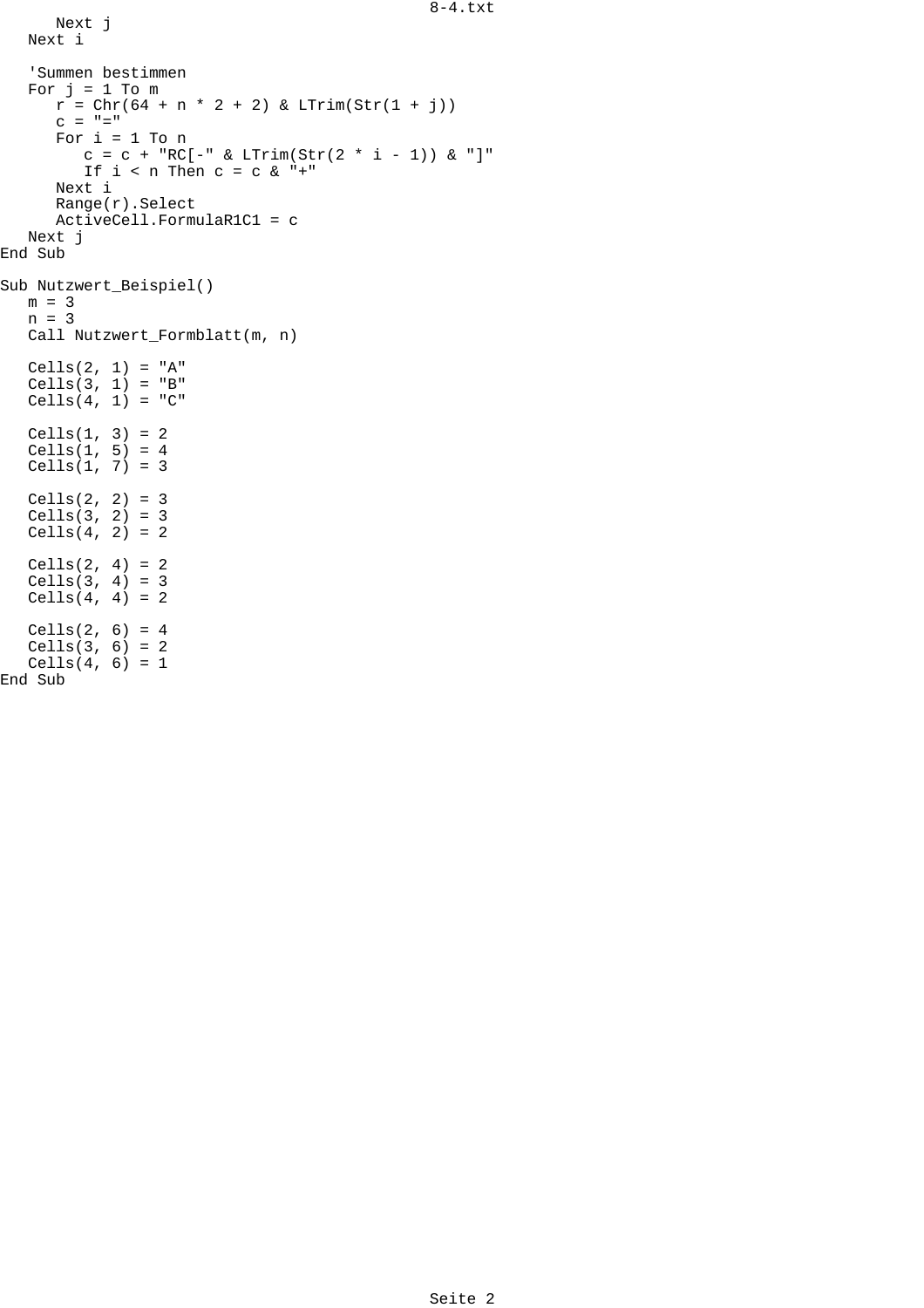```
Sub Quicksort_Test()
  Dim x As Double
  Dim i As Integer
  x = Timer
  Randomize (x)
  For i = 1 To 100
     Cells(i, 1) = Rnd(x)Next i
End Sub
Sub Quicksort_Start()
  Dim MyDoc As Object
  Dim von, bis As Integer
  Set MyDoc = ThisWorkbook.Worksheets("Quicksort")
  von = 1
  bis = MyDoc.UsedRange.Rows.Count
  Call QuickSort(von, bis)
End Sub
Sub QuickSort(v, b)
  Dim i, j, p As Integer
  Dim x, y As Double
  i = v
  j = b
  p = Int((v + b) / 2)x = Cells(p, 1)
  'Array aufteilen
  Do
     While (Cells(i, 1) < x)i = i + 1Wend
     While (Cells(j, 1) > x)j = j - 1
     Wend
     If i <= j Then
        'tauschen
        y = Cells(i, 1)Cells(i, 1) = Cells(j, 1)Cells(j, 1) = yi = i + 1j = j - 1End If
  Loop Until i > j 
  ' rekursive Aufrufe
   If v < j Then
      Call QuickSort(v, j)
  End If
  If i < b Then
     Call QuickSort(i, b)
  End If
End Sub
```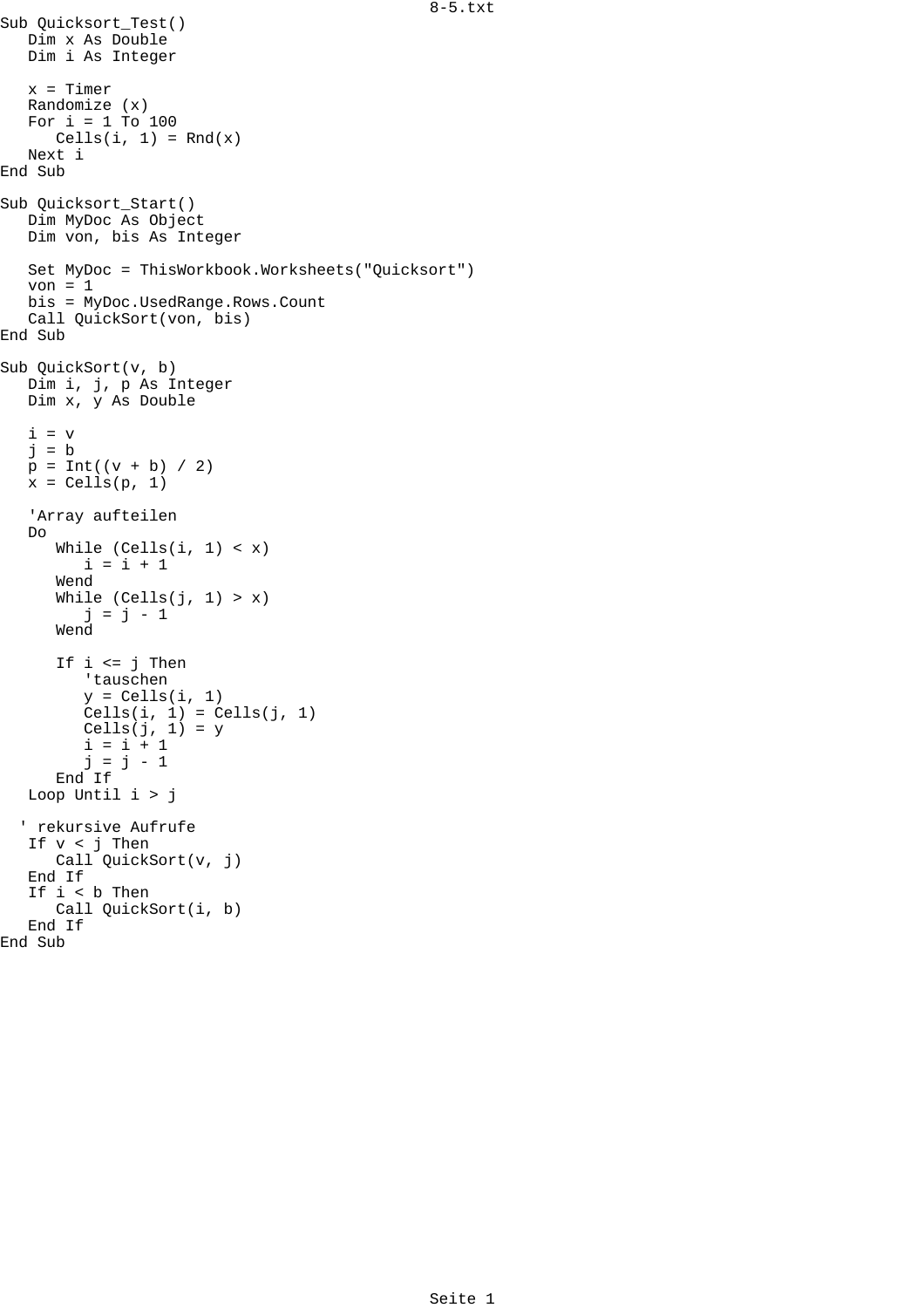```
Option Explicit
  Dim Blatt As Worksheet
Sub Stückliste_Neu()
  Dim Name As String
  Dim Index As Integer
  Name = InputBox("Stücklisten-Kennung eingeben!")
   'Überprüfung, ob Stückliste vorhanden
  For Each Blatt In Sheets
     If Name = Blatt.Name Then
         MsgBox "Stückliste bereits vorhanden", vbOKOnly
         Exit Sub
     End If
  Next
  'Stückliste neu erzeugen
  Set Blatt = Worksheets.Add
  Blatt.Name = Name
  Call Stückliste_Formblatt
End Sub
Sub Stückliste_Löschen()
  Dim Name, t As String
  t = ThisWorkbook.ActiveSheet.Name
  Name = InputBox("Zu löschende Stücklisten-Kennung eingeben!", "Löschung", t)
   'Überprüfung, ob Stückliste vorhanden
  For Each Blatt In Sheets
     If Name = Blatt.Name Then
         If MsgBox("Stückliste wirklich löschen?", _
            vbYesNo, "ACHTUNG!") = vbNo Then
           Exit Sub
         End If
         Blatt.Delete
         Exit Sub
     End If
  Next
End Sub
Sub Stückliste_Formblatt()
  Dim MyDoc As Object
  Set MyDoc = ThisWorkbook.ActiveSheet
  MyDoc.Activate
  MyDoc.Cells.Clear
  MyDoc.Range("A1") = MyDoc.Name & "- Baugruppe"
  MyDoc.Range("A1:F1").Select
  With Selection
     .HorizontalAlignment = xlCenter
     .VerticalAlignment = xlBottom
     .WrapText = False
      .Orientation = 0
      .AddIndent = False
      .IndentLevel = 0
      .ShrinkToFit = False
      .ReadingOrder = xlContext
      .MergeCells = True
  End With
  With Selection.Font
     .Name = "Arial"
      .Size = 14.Strikethrough = False
      .Superscript = False
      .Subscript = False
      .OutlineFont = False
      .Shadow = False
     .Underline = xlUnderlineStyleNone
      .ColorIndex = xlAutomatic
  End With
  Selection.Font.Bold = True
  MyDoc.Range("A2") = "Stufe"
  MyDoc.Range("B2") = "PosNr."
```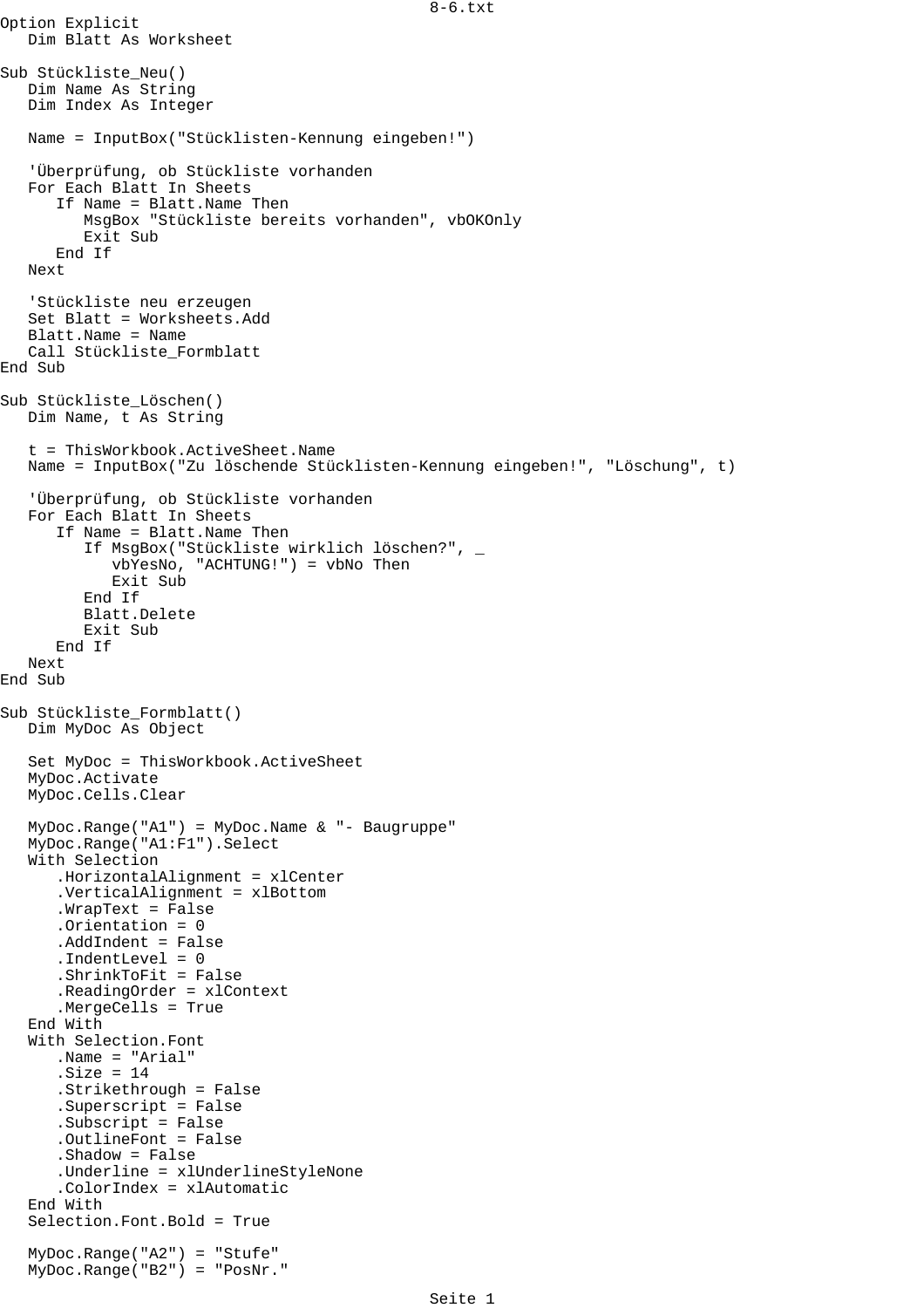MyDoc.Range("C2") = "Menge" MyDoc.Range("D2") = "Bezeichnung" MyDoc.Range("E2") = "Ident-Nr." MyDoc.Range("F2") = "Material" MyDoc.Range("A2:A2").Select With Selection .Value = "Stufe" .ColumnWidth = 10 End With MyDoc.Range("B2").Select With Selection .Value = "Pos.Nr." .ColumnWidth = 7 End With MyDoc.Range("C2").Select With Selection .Value = "Menge" .ColumnWidth = 8 End With MyDoc.Range("D2").Select With Selection .Value = "Bezeichnung" .ColumnWidth = 30 End With MyDoc.Range("E2").Select With Selection .Value = "Baugruppe" .ColumnWidth = 10 End With MyDoc.Range("F2").Select With Selection .Value = "Material" .ColumnWidth = 20 End With MyDoc.Columns("A:A").Select With Selection .NumberFormat = "@" .HorizontalAlignment = xlLeft .VerticalAlignment = xlBottom End With MyDoc.Columns("B:C").Select With Selection .NumberFormat = "0" .HorizontalAlignment = xlRight .VerticalAlignment = xlBottom End With MyDoc.Columns("D:F").Select With Selection .NumberFormat = "@" .HorizontalAlignment = xlLeft .VerticalAlignment = xlBottom End With MyDoc.Range("A3").Select End Sub Sub Stückliste\_Struktur() Dim MyDoc, MyDocNew As Object Dim Min, Max, MaxU, x As Integer Dim Name, t As String Dim i, j, k, s As Integer Set MyDoc = ThisWorkbook.ActiveSheet MyDoc.Activate Max = MyDoc.UsedRange.Rows.Count - 2 Name =  $'S$ -" & MyDoc.Name 'Überprüfung, ob Stückliste vorhanden For Each Blatt In Sheets If Name = Blatt.Name Then MsgBox "Stückliste bereits vorhanden", vbOKOnly Exit Sub End If Next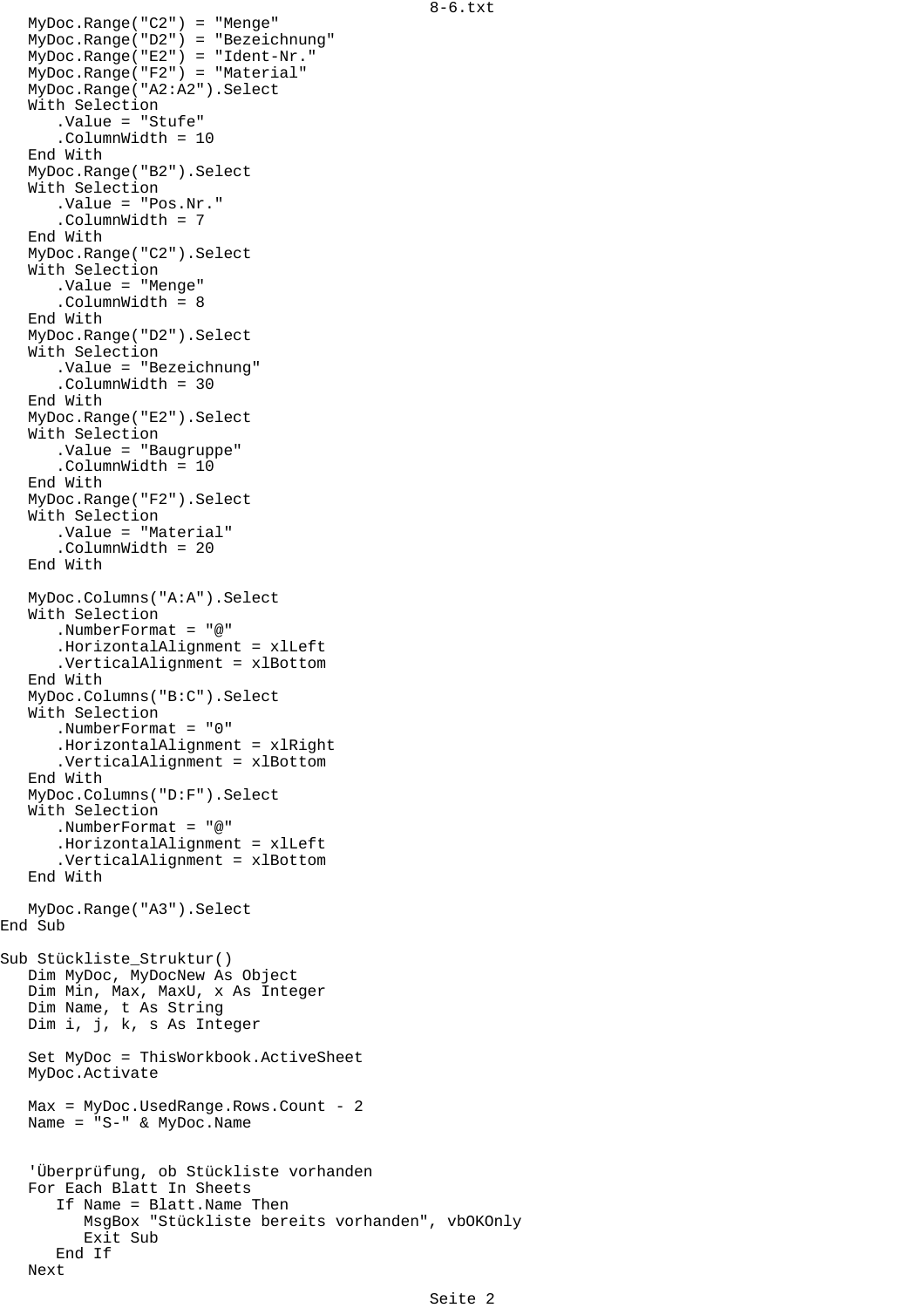```
'Stückliste neu erzeugen
  Set Blatt = Worksheets.Add
  Blatt.Name = Name
  'Mit neuer Stückliste arbeiten
  Set MyDocNew = ThisWorkbook.ActiveSheet
  MyDocNew.Activate
  MyDocNew.Cells.Clear
  Call Stückliste_Formblatt
  'Übernahme der Daten
  For i = 1 To Max
     For j = 1 To 6
        MyDockW.Cells(i + 2, j) = MyDoc.Cells(i + 2, j)Next j
  Next i
  'Auflösung der Struktur
  Min = 0Do
     x = 0Max = MyDocNew.UsedRange.Rows.Count - 2
     For i = Min + 1 To Max
        Name = MyDocNew.Cells(i + 2, 5)
        If Not Name = "" Then
           Set MyDoc = ThisWorkbook.Worksheets(Name)
           MaxU = MyDoc.UsedRange.Rows.Count - 2
            For j = 1 To MaxU
               If Not MyDoc.Cells(j + 2, 1) = "" Then
                  x = x + 1MyDockWyDocNew.Rows(i + 2 + x).Select
                  Selection.Insert Shift:=xlDown
                  MyDockNew.Cells(i + 2 + x, 1) =MyDockNew.Cells(i + 2, 1) + 1For k = 2 To 6
                     MyDocNew.Cells(i + 2 + x, k) = -MyDoc.Cells(j + 2, k)Next k
              End If
           Next j
           Min = i
           i = MaxEnd If
     Next i
  Loop While x > 0'Struktur ergänzen
  Max = MyDocNew.UsedRange.Rows.Count
  For i = 3 To Max
      j = Val(MyDockew.Cells(i, 1))If j > 1 Then
        t = "For k = 2 To j
           t = t & "."
        Next k
        t = t & LTrim(Str(j))
        MyDockNew.Cells(i, 1) = tEnd If
  Next i
End Sub
```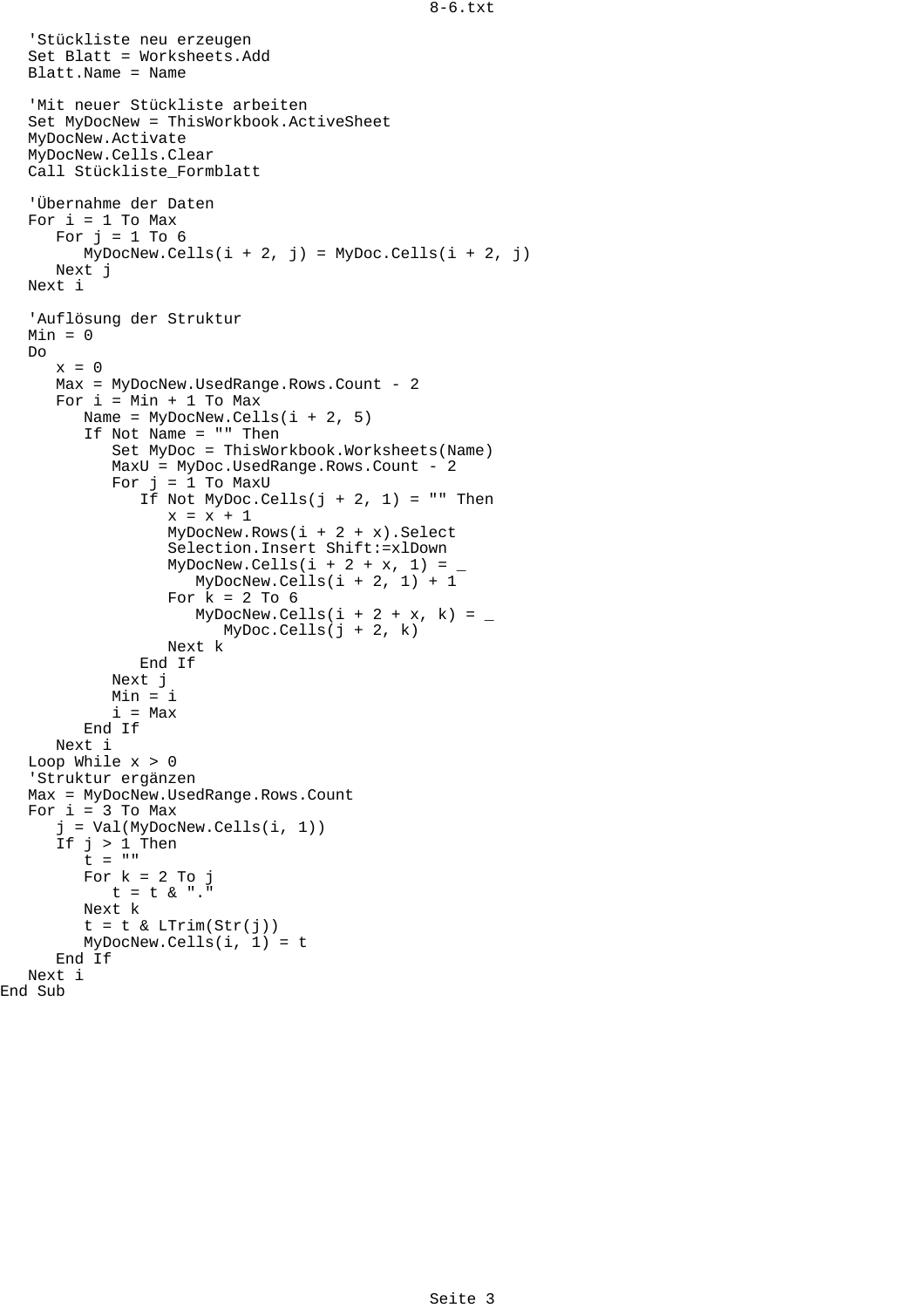Option Explicit

Sub Netzplan\_Neu()

```
ThisWorkbook.Worksheets("Netzplan").Cells.Clear
```

```
Range("A1") = "Tätigkeiten"
  Range("B1") = "Optimis-" & vbLf & "tische Zeit"
  Range("C1") = "Wahrschein-" & vbLf & "liche Zeit"
  Range("D1") = "Pessimis-" & vbLf & "tische Zeit"
  Range("F1") = "Ereignis"
  Range("G1") = "Erwartete" & vbLf & "Dauer"
  Range("H1") = "Abweichung"
  Range("I1") = "Spätestens" & vbLf & "starten um"
  Range("J1") = "Spätestens" & vbLf & "enden um"
   Range("K1") = "Frühester" & vbLf & "Start um"
   Range("L1") = "Spätester" & vbLf & "Start um"
   Range("M1") = "Frühestes" & vbLf & "Ende um"
  Range("N1") = "Spätestes" & vbLf & "Ende um"
  Range("O1") = "Schlupf"
  Range("P1") = "Kritischer" & vbLf & "Pfad"
  Range("Q1") = "Abweichung"
  Range("A1:Q1").Select
  Selection.Font.Bold = True
  Selection.Font.Italic = True
  Columns("A:A").Select
  Selection.NumberFormat = "@"
  Columns("B:D").Select
  Selection.NumberFormat = "#0.0"
  Columns("G:Q").Select
  Selection.NumberFormat = "#0.000"
  Range("A2").Select
End Sub
Sub Netzplan_Test()
  Cells(2, 1) = "1-2"Cells(3, 1) = "1-3"
  Cells(4, 1) = "1-4"Cells(5, 1) = "2-5"Cells(6, 1) = "3-6"Cells(7, 1) = "4-6"Cells(8, 1) = 5-7Cells(9, 1) = "6-7"Cells(10, 1) = "7-8"Cells(2, 2) = 2Cells(3, 2) = 3Cells(4, 2) = 4Cells(5, 2) = 2Cells(6, 2) = 0Cells(7, 2) = 3Cells(8, 2) = 1.5Cells(9, 2) = 1Cells(10, 2) = 2Cells(2, 3) = 3
   Cells(3, 3) = 4
   Cells(4, 3) = 6Cells(5, 3) = 4Cells(6, 3) = 0Cells(7, 3) = 5
  Cells(8, 3) = 4Cells(9, 3) = 3
  Cells(10, 3) = 5Cells(2, 4) = 5Cells(3, 4) = 5Cells(4, 4) = 9Cells(5, 4) = 7Cells(6, 4) = 0Cells(7, 4) = 8.5Cells(8, 4) = 7Cells(9, 4) = 7Cells(10, 4) = 9End Sub
```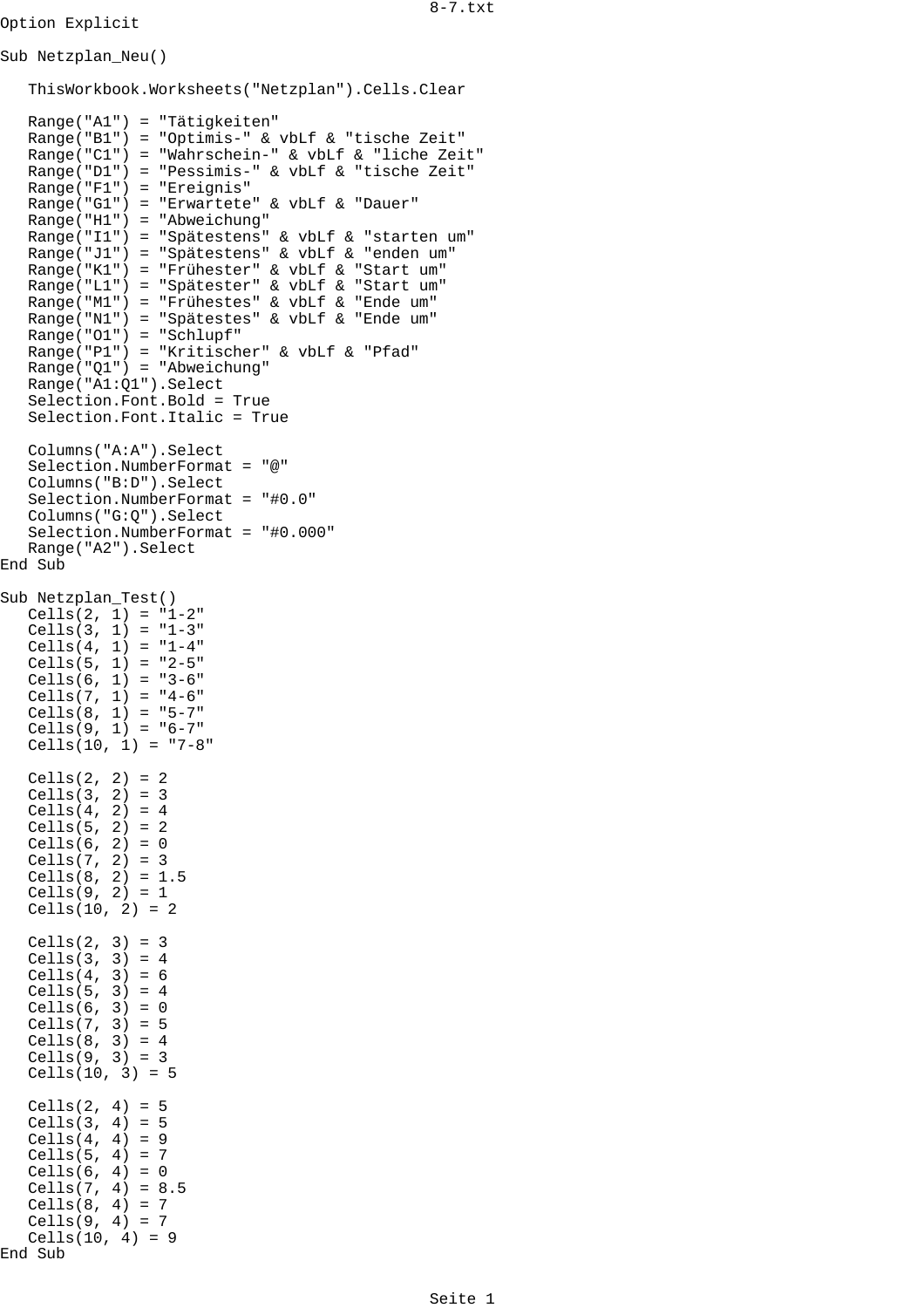Sub Netzplan\_Start() Dim MyDoc As Object Dim i, Max As Integer Dim tx, e1, e2 As String Dim S(), F(), a(), e() As Double Dim t1, t2, t3 As Double Dim V, L, SL As Double Set MyDoc = ThisWorkbook.ActiveSheet MyDoc.Activate Max = MyDoc.UsedRange.Rows.Count - 1 If Max > 0 Then ReDim S(Max), F(Max), a(Max, 2), e(Max, 2) For  $i = 1$  To Max  $tx = Cells(i + 1, 1)$  $el = Left(tx, InStr(tx, "-") - 1)$  $e2 = Right(tx, InStr(tx, "-") - 1)$  $a(i, 1) = Val(e1)$  $a(i, 2) = Val(e2)$  $t1 = CDb1(Cells(i + 1, 2))$  $t2 = CDbl(Cells(i + 1, 3))$  $t3 = CDbl(Cells(i + 1, 4))$  $e(i, 1) = (t1 + 4 * t2 + t3) / 6$  'erwartete Dauer  $e(i, 2) = ((t3 - t1) / 6)$   $\wedge$  2 'Varianz  $S(i) = 0$  $F(i) = 0$ Next i 'Auffinden der frühesten Startzeiten For  $i = 1$  To Max If  $S(a(i, 2)) < S(a(i, 1)) + e(i, 1)$  Then  $S(a(i, 2)) = S(a(i, 1)) + e(i, 1)$ End If Next i  $F(a(Max, 2)) = S(a(Max, 2))$ 'Auffinden der spätesten Endzeiten For  $i = Max To 1 Step -1$ If  $F(a(i, 1)) = 0$  Or  $_$  $F(a(i, 1)) > F(a(i, 2)) - e(i, 1)$  Then  $F(a(i, 1)) = F(a(i, 2)) - e(i, 1)$ End If Next i  $L = 0$  $V = 0$ For  $i = 1$  To Max  $SL = F(a(i, 2)) - S(a(i, 1)) - e(i, 1)$ If  $SL \le 0.1$  Then  $Cells(i + 1, 6) = "Kristisch!"$ End If  $Cells(i + 1, 7) = e(i, 1)$  $Cells(i + 1, 8) = Sqr(e(i, 2))$ If  $SL \le 0.1$  Then  $Cells(i + 1, 9) = S(a(i, 1))$  $Cells(i + 1, 10) = F(a(i, 2))$ 'Aufsummierung von Pfadlänge und Varianz If  $L < F(a(i, 2))$  Then  $L = F(a(i, 2))$  $V = V + e(i, 2)$ Else  $Cells(i + 1, 11) = S(a(i, 1))$ Cells(i + 1, 12) =  $F(a(i, 2)) - e(i, 1)$  $Cells(i + 1, 13) = S(a(i, 1)) + e(i, 1)$  $Cells(i + 1, 14) = F(a(i, 2))$ Cells(i + 1, 15) = SL End If Next i End If  $Cells(2, 16) = L$  $Cells(2, 17) = Sqr(V)$ End Sub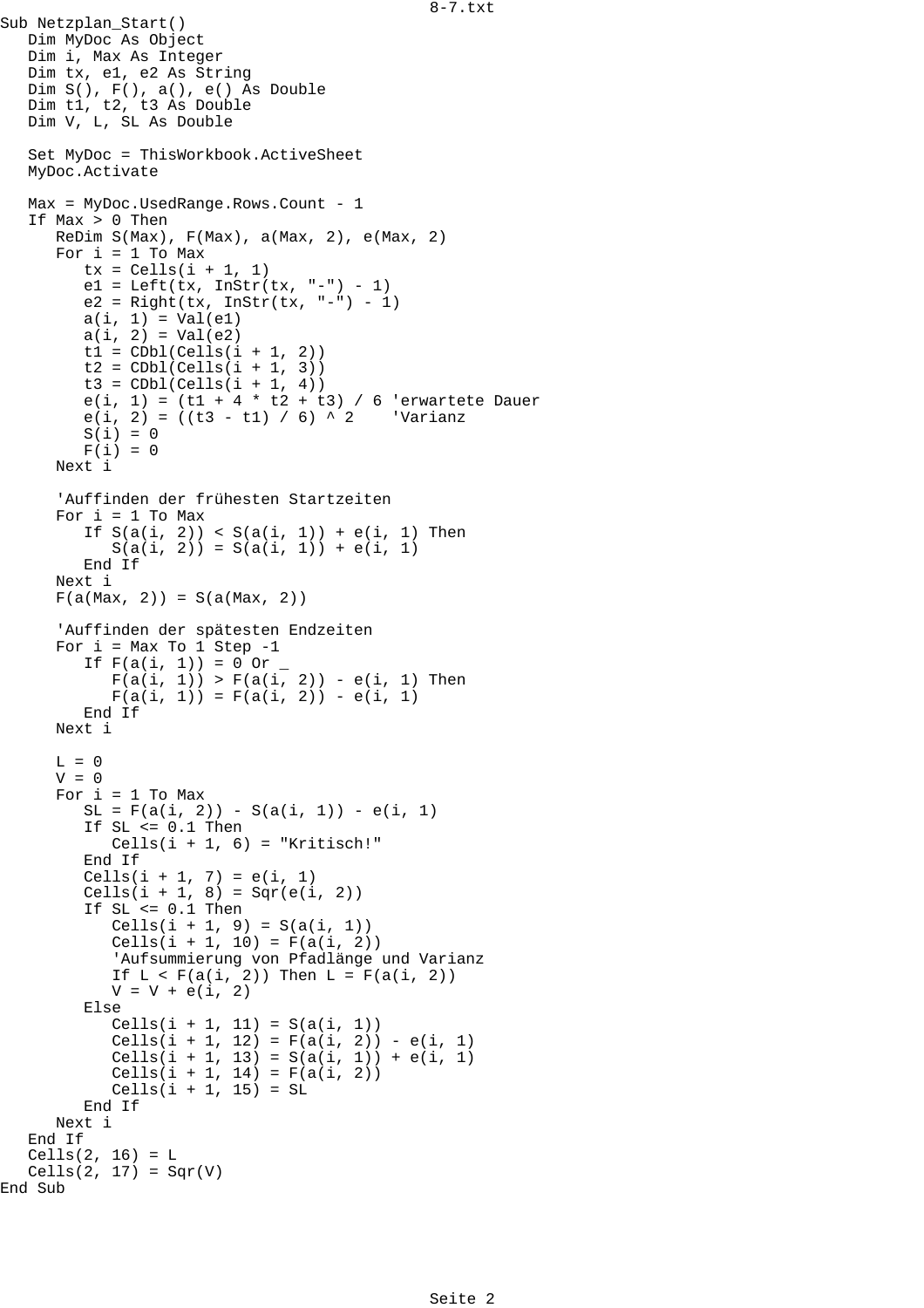```
Option Explicit
Sub SuchListe()
  Dim myDoc As Object
  Dim t As String
  Dim v, b, m, i As Long
  Set myDoc = ThisWorkbook.Worksheets("Suchliste")
  'Eingabe
  t = InputBox("Suchbegriff angeben!")
  'Start-Suchbereich
  'von 1 bis Anzahl Einträge
  v = 1b = myDoc.UsedRange.Rows.Count
  'Suchschleife
  Do While b \geq vm = Int((v + b) / 2)If t > Cells(m, 1) Then
        v = m + 1Else
       b = m - 1End If
     i = vLoop
  'Ausgabe
  Cells(i, 1).Activate
  MsgBox "Zeile:" & Str(i) & vbLf & Cells(i, 1), _ 
     vbOKOnly, "Suchergebnis von: " & t
End Sub
```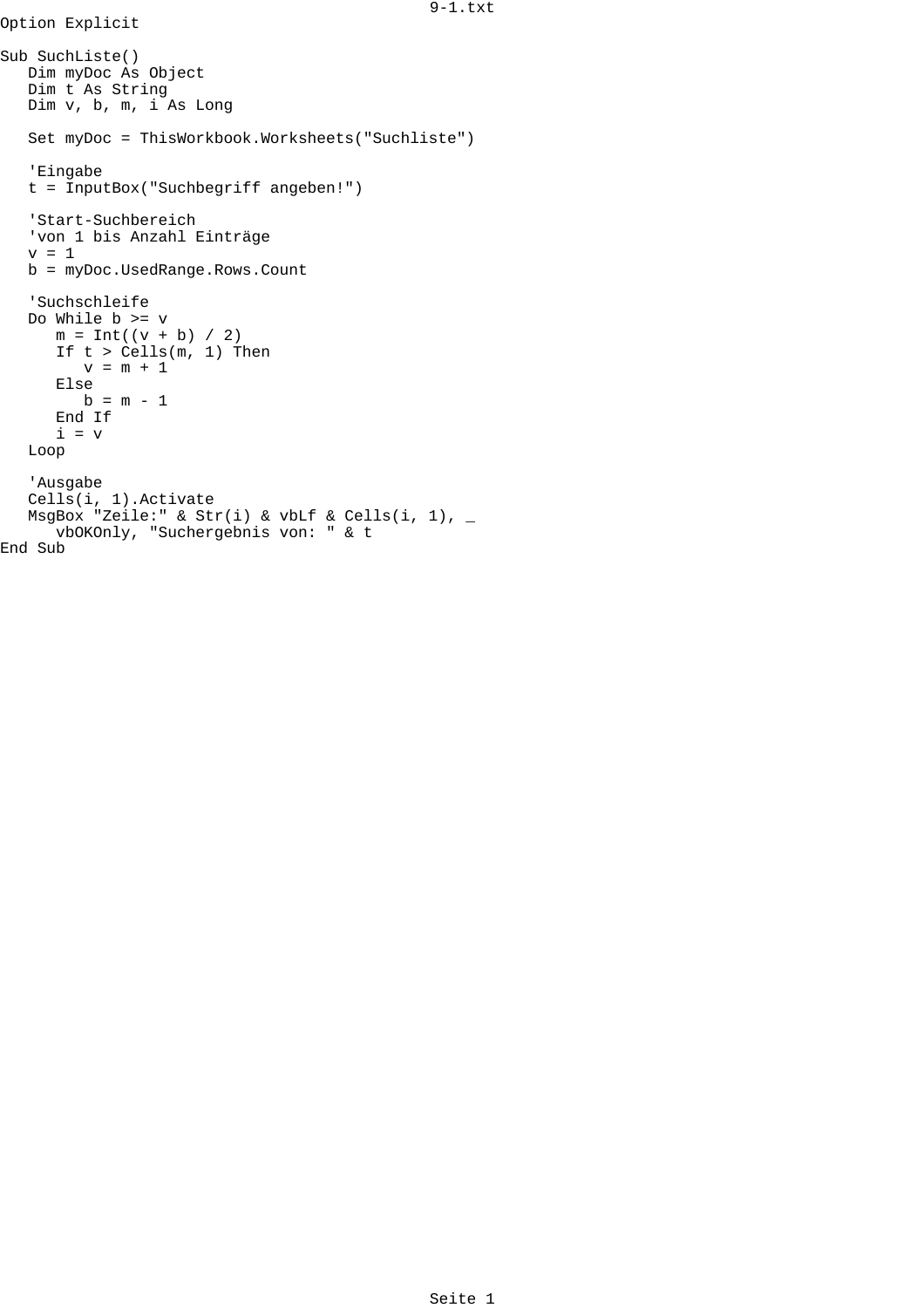```
Range("A1") = "Auf.Nr."
  Range("B1") = "Wert"
  Range("C1") = "Beleg." & vbLf & "Zeit" & vbLf & "[h]"
  Range("D1") = "Zeitraum" & vbLf & "zur Erl." &
          vbLf & "[h]"
  Range("F1") = "Aut.Mrn."Range("G1") = "Ges.Wert"
  Range("A1:G1").Select
  Selection.Font.Bold = True
  Selection.Font.Italic = True
  Range("E:E").ColumnWidth = 2
  Range("A2").Select
End Sub
Sub Greedy Test()
  Dim i As Integer
  For i = 1 To 6Cells(i + 1, 1) = iNext i
  Cells(2, 2) = 73Cells(3, 2) = 61Cells(4, 2) = 55Cells(5, 2) = 12
  Cells(6, 2) = 48Cells(7, 2) = 33
   Cells(2, 3) = 12Cells(3, 3) = 10
   Cells(4, 3) = 8Cells(5, 3) = 11Cells(6, 3) = 14
  Cells(7, 3) = 10
  Cells(2, 4) = 30
  Cells(3, 4) = 40
   Cells(4, 4) = 50Cells(5, 4) = 30
   Cells(6, 4) = 35
  Cells(7, 4) = 45End Sub
Sub Greedy Start()
  Dim MyDoc As Object
  Dim W, Z, wi, zi, ei As Double
  Dim i, j, k, l, wMax, kMax, n As Integer
  Dim a() As Integer
  Dim t As String
  Set MyDoc = ThisWorkbook.Worksheets("Greedy")
  n = MyDoc.UsedRange.Rows.Count - 1
  ReDim a(n, 4)'Daten übernehmen
  For i = 1 To n
      a(i, 2) = Cells(i + 1, 2)a(i, 3) = Cells(i + 1, 3)a(i, 4) = Cells(i + 1, 4)Next i
  For i = 1 To n
     'Merker löschen
      For j = 1 To n
         a(j, 1) = 0
     Next j
     'Ersten Wert setzen
     a(i, 1) = 1'Sortierung der Werte
     For j = 2 To n'grösster freier Wert
        W = 0
```
 $1 = 0$ 

For  $k = 1$  To n

ThisWorkbook.Worksheets("Greedy").Cells.Clear

Option Explicit

Sub Greedy Neu()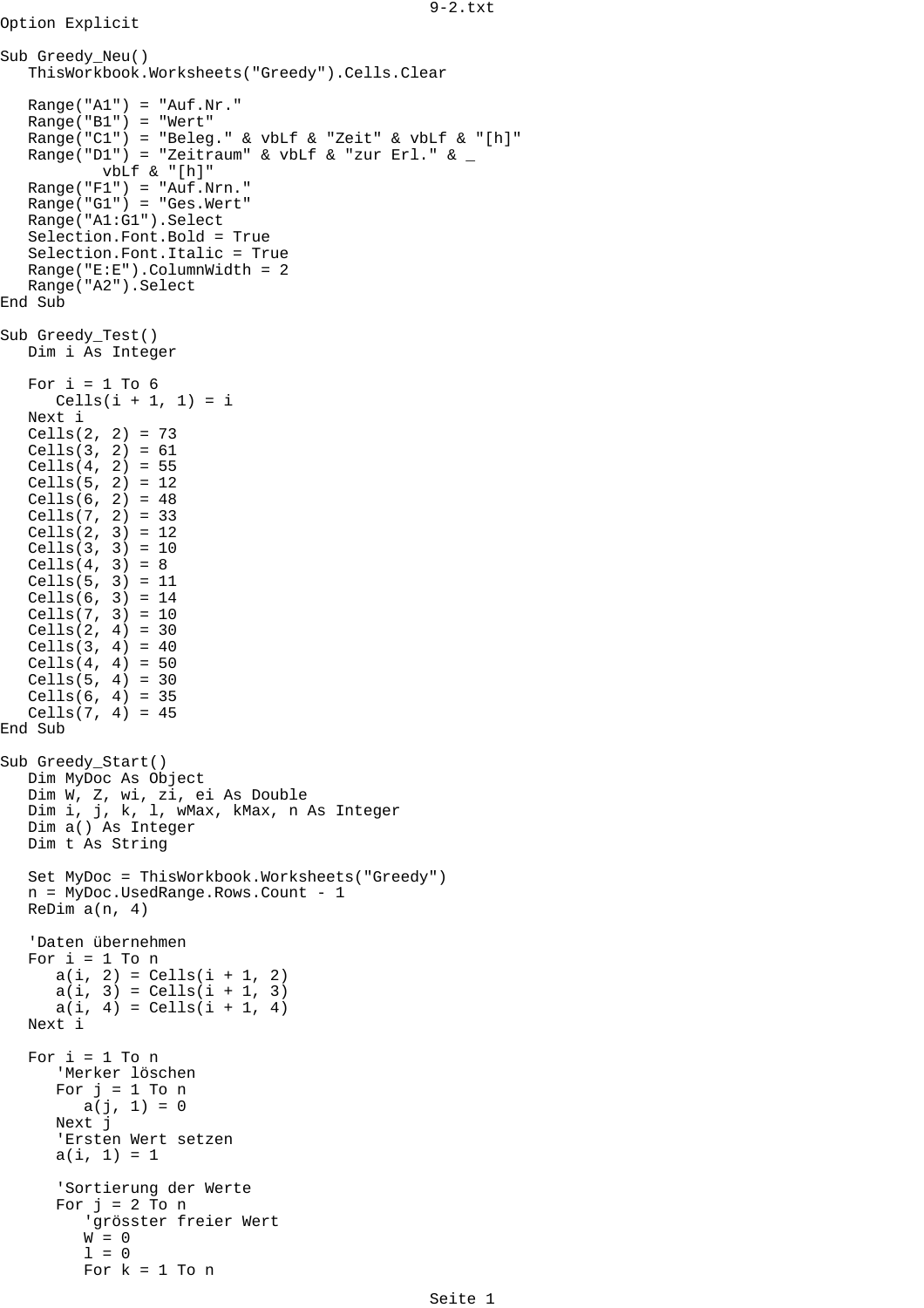```
9-2.txt
```

```
If a(k, 1) = 0 Then
               If a(k, 2) > W Then
                  W = a(k, 2)l = kEnd If
           End If
        Next k
        a(1, 1) = jNext j
     'Prüfung der Zulässigkeit und Ausgabe
     Z = 0W = 0t = "For j = 1 To nFor k = 1 To n
            If a(k, 1) = j Then
               If Z + a(k, 3) <= a(k, 4) Then
                  Z = Z + a(k, 3)W = W + a(k, 2)If j = 1 Then
                   t = LTrim(Str(k))Else
                   t = t \& T - T \& LTrim(Str(k))End If
              End If
              k = nEnd If
        Next k
     Next j
      Cells(i + 1, 6) = tCells(i + 1, 7) = WNext i
End Sub
```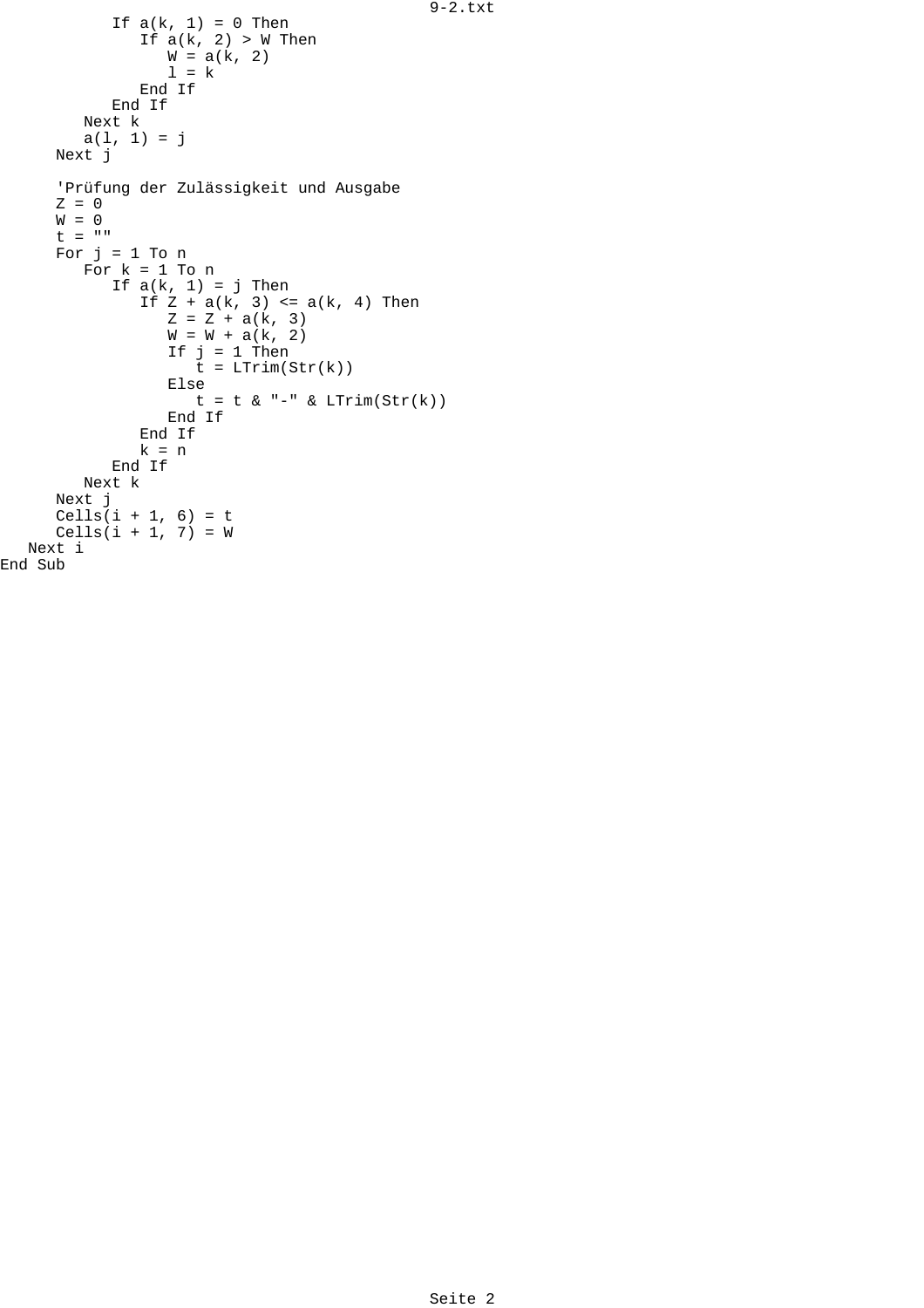```
Option Explicit
Sub EinCodes_Start()
  Dim A(16, 4), U(4), M(16) As Integer
  Dim i, j, k, l, n As Integer
  Dim p1, p2 As Integer
  Dim y, z, s As Integer
  Dim t As String
'Start
  ThisWorkbook.Worksheets("EinCodes").Cells.Clear
  Range("H:W").ColumnWidth = 1
  z = InputBox("Anzahl der Codes bis zum Stop angeben")
  y = 1'Ausgangskonfiguration 0000
  For j = 1 To 4A(1, j) = 0Cells(1, j) = 0Next j
'Merker Ausgangswerte
  For i = 1 To 16
    M(i) = 0Next i
'Start
  i = 1Do
'Schritt vor
     For j = 1 To 4U(j) = A(i, j)Next j
     If M(i) < 4 Then
        M(i) = M(i) + 1U(M(i)) = 1 - U(M(i))'Prüfung
         'Wird die gleiche Konstellation
         'noch einmal gefunden, ist p1=1
        p1 = 0For k = 1 To i
           p2 = 0For j = 1 To 4If Not U(j) = A(k, j) Then p2 = 1Next j
           If p2 = 0 Then p1 = 1Next k
         'Neue Konstellation
        If p1 = 0 Then
           i = i + 1For i = 1 To 4A(i, j) = U(j)Cells(i, j) = U(j)Next j
           If i = 16 Then
               'Prüfung, ob der Code in sich geschlossen ist
              s = 0For j = 1 To 4If Not A(1, j) = A(16, j) Then
                    s = s + 1End If
              Next j
              If s = 1 Then
                  'Code brauchbar und wird registriert
                 For k = 1 To 16
                    t = ""
                    For j = 1 To 4If A(k, j) = 1 Then
                          t = t + ChrW(9608)Else
                          t = t + Chrw(8901)End If
                       If j < 4 Then t = t + vbLfNext j
```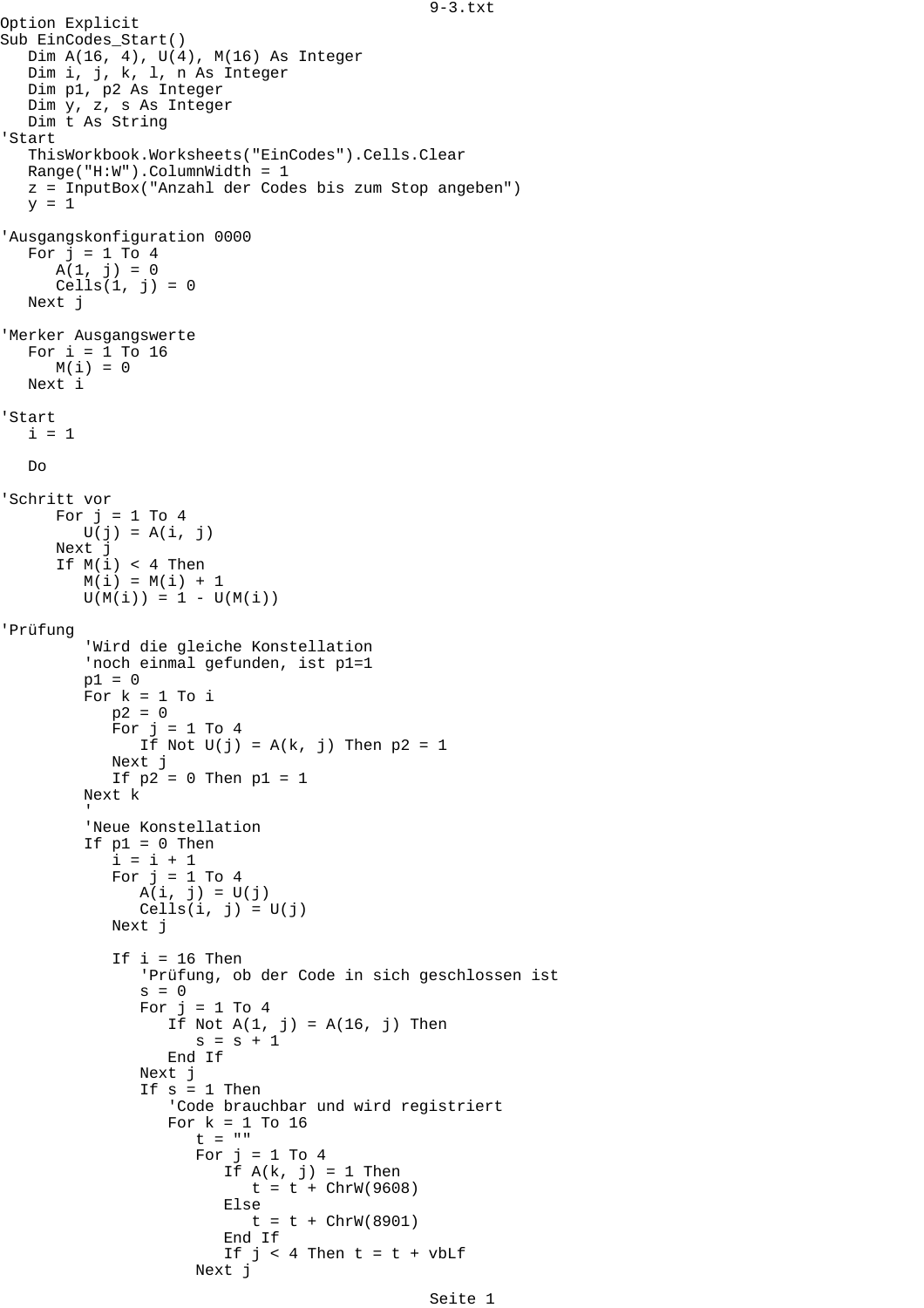```
Cells(y, 7 + k) = tNext k
                 y = y + 1'Merkerstand zeigen
                 For k = 1 To 16
                  Cells(k, 6) = M(k)Next k
                 'Abbruch
                 If y = z + 1 Then
                   Exit Sub
                 End If
              End If
              'Schritt zurück
              M(i) = 0
              i = i - 1
           End If
        End If
     Else
        'Schritt zurück
        M(i) = 0
        i = i - 1
     End If
  Loop While i > 0
End Sub
```
9-3.txt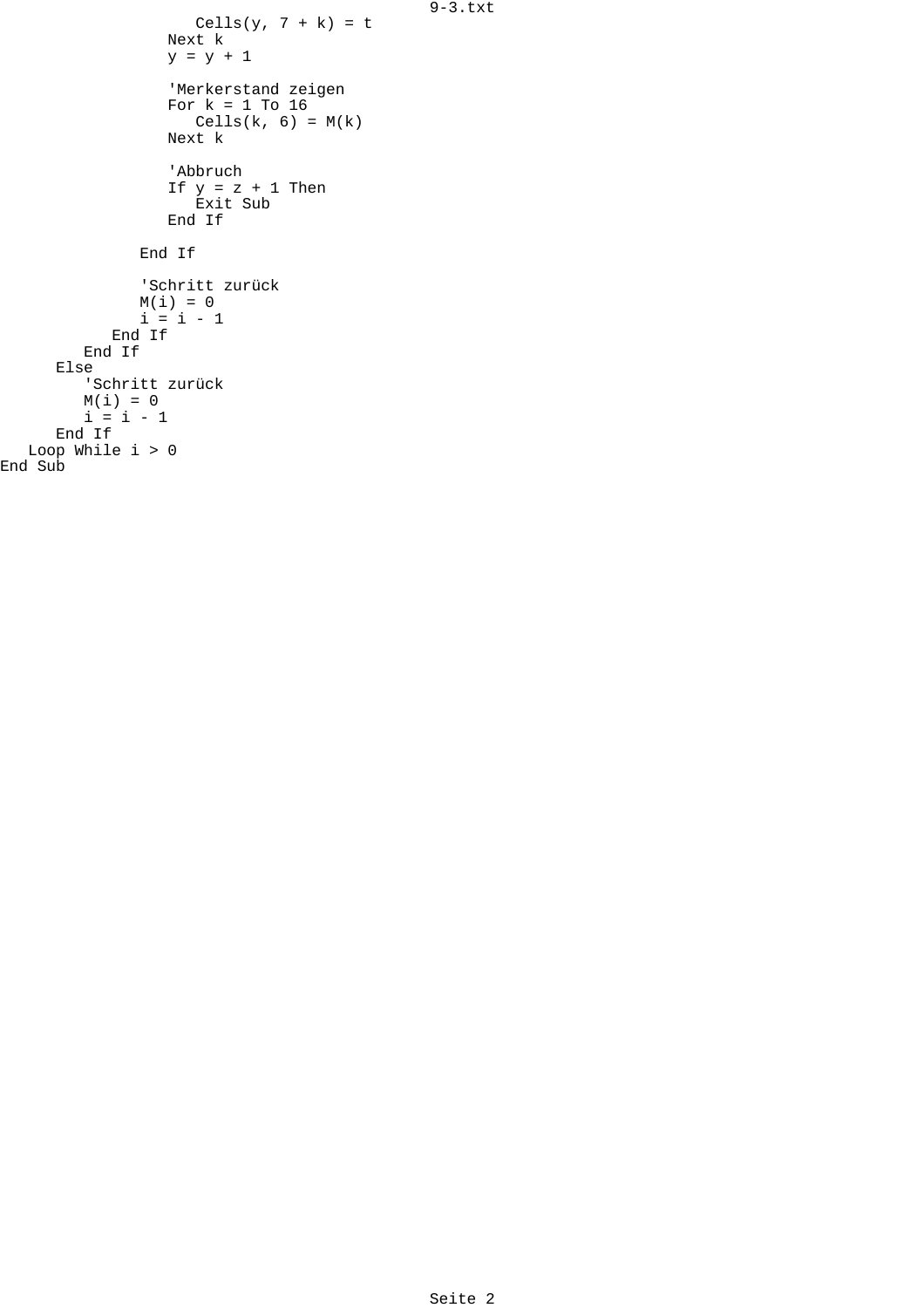```
Option Explicit
```
End Sub

```
Sub Jeep_Neu()
  ThisWorkbook.Worksheets("JeepProblem").Cells.Clear
  Range("A1") = "Tankfüllung [L]"
   Range("A2") = "Verbrauch [L/100km]"
   Range("A3") = "Entfernung [km]"
  Range("D1") = "Depot"Range("E1") = "Entfernung"
  Range("F1") = "Differenz"
  Range("A1:A3").Select
  Selection.Font.Bold = True
  Selection.Font.Italic = True
  Range("D1:F1").Select
  Selection.Font.Bold = True
  Selection.Font.Italic = True
  Range("A:A").ColumnWidth = 20
  Range("C:C"). ColumnWidth = 5
  Range("B1").Select
End Sub
Sub Jeep_Test()
   Cells(1, 2) = 80Cells(2, 2) = 10
   Cells(3, 2) = 1500
End Sub
Sub Jeep_Start()
  Dim v, t, e, s, u, w As Double
  Dim i As Integer
  t = Cells(1, 2)v = Cells(2, 2)
  e = Cells(3, 2)
  i = 0s = 0u = 0Do
     i = i + 1s = s + 1 / ((i - 1) * 2 + 1)Cells(i + 1, 4) = iw = t / v * 100 * sCells(i + 1, 5) = wCells(i + 1, 6) = w - uu = wLoop While t / v * 100 * s < e
```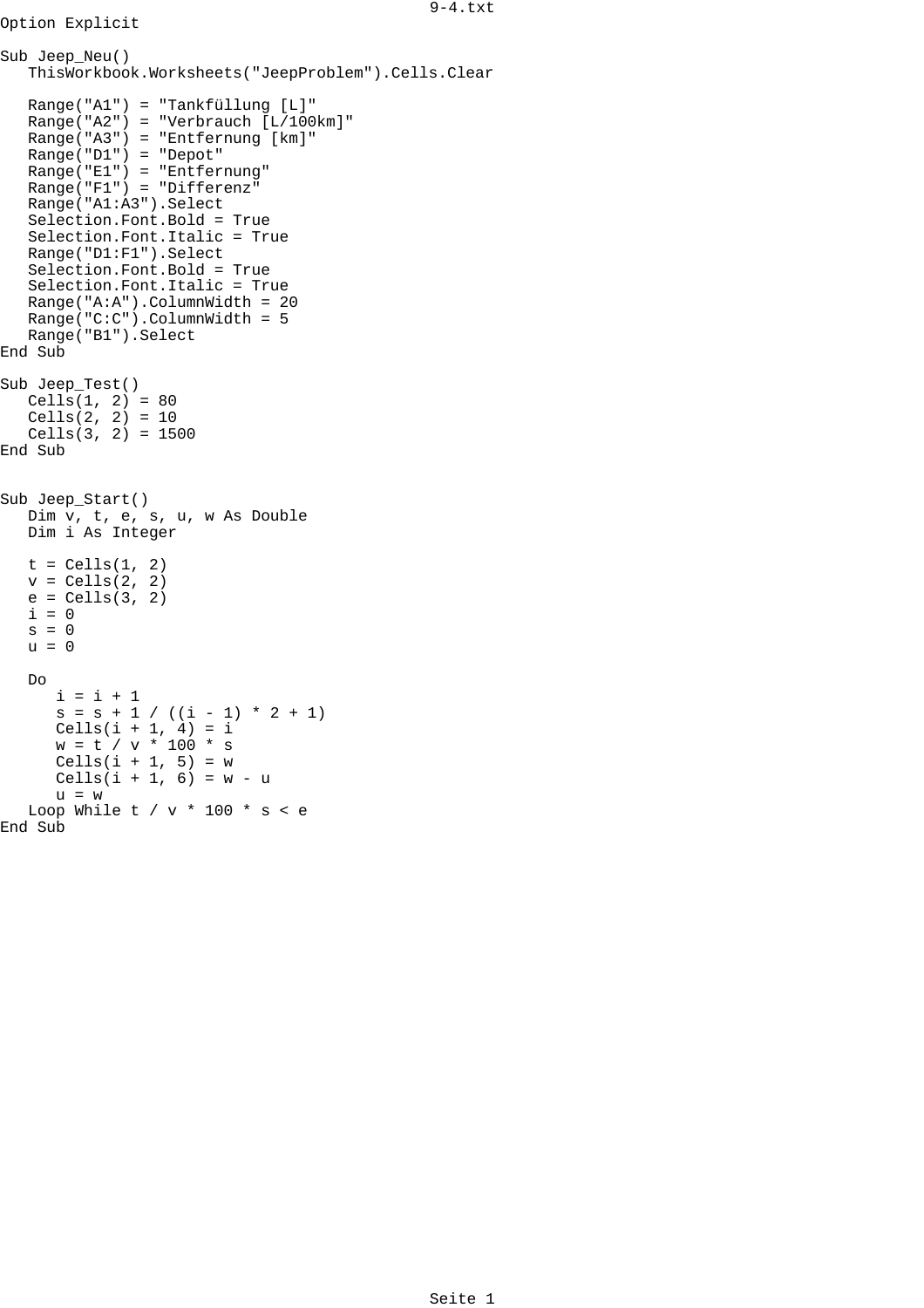```
Option Explicit
  Dim Zeile As Integer
Sub Maschinen_Neu()
  Dim m, p, i As Integer
  Dim t As String
  ThisWorkbook.Worksheets("Maschinenbelegung").Cells.Clear
  Cells(1, 1) = "Folge"Cells(1, 2) = "Wert"Cells(1, 3) = "Pheromon"m = InputBox("Anzahl Maschinen")
  p = InputBox("Anzahl Produkte")
  Cells(1, 5 + m) = "Folge"Cells(1, 6 + m) = "Wert"
  t = "A1: " \& Chr(64 + 6 + m) \& "1"Range(t).Select
  Selection.Font.Bold = True
  Selection.Font.Italic = True
  t = "DI:D" \& LTrim(Str(p + 1))Range(t).Select
  Selection.Font.Bold = True
  Selection.Font.Italic = True
  Range("D1").Select
  Selection.NumberFormat = "@"
  ActiveCell.FormulaR1C1 = LTrim(Str(p)) & "/" & LTrim(Str(m))
  For i = 1 To mCells(1, 4 + i) = "M" & LTrim(Str(i))
  Next i
  For i = 1 To pCells(1 + i, 4) = "P" \& LTrim(Str(i))Next i
End Sub
Sub Maschinen_Test() 
  ThisWorkbook.Worksheets("Maschinenbelegung").Cells.Clear
  Range("D1").Select
  Selection.NumberFormat = "@"
  ActiveCell.FormulaR1C1 = "5/3"
  Cells(1, 1) = "Folqe"Cells(1, 2) = "Wert"Cells(1, 3) = "Pheromon"Cells(1, 5 + 3) = "Folge"Cells(1, 6 + 3) = "Wert"Range("A1:I1").Select
  Selection.Font.Bold = True
  Selection.Font.Italic = True
  Range("D2:D6").Select
  Selection.Font.Bold = True
  Selection.Font.Italic = True
  Cells(2, 4) = "P1"Cells(3, 4) = "P2"Cells(4, 4) = "P3"Cells(5, 4) = "P4"Cells(6, 4) = "P5"
  Cells(1, 5) = "M1"Cells(1, 6) = "M2"Cells(1, 7) = "M3"Cells(2, 5) = 5
   Cells(2, 6) = 3Cells(2, 7) = 8
  Cells(3, 5) = 5Cells(3, 6) = 3Cells(3, 7) = 4Cells(4, 5) = 12Cells(4, 6) = 4Cells(4, 7) = 2
  Cells(5, 5) = 4Cells(5, 6) = 2
   Cells(5, 7) = 7
  Cells(6, 5) = 8
```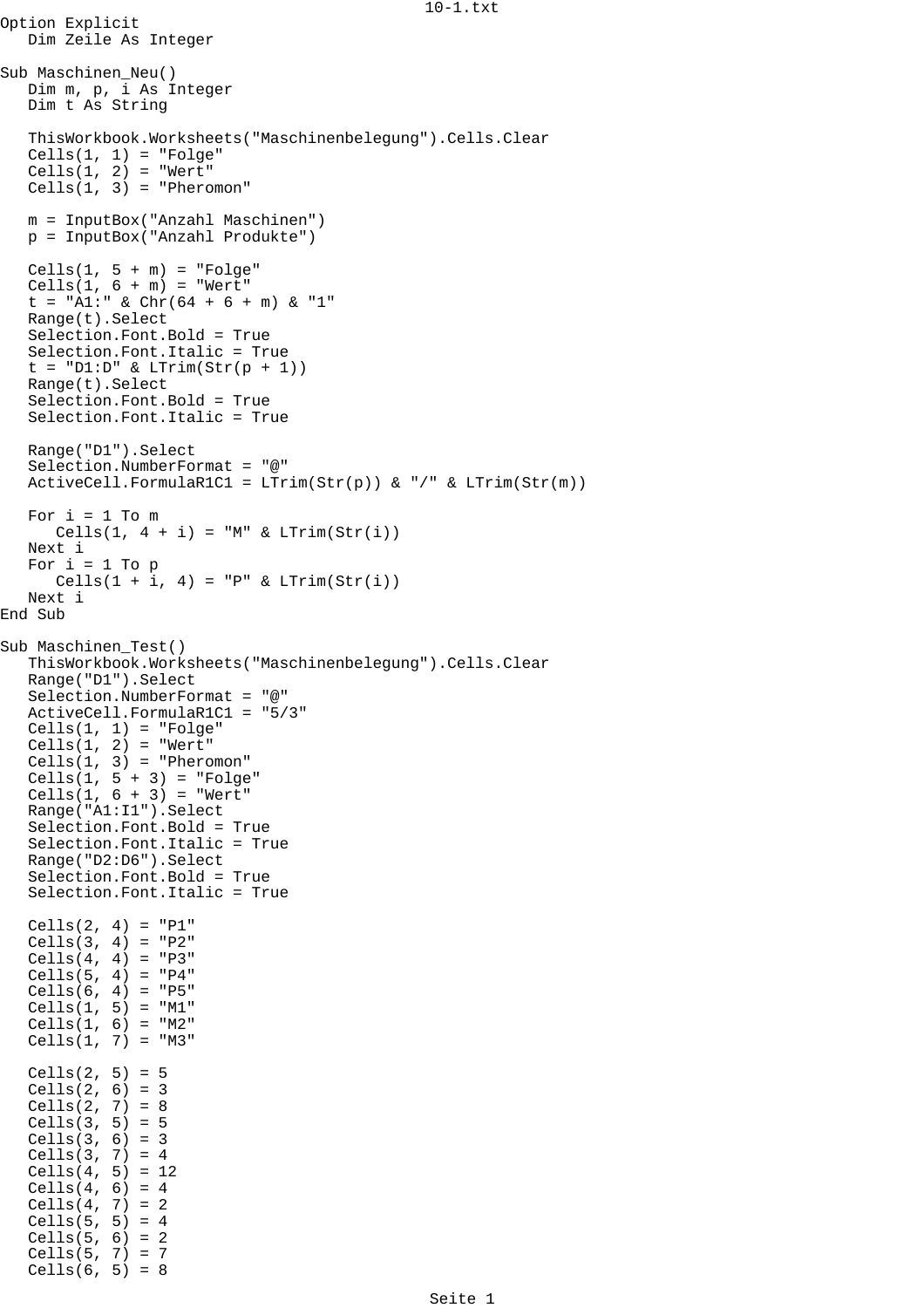```
10-1.txt
```

```
Cells(6, 7) = 9End Sub
Sub Maschinen_Start()
  Dim g, m, n, p, q, r, v, i, j, k, l, f() As Integer
  Dim t, ts, z() As String
  Dim w, x, u(), s(), y(), Min As Double
  Zeile = 1
  x = 0Randomize
  g = InputBox("Anzahl Gruppen")
  n = InputBox("Anzahl Ameisen/Gruppe")
  p = Left(Cells(1, 4), Insert(Cells(1, 4), "/*") - 1)m = Right(Cells(1, 4), Instr(Cells(1, 4), "1") - 1)ReDim z(n), y(p, 2), f(p), u(m), s(n)For i = 1 To g 'über alle Gruppen
                         'über alle Pseudoameisen
         For k = 1 To py(k, 1) = k
            y(k, 2) = 1Next k
        'Auswahl
        For k = 1 To p 'über alle Produkte
           Do
              q = 0'Berücksichtigung der Pheromonanteile
              If k > 1 And Zeile > 1 Then
                 For l = 1 To pIf y(1, 1) > 0 Then
                       y(1, 2) = 1For r = 1 To Zeile
                          ts = t \& T - T \& LTrim(Str(1))If ts =Left(Cells(r, 1), Len(ts)) Then
                             y(1, 2) = y(1, 2) +Val(Cells(r, 3))End If
                       Next r
                    End If
                 Next l
              End If
              'Wahrscheinlichkeitsverteilung
              q = 0For l = 1 To pg = g + y(1, 2)Next l
              x = \text{Rnd}(x)w = Int(x * g + 1)q = 0For l = 1 To pg = g + y(1, 2)If g \geq w Then
                    v = 1l = pEnd If
              Next l
               If y(v, 1) > 0 Then
                  y(v, 1) = 0y(v, 2) = 0If k = 1 Then
                    t = LTrim(Str(v))Else
                    t = t \& T - T \& LTrim(Str(v))End If
                 f(k) = vq = 1End If
           Loop While q = 0
```
 $Cells(6, 6) = 2$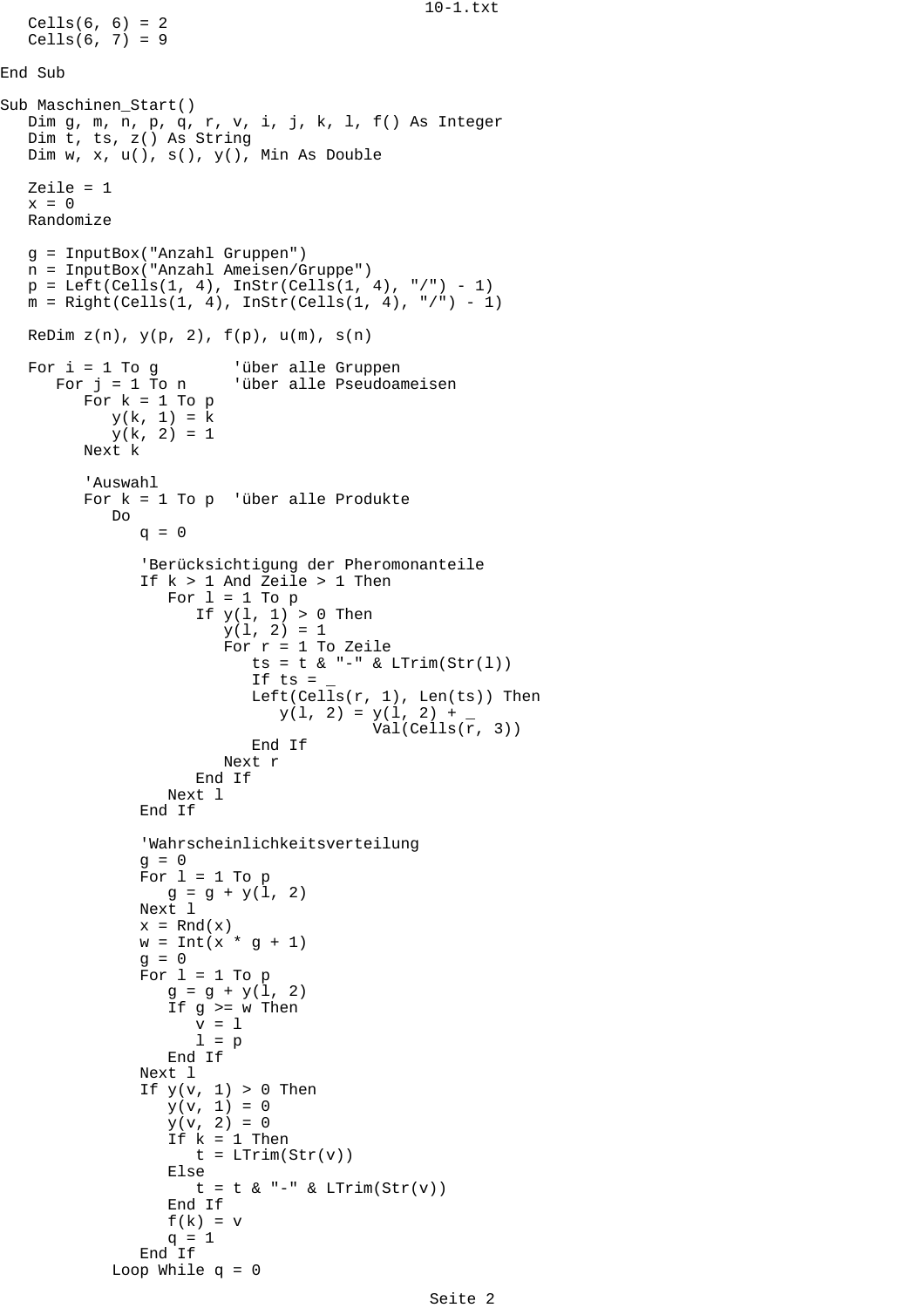```
Next k
        Cells(j + 1, 5 + m) = tz(j) = t'Bestimmung der Durchlaufzeit
        For k = 1 To pFor l = 1 To mIf k = 1 Then
                 u(1) = Cells(f(k) + 1, 1 + 4)
              Else
                 If l = 1 Then
                    u(1) = u(1) + Cells(f(k) + 1, 1 + 4)Else
                    If u(1 - 1) < u(1) Then
                       u(1) = u(1) +Cells(f(k) + 1, 1 + 4)Else
                       u(1) = u(1 - 1) +Cells(f(k) + 1, 1 + 4)End If
                 End If
              End If
           Next l
        Next
        Cells(j + 1, 6 + m) = u(m)s(j) = u(m)Next j
     'Beurteilung
     'Nur die minimalsten Werte werden eingetragen
     For j = 1 To nIf j = 1 Then
           Min = s(j)Else
           If s(j) < Min Then
              Min = s(j)End If
        End If
     Next j
     For j = 1 To nIf s(j) = Min Then
           q = 0For k = 1 To Zeile
              If Cells(k, 1) = z(j) Then
                 Cells(k, 3) = Cells(k, 3) + 1q = 1k = Zeile
              End If
           Next k
           If q = 0 Then
              Zeile = Zeile + 1Cells(Zeile, 1) = z(j)Cells(Zeile, 2) = s(j)Cells(Zeile, 3) = 1
           End If
        End If
     Next j
  Next i
End Sub
```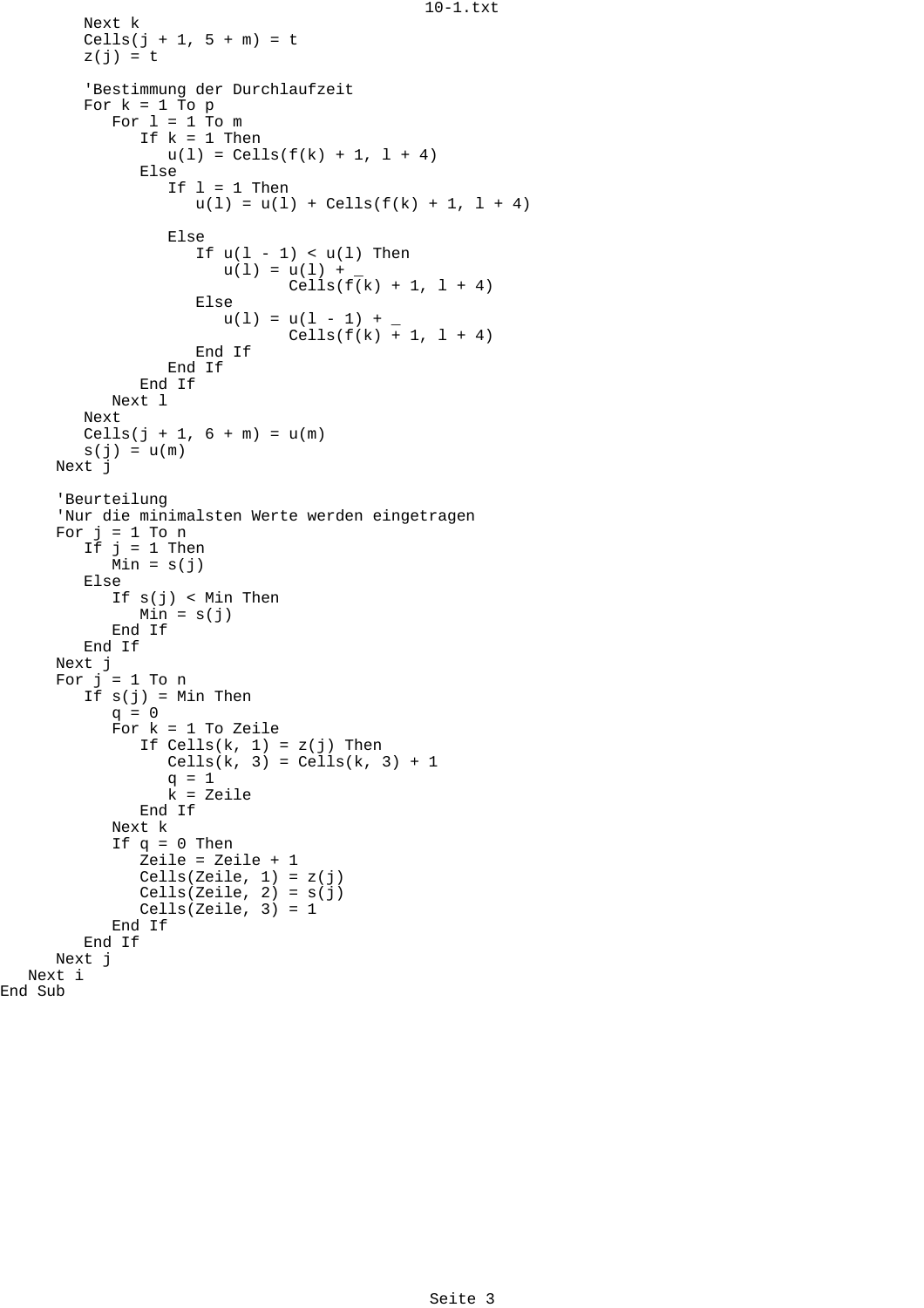```
Sub Träger_Optimierung()
  Dim x1a, y1a, x1n, y1n, dx1, dy1 As Integer
  Dim x2a, y2a, x2n, y2n, dx2, dy2 As Integer
  Dim i, j, m1, m2, m3 As Integer
  Dim x, a As Double
   Dim l1a, l2a, l3a, l4a, l5a As Double 
   Dim l1n, l2n, l3n, l4n, l5n As Double
  Dim g12a, g12n, g34a, g34n As Double
  Randomize
  For j = 1 To 50
     x1a = 0y1a = 0x2a = 0y2a = 0a = 100m1 = 0: m2 = 0: m3 = 011a = al2a = a
      13a = a14a = a15a = Sqr(2) * aDo
         '1. Knoten
         g12a = l1a + l2a
         x = \text{Rnd}(x)dx1 = Int(x * 3 - 1)x = \text{Rnd}(x)dy1 = Int(x * 3 - 1)x1n = x1a + dx1y1n = y1a + dy111n = Sqr((a - y1n) ^ a + x1n ^ a)12n = Sqr((a + x1n) ^ a + y1n ^ a)g12n = l1n + l2n
         m1 = m1 + 1If g12n < g12a Then
           m1 = 0End If
         Cells(1, 1) = x1aCells(1, 2) = y1aCells(1, 3) = q12a'2. Knoten
         g34a = l3a + l4a
         x = \text{Rnd}(x)dx2 = Int(x * 3 - 1)x = \text{Rnd}(x)dy2 = Int(x * 3 - 1)x^2n = x^2a + dx^2y2n = y2a + dy2\lim_{x \to 0} = \frac{1}{2} \arg((a - x \ln x + 2n) - 2 + (y \ln x + y^2 \ln x)) - 2)14n = \text{Sqr}((a - y2n) \land 2 + x2n \land 2)g34n = 13n + 14nm2 = m2 + 1If g34n < g34a Then
            m2 = 0End If
         Cells(2, 1) = x2aCells(2, 2) = y2aCells(2, 3) = g34a'letzte Verbindung
         15n = Sqr((a - x2n) ^ a 2 + (a - y2n) ^ a 2)Cells(3, 3) = l5n
         m3 = m3 + 1If ml = 0 And m2 = 0 Then
            x1a = x1ny1a = y1n
            l1a = l1n
            12a = 12ng12a = g12nx2a = x2n
```
Option Explicit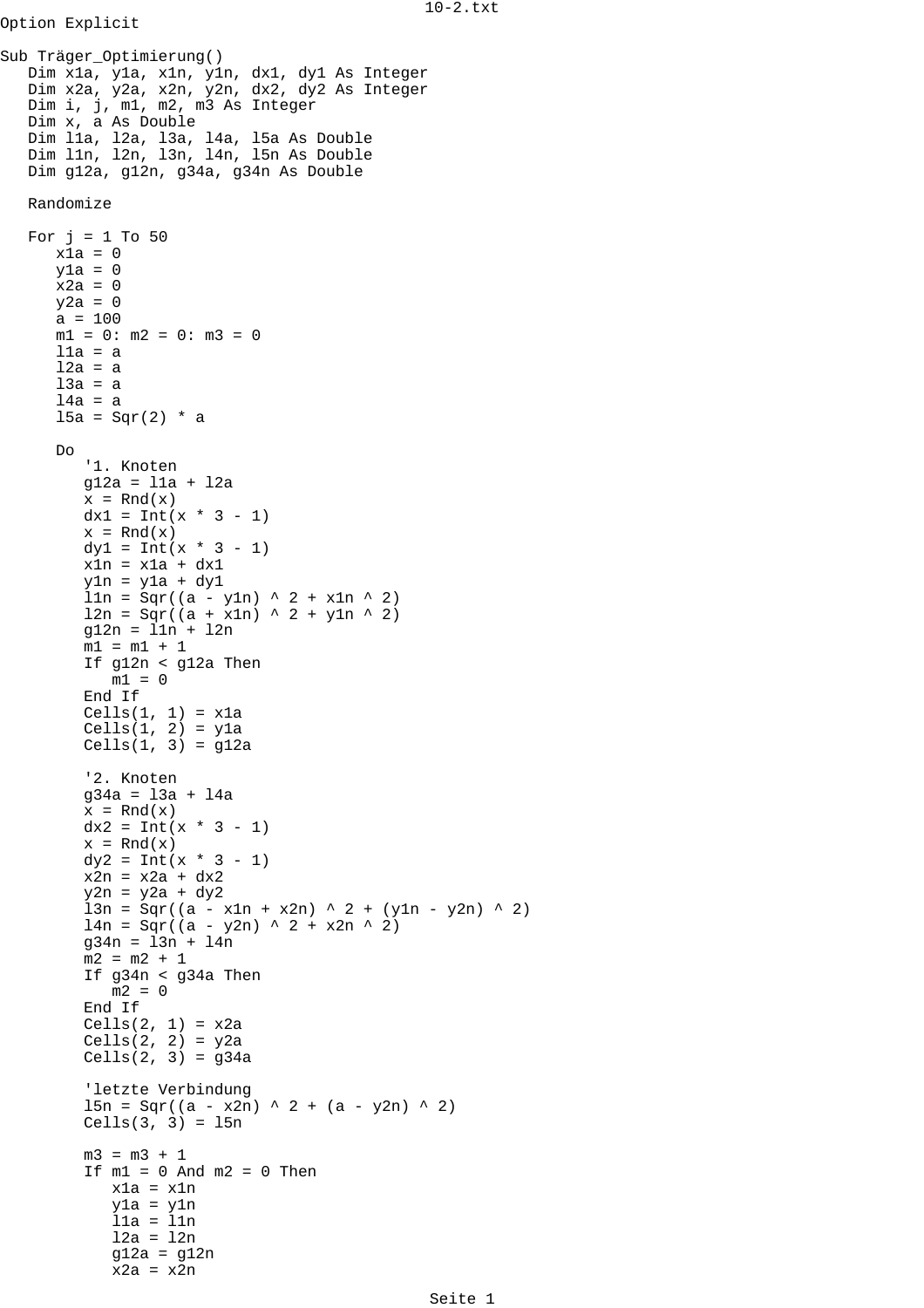```
y2a = y2n
            l3a = l3n
           l4a = l4n
           g34a = g34n
           15a = 15nm3 = 0End If
     Loop While m3 < 100
      Cells(j, 5) = Cells(1, 1)Cells(j, 6) = Cells(1, 2)Cells(j, 7) = Cells(2, 1)Cells(j, 8) = Cells(2, 2)Cells(j, 9) = Cells(1, 3)Cells(j, 10) = Cells(2, 3)Cells(j, 11) = Cells(3, 3)Cells(j, 12) = Cells(1, 3) + Cells(2, 3) + Cells(3, 3) 
  Next j
End Sub
```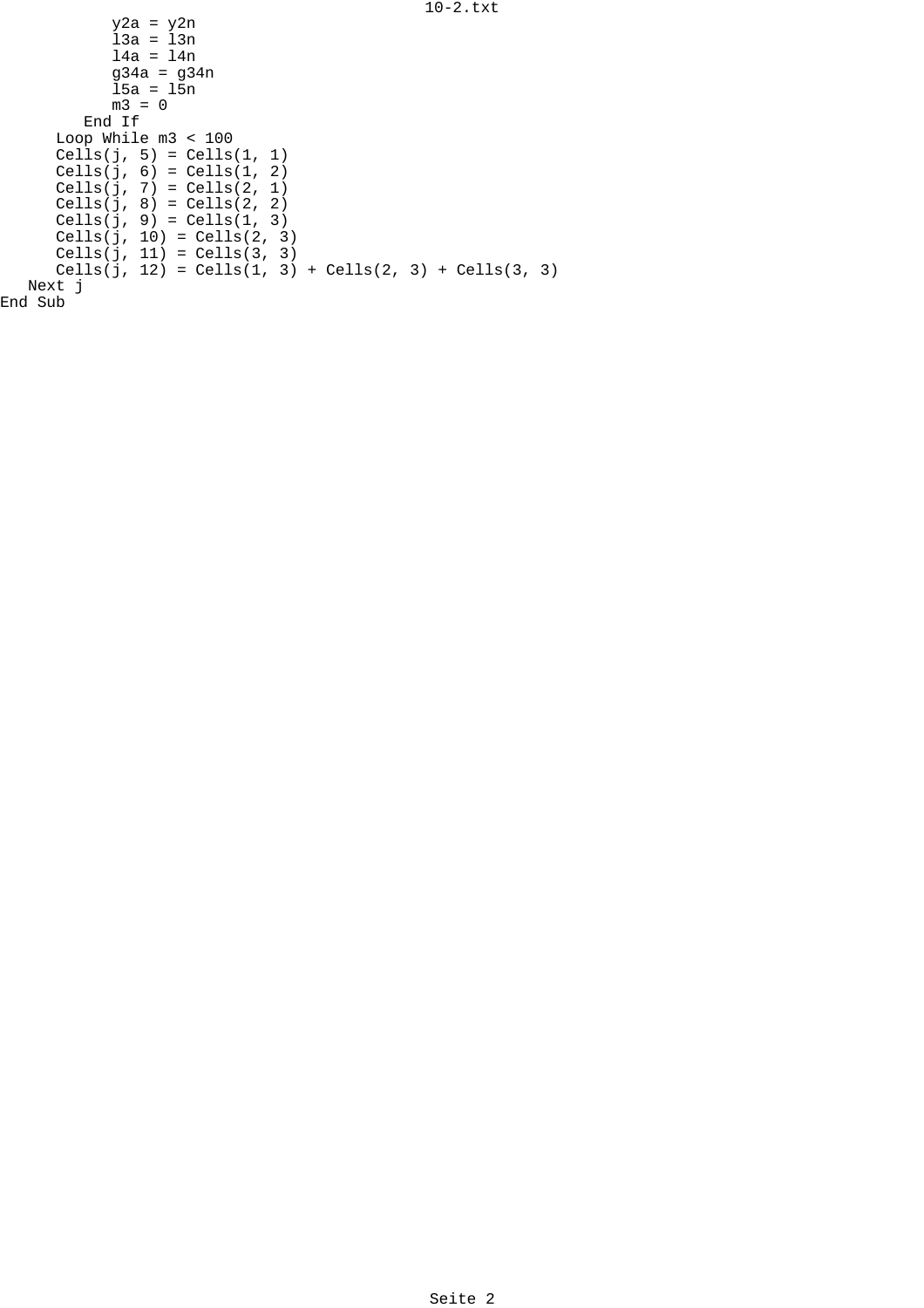```
Option Explicit
```

```
Sub PP_Neu()
  ThisWorkbook.Worksheets("Packproblem").Cells.Clear
  Cells(1, 1) = "Maximal"Cells(1, 3) = "Massen:"Cells(2, 3) = "Werte:"Cells(4, 1) = "Masse"Cells(4, 2) = "Wert"Cells(4, 3) = "Codes"Range("A1").Select
  Selection.Font.Bold = True
  Selection.Font.Italic = True
  Range("A4:D4").Select
  Selection.Font.Bold = True
  Selection.Font.Italic = True
  Range("C1:C2").Select
  Selection.Font.Bold = True
  Selection.Font.Italic = True
  Range("A2").Select
End Sub
'Erzeugung von 50 zufallbedingten Gegenständen
Sub PP_Test()
  Dim i As Integer
  Dim x, m, w As Double
  Randomize
  For i = 1 To 50
     x = \text{Rnd}(x)m = Int(x * 50) + 1 'Massen im Bereich 1...50x = \text{Rnd}(x)w = Int(x * 100) + 1 'Werte im Bereich 1...100Cells(i + 4, 1) = mCells(i + 4, 2) = wNext i
  Cells(2, 1) = 200
End Sub
```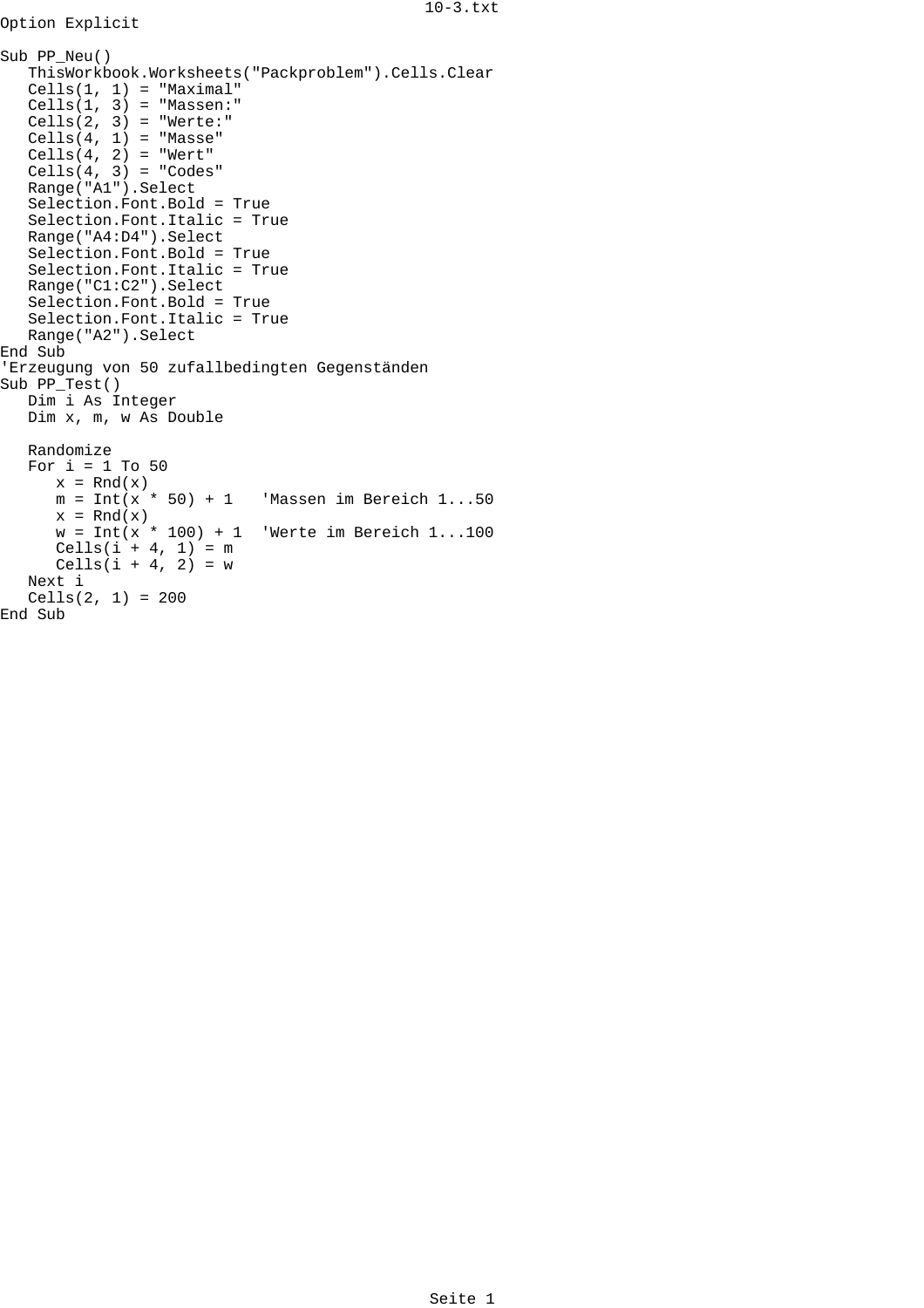```
'Erzeugung der Start-Eltern
Sub PP_Elter()
  Dim i, j, k, m, n As Integer
  Dim x, g, g1, w, w1, Max As Double
  Randomize
  Max = Cells(2, 1)n = ThisWorkbook.Worksheets("Packproblem"). _
      UsedRange.Rows.Count
  n = n - 4For k = 1 To 4For i = 1 To n 'Nullvektor
        Cells(i + 4, 3 + k) = 0Next i
     'Zufallsbedingte Auswahl von Genen
     g = 0
     w = 0m = 0Do
        x = \text{Rnd}(x)j = Int(x * n + 1)g1 = Cells(j + 4, 1)
         w1 = Cells(j + 4, 2)m = m + 1If g + gl \leq Max Then
           g = g + glw = w + w1Cells(j + 4, 3 + k) = 1m = 0End If
     Loop While m < 50 'Abbruchkriterium
     CelIs(1, 3 + k) = gCells(2, 3 + k) = wNext k
End Sub
```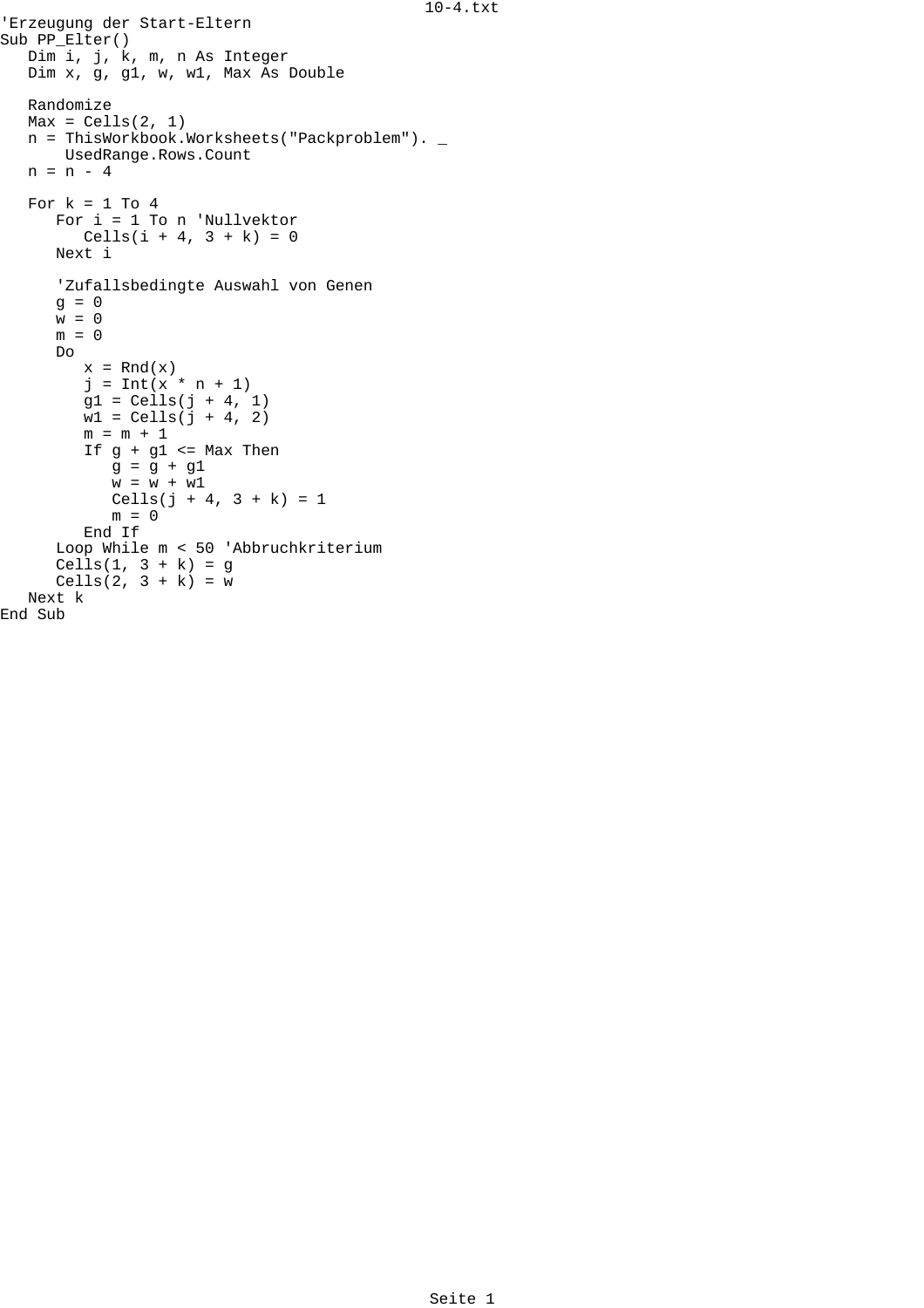```
'Vergleich der Chromosomen
'Erfüllungskriterium maximaler Wert
Sub PP_Selection()
  Dim i, j, k, n As Integer
  Dim Max As Double
  n = ThisWorkbook.Worksheets("Packproblem"). _
      UsedRange.Rows.Count
  n = n - 4
  Max = Cells(2, 1)For i = 1 To 2If Cells(1, 5 + i) \leq Max Then
        For j = 1 To 2If Cells(2, 5 + i) > Cells(2, 3 + j) Then
              For k = 1 To n + 4
                 Cells(k, 3 + j) = Cells(k, 5 + i)Next k
              j = 2i = i + 1End If
        Next j
     End If
  Next i
  Range("F:G").Select
  Selection.Clear
  Range("A2").Select
End Sub
```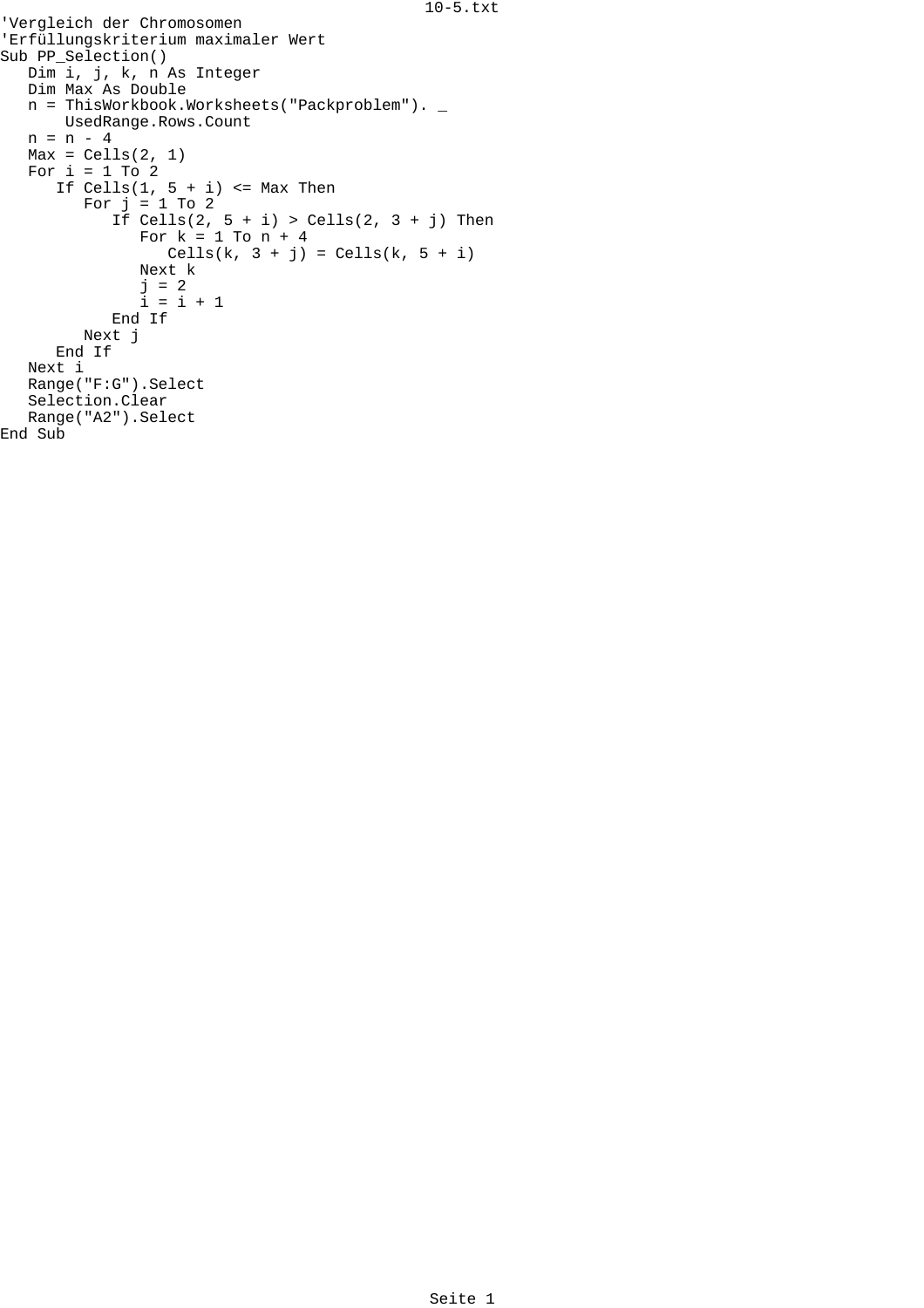```
10-6.txt
'Kreuzung nach dem Ein-Punkt-Überkreuzverfahren
'(one-point-crossover)
Sub PP_Crossover()
  Dim i, j, n As Integer
  Dim x, m, m1, w, w1 As Double
  Randomize
  n = ThisWorkbook.Worksheets("Packproblem"). _
     UsedRange.Rows.Count
  n = n - 4x = \text{Rnd}(x)j = Int(x * n + 1) 'Vertauschungspunkt der Chromosomen
  For i = 1 To jCells(i + 4, 6) = Cells(i + 4, 4)Cells(i + 4, 7) = Cells(i + 4, 5)Next i
  For i = j To nCells(i + 4, 6) = Cells(i + 4, 5)Cells(i + 4, 7) = Cells(i + 4, 4)Next i
  'Ermittlung der neuen Werte
  For i = 1 To 2m = 0w = 0For j = 1 To nIf Cells(j + 4, 5 + i) = 1 Then
           ml = Cells(j + 4, 1)wl = Cells(j + 4, 2)m = m + m1w = w + w1End If
     Next j
     Cells(1, 5 + i) = mCells(2, 5 + i) = wNext i
End Sub
```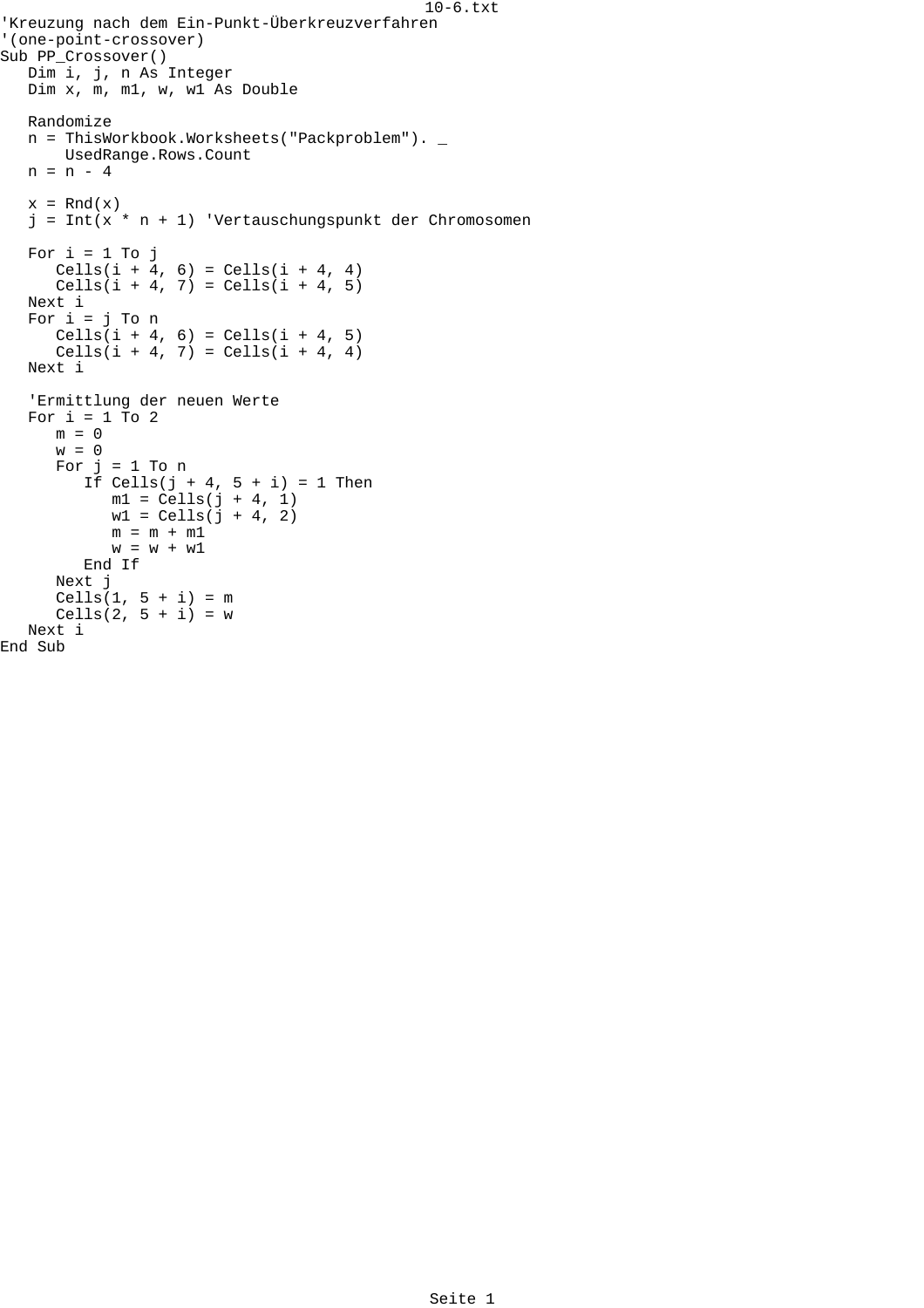```
Sub PP_Mutation()
  Dim i, j, n As Integer
  Dim x, m, m1, w, w1 As Double
  Randomize
  n = ThisWorkbook.Worksheets("Packproblem"). _
      UsedRange.Rows.Count
  n = n - 4
  For i = 1 To 2
     x = \text{Rnd}(x)If x < 0.2 Then '20% Wahrscheinlichkeit einer Mutation
        x = \text{Rnd}(x)j = Int(x * n + 1)If Cells(j + 4, 5 + i) = 0 Then
            Cells(j + 4, 5 + i) = 1Else
           Cells(j + 4, 5 + i) = 0End If
     End If
  Next i
  'Ermittlung der neuen Werte
  For i = 1 To 2
     m = 0w = 0For j = 1 To nIf Cells(j + 4, 5 + i) = 1 Then
           ml = cells(j + 4, 1)w1 = Cells(j + 4, 2)
           m = m + m1w = w + w1End If
     Next j
     Cells(1, 5 + i) = mCells(2, 5 + i) = wNext i
End Sub
```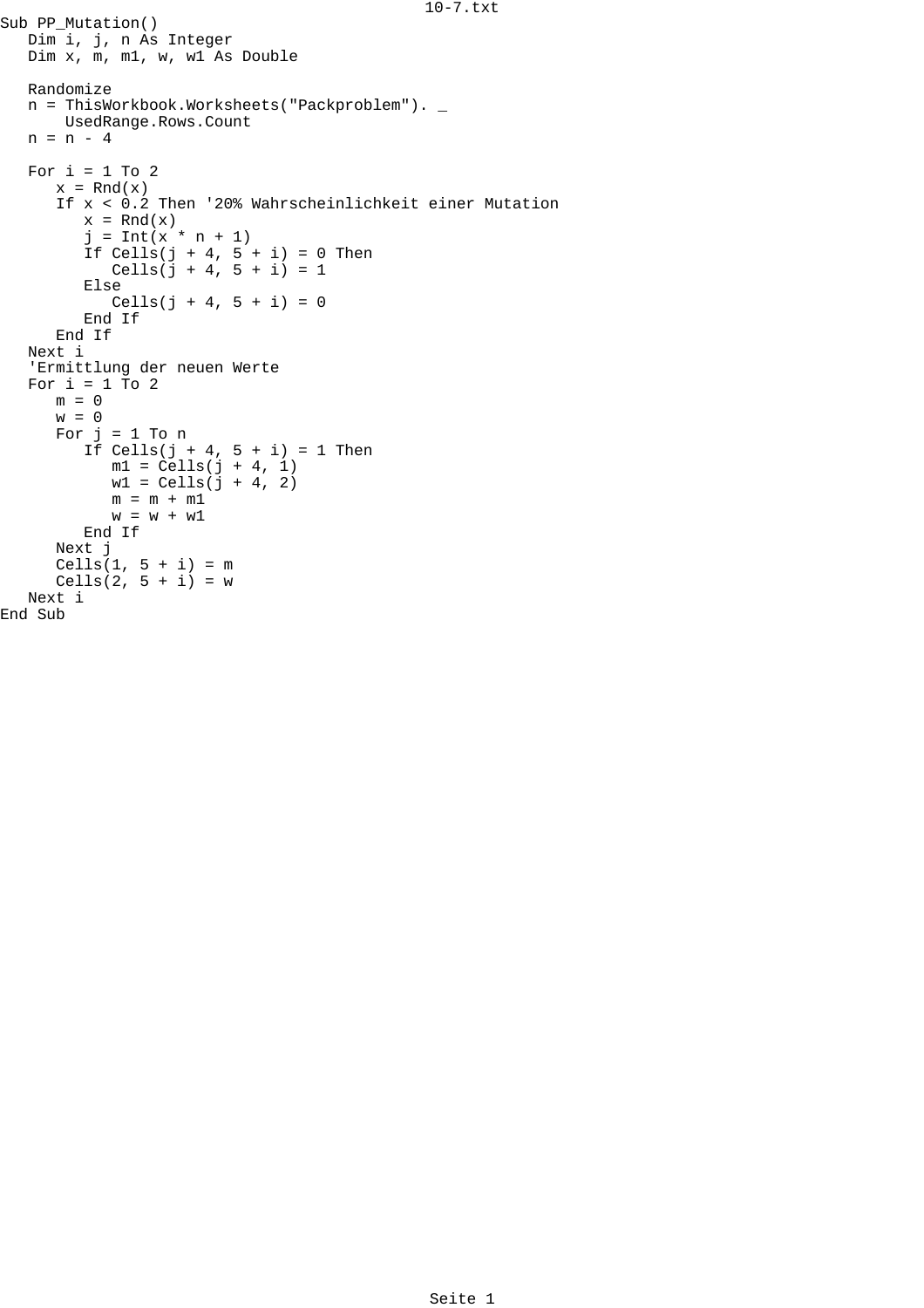```
Sub PP_Populationen()
   Dim i, n As Integer
  n = InputBox("Anzahl der Populationen eingeben!")
   For i = 1 To n
      Call PP_Selection
      Call PP_Crossover
      Call PP_Mutation
  Next i
```

```
End Sub
```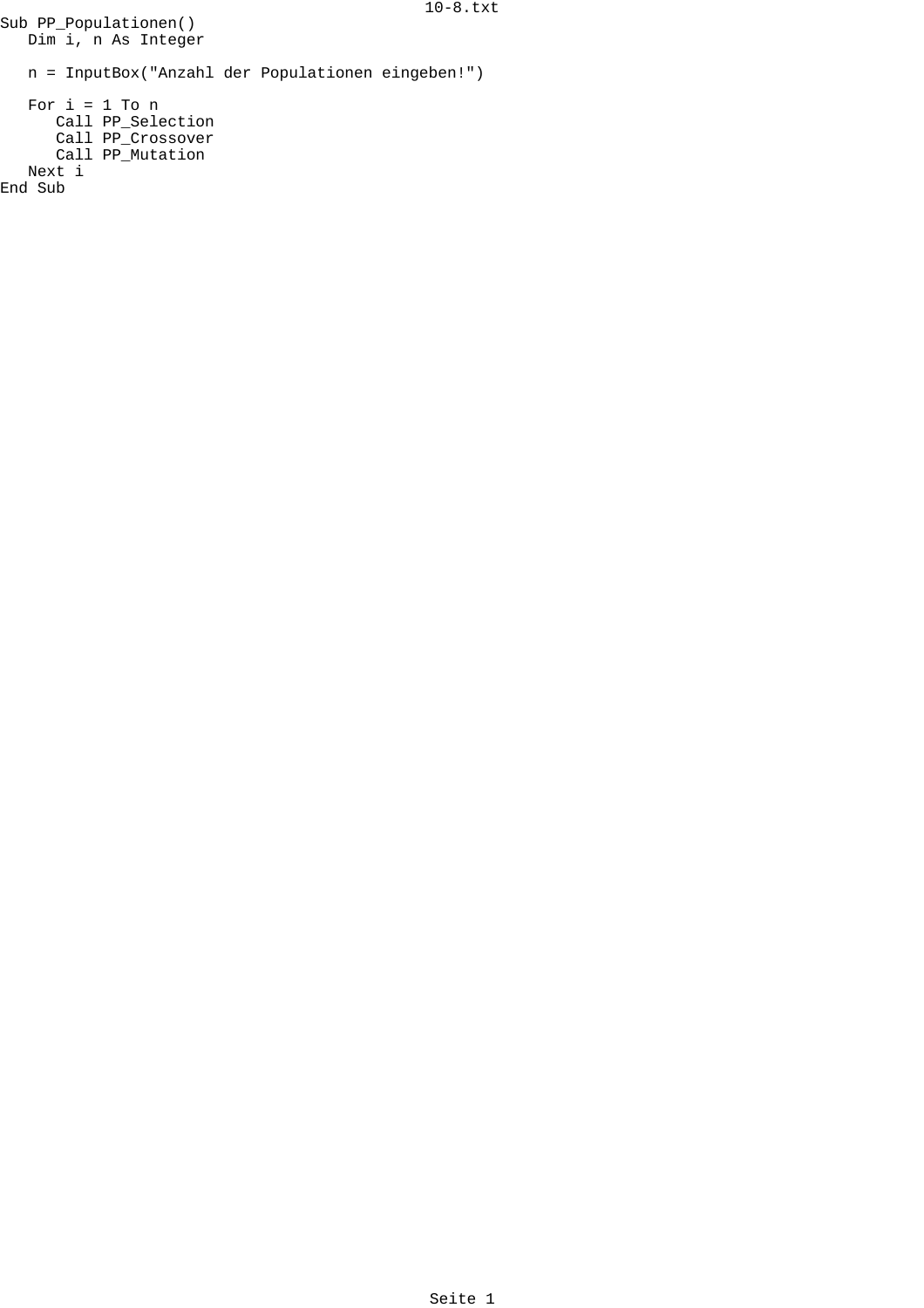```
Option Explicit
Option Explicit
Dim wT(4), wD(3) As Double
Sub Auswertung()
  Dim T, M(3, 5), v(4) As Double
   Dim i, i1, i2, z As Integer
   Dim u, u1, u2, sv As Double
  Dim MyDoc As Object
  Dim Shp As Shape
  Set MyDoc = ThisWorkbook.Worksheets("Fuzzy")
  MyDoc.Activate
  MyDoc.Cells.Clear
'alle Charts löschen
  For Each Shp In MyDoc.Shapes
     Shp.Delete
  Next
\mathbf{r}'Auswertungsstart
  z = 0'Über alle Temperaturen
  For T = 600 To 1000 Step 50
     'Fuzzyfizierung
     Call FuzzyTemperatur(T)
     For i = 0 To 2M(0, i + 1) = wT(i)Next i
     z = z + 1Cells(1, z) = T'Über alle Drücke
     For i = 1 To 9
        Call FuzzyDrücke(i)
        For i1 = 0 To 2M(i1 + 1, 0) = WD(i1)Next i1
        'Inferenzen
        For i1 = 1 To 3
           For i2 = 1 To 5
              M(i1, i2) = Minimum(M(i1, 0), M(0, i2))Next i2
        Next i1
        'Defuzzyfizierung
         v(4) = M(1, 1) + M(1, 2) + M(2, 1)v(3) = M(1, 3) + M(2, 2) + M(3, 1)v(2) = M(1, 4) + M(2, 3) + M(2, 4) + M(3, 2)v(1) = M(1, 5) + M(3, 3)v(0) = M(2, 5) + M(3, 4) + M(3, 5)sv = v(0) + v(1) + v(2) + v(3) + v(4)For il = 0 To 4If Not sv = 0 Then
              v(i1) = v(i1) / svEnd If
        Next i1
        u1 = v(1) ^ 2 * 0.25 + v(2) ^ 2 * 0.5 + _
             v(3) ^ 2 * 0.75 + v(4) ^ 2 * 1
        u2 = v(0) ^ 2 + v(1) ^ 2 + v(2) ^ 2 + _
             v(3) ^ 2 + v(4) ^ 2
        If Not u2 = 0 Then
           u = u1 / u2
        Else
           u = 0End If
        Cells(1 + i, z) = uNext i
  Next T
End Sub
Function Minimum(a, b) As Double
  If a <= b Then
     Minimum = a
  Else
```